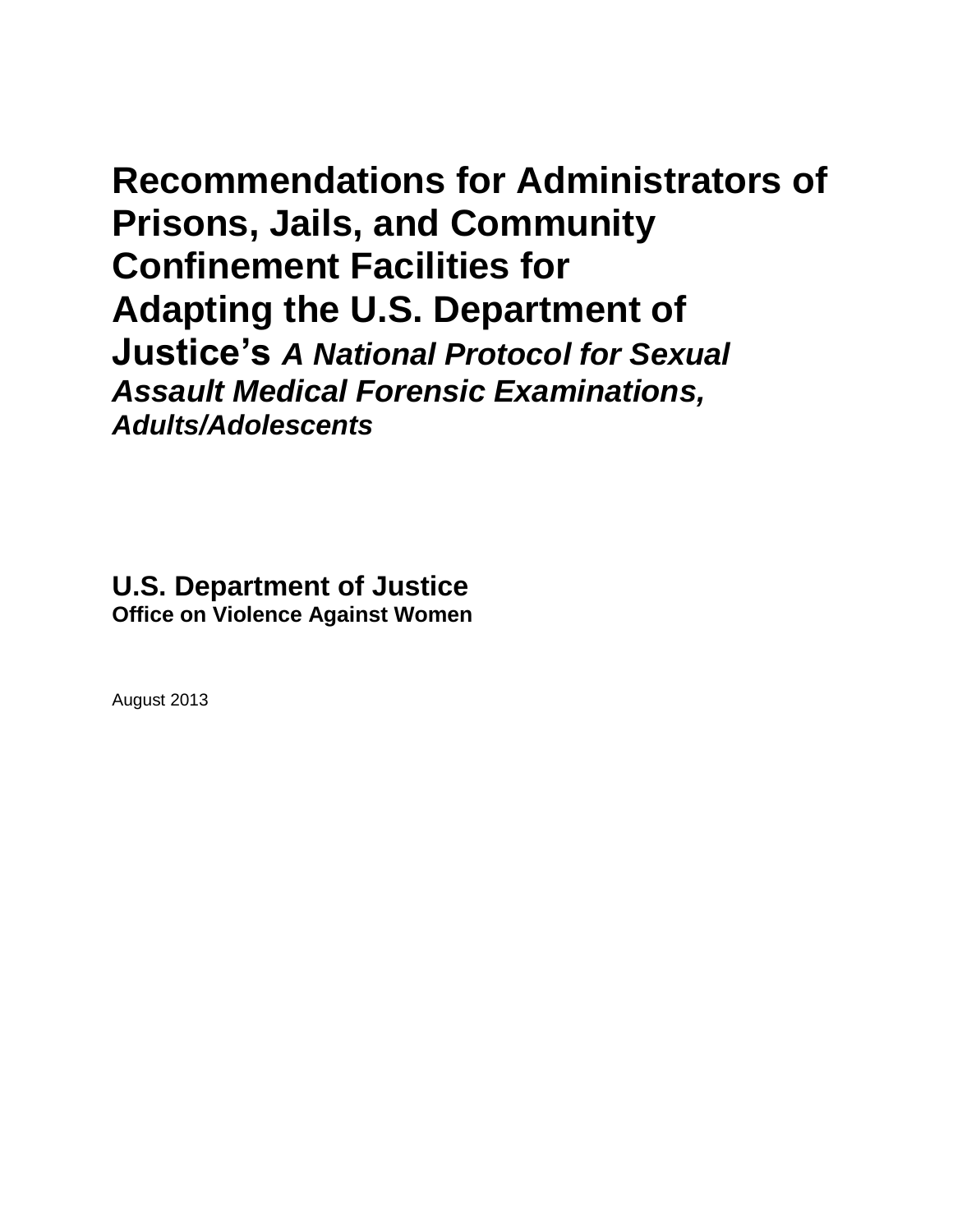# **TABLE OF CONTENTS**

| Recommendations at a Glance for Administrators of Prisons, Jails, and                                                                        |
|----------------------------------------------------------------------------------------------------------------------------------------------|
|                                                                                                                                              |
|                                                                                                                                              |
|                                                                                                                                              |
|                                                                                                                                              |
| II. Overview of the Sexual Assault Medical Forensic Examination for Victims in                                                               |
| 3. Activating a Coordinated Response and Conducting an Examination 31<br>4. A Protocol for Immediate Response and the Examination Process 32 |
|                                                                                                                                              |
|                                                                                                                                              |
|                                                                                                                                              |
|                                                                                                                                              |
| Appendix C. Issues and Recommendations for Juvenile Detention Facilities 56                                                                  |
|                                                                                                                                              |
| Appendix E. An Assessment Tool for Corrections Administrators<br>Drafting/Revising Protocols for an Immediate Response to Sexual Assault 64  |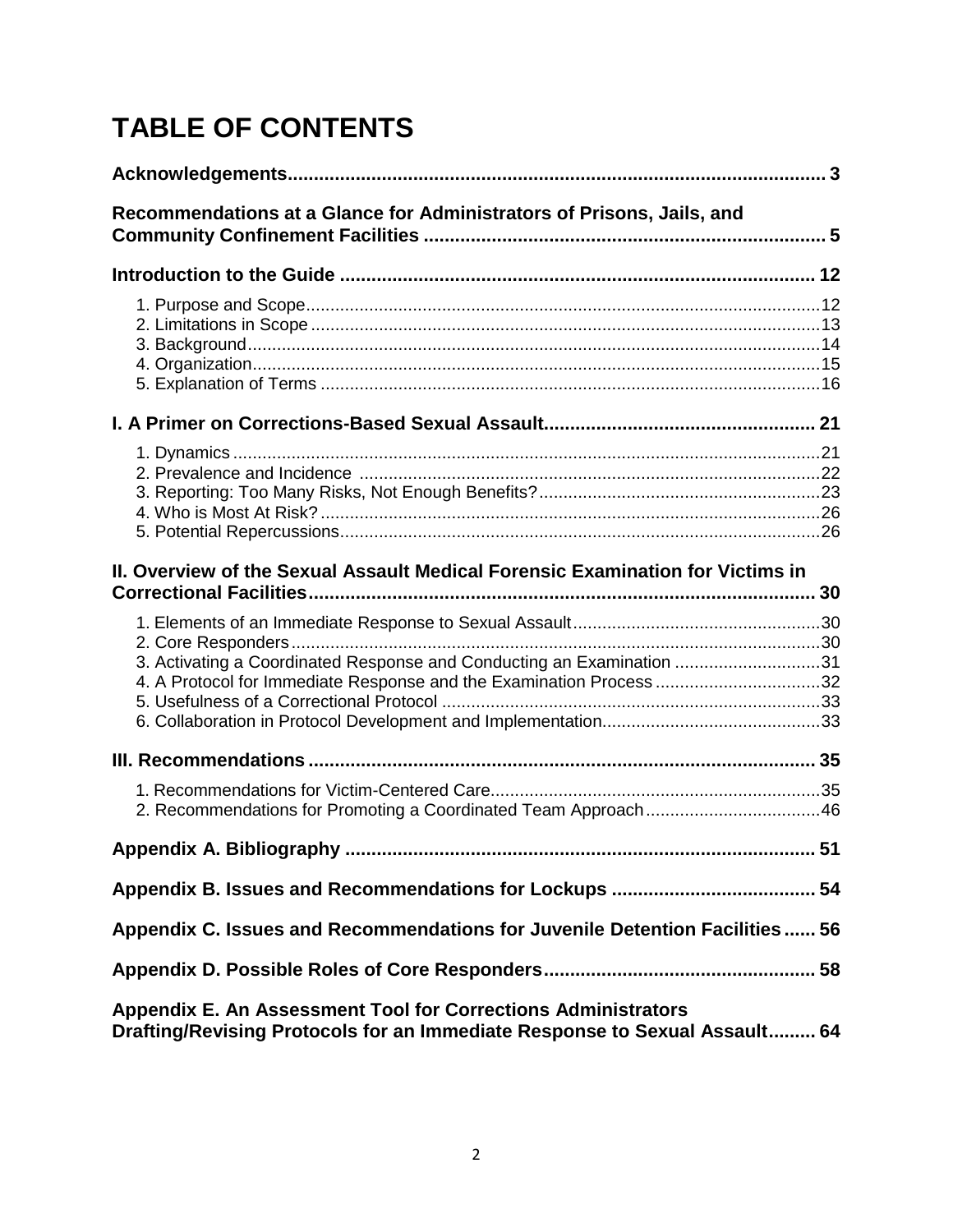# **Acknowledgements**

The Office on Violence Against Women is grateful to all of the individuals involved in this project for their dedication to ensuring that those who suffer sexual assault while incarcerated are afforded the same care and attention as those who are assaulted in the community. Special thanks to the Federal Bureau of Prisons, Vera Institute of Justice, Kristin Littel, and the work group participants for their time, energy, and contributions.

#### **Work Group Participants**

**Waseem Ahmed**  Dallas County Jail, Texas **Don Bird** Pitkin County Jail, Colorado **Charma Blount** Texas Department of Criminal Justice **Antonio Booker** Johnson County Department of Corrections, Kansas **Lorie Brisbin** National Institute of Corrections **Jane Browning** International Community Corrections Association **Margaret Chiara** National Prison Rape Elimination Commission **Rick Clukey**  Penobscot County Sheriff's Office, Maine **Liz Curtin** Community Resources for Justice **Kim Day** International Association of Forensic Nurses **Jim Dennis**  Correctional Center of Northwest Ohio **Jennifer Feicht** Pennsylvania Coalition Against Rape **Cari Gerlicher**  Minnesota Department of Corrections **Debra Herndon**  California Department of Corrections and Rehabilitation

#### **Additional Individuals Interviewed Beth Barnhill** Iowa Coalition Against Sexual Assault

**Barbara Broderick** Maricopa County Adult Probation Department, Arizona **Kristin Brown** Federal Bureau of Prisons **Amanda Choi** U.S. Marshals Service **Sarah Draper** Georgia Department of Corrections

**Gary Junker**  Federal Correctional Complex Butner, North Carolina **Linda McFarlane**  Just Detention International **Suzy Malagari**  Montgomery County Correctional Facility, Maryland **Shannon May** Just Detention International **Chuck Medley**  Macomb County Jail, Michigan **Mark McCorkle**  Los Angeles County Sheriff's Office, California **Denise Robinson** Alvis House, Ohio **James Shannon**  Montgomery County Department of Correction and Rehabilitation, Pre-Release Center, Maryland **Lynne Sharp**  Texas Department of Criminal Justice **Jennifer Trovillion** U.S. Department of Justice, Office of Justice Programs **Therese Wagner** Maricopa County Adult Probation, Arizona **Jaime Yarussi**  Project on Addressing Prison Rape, The Washington College of Law

#### **Sheri Floyd** Iowa Coalition Against Sexual Assault **Cat Fribley** Iowa Coalition Against Sexual Assault **Betsy Gillespie** Johnson County Department of Corrections, Kansas **Charles Gruber** Retired Police Chief, Policing Consultant **Steven G. Jett** Southwest Idaho Juvenile Detention Center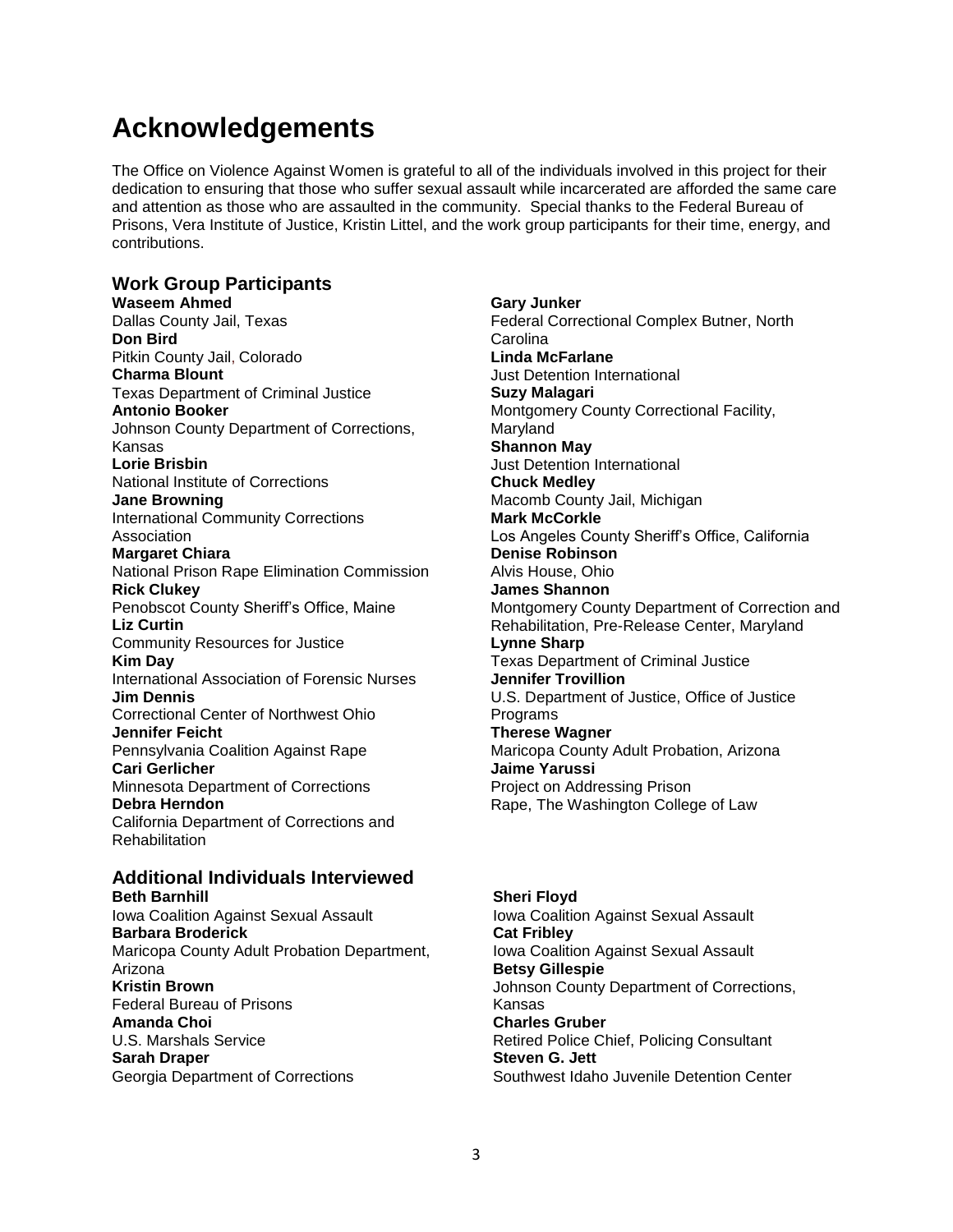- **Juan Lopez** Glendale Police Department, California **Marty Ordinans** Wisconsin Department of Corrections **Edith Pickens** U.S. Marshals Service **Sara Revelle** Federal Correctional Center Butner, North **Carolina David W. Roush** Juvenile Justice Associates **Dana Shoenberg** Center for Children's Law and Policy **Jeff Shorba** Minnesota Judicial Branch
- **Mark Soler** Center for Children's Law and Policy **Jason Szanyi** Center for Children's Law and Policy **Cathy Jo Veroni** Talbert House, Ohio **Jerry Vroegh** Federal Bureau of Prisons **Mike Weaver** American College of Emergency Physicians **Shane Wylie** Montgomery County Correctional Facility, Maryland

#### **Office on Violence Against Women** Kim Galvan

Kathrina Peterson Marnie Shiels

**Vera Institute of Justice** Tara Graham Allison Hastings

### **Consultant**

Kristin Littel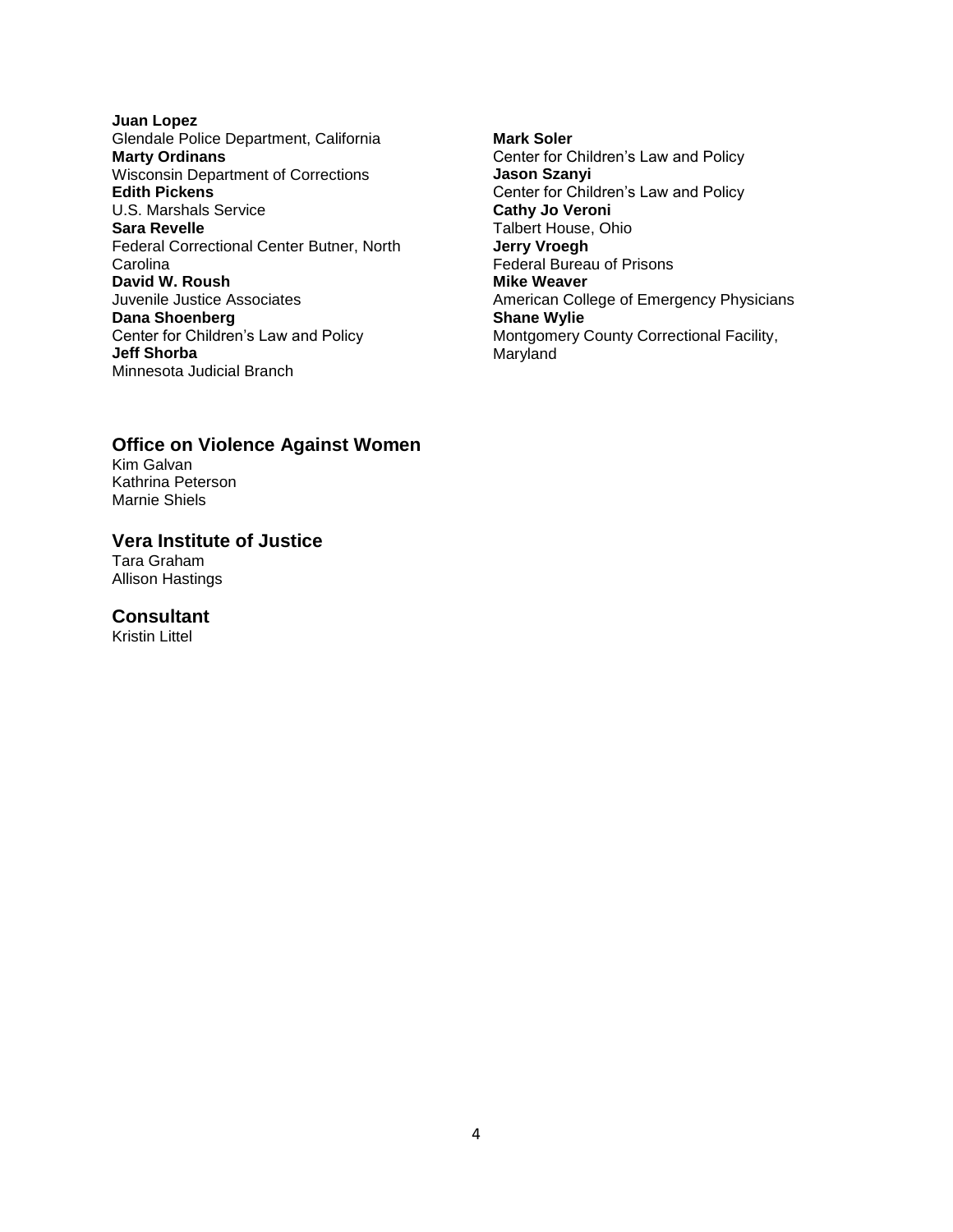# **Recommendations at a Glance for Administrators of Prisons, Jails, and Community Confinement Facilities**

(See the *Introduction to the Guide* for more background information and more explanation of terms used in *Recommendations at a Glance*.)

**This guide is designed to assist administrators of prisons, jails, and community confinement facilities in drafting or revising protocols for an immediate response to reports of sexual assault**. Sexual assault is a persistent problem in correctional environments with life-altering consequences for victims as well as for the integrity of correctional institutions and the fundamental principles of justice.<sup>1</sup> The U.S. Department of Justice's National Standards to Prevent, Detect, and Respond to Prison Rape<sup>2</sup> set minimum requirements for correctional facilities to increase their overall capacity to address the problem of sexual assault. This guide is intended to help these facilities comply with the Prison Rape Elimination Act (PREA) standards, which require correctional agencies to (1) follow a uniform evidence protocol when responding to sexual assault, $3$  which as appropriate is based on the U.S. Department of Justice's *[A National Protocol for Sexual Assault Medical Forensic Examinations: Adults/Adolescents,](https://www.ncjrs.gov/pdffiles1/ovw/241903.pdf) 2d.*<sup>4</sup> (referred to in this guide as the *National Protocol*), and (2) coordinate responses to sexual assault among involved professionals.<sup>5</sup> In acknowledgement that professionals outside of the correctional field may also be reading this guide, it includes some explanation of basic corrections terms, issues, and activities. Note that beyond the stipulations of the Department of Justice's PREA standards, the recommendations in this guide are not meant to supersede or invalidate previously established institutional protocols, policies, or practices that address the immediate response to sexual assault in correctional settings.

*Recommendations at a Glance* highlights the key recommendations offered in this guide for customizing the *[National Protocol](https://www.ncjrs.gov/pdffiles1/ovw/241903.pdf)* to address sexual assault occurring in correctional facilities (often referred to in this guide as corrections-based sexual assault). It is not meant to be a stand-alone checklist for drafting or revising facility protocols on an immediate response to sexual assault. Rather, the full guide should be read to understand the complex issues surrounding this crime and to utilize the comprehensive recommendations in Section III to assist in policy development. The guide should be used in conjunction with the *National Protocol*, as together they offer best practices for an immediate response to sexual assault in correctional settings. As explained in Section II of the guide, elements of an immediate response to sexual assault can include:<sup>6</sup>

- Protection for victims from threats of imminent harm;
- Provision of medical care for victims (for acute injuries and health concerns related to the assault such as risk of HIV/AIDS, sexually transmitted infections, and pregnancy);
- Collection of forensic evidence from victims, which may aid investigations;
- Preliminary documentation and investigation (which may lead to criminal charges against suspects, prosecution, and conviction, as well as administrative findings of sexual assault, a formal disciplinary process, and/or disciplinary sanctions); and
- Support, crisis counseling, information, and referrals for victims (and their families as applicable), as well as advocacy to ensure victims receive appropriate assistance.

A sexual assault medical forensic examination (referred to in this guide as the medical forensic examination or examination) addresses victims' health care needs related to the assault and the collection of forensic evidence.<sup>7</sup> The process of facilitating this examination for victims housed in correctional facilities (referred to in this guide as the examination process) can involve all the elements of

 $\overline{a}$ <sup>1</sup> National Prison Rape Elimination Commission, *Standards for the Prevention, Detection, Response, and Monitoring of Sexual Abuse in Adult Prisons and Jails* (2009), p.iii.

<sup>&</sup>lt;sup>2</sup> National Standards to Prevent, Detect, and Respond to Prison Rape, Final Rule, 77 Fed. Reg. 37106-37232 (June 20, 2012) (to be codified at 28 C.F.R. §115).<br><sup>3</sup> 28 C.F.R. §§ 115.21, 115.121, 115.221, and 115.321.

<sup>4</sup> Office on Violence Against Women, *A National Protocol for Sexual Assault Medical Forensic Examinations, Adults/Adolescents*, 2d., Washington, D.C.: U.S. Department of Justice (2013).<br>5.38 C E B . SS 115 SE . 115 165 . 115 265 . and 115 265

<sup>28</sup> C.F.R. §§ 115.65, 115.165, 115.265, and 115.365.

<sup>6</sup> Bullets adapted from Office on Violence Against Women, *A National Protocol* (2013), p.12.

<sup>7</sup> Adapted from Office on Violence Against Women, *A National Protocol* (2013), p.17.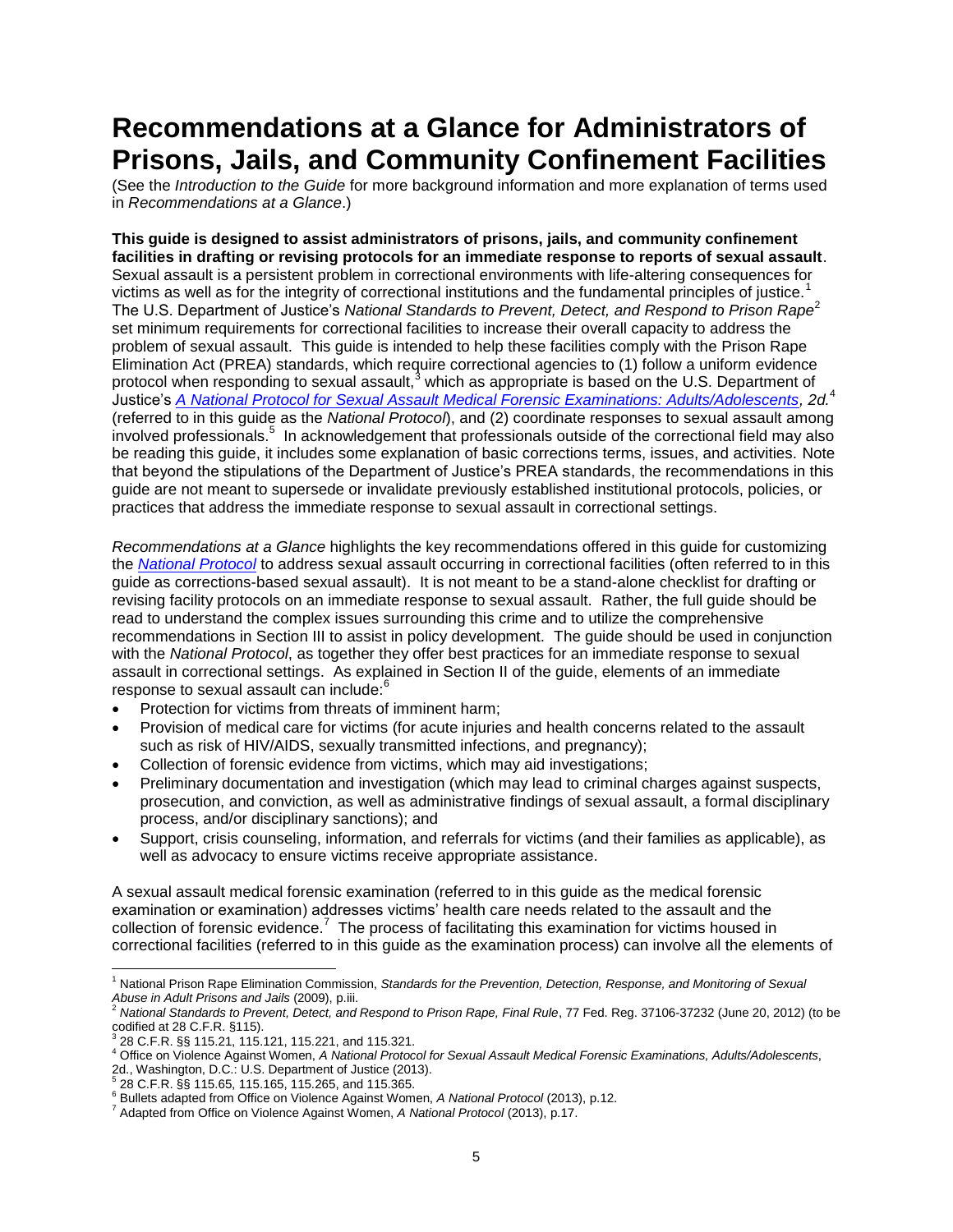an immediate response. Hence, the guide discusses an immediate response to corrections-based sexual assault. Note that while it focuses on response to recent sexual assault, the guide recognizes and speaks to the fact that it is not uncommon for victims to delay reporting for days, weeks, months, and even years after an assault has occurred. $8$ 

The *[National Protocol](https://www.ncjrs.gov/pdffiles1/ovw/241903.pdf)* provides guidelines for jurisdictions on responding to the immediate needs of sexual assault victims in a way that is sensitive and promotes offender accountability. It offers recommendations on overarching issues such as coordination, victim-centered care (including issues commonly faced by victims from special populations), informed consent, confidentiality, reporting to law enforcement, and payment for the medical forensic examination under the Violence Against Women Act (VAWA). It also provides specific process and procedural recommendations regarding operational issues and the examination process. The *National Protocol* does not provide guidance on customizing protocols for institutional settings. Correctional protocols should draw from the existing best practices as outlined in the *National Protocol*, but should also be tailored to the unique circumstances of correctional environments as described in this guide.

### **Recommendation Highlights**

(See Section III for the comprehensive recommendations.)

The recommendations in this guide customize the *National Protocol* to address corrections-based sexual assault, specifically around (1) the provision of victim-centered care (interventions provided in a timely manner that are systemically and deliberately focused on the physical, mental, and emotional needs of each victim) and (2) a coordinated team approach to response.<sup>9</sup> Note that in this section and in the guide, a victim-centered care recommendation is denoted with a "V," while a coordination recommendation is denoted with a "C". For recommendations that apply to specific confinement settings, the setting is highlighted. Where there are variations in a recommendation for different confinement settings, those variations are noted in Section III. Refer to the *[National Protocol](https://www.ncjrs.gov/pdffiles1/ovw/241903.pdf)* for guidance on other aspects of the examination process, as only areas presenting unique challenges in confinement settings are covered in this guide.

#### **Note that for the purposes of this guide:**

- This guide primarily refers to prisons and jails, as well as community confinement. Appendix B provides an overview of some of the potential issues for lockups.
- Community confinement refers to community-based, court-mandated residential programs where residents stay overnight.
- This guide does not address the examination process for youth confined in juvenile detention facilities. Appendix C discusses some issues specific to this setting.
- Correctional "environments," "facilities," "institutions," and "confinement settings" are used as umbrella terms to encompass prisons, jails, and community confinement facilities. Specific settings are referenced as needed. Administrators of these facilities are referred to as "corrections administrators," unless there is a need to be more specific regarding their setting.

## **Recommendations for Victim-Centered Care**

**V1. Ensure that victims in correctional facilities have access to a full range of specialized services they may need in the aftermath of a report of sexual assault.** 

 8 The definition of a recent sexual assault is usually based on jurisdictional policies regarding a standard cut-off time to collect evidence on victims' bodies and clothing, using the jurisdiction's designated evidence collection kit. Most jurisdictions allow some flexibility in cut-off times, given that it is conceivable under some circumstances that evidence may still be available even after the cut-off time. Delayed reporting of a sexual assault thus refers to reports made after the jurisdiction's cut-off time.

<sup>9</sup> When responders coordinate their immediate response to reports of sexual assault, it can afford victims protection, access to immediate care, and help to minimize trauma, while simultaneously facilitating an investigation. In correctional facilities, not only do responding corrections staff need to coordinate their actions, they also need to work in a coordinated manner with responders external to the facility.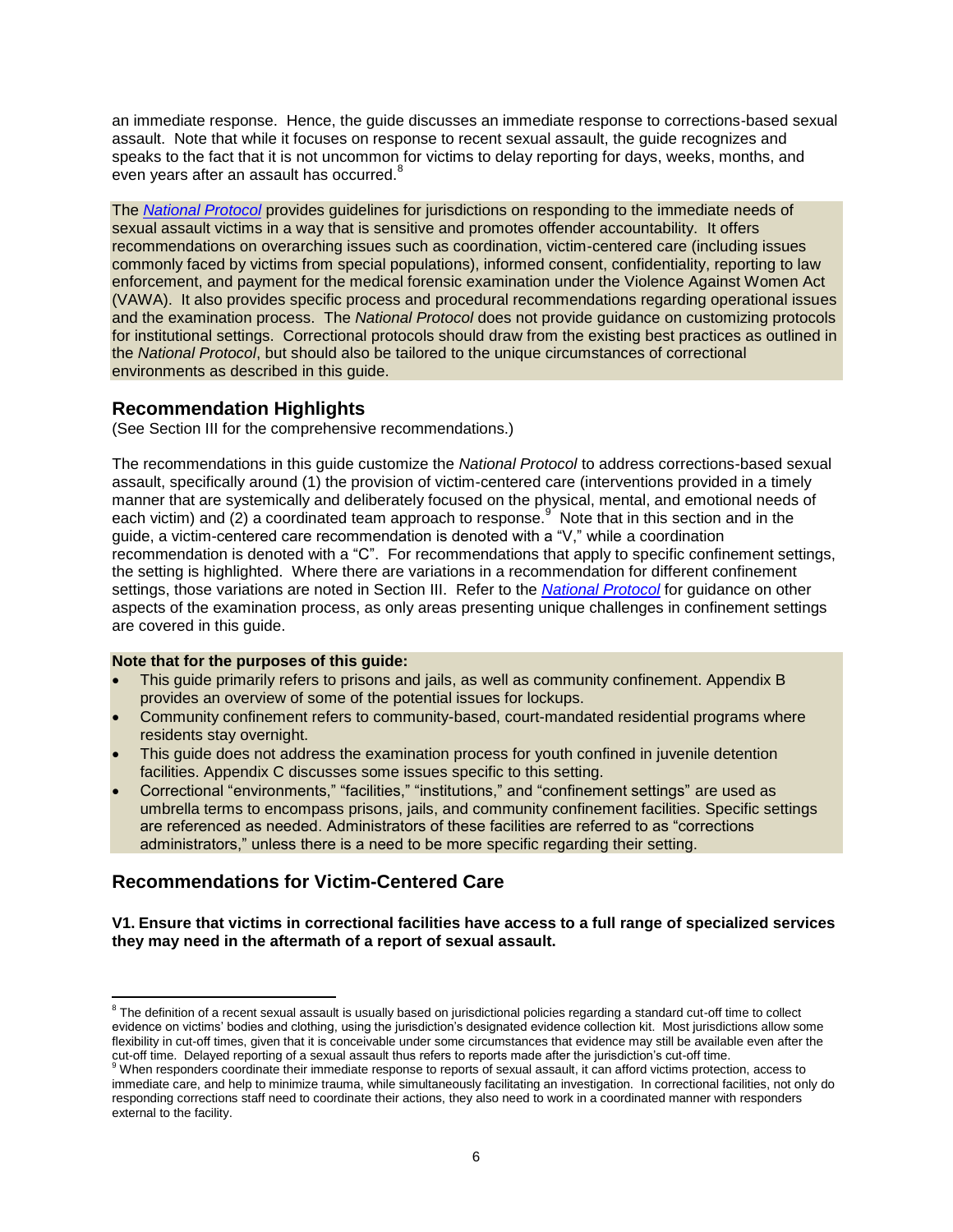#### **V2. Maximize victim safety.**

- In cases of sexual assault by perpetrators housed in the correctional facility, immediately separate victims and perpetrators.
- If victims report staff sexual misconduct and name their perpetrators, those perpetrators should not be involved in any aspect of the facility's response.
- Following an examination, continue to keep victims separated from their perpetrators, whether the perpetrators are corrections staff or other individuals housed in the facility.

#### **V3. Balance victims' needs with the safety and security needs of the correctional facility.**

- Protect victims without taking measures that they may perceive as punitive, to the extent possible.
- Consider ways for victims to seek protection and services as confidentially as possible.<sup>11</sup>
- Strictly limit who within the correctional facility needs to know about a report of sexual assault.<sup>12</sup>

#### **V4. Offer victims privacy at the correctional facility, to the extent possible, in the aftermath of a report of sexual assault.**

- Exercise discretion in ways appropriate to the confinement setting to avoid the victims' embarrassment of being identified by others in the correctional facility as a victim, and to increase their safety and comfort in seeking help.
- Consider the extent of victim information that each responder requires to appropriately intervene. Avoid sharing victim information unless it is critical to response.
- Ensure that the area where community-based victim advocates talk to victims is as private as possible, and safe for both advocates and victims.

#### **V5. Make every reasonable effort to include community-based sexual assault victim advocates in an immediate response to victims in confinement settings.**<sup>14</sup>

- Identify local community-based victim advocacy programs (often referred to as rape crisis centers).
- Facilitate discussions between corrections staff and representatives of the community-based victim advocacy program on how to provide advocacy services to sexual assault victims housed in the correctional facility.<sup>15</sup>
- Facilitate cross-training for corrections staff and victim advocates.
- Delineate the relationship between the correctional facility and community-based victim advocacy program in a memorandum of understanding (MOU).

#### **V6. Train at least one staff person (either security or non-security) in the correctional facility to serve as an internal victim resource specialist to provide general information and guidance to victims during the immediate response and beyond.**

- Clarify this position's role in the correctional facility.
- Recognize that the internal victim resource specialist is not intended to be a substitute for a community-based victim advocate.
- Decide who within the correctional facility is eligible to fill this position.

#### **V7. Ensure that victims have access to sexual assault forensic examiners to perform the medical forensic examination**. 16

- When possible, consider utilizing independent forensic examiners, i.e., those not employed by the correctional facility or under contract with the correctional agency.
- Identify local or regional forensic examiners/forensic examiner programs.
- Facilitate dialogue among corrections staff, forensic examiners, and other examination site staff as applicable on how to coordinate the examination.

 $^{10}$  28 C.F.R. §§ 115.67, 115.167, 115.267 and 115.367.

<sup>11</sup> 28 C.F.R. §§ 115.51, 115.151, 115.251, and 115.351.

<sup>12</sup> 28 C.F.R. §§ 115.61, 115.161, 115.261, and 115.361.

<sup>13</sup> 28 C.F.R. §§ 115.81 and 115.381.

<sup>14</sup> 28 C.F.R. §§ 115.21, 115.121, 115.221, 115.321, 115.53, 115.253, and 115.353.

<sup>15</sup> 28 C.F.R. §§ 115.53, 115.253, and 115.353.

<sup>16</sup> 28 C.F.R. §§ 115.21, 115.121, 115.221, and 115.321.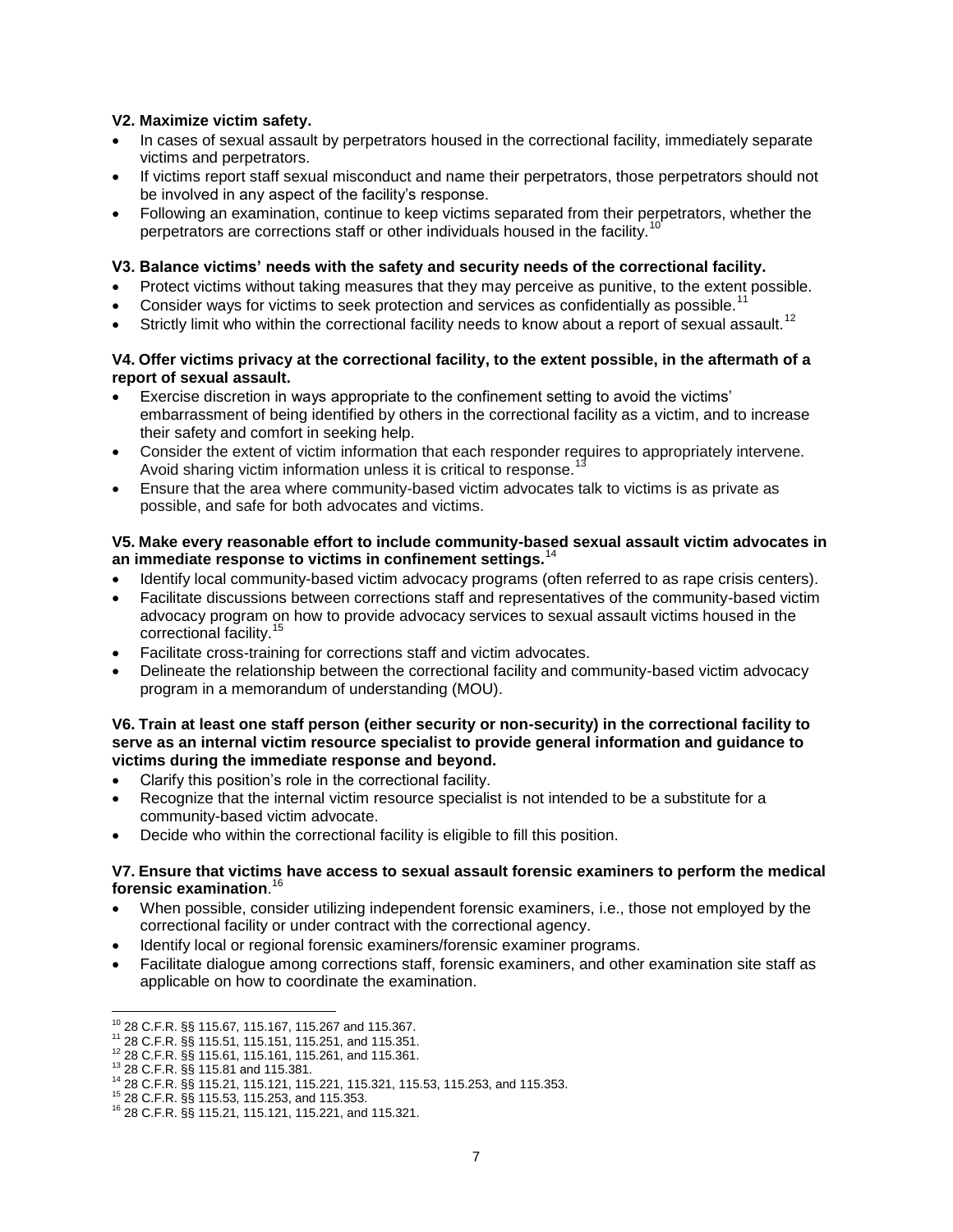- Facilitate cross-training for corrections staff and sexual assault forensic examiners and other examination site staff.
- Delineate the relationship between the correctional facility and the forensic examiner/examination site in a written MOU.

#### **V8. Offer a medical forensic examination to sexual assault victims when appropriate.**<sup>17</sup>

- Recognize that this examination addresses the full spectrum of sexual assault, not only attempted and/or completed sexual penetration.
- Understand that this examination in its entirety speaks to victims' medical and evidentiary needs.
- Recognize that one of the primary reasons victims seek help is concern about their physical health.
- To determine whether this examination is appropriate in a specific case, consider: the victim's health needs and concerns; the jurisdiction-accepted timeframe for evidence collection (e.g., as per policies for use of the jurisdiction's sexual assault evidence collection kit); and the specific circumstances of the assault. $<sup>1</sup>$ </sup>
- If there is a question of whether evidence might exist, err on the side of caution and refer victims for this examination.
- The victim shall not assume the financial cost related to evidence collection.<sup>19</sup>
- When this examination is deemed appropriate, the victim must have the option of having the examination even if they are undecided about cooperating with a criminal investigation.
- Never force a victim to undergo this examination. $2^1$
- In instances when this examination is not conducted, discuss with victims their needs and options and help them access services they want, to the extent possible, as per facility policies and as appropriate to the circumstances of the case.

#### **V9. If, for security purposes, victims from prisons and jails must be shackled or otherwise restrained, ensure the level of shackling/restraint correlates with their security status. However, shackle or restrain only if necessary for security.**

#### **V10. Facilitate victims' access to their personal support persons, if requested***.* 22

 Be aware that when and how victims are able to access personal support persons can differ based on the type of correctional setting.

#### **V11. Devise correctional facility practices that address, to the extent possible, victims' concerns related to reporting.**<sup>23</sup>

- Educate all corrections staff, external agencies and professionals who interact with individuals housed in the correctional facility, and other relevant entities (e.g., employers of residents in community confinement settings) of the facility's zero tolerance policy towards sexual assault.<sup>24</sup>
- Upon intake to the correctional facility, provide individuals with information about sexual assault. $^{25}$
- Make accommodations as needed to ensure access to this information for all individuals housed in the facility, including those who have limited English proficiency, are low literate or illiterate, are deaf, or have a disability that might impact their vision or ability to process information.<sup>26</sup>

<sup>23</sup> 28 C.F.R. §§ 115.51, 115.151, 115.251, and 115.351.

 $\overline{\phantom{a}}$ 17 28 C.F.R. §§ 115.21, 115.121, 115.221, and 115.321.

<sup>18</sup> See Office on Violence Against Women, *A National Protocol* (2013), pp.71-71, for more information on these kits. See Office on Violence Against Women*, A National Protocol* (2013), pp.73-74, for more on timing considerations for collecting evidence.

<sup>19</sup> See Office on Violence Against Women, *A National Protocol* (2013), p.55 and 28 C.F.R. §§ 115.21, 115.121, 115.221 and 115.321.<br><sup>20</sup> The Department of Justice's PREA standards indicate that the victim can receive emergency medical care without having to name

the abuser. See 28 C.F.R. §§ 115.82, 115.182, 115.282, and 115.382. Also see Office on Violence Against Women, *A National Protocol* (2013), pp.51-54.

<sup>21</sup> See Office on Violence Against Women, *A National Protocol* (2013), pp.39-41.

<sup>22</sup> If your facility/local community-based advocacy program does consider victim advocates as personal support persons, note that advocates should be permitted to accompany victims at the examination site.

<sup>&</sup>lt;sup>24</sup> To save time and costs, facilities may want to consider incorporating this information into their current training modules. 28 C.F.R. §§ 115.31, 115.131, 115.231, 115.331, 115.32, 115.132, 115.232, and 115.332.

<sup>25</sup> 28 C.F.R. §§ 115.33, 115.233, and 115.333.

<sup>26</sup> 28 C.F.R. §§ 115.16, 115.116, 115.216, and 115.316.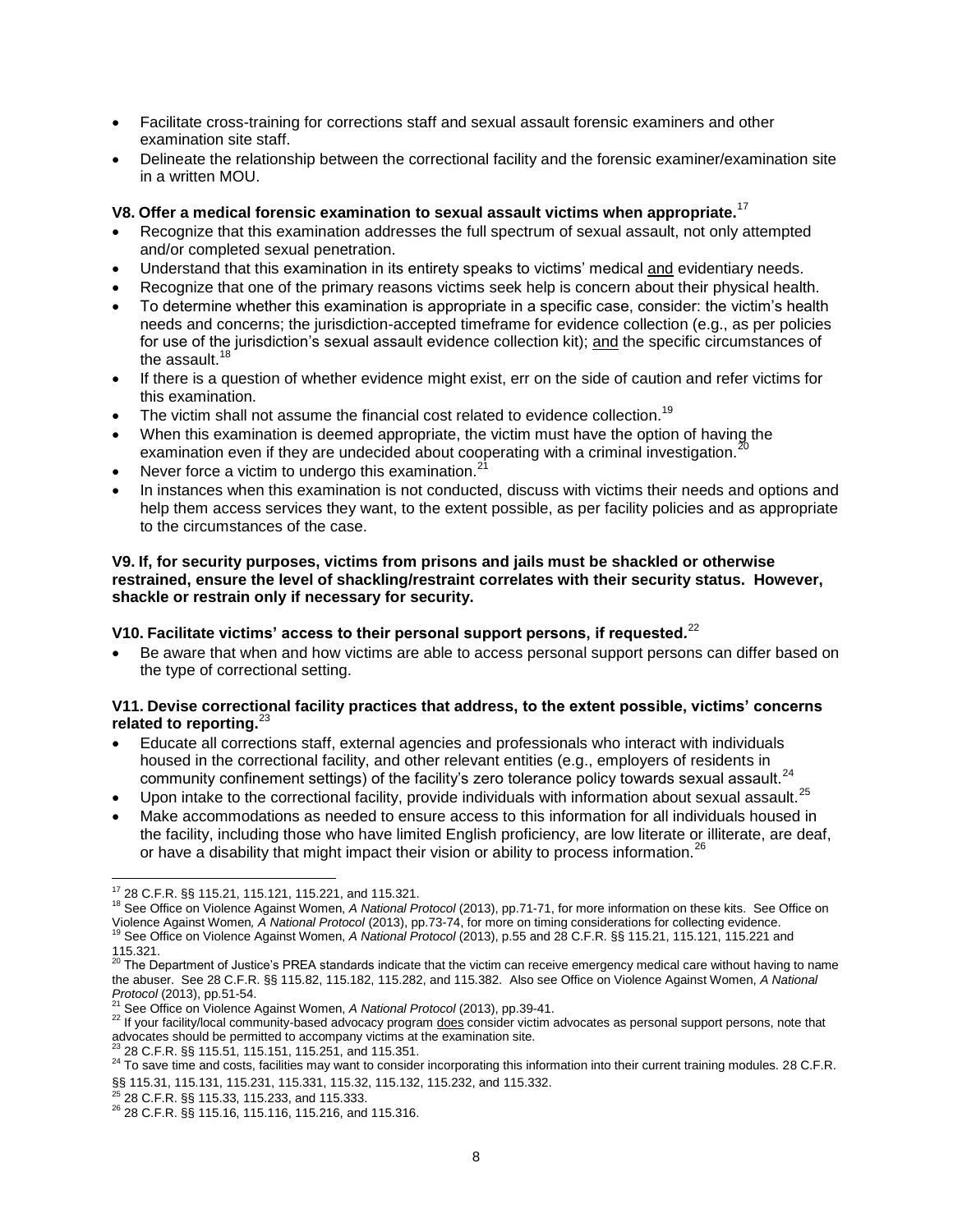- Make facility policies on reporting sexual assault as easy, private, and secure as possible.
- Ensure there is at least one way for victims in correctional facilities to report sexual assault to an outside public or private entity or office that is not part of the agency.<sup>27</sup>
- Ensure that corrections staff and external agencies consistently respond to sexual assault in a manner that demonstrates to those housed in the correctional facility that they take reports of sexual assault seriously and will strive to help victims and hold perpetrators accountable for their behaviors.
- Use case-by-case assessment, including consulting with security staff and talking to victims about their safety concerns and possible precautions, to reduce protective actions taken that victims could perceive as punitive.<sup>28</sup>
- Whenever possible, provide victims with access to community-based victim advocates for confidential emotional support and counseling related to healing from sexual assault.<sup>29</sup>
- Strictly limit who within the correctional facility and external agencies can access information about a report of sexual assault.<sup>30</sup>

#### **V12. Offer victims information following their sexual assault.**<sup>31</sup>

- Develop written information on sexual assault topics that can be offered to victims.
- Where possible and practical, use a three-tiered system to deliver the information: corrections staff members to provide information about what will happen at the correctional facility in response to the report; forensic examiners to provide information on medical and forensic issues; and communitybased victim advocates to provide information on what symptoms/reactions they might experience in the aftermath of the assault, emotional support, recovery options, and the criminal justice response to a sexual assault.
- Make accommodations as needed to ensure access to this information for victims who have limited English proficiency, are low literate or illiterate, are deaf, or have a disability that might impact their vision or ability to process information.<sup>32</sup>

## **Recommendations for Promoting a Coordinated Team Approach** 33

#### **C1. Form a planning committee to facilitate the development/revision of a correctional protocol for an immediate response to sexual assault. This committee can also periodically review the protocol for effectiveness and revise as needed.**

- Assess the current immediate response when individuals housed in the correctional facility report sexual assault to learn what works and where gaps exist. (See Appendix D and E.)
- Map out a strategic plan for an ideal response that builds upon strengths in the current response and addresses gaps. (See Appendix D and E.)

#### **C2. Consider participating in a community-based sexual assault response team (SART), if one exists, or forming a SART for the correctional facility.**

- If a community SART exists, consider hosting a SART meeting at the correctional facility to learn more about how the local SART functions, as well as to provide a tour of the facility, educate SART members regarding needs of victims in confinement settings, and get input on whether the local SART or a facility-based SART would be most appropriate for victims in the correctional facility.
- Consider the logistical tasks and challenges involved in developing a SART response specific to the correctional facility. (See Appendix D.)
- Based on resources and corrections-specific issues, decide whether to become active in the local SART or form a facility-based SART.

 $\overline{\phantom{a}}$  $^{27}$  28 C.F.R. §§ 115.51, 115.151, 115.251, and 115.351.

 $\frac{28}{3}$  28 C.F.R. §§ 115.41, 115.141, 115.241, 115.341, 115.42, 115.242, 115.342, 115.43, 115.342, 115.68, and 115.368.

 $^{29}$  28 C.F.R.  $\frac{88}{31}$  115.53, 115.253, and 115.353. Also, note that California's Paths to Recovery project (a joint program of Just Detention International and the California Department of Corrections and Rehabilitation) is one example. See <http://www.justdetention.org/en/reaching.aspx></u> for more information on the program.<br><sup>30</sup> 28 C.F.R. §§ 115.82, 115.282, and 115.382.

<sup>31</sup> Office on Violence Against Women, *A National Protocol* (2013), p.42 and 28 C.F.R. §§ 115.82, 115.282, and 115.382.

<sup>32</sup> 28 C.F.R. §§ 115.16, 115.116, 115.216, and 115.316.

<sup>33</sup> 28 C.F.R. §§ 115.65, 115.165, 15.265, and 115.365.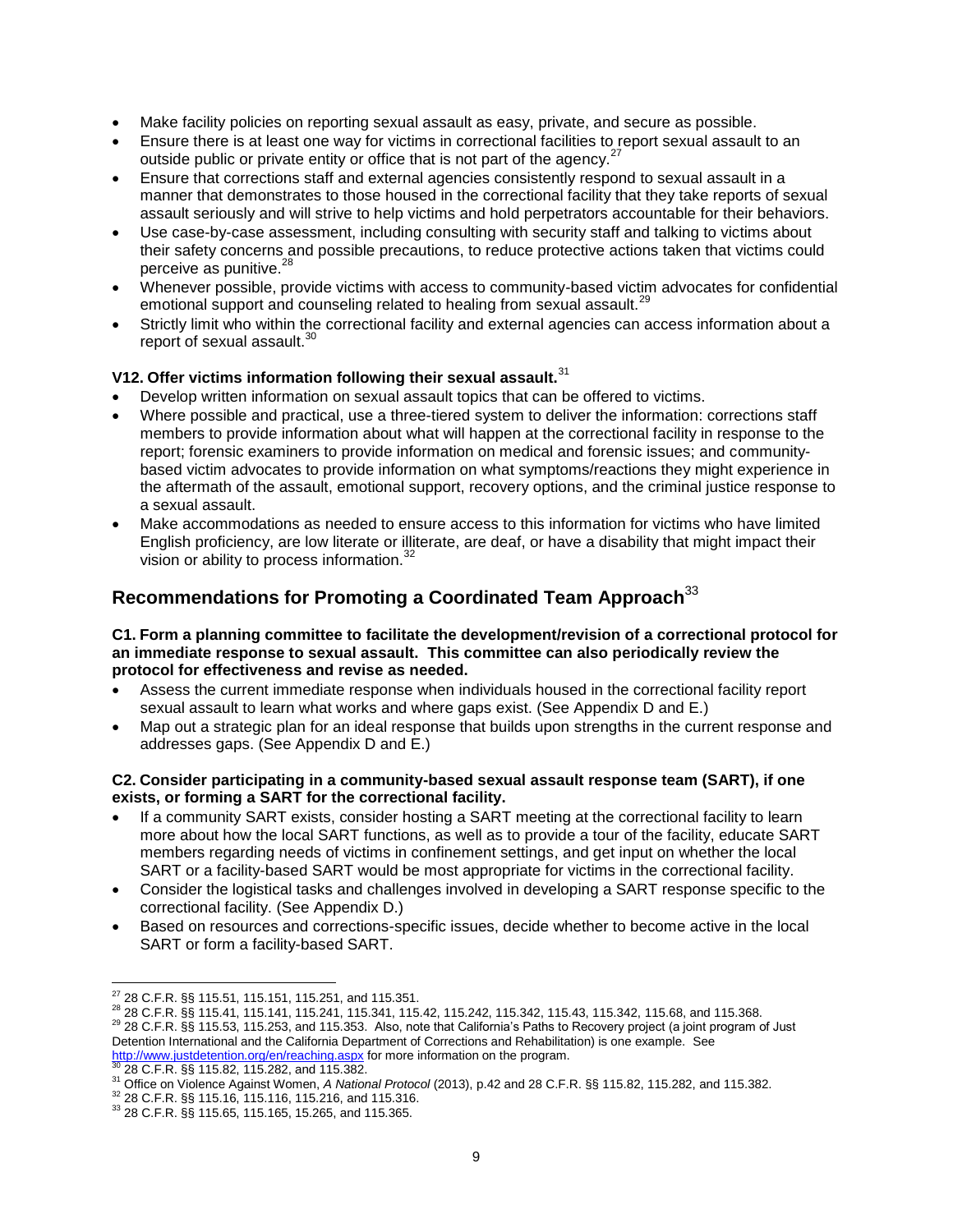Partner with the local SART (if one exists) to maximize communications across SARTs and resource sharing, and to receive guidance, even if a facility-based SART is formed.

#### **C3. Ensure core responders are appropriately trained.**<sup>34</sup>

- Provide training to core responders, both internal and external to the correctional facility, to promote zero-tolerance of corrections-based sexual assault.
- Ensure that all core responders are trained on the specifics of how to intervene in a sexual assault reported in the correctional facility.
- $\bullet$  Conduct both initial and refresher trainings.  $35$

#### **C4. Sexual assault reported in community confinement facilities should, to the extent possible, be handled like any other sexual assault in the community, as per the** *National Protocol***, with the exceptions noted in this guide's recommendations.**

- Victims reporting sexual assault to corrections staff should be informed of whether they also have the option of reporting to law enforcement.
- Staff at community confinement facilities should contact 9-1-1 for resident victims with acute medical needs (if victims cannot make the call for themselves) or when there are life threatening/serious safety issues that cannot be addressed by staff at the facility.
- Victims with non-acute medical needs and concerns should be encouraged to seek medical attention, either prior to and during the medical forensic examination or from another medical professional.
- Victims should be directed to the nearest facility that provides sexual assault medical forensic examinations using trained forensic examiners.
- Victims should be encouraged to explore transportation options to get to/from the examination site with law enforcement, victim advocates, and/or corrections staff.
- Ensure that core responders are trained that victims' conditions of release may require notification to the community confinement facility of their travels/whereabouts. Core responders should understand their role, if any, in facilitating this notification.

#### **C5. Facilitate examination site readiness for victims from prisons and jails.**

- Determine whether examinations will be conducted at the correctional facility or a local examination site (e.g., a hospital, health care facility, or other facility that has specially educated and clinically prepared forensic examiners conducting the medical forensic examination).
- Facilitate training for non-corrections-based health care providers who interact with sexual assault victims on issues specific to conducting the examination with sexual assault victims from prisons or jails.

#### **C6. Ensure that policies are in place for reporting sexual assault occurring in other correctional facilities.**<sup>36</sup>

- If an individual in a correctional facility reports being sexually assaulted while housed at another correctional facility, the facility that receives the report has a duty to notify the institution where the assault occurred, regardless of the amount of time that has lapsed from the incident to the reporting of the sexual assault.
- The institution currently housing the victim should obtain/receive information about investigation findings from the institution where the assault occurred. $37$
- Victims reporting sexual assault that occurred at another confinement facility should have access to the same coordinated response as other sexual assault victims.

<sup>34</sup> 28 C.F.R. §§ 115.31, 115.131, 115.231, 115.331, 115.32, 115.132, 115.232, and 115.332.

<sup>35</sup> 28 C.F.R. §§ 115.31, 115.131, 115.231, 115.331, 115.32, 115.132, 115.232, 115.332, 115.34, 115.134, 115.234, 115.334, 115.35, 115.135, 115.235, and 115.335.

<sup>36</sup> 28 C.F.R. §§ 115.63, 115.163, 115.263, and 115.363.

<sup>&</sup>lt;sup>37</sup> Note that the Department of Justice PREA standards require notifying an individual housed in a correctional facility about the findings of an investigation (if another agency conducts the investigation, the correctional facility should request the relevant information from the investigative agency in order to inform the individual). See National Standards to Prevent, Detect, and Respond to Prison Rape, Final Rule, 77 Fed. Reg. 37106-37232 (June 20, 2012) (to be codified at 28 C.F.R. §§ 115.73, 115.273, and 115.373).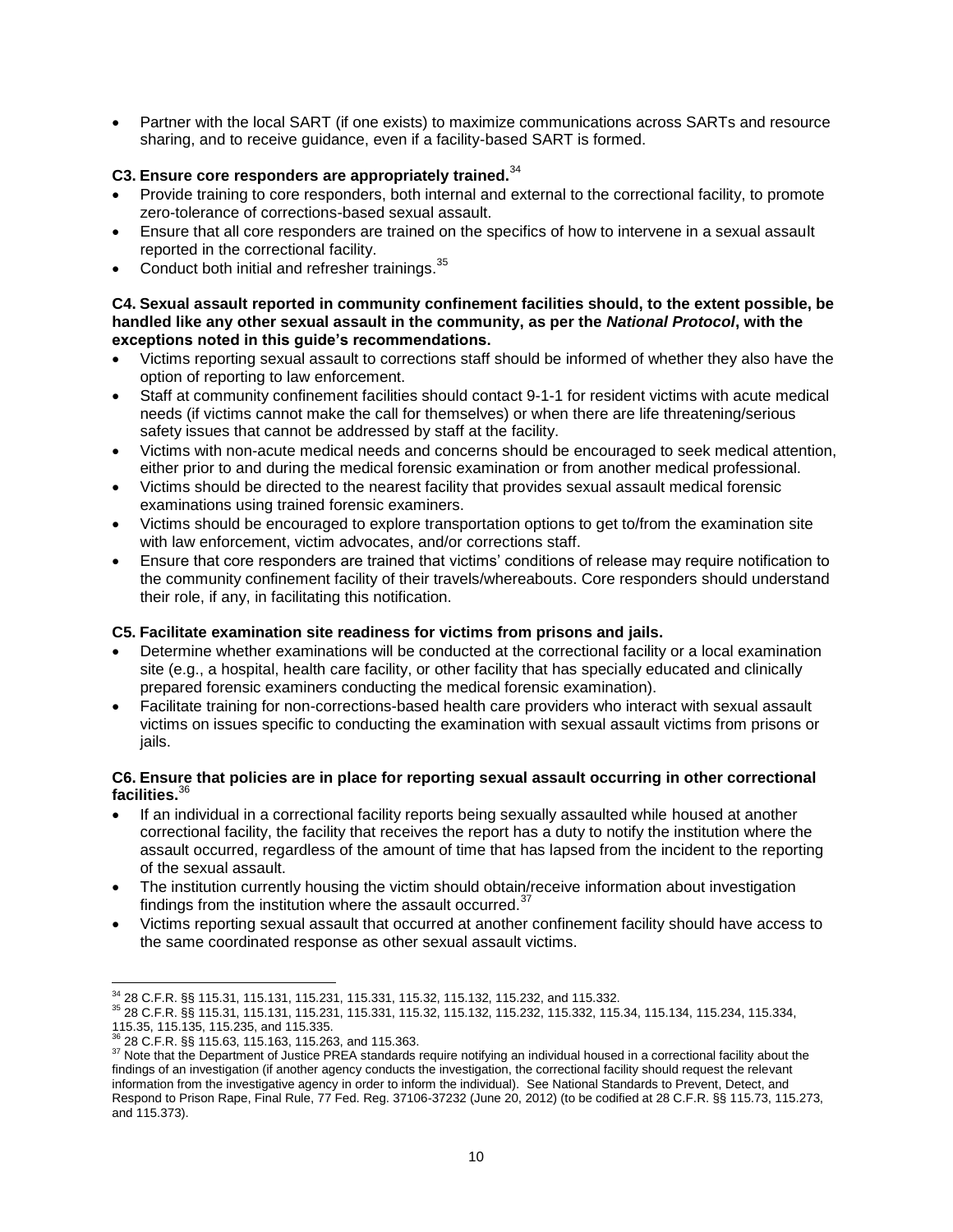**C7. Initiate regular clinical reviews of the facility's response to sexual assaults and responder performance to determine strengths, weaknesses, gaps, and areas where additional training or revisions to policy are indicated.**<sup>38</sup>

• In addition to corrections staff, involve outside community-based victim advocates and/or SART members in these reviews whenever possible for perspective and guidance.<sup>39</sup>

 $\overline{\phantom{a}}$ <sup>38</sup> 28 C.F.R. §§ 115.86, 115.186, 115.286, and 115.386.

<sup>&</sup>lt;sup>39</sup> The Pennsylvania Coalition Against Rape may be a resource for states and counties on this practice. Contact information available through [http://www.pcar.org/.](http://www.pcar.org/)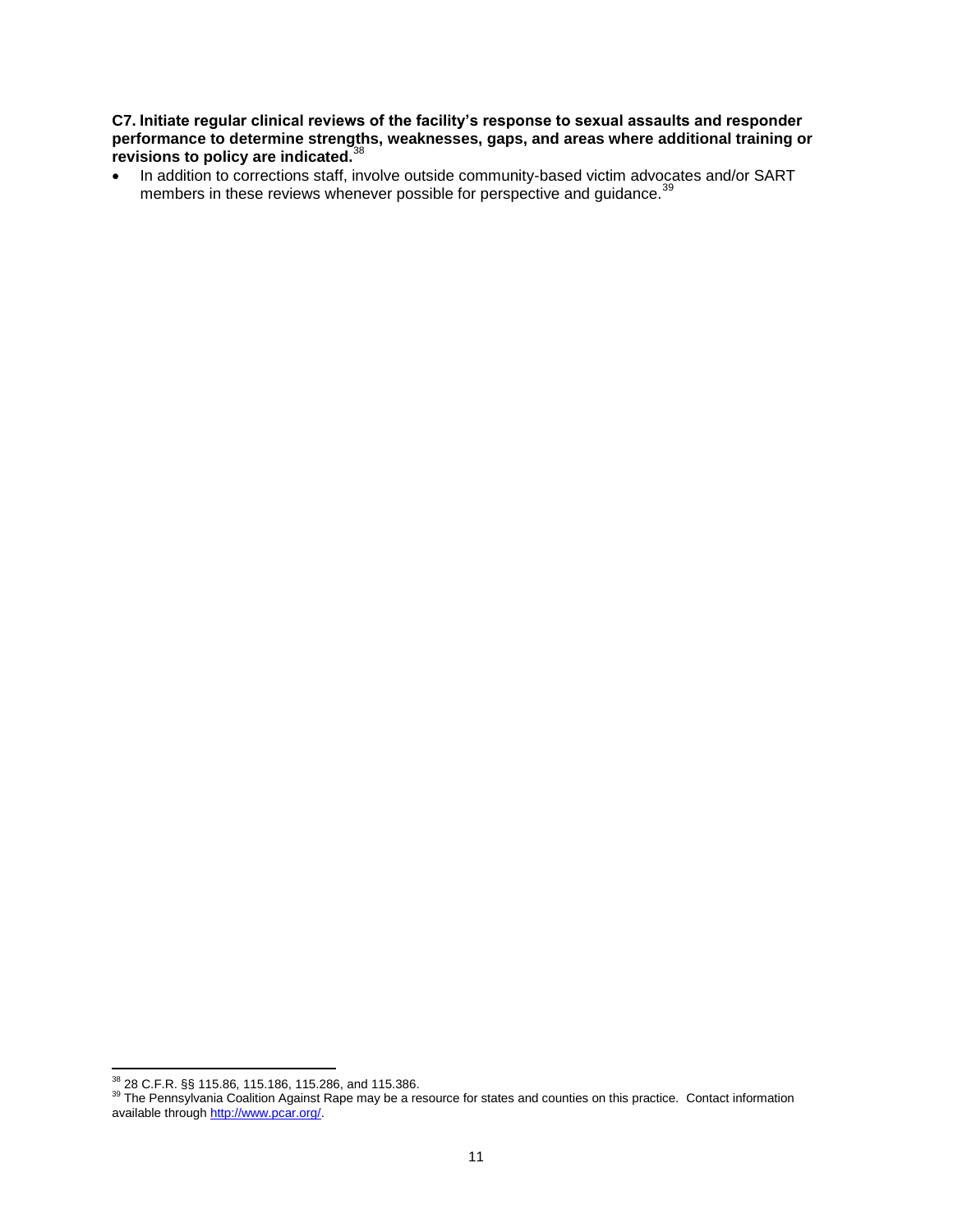## **Introduction to the Guide**

*"Sexual abuse is among the most destructive of crimes, brutal and devastating in the moment and carrying the potential to haunt victims forever."<sup>40</sup>*

No one deserves to be sexually assaulted, no matter the circumstances. In correctional environments, sexual violence is a persistent problem with life-altering consequences for victims, as well as for the integrity of correctional institutions and the fundamental principles of justice.<sup>41</sup> Corrections administrators must continue to work diligently to develop policies and practices to remedy this problem,<sup>42</sup> including how to respond when sexual assault occurs in their facilities.

## **1. Purpose and Scope**

This guide is designed to assist administrators of prisons, jails, and community confinement facilities in drafting or revising protocols for an immediate response to reports of sexual assault. Correctional protocols should draw from the existing best practices outlined in the U.S. Department of Justice's Office on Violence Against Women publication, *[National Protocol for Sexual Assault Medical Forensic](https://www.ncjrs.gov/pdffiles1/ovw/241903.pdf)  [Examinations: Adults/Adolescents,](https://www.ncjrs.gov/pdffiles1/ovw/241903.pdf) 2d.*<sup>43</sup> (referred to in this guide as the *National Protocol*)*,* but be tailored to the unique circumstances of secure and community confinement settings. This guide supplements the *National Protocol* to facilitate this customization.

#### **For the purpose of this guide:**

- Secure confinement refers to prisons and jails. Appendix B provides a brief discussion of issues for lockups.
- Community confinement refers to community-based, court-mandated residential programs where residents stay overnight.
- While this guide does not address the examination process for youth in juvenile detention facilities, Appendix C includes preliminary information on this topic.
- Correctional "environments," "facilities," and "institutions," and "confinement settings" are used as umbrella terms to encompass prisons, jails, and community confinement facilities. Specific settings are referenced as needed. Administrators of these facilities are referred to as "corrections administrators," unless there is a need to be more specific regarding their setting.

Specifically, the *National Protocol* provides guidance related to facilitating the sexual assault medical forensic examination (referred to in this guide as the medical forensic examination or the examination). Hence, this guide discusses an immediate response to corrections-based sexual assault. Note that while it focuses on an immediate response to recent sexual assault, the guide acknowledges that it is not uncommon for victims to delay reporting for days, weeks, months, and even years after an assault occurred.

In particular, this guide explores how corrections administrators can apply two key principles from the *National Protocol* to correctional environments: victim-centered care and coordinated interventions across responders. Victim-centered care of sexual assault victims refers to interventions provided in a timely manner that are systemically and deliberately focused on the needs of each victim. When responders coordinate their interventions, it can afford victims protection, access to immediate care, and help to minimize trauma, while simultaneously facilitating the investigation. In correctional facilities, not only do facility responders need to coordinate their actions, they also need to work in coordination with responders external to the facility. Thus, the approach taken for the Guide's development was to focus on how corrections staff and involved external responders can provide victim-centered care and coordinate their interventions when a corrections-based sexual assault is reported. Recommendations related to victim-centered care and a coordinated response in the *National Protocol* were considered for

 $\overline{a}$ <sup>40</sup> National Prison Rape Elimination Commission, *National Prison Rape Elimination Commission Report* (2009), p.25.

<sup>41</sup> National Prison Rape Elimination Commission, Standards for the Prevention, Detection, Response, and Monitoring of Sexual *Abuse in Adult Prisons and Jails* (2009), p.iii.

<sup>42</sup> National Prison Rape Elimination Commission, *Report* (2009), p.1.

<sup>43</sup> Office on Violence Against Women, *A National Protocol for Sexual Assault Medical Forensic Examinations, Adults/Adolescents, 2d.*, Washington, D.C.: U.S. Department of Justice (2013).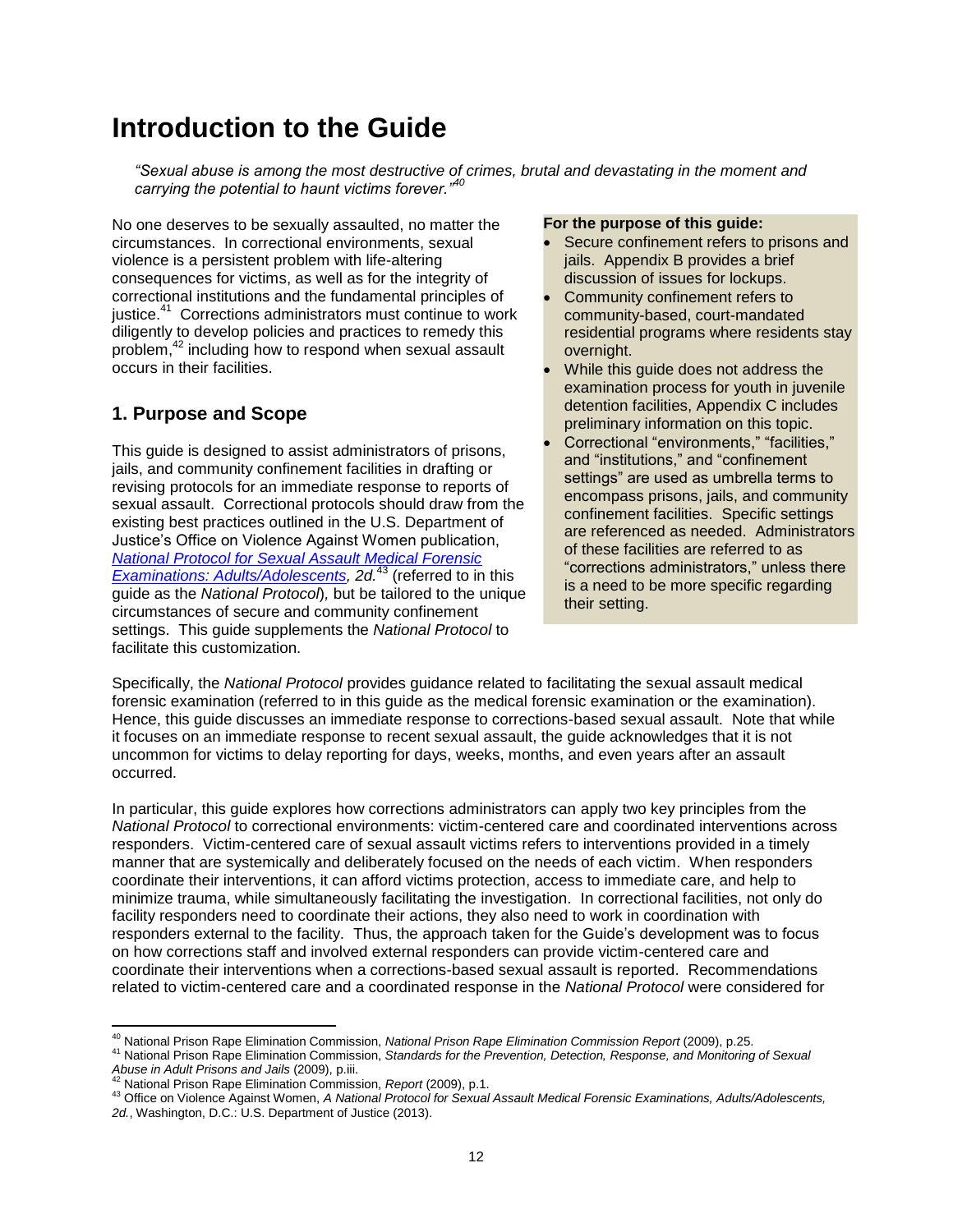their applicability to correctional environments and modified as needed. To the extent that noncorrectional responders may also read this guide, it includes some explanation of basic corrections terms, issues, and activities.

Corrections administrators are encouraged to use both the guide and the *National Protocol* as tools to customize their protocols for an immediate response to sexual assault. First, they can review recommendations in this guide related to victim-centered care and a coordinated response in confinement settings, as well as background information on corrections-based sexual assault and the elements of an immediate response to victims in correctional environments. Second, they can review the *National Protocol* for recommendations on issues not covered in this guide. The guide made few changes to the recommendations in the *National Protocol* related to operational issues or the medical and forensic components of the examination process, as they are considered best practices no matter where an assault occurs or where the examination is conducted. Many of these recommendations are technical in nature or require adherence to specific legal requirements or medical practices. Reviewing the *National Protocol* can aid administrators in determining if they are following the practices relevant to their authority and responsibilities under the law. For issues outside the purview or expertise of correctional facilities, such as those related to conducting a medical forensic examination, a review of these sections can help administrators ensure they establish formal relationships with agencies and professionals that meet the criteria included in the *National Protocol*.

The *[National Protocol](https://www.ncjrs.gov/pdffiles1/ovw/241903.pdf)* provides detailed guidelines for local communities on responding to the immediate needs of sexual assault victims in a way that is sensitive to victims and promotes offender accountability. It addresses:

- A. Overarching issues—coordinated team approach, victim-centered care, informed consent, confidentiality, reporting to law enforcement, and payment for the examination under the Violence Against Women Act (VAWA);
- B. Operational issues—sexual assault forensic examiners, facilities, equipment and supplies, sexual assault evidence collection kit, timing considerations for collecting evidence, and evidence integrity; and
- C. Medical and forensic components of the examination process—initial contact, triage and intake, documentation by health care personnel, medical forensic history, photography, examination and evidence collection procedures, drug-facilitated sexual assault, STI evaluation and care, pregnancy risk evaluation and care, discharge and follow-up, and examiner court appearances.

The *National Protocol* does not address how to customize protocols for sexual assault occurring in different types of institutional settings. This guide offers information on customization for sexual assault reported in correctional facilities.

## **2. Limitations in Scope**

Note the following limitations regarding the guide's scope:

 **Exclusion of juvenile detention settings**—this guide is limited to adult and adolescent victims of sexual assault in prisons, jails and community confinement facilities, and does not include youth held in juvenile detention facilities.<sup>44</sup> The primary reason for this omission is that the *National Protocol* does not comprehensively address the myriad legal issues regarding child sexual abuse. Protocols for iuveniles must address such specific issues as mandatory reporting, consent to treatment, parental notification, and scope of confidentiality. In addition, the *National Protocol* does not include guidance for conducting a pediatric medical forensic examination, i.e. for pre-pubescent youth. While the vast majority of youth held in juvenile facilities have reached puberty, some have not, and thus any attempt to provide comprehensive guidance for juvenile facilities based upon the *National* 

 $\overline{\phantom{a}}$ <sup>44</sup> Additionally, this guide does not provide specific recommendations for addressing sexual assault of pre-pubescent youth held in adult prisons, jails, or community confinement facilities. For some guidance on those cases, readers might find it helpful to review Recommendation J3. in Appendix C.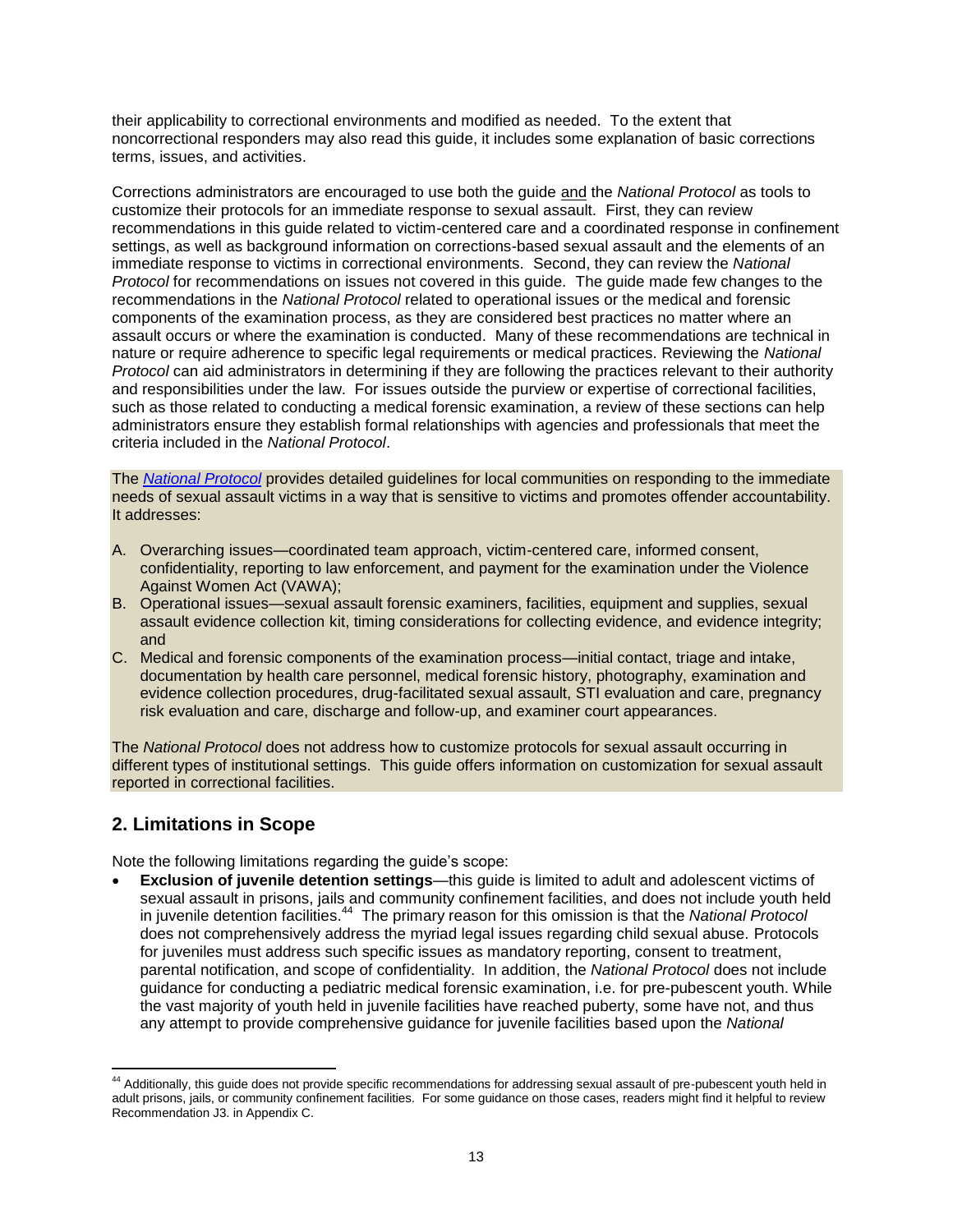*Protocol* would necessarily be incomplete. (See Appendix C for a few recommendations for juvenile detention facilities.)

 **Exclusion of suspect examinations**—this guide, as well as the *National Protocol*, focuses on response to victims and does not address suspect examinations in any detail. However, correctional facilities can encourage dialogue among responders regarding an optimal approach to gathering potential forensic evidence on suspects and identify areas where their collaboration may be beneficial.

## **3. Background**

Landmark federal legislation heralded the creation of national standards to address the response to sexual assault occurring in local communities, as well as specifically in confinement settings. These standards set the stage for the development of this guide.

The Department of Justice's Office on Violence Against Women created the first edition of the *National Protocol* in 2004, pursuant to the Violence Against Women Act (VAWA) of 2000.<sup>45</sup> As described earlier, the *National Protocol* recommends best practices for conducting the sexual assault medical forensic examinations for adult and adolescent victims. By the early 2000s, many jurisdictions had exemplary practices in place for an immediate response to sexual assault and collaboration among responders. However, as information gathering during the development of the first *National Protocol* revealed, much remained to be done to create a baseline of effective immediate response practices across the nation. Promulgation of the *National Protocol* was a way to help communities review their practices related to an immediate response, address gaps, and implement specific standards tailored to local needs. In April 2013, the second edition of the *[National Protocol](https://www.ncjrs.gov/pdffiles1/ovw/241903.pdf)* was released.

Until very recently, national efforts to address sexual assault and improve victim care in local communities did not typically extend to men, women, and children who were sexually assaulted behind bars. Instead, society has generally viewed sexual assault as an inevitable part of any jail or prison sentence. This view began to change in 2003 when Congress unanimously passed the Prison Rape Elimination Act (PREA). While a vocal minority of victim advocates, attorneys, and survivors had been striving to shed light on this issue for more than two decades, the passage of PREA was a watershed moment. For the first time in U.S. history, Congress affirmed the duty of correctional agencies to protect incarcerated individuals from sexual abuse (which is referred to as sexual assault in this guide).<sup>46</sup> PREA established a zero tolerance standard for sexual abuse in America's correctional facilities, calling for the creation of a national commission to study the causes and consequences of sexual abuse in confinement settings and to issue national standards for its prevention, detection, and response. Over the course of five years, the National Prison Rape Elimination Commission (the Commission) convened public hearings and committee meetings of experts from around the country to fully understand this problem.

In June 2009, the Commission released its final report and four sets of standards, which addressed sexual abuse in adult prisons and jails (with supplemental standards for immigration detention facilities), juvenile detention facilities, community corrections, and lockups.<sup>47</sup> In both its report and its standards, the Commission called on correctional facilities to respond immediately and consistently to all incidents of sexual abuse. It urged facilities to follow a uniform evidence protocol based on the *National Protocol* and to coordinate the actions of all responders to sexual abuse. In 2012, the U.S. Department of Justice issued its final standards on PREA, which built on the work of the Commission.<sup>48</sup> These final PREA standards turned many of the Commission's recommendations, including the standards regarding evidence and coordinated response, into mandatory requirements.<sup>49</sup> Fundamental to the Commission's

 $\overline{a}$ <sup>45</sup> This statutory requirement can be found in Section 1405 of VAWA 2000, Public Law 106-386.

<sup>46</sup> Adapted from National Prison Rape Elimination Commission, *Report* (2009), p.1. See the explanation of terms in the *Introduction to the Guide for the definitions of sexual abuse and sexual assault used in this guide.*<br>
<sup>47</sup> the Guide for the definitions of sexual abuse and sexual assault used in this guide.

<sup>47</sup> National Prison Rape Elimination Commission, *Report* (2009), Appendix B. National standards.

Wational Final Integration of Justice's final standards do not apply to immigration detention facilities. Rather, the Department of Homeland Security is promulgating a rule to govern such facilities. See Standards To Prevent, Detected, and Respond to Sexual Abuse and Assault in Confinement Facilities, Notice of Proposed Rulemaking, 77 Fed. Reg. 75300 (Dec. 19, 2012).

<sup>49</sup> 28 C.F.R. §§ 115.21, 115.121, 115.221, 115.321, 115.65, 115.165, 115.265, and 115.365.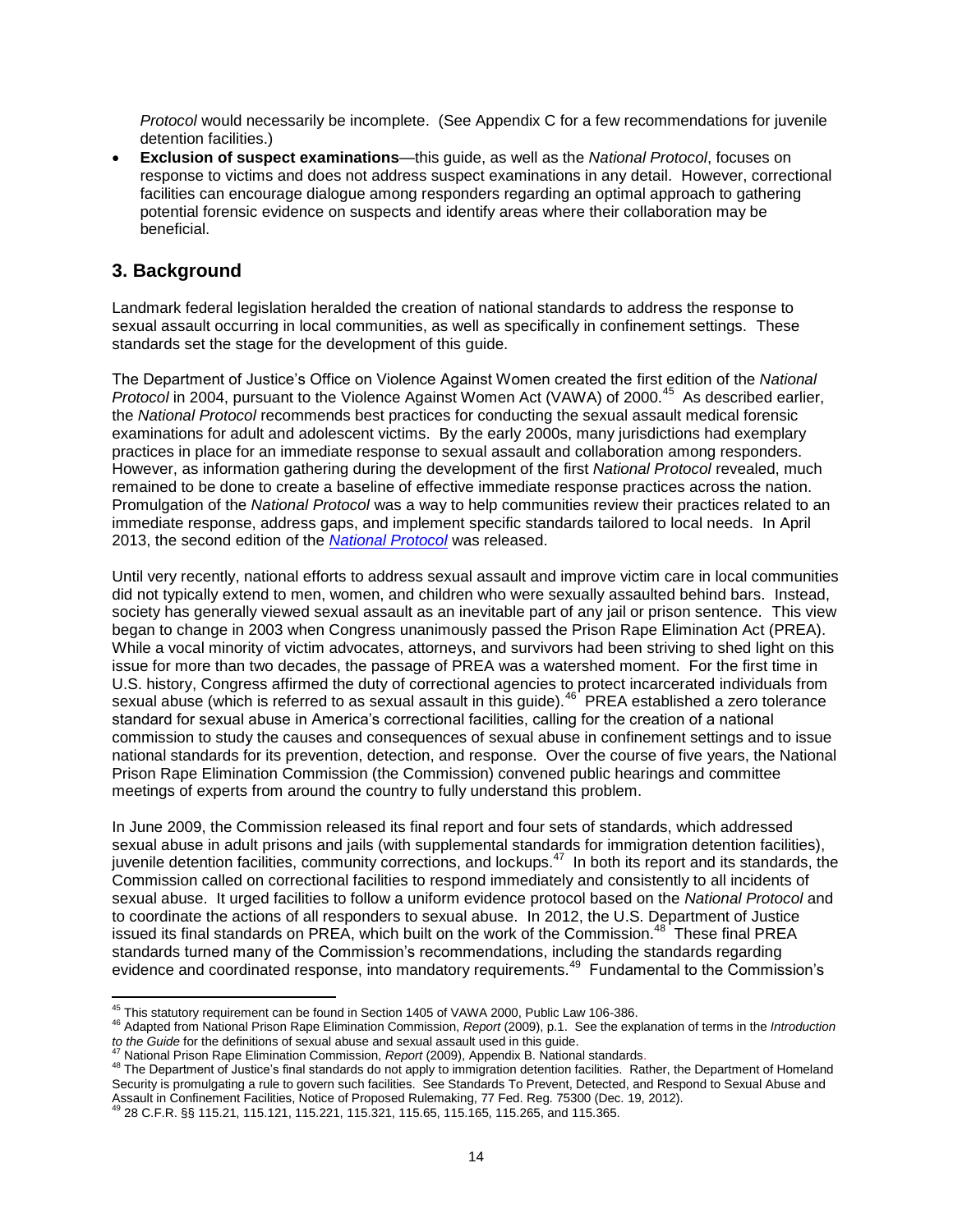recommendations and the Department of Justice's PREA standards is the belief that sexual assault should never be a part of any incarceration, but when it occurs, victims in confinement deserve competent, compassionate care by trained professionals. In addition to helping victims heal, victimcentered care is the surest way to improve reporting and victim cooperation with investigations, hopefully leading to convictions.<sup>50</sup>

This guide extends the efforts of the Commission and the Department of Justice to address an immediate response to sexual assault in correctional environments by:

- Offering guidance to correctional facilities on how to comply with the PREA standards to follow a uniform evidence protocol and coordinate response activities;<sup>51</sup> and
- Helping correctional facilities strive towards the standards in the *National Protocol*.

This guide was developed with input from practitioners working in prisons, jails, and community confinement facilities, as well as from national sexual assault experts and victim advocates.

The Department of Justice's PREA standards set minimum standards for correctional facilities to increase their overall capacity to address the problem of sexual assault. This guide, in conjunction with the *[National Protocol](https://www.ncjrs.gov/pdffiles1/ovw/241903.pdf)*, offers best practices for an immediate response to sexual assault. Correctional facilities are urged to go beyond the Department of Justice's PREA standards and set the highest standards possible for their protocols. Corrections administrators can tailor their facilities' protocols to incrementally move toward full implementation of these best practices.

Note that the guide focuses on leveraging resources already available in correctional facilities and their surrounding communities to improve the immediate response to sexual assault, rather than requiring significant additional resources.

### **4. Organization**

 $\overline{\phantom{a}}$ 

This guide is organized into three main sections:

- Section I offers a primer on sexual assault in correctional environments.
- Section II provides an overview of the sexual assault medical forensic examination process for victims in correctional facilities, and discusses the usefulness of a correctional protocol for an immediate response to sexual assault.
- Section III offers recommendations for prison, jail, and community confinement administrators for drafting or revising protocols for their facilities for an immediate response to sexual assault. Because prisons, jails, and community confinement facilities may differ in how they respond to sexual assault, some recommendations, either in whole or part, are specific to a particular type of confinement. Variations primarily occur between prisons/jails and community confinement facilities.<sup>52</sup> although prisons and jails (particularly small jails) also have differences.<sup>53</sup>

<sup>50</sup> National Prison Rape Elimination Commission, *Report* (2009), pp.3, 14-16, 114-117, & 132-134.

**<sup>51</sup>** Note that beyond supporting the requirements of the Department of Justice's PREA standards, the recommendations in this guide are not meant to supersede or invalidate previously established institutional protocols, policies, or practices that address the

immediate response to sexual assault.<br><sup>52</sup> Variations between prisons/jails and community confinement stem mainly from the fact that residents of community confinement facilities typically have freedoms that are not available to those in prisons and jails—to physically flee a perpetrator, to report directly to local law enforcement instead of or in addition to reporting to correctional authorities, to seek services directly from local agencies, and to work in the community. Also, most community confinement facilities have a limited scope of in-house services, heightening the need to refer and connect resident sexual assault victims with community-based services and programs to address their needs.

<sup>53</sup> Note that some differences between prisons and jails may have logistical implications for the initial response to sexual assault: Prisons typically house individuals whose sentences are usually longer than one year. Jails hold individuals mainly awaiting trial/sentencing or serving shorter sentences. Community-based service providers may need security clearance to enter prisons or jails. Large- and medium-sized jails may be more like prisons in their operations, as compared with small jails. In the U.S., there are large jails in urban centers and medium-sized jails in suburban areas. But the majority of jails are small facilities in rural locations. Large- and medium-sized facilities may have more staff, programming, and security, like prisons. Some jails may hold those whose sentences are longer than a year, under agreement with prisons. Small jails typically have limited staff and physical space. In rural areas, correctional facilities often have few local resources at their disposal.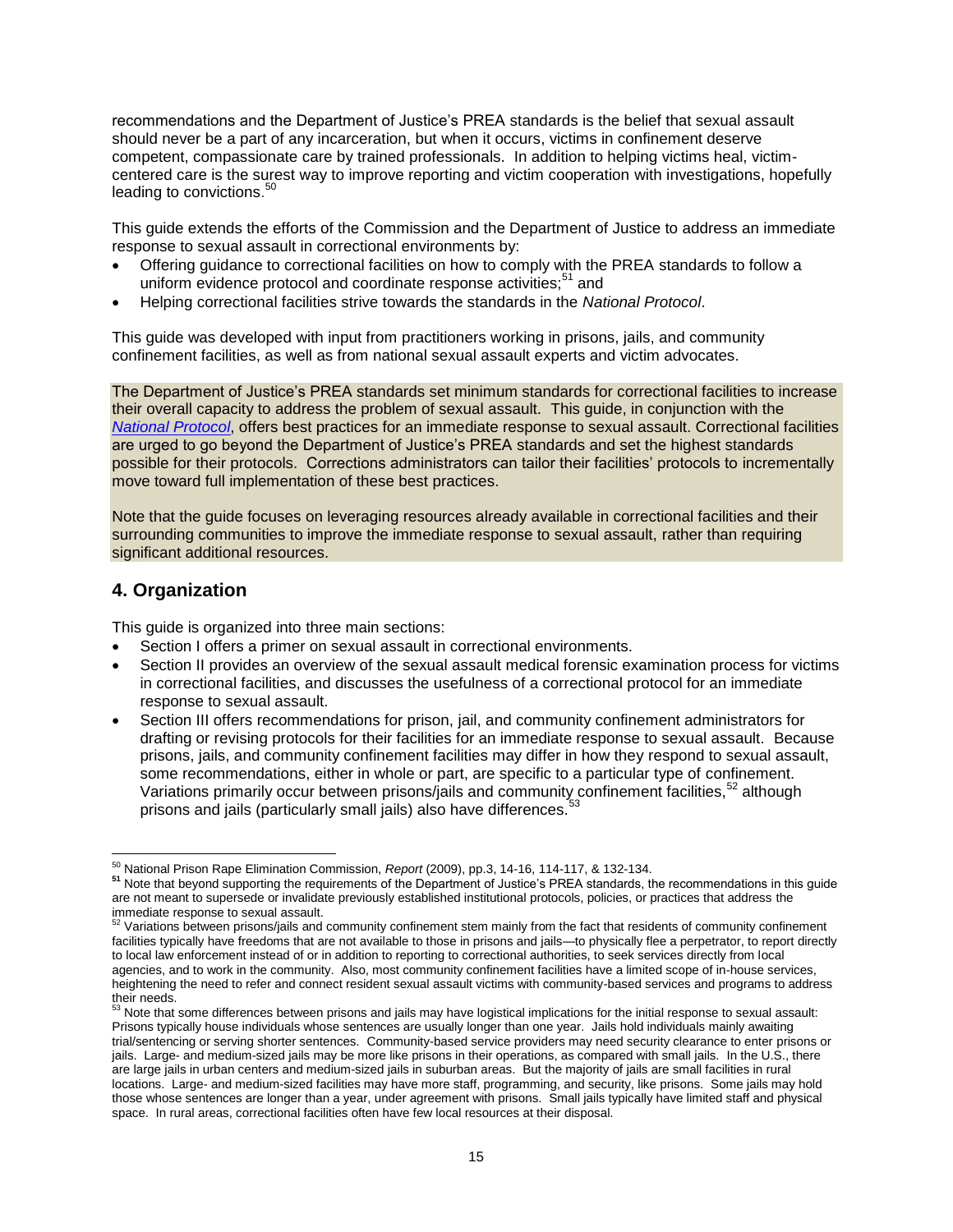Appendices include: (A) a bibliography; (B) issues and recommendations for lockups; (C) issues and recommendations for juvenile detention facilities; (D) potential roles for core responders; and (E) an assessment tool for corrections administrators drafting or revising protocols for an immediate response to sexual assault.

## **5. Explanation of Terms<sup>54</sup>**

 $\overline{a}$ 

Corrections administrators should understand how the following terms are used in this guide. The terms are listed in alphabetical order.

**Community confinement facility***:* Community-based, court-mandated residential programs— treatment centers, halfway houses, restitution centers, mental health facilities, alcohol or drug rehabilitation centers, re-entry centers, etc.—where individuals stay overnight as part of a term of imprisonment or as a condition of pre-trial release or post-release supervision, while participating in gainful employment, employment search efforts, community service, vocational training, treatment, educational programs, or similar facility approved programs during nonresidential hours.

**Community-based victim advocate**: Community-based sexual assault victim advocacy programs often referred to as rape crisis centers—typically use paid and/or volunteer victim advocates to provide services to victims and their personal support network. Specific services vary from one agency to the next, but typically include accompaniment and support for victims through the medical forensic examination process, the recovery process, and the investigatory process. Victim advocates offer emotional support, crisis intervention, information, referrals, and advocacy to ensure that victim needs related to the assault are addressed to the extent possible. Many advocacy programs provide a crisis hotline. Crisis hotlines and accompaniment for the medical forensic examination are typically available 24 hours a day, every day of the year. Many also offer a range of follow-up services, such as support groups, counseling, and ongoing medical/legal accompaniment. (For information on locating a rape crisis center in a specific area, see Section III, V5.)

Community-based victim advocates are distinguished from government-based victim-witness specialists who offer victim assistance in cases in which a crime is reported to law enforcement. Community-based victim advocates can serve victims of sexual assault regardless of whether they have made a report. Also, information that victims share with government-based victim-witness specialists usually becomes part of the criminal justice record, while community-based victim advocates typically can provide some level of confidential communication for victims (see explanation below of "Confidentiality of victim/advocate communication"). In addition, community-based victim advocates commonly receive specialized education specific to the medical forensic examination process, providing victim support, and sexual assault issues in general. In some areas, rape crisis centers are part of a governmental unit. Advocates from these programs are still considered "community-based victim advocates" as long as they are not part of the criminal justice system (such as a law enforcement agency) and offer a comparable level of confidentiality as a nongovernmental organization advocate.

**Confidentiality of victim/advocate communication:** Confidentiality of victim/advocate communication means that victim information cannot be released to a third party by the community-based victim advocacy program unless (1) it is required by law (e.g., all states have mandatory reporting requirements related to reporting abuse and neglect of children and vulnerable adults, as well as of emergency situations involving an imminent risk of serious harm), (2) the victim gives permission, or (3) it is successfully subpoenaed (even in states where community-based advocacy programs do not fit the criteria for privileged communication, courts are generally reluctant to allow communication between victims and community-based victim advocates to be breeched).

<sup>54</sup> The explanation of terms is drawn in part from Office on Violence Against Women, *A National Protocol* (2013), pp.14-19; National Prison Rape Elimination Commission, *Standards for the Prevention, Detection, Response, and Monitoring of Sexual Abuse in Adult Prisons and Jails* (2009), pp.3-7, and *Standards for the Prevention, Detection, Response, and Monitoring of Sexual Abuse in Community Corrections* (2009), pp.5-10; 28 C.F.R. §§ 115.5, and 115.6; as well as other sources cited.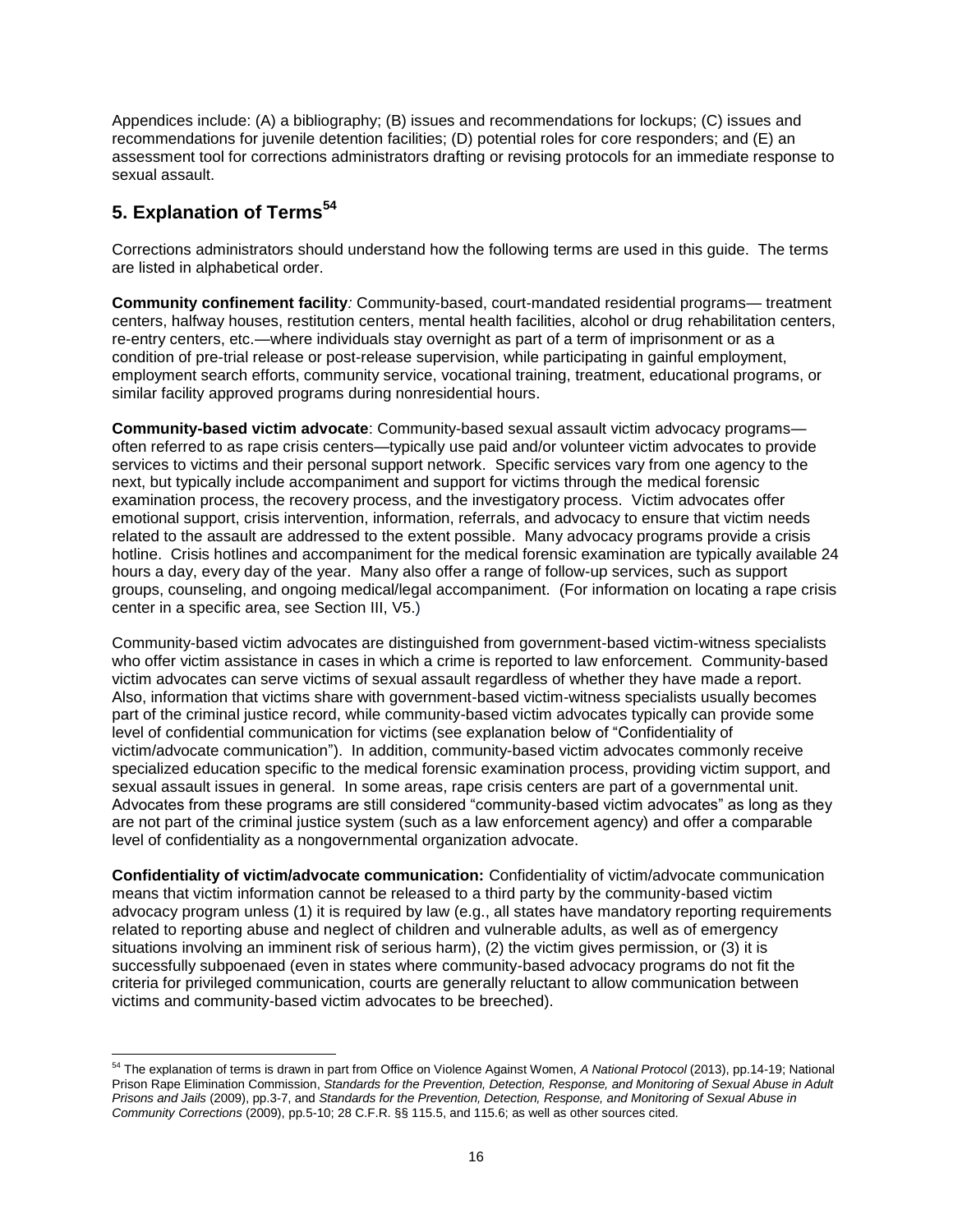Community-based sexual assault victim advocacy programs usually can provide some level of confidentiality for victim/advocate communication, depending upon applicable jurisdictional statutes. The extent of victim/advocate confidentiality may also vary in cases of corrections-based sexual assault. It can be extremely useful for advocacy programs to work with corrections facilities to discuss and clarify its scope and limitations in advance so that individual cases will be handled properly. Many states have laws providing some level of privilege to communications of sexual assault/rape crisis and domestic violence counselors. A few states have laws that apply to victim counselors in general (most require that counselors must complete a certain number of training hours to qualify for the privilege). Privilege varies from state to state.<sup>5</sup>

**Core responders:** Those professionals involved in an immediate response to a report of correctionsbased sexual assault, both those internal and external to the correctional facility. (See Appendix D for a description of possible roles.)

**Corrections-based sexual assault:** Sexual assault that occurs in a correctional environment.

**Corrections staff:** Correctional facility employees, contractors, and volunteers.

**Examination site:** The site where the sexual assault medical forensic examination is conducted. Examination sites are commonly located in hospitals (often in the emergency department), other health care facilities, or other facilities that have forensic examiners/forensic examiner programs. If prisons or jails choose to perform these examinations at their facilities, it is most typically done in a private area in a facility's medical unit or another appropriate place in a facility if it does not have a medical unit. (See Section III, V7 and C5.) Regardless of the location, a specially educated and clinically prepared forensic examiner should conduct the examination.<sup>56</sup>

**Gender nonconforming:** A person whose appearance or manner does not conform to traditional societal gender expectations.

**Incarcerated individual:** Any person confined in a prison, jail, or lockup (although in this guide, incarcerated individual is used mainly to refer to those in prisons and jails).

**Intersex:** A person whose sexual or reproductive anatomy or chromosomal pattern does not seem to fit typical definitions of male or female. Intersex medical conditions are sometimes referred to as variations of sex development.

**Jail**: A confinement facility of a federal, state, or local law enforcement agency whose primary use is to hold persons pending adjudication of criminal charges, persons committed to confinement after adjudication of criminal charges for sentences of one year or less, or persons adjudicated guilty and awaiting transfer to another correctional facility.

**Lockup:** A facility that contains holding cells, cell blocks, or other secure enclosures that are (1) under the control of a law enforcement, court, or custodial officer; and (2) are primarily used for the temporary confinement of individuals who have recently been arrested, detained, or are being transferred to or from a court, jail, prison, or other agency.

**Perpetrator:** Because this guide uses a multidisciplinary response, the term perpetrator is not used in a strictly criminal justice/corrections context (i.e., it doesn't make a distinction between alleged perpetrator and a person who has been found guilty of sexual assault). Thus, a perpetrator in this guide refers to an individual whom an incarcerated person in a prison or jail/resident in a community confinement facility reports has committed a sexual assault or someone who is suspected of committing a sexual assault. A

 $\overline{a}$ 

<sup>55</sup> See Office on Violence Against Women, *A National Protocol* (2013), pp.47-49, for a broader discussion of confidentiality as it

relates to sexual assault cases. <sup>56</sup> See Office on Violence Against Women, *A National Protocol* (2013), pp.59-61, for more concerning requirements to become a sexual assault forensic examiner.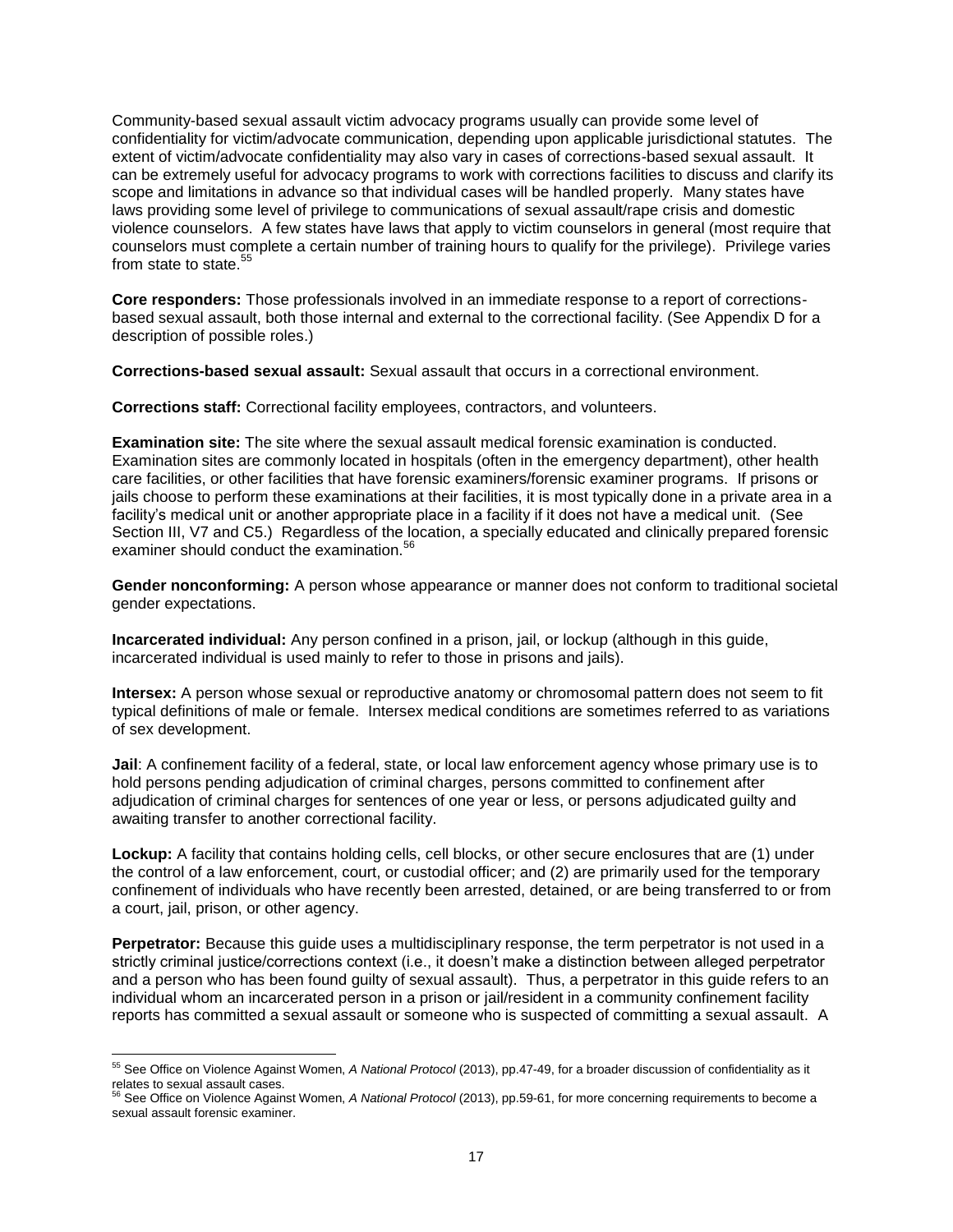perpetrator may also be referred to as a suspect. In corrections-based sexual assault, perpetrators are either offenders housed in the correctional facility or are employees, volunteers, or contractors to that facility.

**Personal support person:** In this guide, personal support person refers to victims' family, friends, or others that they may informally seek emotional support from in the aftermath of a sexual assault. It does not refer to community-based victim advocates, which are part of a formal support network for victims.

**Prison:** An institution under federal or state jurisdiction with a primary use of confining individuals convicted of a serious crime, usually for sentences in excess of one year in length, or a felony.

**Recent sexual assault:** The definition of a recent sexual assault is usually based on jurisdictional policies regarding a standard cut-off time to collect evidence on victims' bodies and clothing, using the jurisdiction's designated evidence collection kit. The reason for the cut-off is that after a certain period of time, such evidence is often lost or damaged. However, most jurisdictions allow some flexibility in cut-off times, given that it is conceivable under some circumstances that evidence may still be available even after the cut-off times. Delayed reporting of a sexual assault thus refers to reports made after the jurisdiction's cut-off times.

**Resident:** Any person confined or detained in a community confinement facility.

**Security staff:** Employees primarily responsible for the supervision and control of inmates or residents in housing units, recreational areas, dining areas, and other program areas of the facility.<sup>57</sup>

**Sexual abuse:** In this guide and the *[National Protocol](https://www.ncjrs.gov/pdffiles1/ovw/241903.pdf)*, sexual assault describes what the corrections field and the U.S. Department of Justice's PREA standards refer to as sexual abuse, both staff-on-inmate sexual abuse (also commonly referred to as staff sexual misconduct) and inmate-on-inmate sexual abuse. In the PREA standards, (1) inmate refers to an incarcerated person at a prison or jail, (2) detainee refers to an incarcerated person at a lockup, and (3) resident refers to a person held in a community confinement facility or a juvenile detention facility. The PREA standards make the following distinctions:

- Sexual abuse by a corrections staff member, contractor or volunteer includes: (1) contact between the penis and the vulva or the penis and the anus, including penetration, however slight; (2) contact between the mouth and the penis, vulva, or anus; (3) contact between the mouth and any body part where the staff member, contractor, or volunteer has the intent to abuse, arouse, or gratify sexual desire; (4) penetration of the anal or genital opening, however slight, by a hand, finger, object, or other instrument, that is unrelated to official duties or where the staff member, contractor, or volunteer has the intent to abuse, arouse, or gratify sexual desire; (5) any other intentional contact, either directly or through the clothing, of or with the genitalia, anus, groin, breast, inner thigh, or the buttocks, that is unrelated to official duties and/or where the staff member, contractor, or volunteer has the intent to abuse, arouse, or gratify sexual desire; (6) any attempt, threat, or request by a staff member, contractor, or volunteer to engage in the activities described in paragraphs (1)-(5); (7) any display by a staff member, volunteer, or contractor of his or her uncovered genitalia, buttocks, or breast in the presence of an inmate, detainee, or resident; and (8) voyeurism by a staff member, contractor, or volunteer.<sup>58</sup> Persons housed in correctional facilities cannot legally consent to sexual activity with corrections staff (See Section I).
- *Inmate-on-inmate sexual abuse* includes any of the following acts, if the victim does not consent, is coerced into such act by overt or implied threats of violence, or is unable to consent or refuse: (1) contact between the penis and the vulva or the penis and the anus, including penetration, however slight; (2) contact between the mouth and the penis, vulva, or anus; (3) penetration of the anal or genital opening of another person, however slight, by a hand, finger, object, or other instrument; and (4) any other intentional touching, either directly or through the clothing, of the genitalia, anus, groin,

 $\overline{\phantom{a}}$ <sup>57</sup> 28 C.F.R. § 115.5.

<sup>58</sup> This guide and the *[National Protocol](https://www.ncjrs.gov/pdffiles1/ovw/241903.pdf)* do not speak to several forms of sexual misconduct addressed in the PREA standards: sexual harassment and staff-on-inmate indecent exposure, voyeurism, and solicitation to engage in sexual contact. These complaints, in and of themselves, do not constitute sexual contact and thus would not warrant a sexual assault medical forensic examination.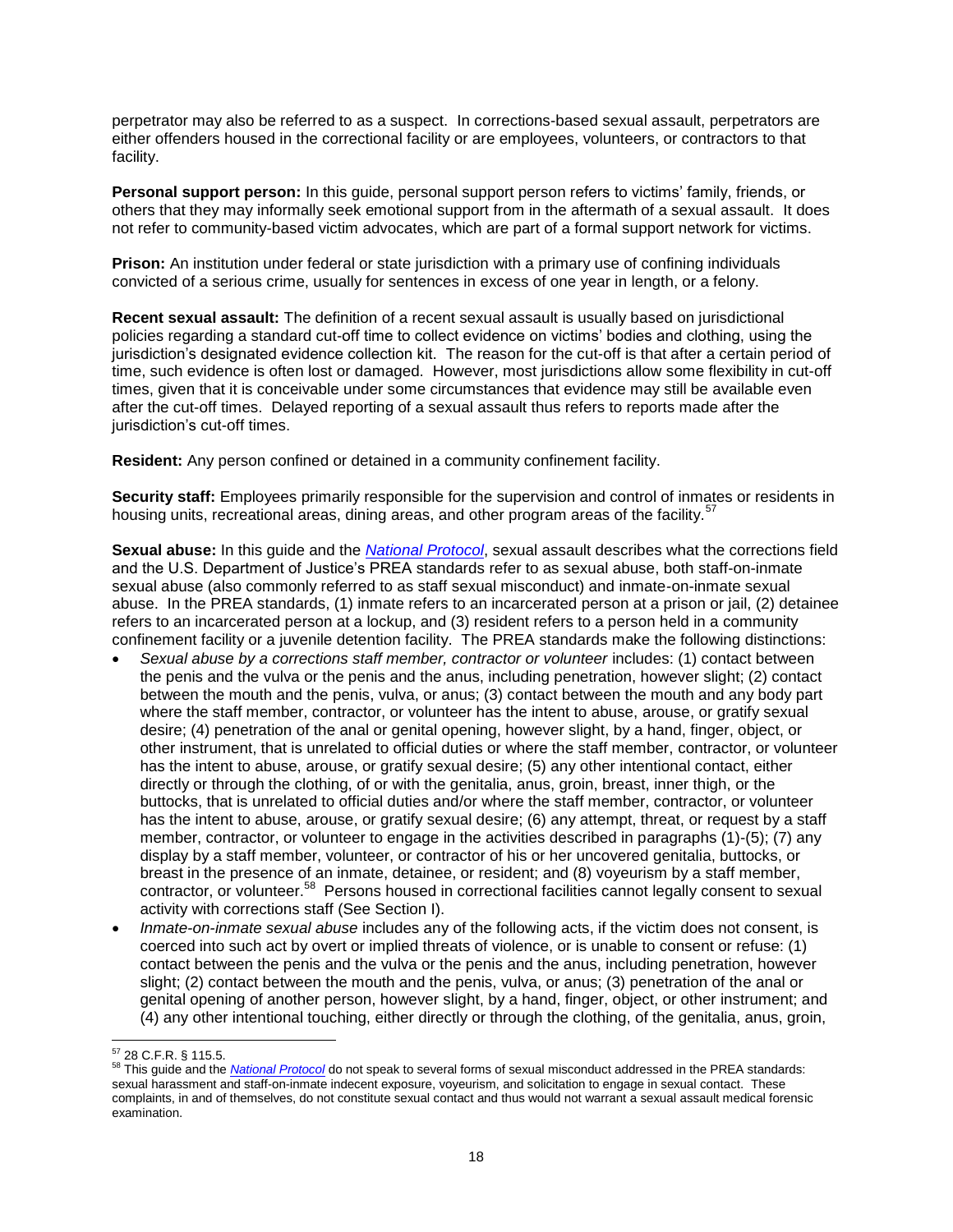breast, inner thigh, or the buttocks of another person, excluding contact incidental to a physical altercation. Although many seemingly consensual acts between inmates often violate facility policies, if both inmates truly consented and had the capacity to consent, it should not be considered sexual abuse.

**Sexual assault**: Generally refers to sexual contact by one person with another without consent or without legal consent due to age, mental or physical incapacity, or custodial relationship with the other person.<sup>59</sup> Sexual assault can include a wide range of behaviors, including rape, unwanted/forcible anal or oral sex, unwanted/forcible object penetration, and unwanted intentional sexual touching (either directly or through clothing). The specific legal definitions for sexual assault that apply to a correctional facility will depend on the statutes/codes of the governing jurisdiction(s). In this guide and the *National Protocol*, sexual assault describes what the corrections field and the Department of Justice's PREA standards refer to as sexual abuse. (See the explanation for sexual abuse.)

**Sexual assault coalition:** There are 55 sexual assault coalitions, one for each state, the District of Columbia, and U.S. territories (some coalitions are combined with their domestic violence coalition). State sexual assault coalitions serve as membership associations for local services providers, mainly rape crisis centers, and also often advocate for improvements in laws, services, and resources for victims and their members.<sup>60</sup> (Section III, V5 describes how to get contact information for a specific sexual assault coalition.)

**Sexual assault forensic examiner**: The health care provider conducting the sexual assault medical forensic examination. This examiner should have specialized education and clinical preparation in the collection of forensic evidence and treatment of sexual assault patients. A sexual assault nurse examiner (SANE) is the most common type of sexual assault forensic examiner. SANE programs are available in many communities. (Section III, V7 provides information on how to find a forensic examiner program in a specific area.)

This guide recommends that correctional facilities consider using independent sexual assault forensic examiners. Independent in this case means a sexual assault forensic examiner not employed by the correctional facility where the assault was reported. Using independent forensic examiners can help avoid the possibility that an incarcerated person or resident in a community confinement facility will be examined by someone who sexually assaulted them. It can help avoid conflict of interest or the appearance of such a conflict for the correctional facility investigating the sexual assault.

**Sexual assault medical forensic examination**: An examination of a sexual assault patient by a health care provider, preferably one who has specialized education and clinical experience in the collection of forensic evidence and treatment of sexual assault victims. The examination includes gathering information from the patient for the medical forensic history, examining the patient, coordinating treatment of injuries, documenting biological and physical findings, collecting evidence from the patient, providing care for sexually transmitted infections (including post-exposure prophylaxis to prevent HIV), assessing pregnancy risk and discussing treatment options, including emergency contraception, and follow-up as needed to document additional healing, treatment, or evidence. In this guide, it is referred to as the medical forensic examination or the examination. It is referred to as the forensic medical examination under VAWA.

**Sexual assault response team (SART):** Also called a sexual assault response and resource team (SARRT). A SART/SARRT is a multidisciplinary team that provides a specialized, coordinated immediate response to victims of recent sexual assault. For corrections-based sexual assault, the team should include corrections staff, health care personnel at the examination site, community-based victim advocates, and law enforcement representatives (as applicable to the case). It is helpful if prosecutors are available on-call to consult with responders. Other agencies and professionals may be involved,

<sup>59</sup> Adapted in part from Office for Victims of Crime, *SART Toolkit*, Washington, D.C.: Department of Justice, Office of Justice Programs (2011), Learn About SARTs.<br><sup>60</sup> Description drawn from the Resource Sharing Project at <u>http://www.resourcesharingproject.org/</u>.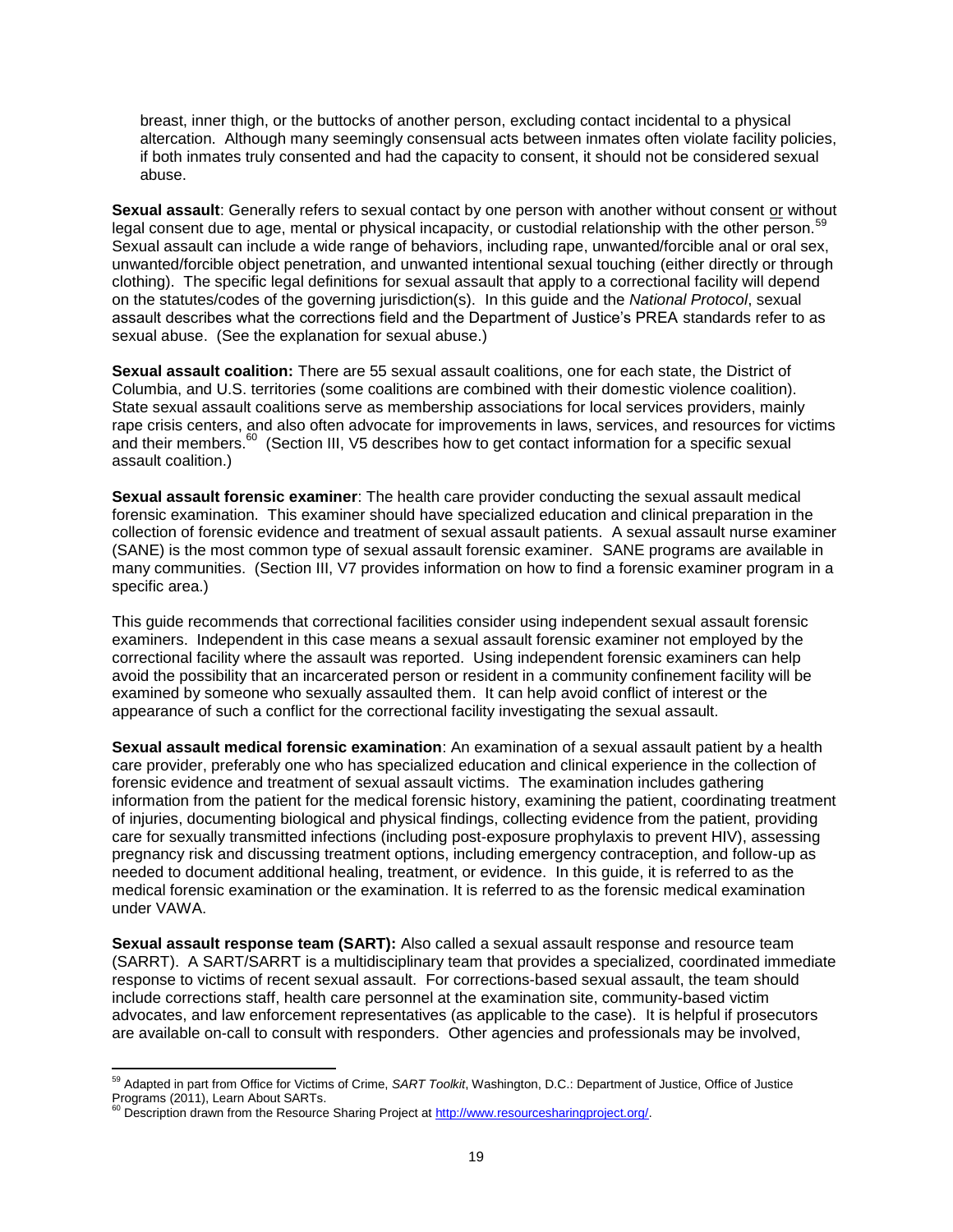depending upon the correctional facility and community. Team members do not have to physically come together to provide interventions, but instead follow protocols that allow them to coordinate their responses so they are streamlined and victim-centered.

**Transgender:** Individuals whose gender identity, expression, or behavior is not traditionally associated with their birth sex.

**Victim**: Because this guide uses a multidisciplinary response, the term victim is not used in a strictly criminal justice/corrections context (and therefore doesn't make a distinction between an alleged victim and a victim whose perpetrator has been found guilty). In the case of corrections-based sexual assault, a victim refers to a person who reports being sexually assaulted while in the custody of a correctional facility. Individuals who report a sexual assault should have access to certain services and interventions designed to help them be safe, recover, and seek justice. A victim may also be referred to as a survivor. Health care providers typically refer to victims they interact with as patients.

**Victim-centered approach**: This approach to sexual assault response recognizes that sexual assault victims are central participants in an immediate response and the examination process, and they deserve timely, compassionate, respectful, and appropriate care that addresses their self-identified needs. Like any sexual assault victim, victims in correctional environments have the right to be fully informed in order to make their own decisions about participation in various components of the examination process. Responders need to explain possible options, the consequences, if any, of choosing one option over another, and available resources, as well as support victims in their choices to the extent possible.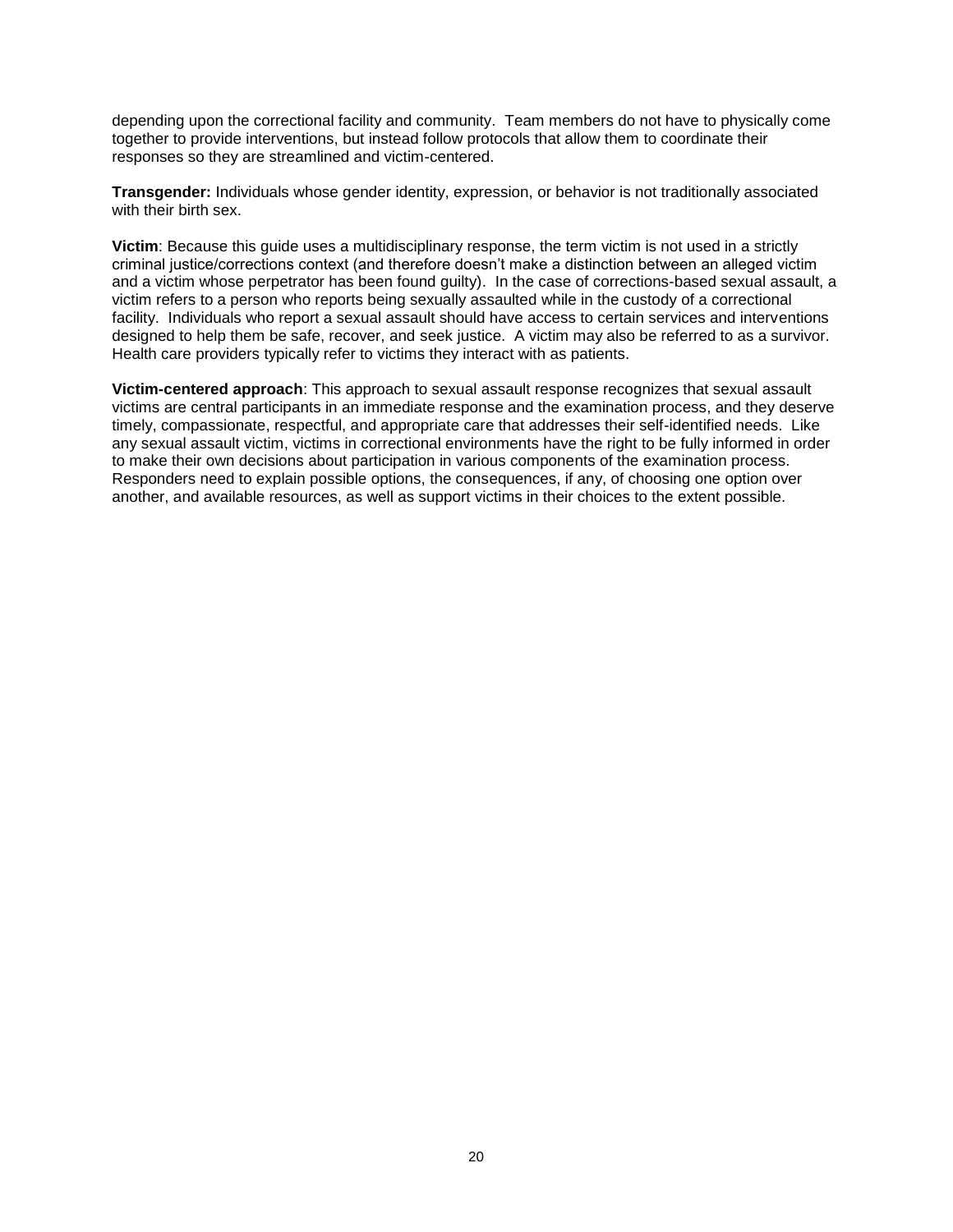## **I. A Primer on Corrections-Based Sexual Assault**

This section provides a brief overview of the problem of corrections-based sexual assault, including:

- Dynamics
- Prevalence and Incidence
- Reporting: Too Many Risks, Not Enough Benefits?
- Who is Most at Risk?
- Potential Repercussions

## **1. Dynamics***<sup>61</sup>*

There are several manifestations of sexual assault that occur in correctional environments.<sup>62</sup> Corrections staff, incarcerated persons, and residents in community confinement facilities may sexually coerce or violently sexually assault individuals housed in correctional facilities. The primary motivation for perpetrators of sexual assault is generally not sexual gratification, although that may be part of it. More commonly, they use sexual violence as a tactic to overpower, control and/or humiliate another person.  $63$ 

**Nonconsensual sexual contact between individuals housed in a correctional facility**. An individual housed in a correctional facility may engage in sexual activity with another through coercive means—for example, a person may agree to sexual contact as a result of being threatened, intimidated, or bribed, or to pay off debts for protection, items, or services.<sup>64</sup> Protective pairings are quite common in male prisons and jails, whereby a vulnerable inmate exchanges sex with a physically stronger inmate for protection from rival gangs or violent inmates. A dynamic more unique to females in prisons and jails is participation in facility-based "families" (whereby females housed in the facility band together and even take on roles of parent, sister, aunt, etc.) and intimate relationships.<sup>65</sup> Females may report sexual assault occurring to someone in their "family" as a protective measure. For example, they might report their concern that a fellow inmate is unable to extricate herself from a sexual "relationship" with a corrections staff member who has a history of abusing women. In female facilities, there may also be domestic violence occurring between female "couples" that includes sexual assault.<sup>66</sup>

It is important to note that coercive sex may not be recognized as sexual assault either by victims or corrections staff, especially if it does not involve a threat of physical violence. Violent sexual assault, on the other hand, is characterized by the use of physical force and/or violence by one individual housed in the correctional facility against another.<sup>67</sup>

Administrators should have a general understanding of their state statutes related to sexual assault in general, as well as any specific laws that cover inmate-on-inmate or resident-on-resident sexual assault.

*Sexual abuse by corrections staff (also known as staff sexual misconduct)*. No sexual activity between corrections staff (employees, contractors, and volunteers) and persons housed in their facilities is

<sup>64</sup> Drawn from C. Abner, J. Browning, & J. Clark, *Preventing and Responding to Corrections-based Sexual Abuse,* p.9.

 $\overline{\phantom{a}}$ <sup>61</sup> National Institute of Corrections/American University, Washington College of Law, Project on Addressing Prison Rape offers useful training materials for corrections staff on this and other topics related to corrections-based sexual assault, including *Curriculum: Investigating Allegations of Staff Sexual Misconduct with Offenders* (Washington, D.C., 2010) and *Responding to* 

*Inmate on Inmate Sexual Violence* (Washington, D.C., 2008). <sup>62</sup> C. Abner, J. Browning, & J. Clark, *Preventing and Responding to Corrections-based Sexual Abuse: A Guide for Community Corrections Professionals* (Lexington, KY.: American Probation and Parole Association, with International Community Corrections Association and Pretrial Justice Institute, 2009), p.8.<br><sup>63</sup> While sexual harassment is critical for corrections administrators to address in their response to the continuum of sexual abuse in

their facilities, it is not addressed in this guide due to the guide's focus solely on nonconsensual sexual contact.

<sup>65</sup> Participation in these "families" appears more common for women in prison than jail. Vera Institute of Justice, *Summary Memos for the Sexual Assault Forensic Protocol in Jail Work Group Meetings* (Washington, D.C.: Unpublished, 2011).

For further explanation on the dynamics of inmate on inmate assault, see National Institute of Corrections/American University, Washington College of Law, Project on Addressing Prison Rape, *Responding to Inmate on Inmate Sexual Violence* (Sexual Behavior in Institutional Settings).

<sup>67</sup> Paragraph adapted from Abner, Browning, & Clark, *Preventing and Responding to Corrections-based Sexual Abuse* (2009), p.9.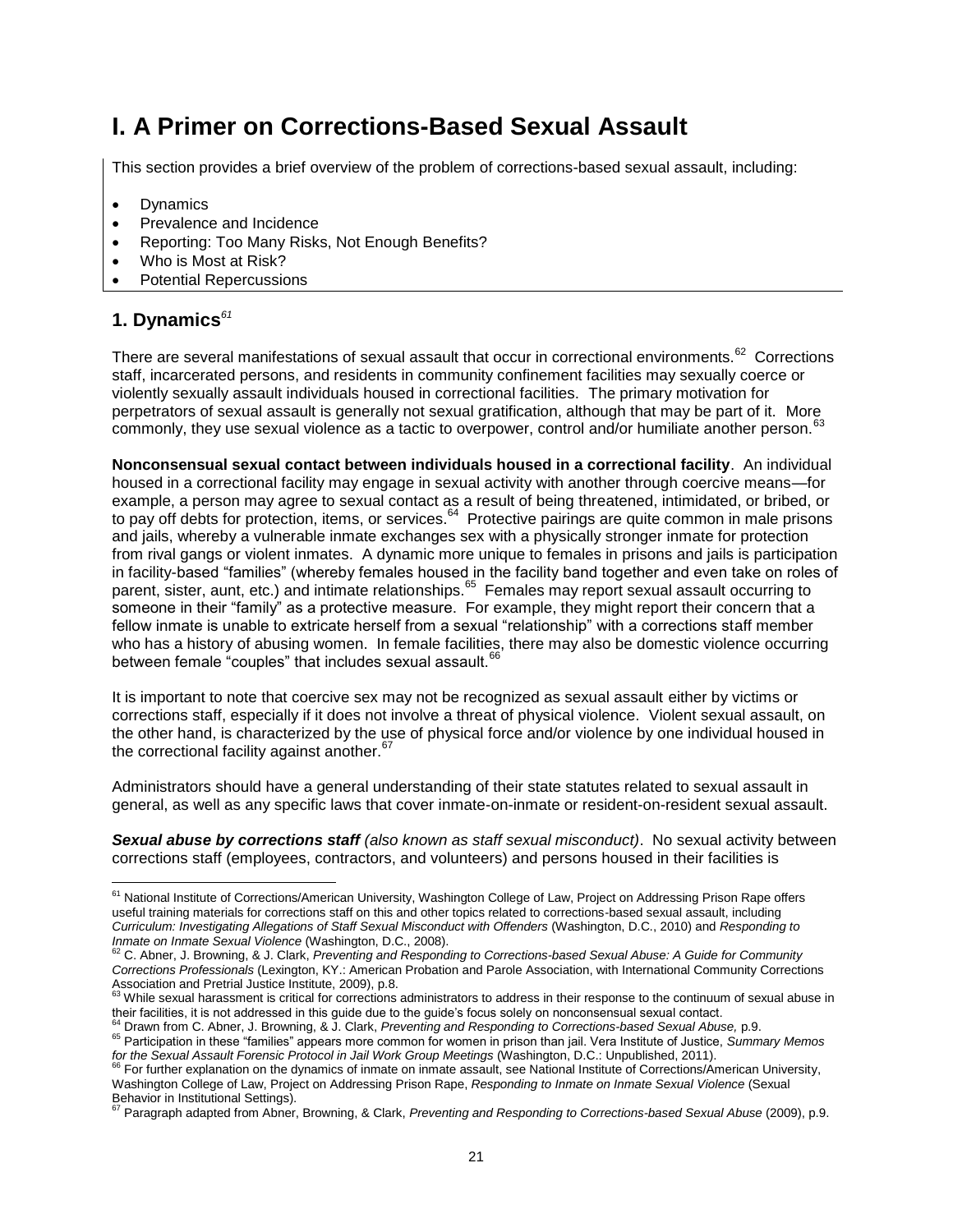considered consensual (even if one or both parties believes that to be the case). Given the custodial authority that corrections staff have over individuals in their facilities, there is an unequal power dynamic between the two parties.<sup>68</sup>

In addition to sex that is misinterpreted to be consensual, corrections staff in prisons and jails may coerce sex from inmates. For example, they may threaten loss of good time, privileges, or protection for other incarcerated individuals. Corrections staff in community confinement facilities may use residents' conditional release status or other freedoms as tools for sexual coercion and/or to keep them silent about a sexual assault. For example, a corrections officer could threaten to falsely report that a resident is not complying with the conditions of their community supervision, which could result in that resident being returned to prison or jail. Of course, corrections staff may also perpetrate violent sexual assault against individuals housed in their facility.

Federal law prohibits corrections staff sexual misconduct.<sup>69</sup> It is also prohibited in all 50 states and the District of Columbia and is a felony in most states.<sup>70</sup> Some forms of community corrections facilities and staff are covered under these laws in 44 states and the District of Columbia.<sup>71</sup> Corrections administrators should be aware of state law related to staff sexual misconduct and its application to their facilities, as well as their facilities' policies prohibiting staff sexual misconduct.<sup>72</sup>

#### **A Note about Sexual Assault in Community Confinement Facilities**

Just as in prisons and jails, sexual abuse and assault can be an issue for individuals housed in community confinement facilities. They can also be vulnerable to staff sexual misconduct. In both secure and community confinement, staff have virtually unlimited access to individuals housed in their facilities. Staff of community confinement facilities, however, may operate with less direct supervision than do prison and jail staff; reduced oversight might make it easier to conceal sexual assault. Staff roles may also be more varied than in prisons and jails—not only do many community confinement staff operate as public safety officers, they also act as counselors and social workers to residents as they reintegrate into the community. In smaller communities, staff may even have gone to the same schools or churches or shared social circles with residents. The complexity of staff-resident relationships in community confinement facilities can make it difficult for staff to draw and maintain boundaries with residents, which might lead to blurred lines related to sexual contact.<sup>73</sup>

#### **2. Prevalence and Incidence**

l

Based on an analysis of data compiled by the Bureau of Justice Statistics (BJS) in 2011 and 2012, approximately 80,600 adults in prisons and jails in the United States suffered some form of sexual abuse  $($ defined using PREA definitions) while incarcerated during the preceding year.<sup>74</sup> This analysis suggests 4.0 percent of the prison population and 3.2 percent of the jail population in this country suffered sexual

<sup>&</sup>lt;sup>68</sup> Paragraph adapted from Abner, Browning, & Clark, *Preventing and Responding to Corrections-based Sexual Abuse (2009)*, p.10. <sup>69</sup> Smith & Yarussi, *Legal Responses to Sexual Violence in Custody: State Criminal Laws Prohibiting Staff Sexual Abuse of* 

*Individuals Under Custodial Supervision* (2007), p.3. <sup>70</sup> National Institute of Corrections/American University, Washington College of Law, Project on Addressing Prison Rape, *Curriculum: Investigating Allegations of Staff Sexual Misconduct with Offenders* (Module 3) and *Fifty-State Survey of Criminal Laws Prohibiting Sexual Abuse of Individuals in Custody* (Washington, D.C., 2009). For more detailed information on this topic, see Smith & Yarussi, *Legal Responses to Sexual Violence in Custody: State Criminal Laws Prohibiting Staff Sexual Abuse of Individuals Under Custodial Supervision*. Information on state-specific official misconduct statutes (National Institute of Corrections/American University, Washington College of Law, Project on Addressing Prison Rape, 2009) is available electronically through http://www.wcl.american.edu/nic/

<sup>71</sup> National Institute of Corrections/American University, Washington College of Law, Project on Addressing Prison Rape, *State Criminal Laws Prohibiting Sexual Abuse of Individuals Under Community Corrections Supervision* (Washington, D.C., 2009). <sup>72</sup> Paragraph from Abner, Browning, & Clark, *Preventing and Responding to Corrections-based Sexual Abuse* (2009), p.10.

<sup>73</sup> Paragraph from National Prison Rape Elimination Commission, *Report* (2009), p.168.

<sup>74</sup> See A. Beck, P. Harrison, M. Berzofsky, R. Caspar, & C. Krebs, *Sexual Victimization in Prisons and Jails Reported by Inmates, 2011-12, National Inmate Survey, 2011-12* (Washington, D.C.: U.S. Department of Justice, Office of Justice Programs, Bureau of Justice Statistics, 2013), pp.6-8.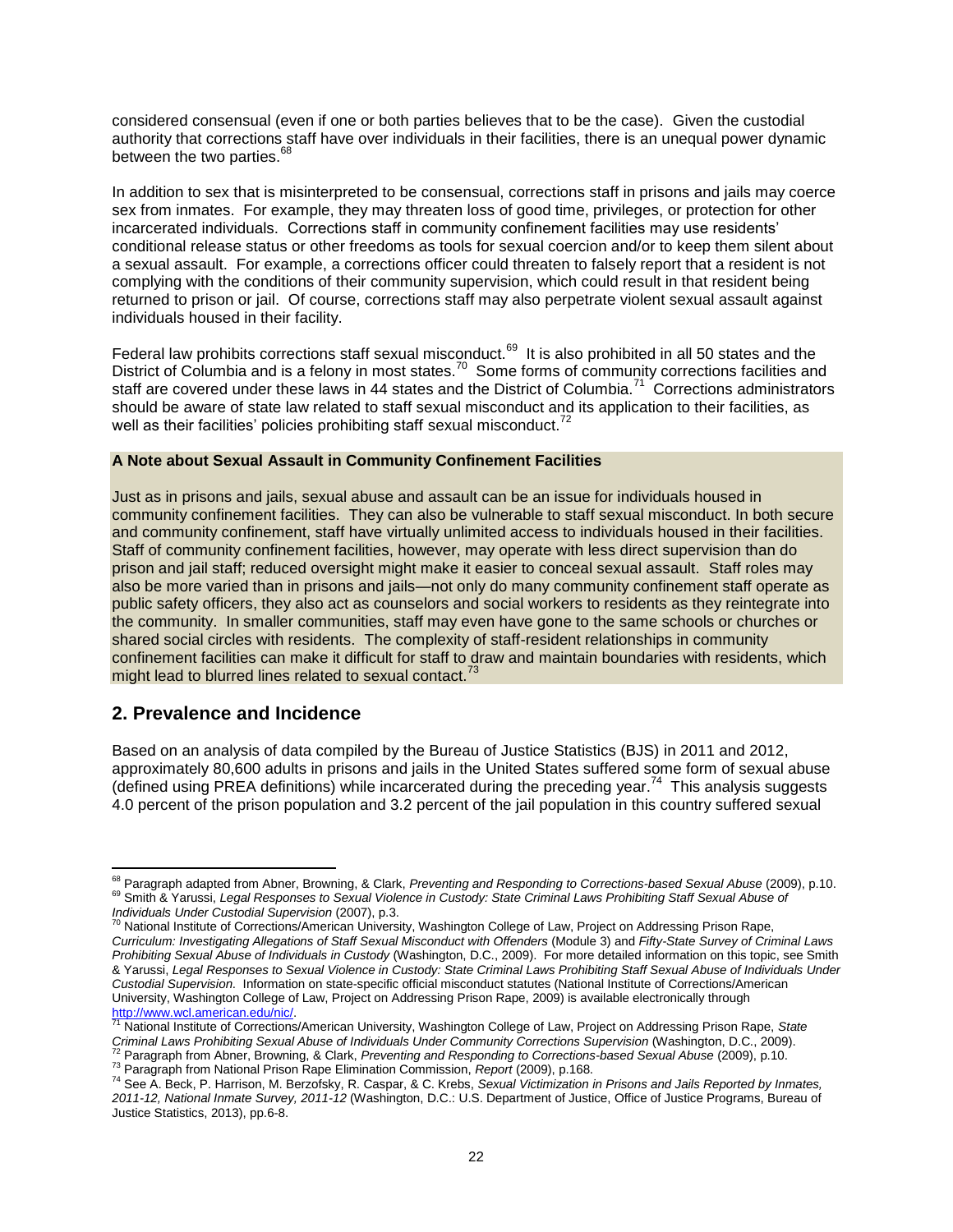abuse during that year. In some prisons, nearly 9 percent of the population disclosed sexual abuse within that time; in some jails the corresponding rate approached 8 percent.  $75,76$ 

However, the actual prevalence of sexual assault for the corrections populations in the United States is likely higher. One reason is that people in lockups and under community supervision, which includes those housed in community confinement facilities, are not included in these numbers. No national statistics yet exist on the sexual victimization of these populations.<sup>77</sup>

The Bureau of Justice Statistics' National Prison Rape Statistics Program collects data through (1) an annual national review of institutional records documenting allegations of sexual abuse in correctional facilities (prisons, jails, and juvenile detention facilities), and (2) an annual national survey of persons incarcerated in prisons and jails, and youth in juvenile detention facilities. The statistics based on institutional reports reflect a much lower level of sexual abuse than do those based on surveys of incarcerated persons. In all likelihood, the institution-reported data significantly undercounts the number of actual victims due to underreporting. Indeed, in the 2008-09 survey of incarcerated adults,<sup>78</sup> between 69 and 82 percent of those who indicated experiencing corrections-based sexual abuse said they never reported to corrections officials.<sup>79</sup> Rates of underreporting were similar in the survey of former state prisoners.<sup>8</sup>

Similar to victims of sexual abuse in correctional settings, significant numbers of non-incarcerated women and men disclosed in national surveys that they experienced sexual assault, but the vast majority did not report these crimes to law enforcement.<sup>81</sup>

### **3. Reporting: Too Many Risks, Not Enough Benefits?**

As discussed earlier, the low rates of reporting of sexual assault in correctional settings are far from an anomaly, but reflective of a similar phenomenon in the community at large. Victims are more likely to remain silent if their fears and concerns related to reporting outweigh the benefits. This section explores those potential benefits and risks for victims in confinement.

 $\overline{a}$ <sup>75</sup> See A. Beck, P. Harrison, M. Berzofsky, R. Caspar, & C. Krebs, *Sexual Victimization in Prisons and Jails Reported by Inmates, 2011-12, National Inmate Survey, 2011-12* (Washington, D.C.: U.S. Department of Justice, Office of Justice Programs, Bureau of

Justice Statistics, 2013), pp.6-8.<br><sup>76</sup> At least 12 percent of juveniles held in state operated juvenile correctional facilities and large local or privately operated facilities that house adjudicated youth disclosed having suffered sexual abuse since admission at the facility (or within the past 12 months, whichever is shorter), with rates as high as 36 percent in specific facilities. See A. Beck, P. Harrison, & P. Guerino, *Sexual Victimization in Juvenile Facilities Reported by Youth, 2008-09* (Washington, D.C.: U.S. Department of Justice, Office of Justice

Programs, Bureau of Justice Statistics, 2010), pp.1 & 4.<br><sup>77</sup> Another challenge to obtaining accurate measures of prevalence, both in the community and the corrections population, is that estimates can vary significantly from study to study, due to differences in what offenses are measured, specific populations studied, data sources, questions asked of survey respondents, and methods used to gather data. For example, victims may be more likely to disclose sexual assault in anonymous/confidential surveys rather than face-to-face interviews. Written forms may be difficult to fill out for persons who have low literacy or are illiterate.

<sup>78</sup> Beck, Harrison, Berzofsky, Caspar, & Krebs, *Sexual Victimization in Prisons and Jails Reported by Inmates, 2008-09.* <sup>79</sup> Paragraph from U.S. Department of Justice, *Initial Regulatory Impact* Analysis (2011), p.8*.*

<sup>80</sup> An estimated 37% of victims of inmate-on-inmate sexual victimization reported at least one incident to facility staff while approximately 21% of unwilling victims of staff sexual abuse reported at least one incident to facility staff. See A. Beck & C. Johnson, *Sexual Victimization Reported by Former State Prisoners, 2008*. (Washington, D.C.: U.S. Department of Justice, Bureau

of Justice Statistics, 2012), p.30. <sup>81</sup> Note that rape and sexual assault are among the least likely violent offenses measured by the *National Crime Victimization Survey (NCVS)* to be reported to law enforcement. As cited in M. Rand, *Crime Victimization Survey: Criminal Victimization 2008*, Bureau of Justice Statistics bulletin (Washington, D.C.: U.S. Department of Justice, Office of Justice Programs, Bureau of Justice Statistics, 2009). The 2005 *National Crime Victimization Survey (NCVS)* indicated that less than 40 percent of rapes and sexual assaults (victims age 12 and up) were reported to law enforcement. As cited in S. Catalano, *National Crime Victimization Survey: Criminal Victimization, 2005* (Washington, D.C.: U.S. Department of Justice, Office of Justice Programs, Bureau of Justice Statistics, 2006). The *National Violence Against Women Survey–*which estimated that 1 in 6 women and 1 in 33 men in the United States (18 years and older) had experienced attempted or completed rape in their lifetimes—indicated only about 19 percent of those women and 13 percent of those men reported their victimization to law enforcement. As cited in P. Tjaden & N. Thoennes, *Prevalence, Incidence and Consequences of Violence Against Women: Findings from the National Violence Against Women Survey*  (Washington, D.C.: U.S. Department of Justice, National Institute of Justice, 1998); and P. Tjaden & N. Thoennes, *Extent, Nature and Consequences of Rape Victimization: Findings from the National Violence Against Women Survey* (Special Report) (Washington, D.C.: U.S. Department of Justice, National Institute of Justice, 2006).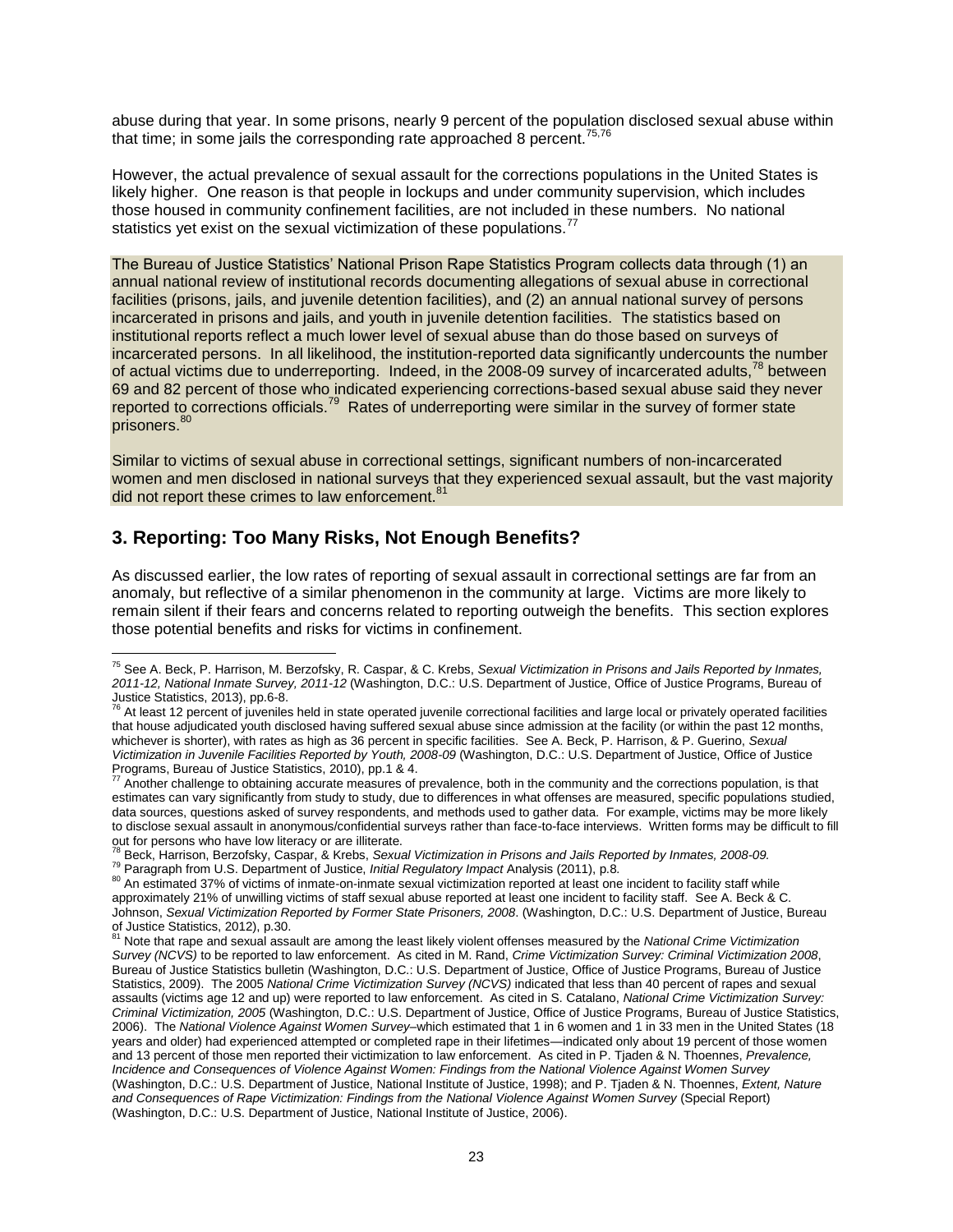Reporting may be the only vehicle by which victims in prisons and jails can obtain the help they need in the aftermath of a sexual assault; residents in community confinement facilities may have a few more options. Many victims report in a desperate attempt to protect themselves from their perpetrators and prevent further attacks. They may have physical injuries and other related health care concerns. They may be suffering emotional trauma that impacts their ability to function. Ideally, reporting allows victims access to protective measures, medical/mental health care, and emotional support. However, in reality, the help available to those who report sexual victimization to correctional authorities has traditionally been very limited. In addition, few reports of sexual assault in correctional environments are substantiated, meaning correctional authorities determine there is insufficient evidence that the assault occurred.<sup>82</sup> By reporting, victims may inadvertently be at greater risk for harm and humiliation, as well as loss of coveted privileges or freedoms.

When correctional facilities have protocols for an immediate response to sexual assault that address victims' fears and concerns related to reporting, victims may be more likely to report and seek help. The following list offers examples of fears and concerns that victims in confinement may have in the aftermath of a sexual assault that inhibit them from reporting.<sup>83</sup>

#### **Victims may fear that as a consequence of reporting, they will:**<sup>84</sup>

- Be placed in isolation within the prison or jail (e.g., administrative segregation or protective custody) which may limit an individual's access to facility programs, services, and activities and be potentially detrimental to a person's mental health;
- Be sent back to prison or jail if they are living in a community confinement facility (e.g., if separation from their perpetrators is not possible in their current facility);
- Face retaliation by perpetrators who are fellow inmates/residents;
- Face retaliation by perpetrators who are corrections staff (who may threaten continued violence, disciplinary sanctions, or loss of privileges or freedoms);
- Be targeted by sexual predators in the facility if their victim status is made public; and
- Be labeled a "snitch" or a "rat" by others in the facility and face retribution (those in prisons and jails, in particular, may face reprisals if they challenge the "code of silence"—an unspoken rule among inmates not to report behavior violations or criminal activities committed by one another<sup>85</sup>—that is especially prevalent among gangs and within ethnic/cultural groups).

Victims may fear their reports will not be acted upon appropriately or at all by corrections officials, either because they don't believe them or consider them worthy or deserving of help due to their criminal status. They may also believe that corrections officials will ignore reports of staff sexual misconduct out of loyalty to their colleagues. Some victims' fear of reporting might stem from experiences of victimization that occurred prior to their incarceration. Others might fear reporting because of past negative experiences in their facility, such as having reported a sexual assault or observing another inmate/resident making a report and being treated with contempt or disbelief, punished, or put at more risk for harm.

Those at high risk for sexual assault (as discussed earlier) may also choose not to report for selfpreservation. Consider, for example, transgender females in male facilities. While they may be at significant risk of sexual assault due to having a female appearance and manners, if word spreads that they were sexually assaulted, it is likely they will be targeted even more avidly by sexual predators in the facility. Corrections officials may be prone in such cases to immediately place victims in isolation in the

 $\overline{a}$  $82$  A study of sexual violence reported to prison and jail authorities indicated that just 13 percent of all allegations of sexual abuse made in 2008 were substantiated (determined upon investigation to have occurred). As cited in Beck & P. Guerino, *Sexual Violence* 

*Reported by Adult Correctional Authorities,* 2007-2008, BJS Special Report. <sup>83</sup> Based largely on Vera Institute of Justice, *Summary Memos for the Sexual Assault Forensic Protocol in Corrections Prison, Jail,*  and Residential Community Corrections Work Group Meetings (Washington, D.C.: Unpublished, 2011).<br><sup>84</sup> The following Department of Justice PDF 6 and 2007 Meetings (Washington, D.C.: Unpublished, 2011).

The following Department of Justice PREA standards set specific requirements regarding the use of protective custody and agency responsibilities to protect inmates and staff who report sexual abuse. See *National Standards to Prevent, Detect, and Respond to Prison Rape, Final Rule*, 77 Fed. Reg. 37106-37232 (June 20, 2012) (to be codified at 28 C.F.R. §§ 115.43, 115.67, 115.167, 1157267, 115.367, 115.68, and 115.368).

<sup>85</sup> Abner, Browning, & Clark, *Preventing and Responding to Corrections-based Sexual Abuse* (2009), p.8.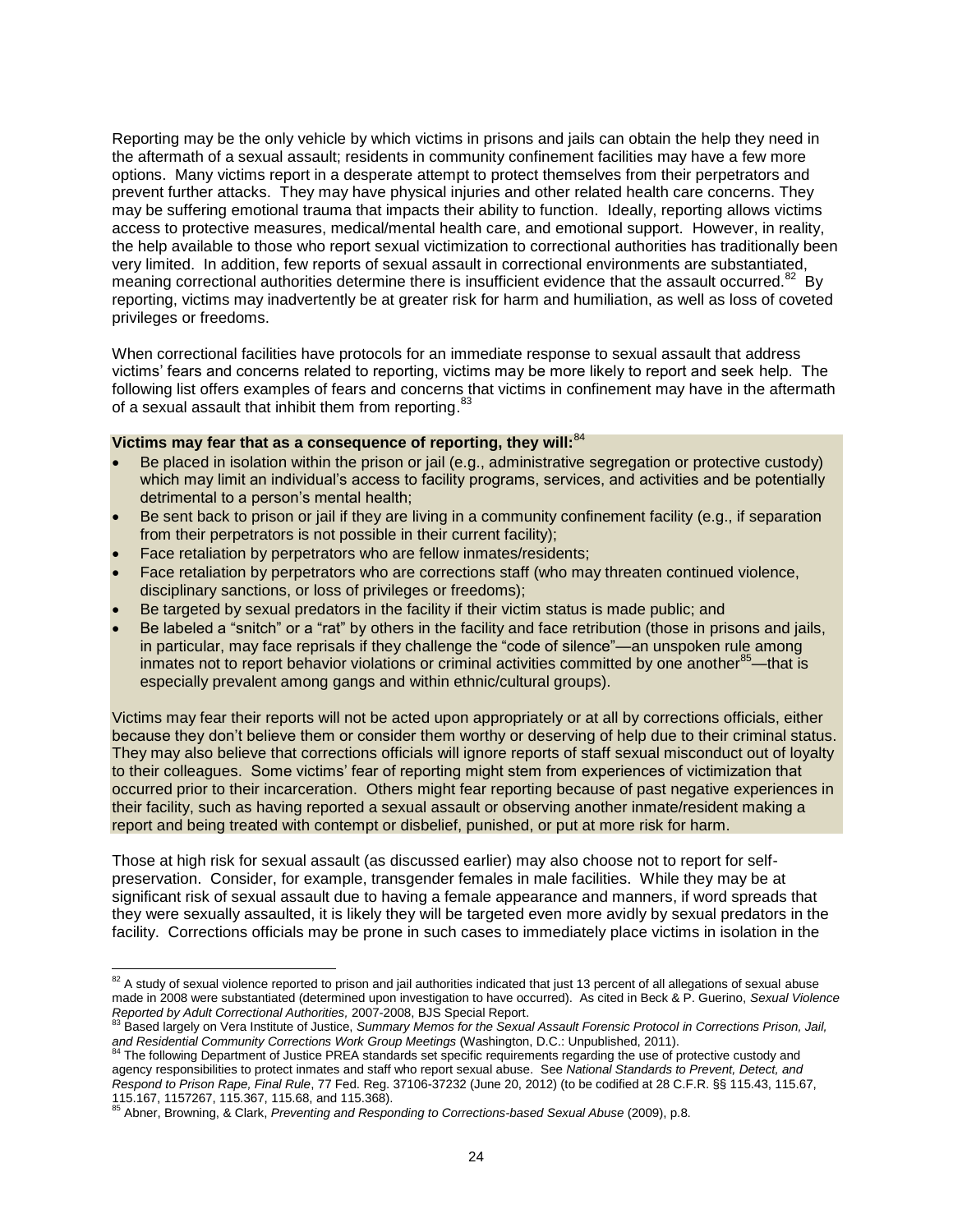facility as a safety precaution—an action which, while it may offer a degree of protection for victims, also reduces their access to privileges and can diminish their mental health.

Some victims may delay reporting until they no longer fear retaliation or loss of privileges or freedoms (e.g., after they are transferred to another facility or released, or their perpetrators leave their facilities).

#### **Victims' concerns that may deter reporting:**

Victims may be concerned that instead of being helped when they report sexual assault to corrections officials, they will be regarded with contempt and ridicule. Consequently, victims may choose silence over reporting in order to avoid humiliation. Such humiliation, if experienced, could feel like re-victimization, in addition to the violation of the sexual assault.

Victims may think it is useless to try to hold their perpetrators accountable, even if their reports are taken seriously by corrections staff.

Victims may blame themselves/feel too ashamed to admit they were sexually assaulted.

Victims will face many barriers to reporting that are unique to their history and the circumstances of the assault. Societal preconceived notions and stereotypes about gender roles, gender identity, and sexual orientation often play a unique role in creating barriers to reporting.

Listed below are some examples of how stereotypes can impact victim reporting:

- **Male victims** in prisons and jails, in particular, may be too ashamed to admit that they have been victimized, in an environment often ruled by machismo where physical strength means power.<sup>86</sup>
- **Male victims**, in particular, may have concerns related to sexuality. If they are assaulted by men, they may be labeled as less masculine, gay, or bisexual. They may run the risk of becoming a "sex slave" to others if word of their victimization spreads across the facility and possibly to other facilities. They may question their own sexual orientation; for example, are they gay if they had sexual contact with other men? They may fear their sexual orientation will influence others' perceptions of the sexual contact; for example, a sexual assault of a gay man by another man may be discounted by others as consensual sex (falsely believing if a man is gay, he is interested in sex of any kind with any man).
- **Male victims** who are victimized by female corrections staff may not see the sexual contact, even nonconsensual contact, as sexual assault. If they do, they may be afraid of ridicule by others if their victimization becomes public. They might fear that corrections officials will not believe them or will lack the competency to respond to these cases. They may be concerned that staff perpetrators will turn the tables and accuse them of assault.
- **Female victims**, in particular, may believe in instances of staff sexual misconduct that there is an intimate relationship and they are "in love" with their perpetrators. For inmate-on-inmate sexual abuse, they may think that corrections officials will not take reports of female-on-female sexual assault seriously.
- **Victims may not report sexual assault because they don't see it as out of the range of normal sexual behavior.** Many in the corrections population, especially women, have histories of sexual victimization and trauma that can make it difficult for them to recognize abusive behaviors and leave them more vulnerable to and accepting of the unacceptable (e.g., they may have sex with a corrections official in exchange for protection or with an employer in order to retain their jobs).
- **Residents of community confinement facilities** may see corrections staff in the community, creating ambiguity about boundaries between residents and staff and opportunities to cross established boundaries. There may be a reluctance to report staff sexual misconduct if there is a perception that the sexual contact is part of an intimate relationship between the resident and staff person rather than an abuse of power by a staff person.

<sup>86</sup> Abner, Browning, & Clark, *Preventing and Responding to Corrections-based Sexual Abuse* (2009), p.7.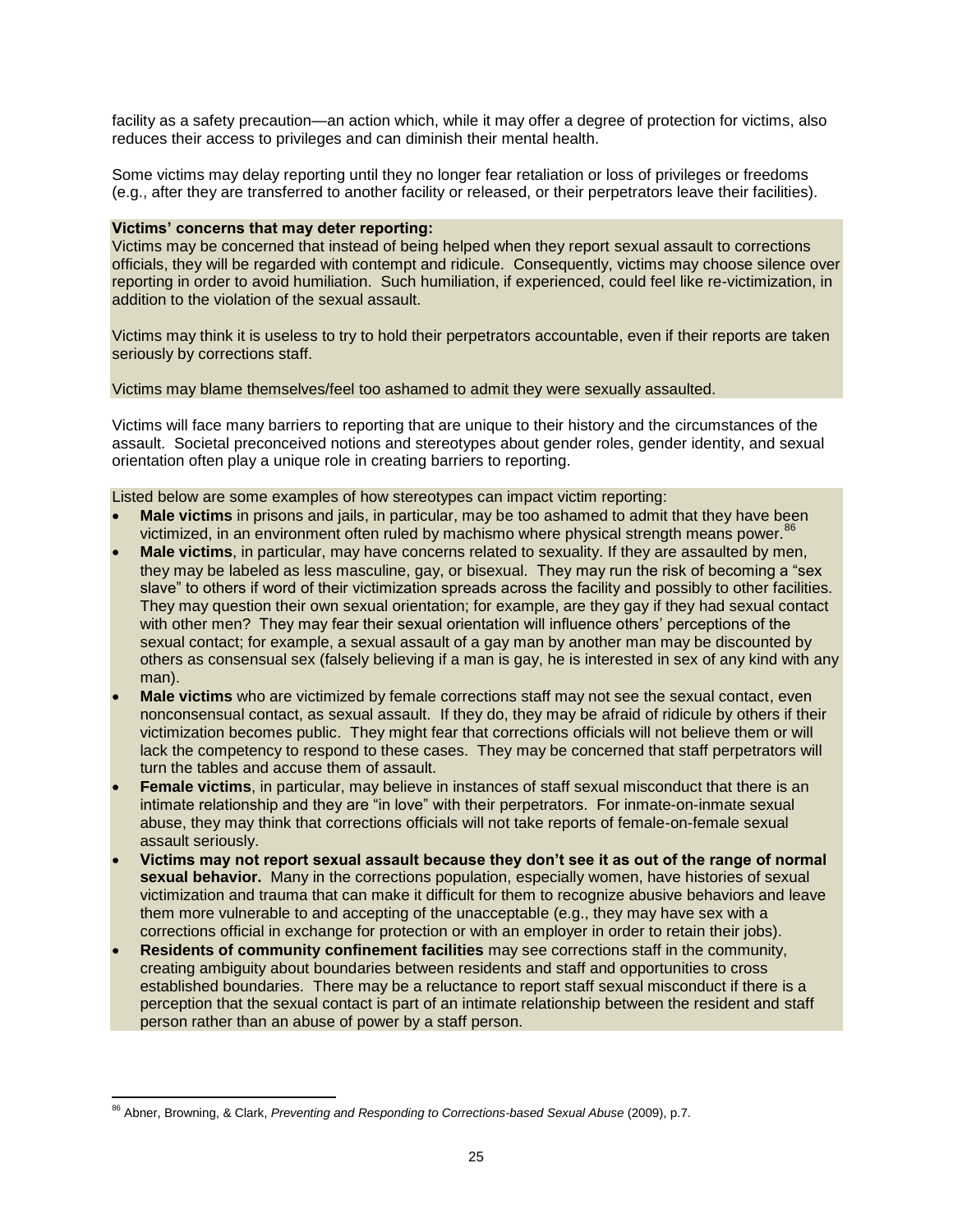## **4. Who is Most At Risk?**

While anyone can become a sexual assault victim, the most marginalized members of society also tend to be the most vulnerable in confinement settings. $87$  Perpetrators tend to target those they perceive as having an attribute that can be used to their advantage. For example, the following may increase a person's risk of sexual assault: 88

- Mental or physical disability;
- Young age;
- Old age;
- Small stature or perceived physical weakness;
- First incarceration or term of confinement;
- Non-heterosexual orientation (gay, lesbian, or bisexual), as well as those who are transgender, or who are intersex;
- Gender nonconforming appearance;
- Prior sexual victimization;
- Prior institutional victimization (e.g., physical assault or extortion);
- Lack of gang affiliation:
- Patterns of complaints against those housed in the facility; and
- Other visible signs of vulnerability (e.g., low self-esteem, showing fear, loneliness, or uncertainty, or appearing ill at ease and overwhelmed).

Being female is another risk factor. BJS's institutional reports and surveys of incarcerated adults and former state prisoners indicate that females are disproportionately victimized by other inmates compared to males.<sup>89</sup> According to reports made to correctional authorities, females are also disproportionately victimized by staff compared to males, but inmate surveys suggest that female inmates report lower rates of staff-on-inmate sexual assault than male inmates.<sup>90</sup> However, more males are sexually victimized in confinement settings simply because the vast majority of individuals in prisons, jails, and community confinement settings are men.<sup>91</sup>

## **5. Potential Repercussions**

Experiences of sexual assault have the potential to harm a person in every dimension of life—most victims report persistent, if not lifelong, repercussions.<sup>92</sup> Sexual assault can be particularly damaging in correctional environments, where the power dynamics are heavily skewed against victims, the remedies available are often inadequate to meet their needs, and seeking help may pose serious risks to their safety and well-being (as previously discussed).<sup>9</sup>

 $\overline{\phantom{a}}$ <sup>87</sup> Just Detention International, *The Basics About Sexual Abuse in U.S. Detention* (Los Angeles, CA, 2009), through [http://www.justdetention.org/en/fact\\_sheets.aspx.](http://www.justdetention.org/en/fact_sheets.aspx) <sup>88</sup> Adapted from National Prison Rape Elimination Commission, *Report*, p.75; and Abner, Browning, & Clark, *Preventing and* 

*Responding to Corrections-based Sexual Abuse*, p.19. Note that this list is not inclusive of all factors that might increase a person's risk. For a more in-depth exploration, one resource is J. Warren, S. Jackson, A. Booker Loper, & M. Burnette, *Risk Markers for*  Sex*ual Predation and Victimization in Prison* (Report submitted to the U.S. Department of Justice, 2009).<br><sup>89</sup> See Beck, Harrison, Berzofsky, Caspar, & Krebs, *Sexual Victimization in Prisons and Jails Reported by Inmates* 

Beck & P. Guerino, *Sexual Violence Reported by Adult Correctional Authorities 2007-2008, BJS Special Report* (Washington, D.C.: U.S. Department of Justice, Office of Justice Programs, Bureau of Justice Statistics, 2011); and A. Beck & C. Johnson, *Sexual Victimization Reported by Former State Prisoners, 2008*. (Washington, D.C.: U.S. Department of Justice, Bureau of Justice

Statistics, 2012). <sup>90</sup> Beck, Harrison, Berzofsky, Caspar, & Krebs, *Sexual Victimization in Prisons and Jails by Inmates, 2008-09*; and A. Beck & P. Guerino, *Sexual Violence Reported by Adult Correctional Authorities 2007-2008, BJS Special Report*.

In 2009, 82 percent of the total correctional population was male and 18 percent was female. The female population has slowly increased since 1990 (when females were 14 percent of the total correctional population). As cited in L. Glaze, *Correctional Population in the United States, 2009* (Washington, D.C.: U.S. Department of Justice, Office of Justice Programs, Bureau of Justice Statistics, 2010), p.3.

<sup>92</sup> Adapted from National Prison Rape Elimination Commission, *Report* (2009), p.44.

<sup>93</sup> National Standards to Prevent, Detect, and Respond to Prison Rape, Notice of Proposed Rulemaking, 76 Fed. Reg. 6249 (February 3, 2011); and Abner, Browning, & Clark, *Preventing and Responding to Corrections-based Sexual Abuse* (2009), p.18.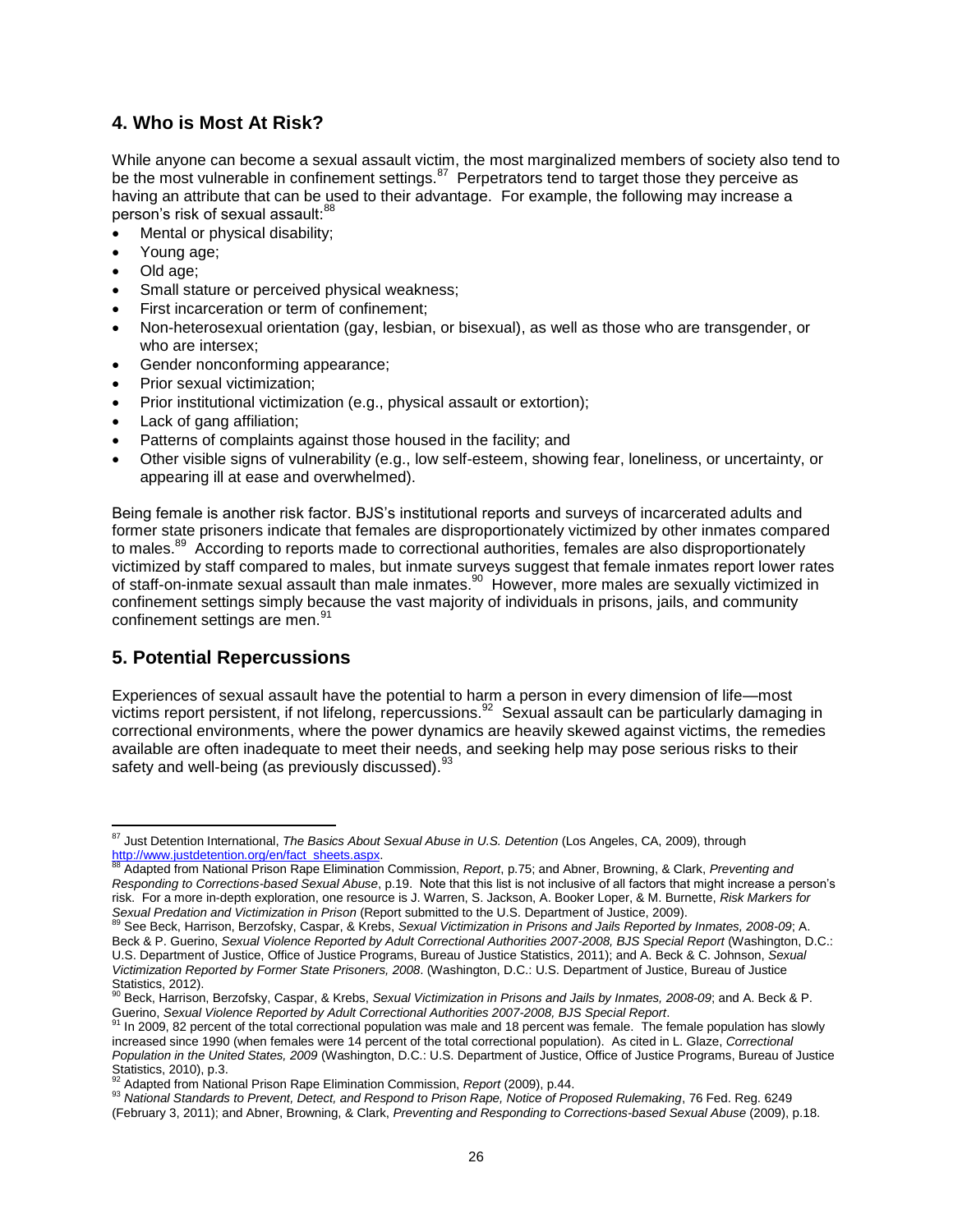Reactions to sexual assault can vary greatly, as each victim deals with victimization in their own way. However, specific behavioral, physical, and emotional symptoms and reactions are often associated with sexual assault.

#### **Behavioral Changes**

A plethora of immediate, short-term, and long-term behavioral changes are linked with experiencing sexual assault and coping with its aftermath. Examples of these changes can include, but are not limited to: $<sup>9</sup>$ </sup>

- **Self-harming behaviors**—increased drug and alcohol use, self-mutilation, and suicidal thoughts and attempts;
- **Physiological changes**—sleep disturbances such as insomnia or excessive sleeping, changes in eating patterns that can lead to weight gain/loss, bulimia, and anorexia, bed wetting and incontinence, aversion to touch, and change in patterns of hygiene (e.g., feeling the need to frequently bathe or not wanting to bathe at all); and
- **Changes in social interactions/behaviors***—*withdrawal or self-isolation, changes in dressing patterns (e.g., wearing many layers of clothing or dressing provocatively), aggressive or disruptive behavior, regressive behavior, sexually inappropriate behavior and sexual promiscuity, excessive attachment, and avoidance of certain individuals or places.<sup>9</sup>

#### **Physical Consequences**

As perpetrators are often successful in using coercion, intimidation, and the threat of force to facilitate sexual assault, excessive force is generally not the norm. As a consequence, victims may have few visible physical injuries. However, some who experience sexual assault are physically injured. Male victims in correctional environments may be more prone to physical injury than females.<sup>96</sup> Increased physical injuries may occur when victims experience multiple sexual assaults and/or multiple perpetrators.<sup>97</sup> Obvious acute physical injuries require immediate medical attention.<sup>98</sup>

Other physical consequences of sexual assault, such as pregnancy (for female victims) or exposure to HIV and other sexually transmitted infections (STIs), may not be suspected or detected until days or even weeks after the assault. Incarcerated victims of sexual assault have a heightened risk of contracting

the facility. Abner, Browning, & Clark, *Preventing and Responding to Corrections-based Sexual Abuse* (2009), p.18.<br><sup>96</sup> A Bureau of Justice Statistics inmate survey found that among persons who reported inmate-on-inmate s 37 percent of males reported being injured, compared to 8 percent of females. In prison, males and females were almost equally as likely to report injury (21 percent and 17 percent respectively) during sexual victimization. Among victims of staff sexual misconduct in jail, 17 percent of males and 8 percent of females reported being injured during the incident. Among victims of staff sexual misconduct in prison, 9 percent of males and 19 percent of females said they had been injured. As cited in Beck, Harrison, Berzofsky, Caspar, & Krebs, *Sexual Victimization in Prisons and Jails Reported by Inmates, 2008-09.* Another study of incarcerated men found that more than half of all sexual assaults resulted in physical injury, with those assaulted by inmates somewhat more likely than those assaulted by corrections staff to be injured physically. As cited in N. Wolff & J. Shi, Contextualization of Physical and Sexual Assault in Male Prisons: Incidents and Their Aftermath. *Journal of Correctional Health Care, 15*(1) (2009), pp.58-82.  $97$  C. Struckman-Johnson, D. Struckman-Johnson, L. Rucker, K. Bumby, & S. Donaldson, Sexual Coercion Reported by Men and

 $\overline{\phantom{a}}$ <sup>94</sup> Drawn from West Virginia Sexual Assault Free Environment Partnership, *WV S.A.F.E. Training and Collaboration Toolkit: Serving Sexual Violence Victims with Disabilities* (West Virginia Foundation for Rape Information Services, Northern West Virginia Center for Independent Living, & West Virginia Department of Health and Human Resources, 2010), pp.B2.2-3.

<sup>&</sup>lt;sup>95</sup> For example, following an assault, a male victim may become aggressive against his perpetrator or others, in an attempt to regain his sense of masculinity and social standing. He may "hook up" with a sexual partner in exchange for protection against others in

Women in Prison, *J. Sex Res*., *33*(1) (1996), pp.71-72. Note that results from this state prison inmate survey indicated that, on average, prisoners who said they were sexually coerced experienced nine episodes of pressured or forced sex, and more than one fourth of the male victims were forced to have intercourse with two or more perpetrators. As cited in R. Dumond, The Impact of Prisoner Sexual Violence: Challenges of Implementing Public Law 108-79—The Prison Rape Elimination Act of 2003, *Journal of Legislation*, *32* (2006), p.6.

In addition to anal or vaginal tearing from forced penetration, physical injuries sustained during sexual assault have been reported to include bruises, scratches, swelling, cuts, lacerations, knife or stab wounds, black eyes, sprains, bleeding, broken bones, concussions, knocked-out teeth, internal injuries, and other minor and serious physical damage. As cited in J. Mariner, Rape scenarios, *No Escape: Male Rape in U.S. Prisons* (New York: Human Rights Watch, 2001), National Prison Rape Elimination Commission, *Report*, 129; Beck, Harrison, Berzofsky, Caspar, & Krebs, *Sexual Victimization in Prisons and Jails Reported by Inmates* (2008*-*09); and A. Beck & C. Johnson, *Sexual Victimization Reported by Former State Prisoners, 2008*. (Washington, D.C.: U.S. Department of Justice, Bureau of Justice Statistics, 2012)*.*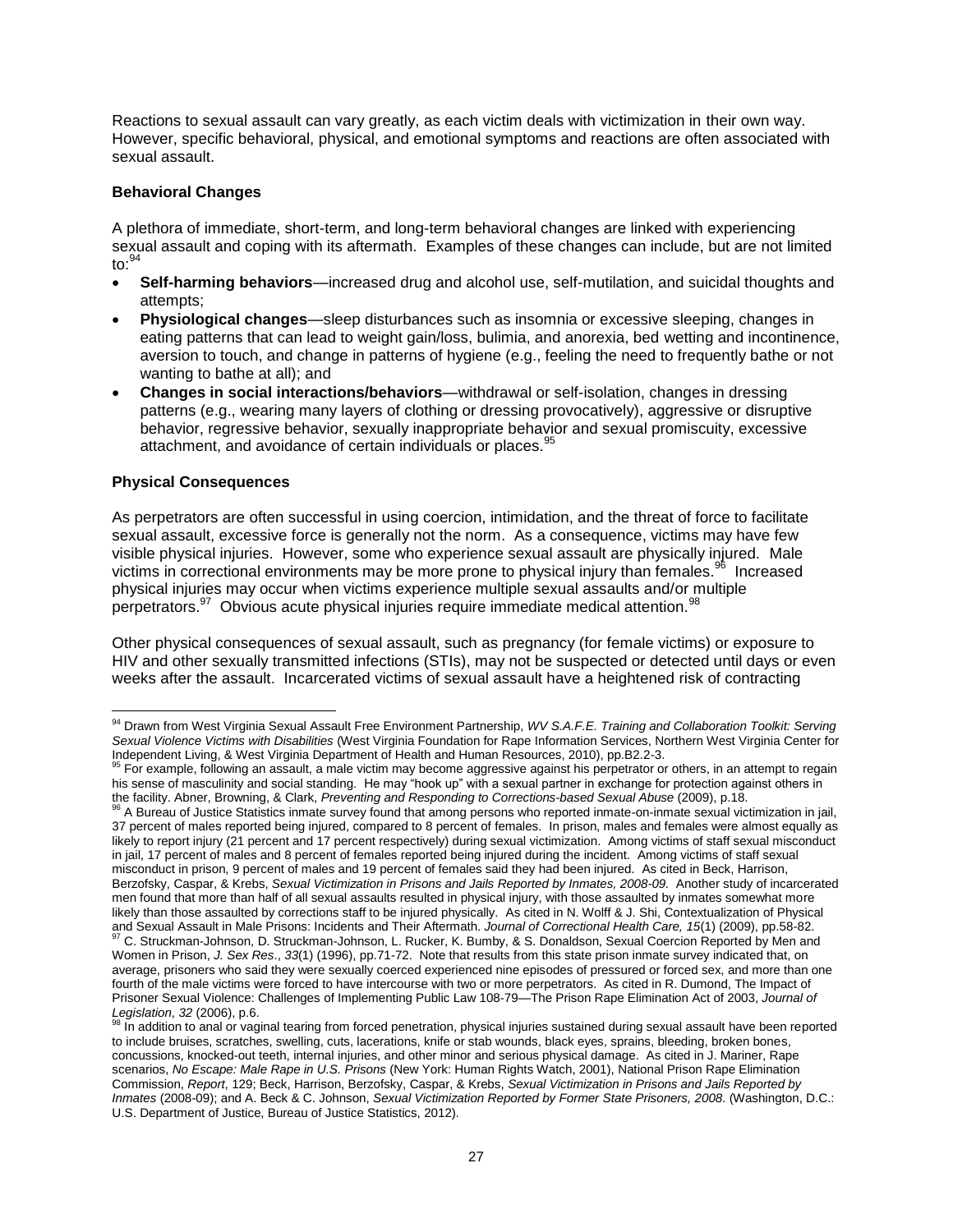HIV/AIDS and other STIs. HIV/AIDS, hepatitis B and C, tuberculosis, and other communicable diseases are more prevalent among prison and jail populations than in the larger community. $99$  Also, multiple sexual assaults by multiple perpetrators can increase the risk of infection.<sup>100</sup>

#### **Emotional Trauma**

Victims often struggle with significant emotional trauma as a result of the sexual assault. Reactions to sexual assault can include, but are not limited to depression, shock and disorientation, spontaneous crying, self-blame, feelings of despair and hopelessness, anxiety and panic attacks, fearfulness, suicidal thoughts, feelings of being out of control, irritability, anger, emotional numbness, and withdrawal from normal routines and relationships.<sup>101</sup> Victims may also experience memory lapses, especially about the assault,<sup>102</sup> difficulty in making decisions and concentrating, hyperactivity, and impulsivity.

While sexual assault is considered to be a traumatic event, certain factors may influence the extent of emotional trauma a victim experiences in the aftermath of such an incident. Some of these factors include, but are not limited to:<sup>103</sup>

- Severity and frequency of the victimization;
- Threat of continued violence;
- Personal history (e.g., prior victimizations, age at the time of the assault, relationship with perpetrator, etc.);
- Any added meaning the victimization may represent for an individual (e.g., a man may feel his masculinity is compromised and that others will view him as weak);
- Individual coping skills, values, and beliefs; and
- Reactions and support from family, friends, and/or professionals.

#### **Additional symptoms are linked with severe traumatic events, including sexual violence, and are key indicators of post-traumatic stress disorder (PTSD)**: 104

- Intrusive thoughts, flashbacks, or nightmares and a sudden flood of emotions or images related to the traumatic event. Intrusive symptoms sometimes cause people to lose touch with the "here and now" and react in ways that they did when the trauma originally occurred.<sup>105</sup> Trauma can be triggered by unique circumstances, such as encountering smells, sounds, sights, or feelings that were present at the time of the initial event. Such circumstances, which the victim cannot control, can make healing difficult.
- Amnesia, avoidance of situations that resemble the initial event, detachment to avoid painful emotions and feeling overwhelmed, and an altered sense of time. Frequently, people use drugs or alcohol to avoid trauma-related feelings and memories.<sup>106</sup>
- Hypervigilance, jumpiness, and an extreme sense of being "on guard"; overreactions including sudden, unprovoked anger, general anxiety, insomnia, and obsession with death.

For victims in correctional environments, recovery from sexual violence may be significantly impeded by the closed and harsh nature of the setting, their reduced autonomy, the constant threat of subsequent violence and degradation, and the social stigma associated with being identified as a victim in these settings. These conditions may exacerbate post-trauma responses.<sup>10</sup>

 $\overline{\phantom{a}}$ <sup>99</sup> Abner, Browning, & Clark, *Preventing and Responding to Corrections-based Sexual Abuse* (2009), p.17; J. Robertson, Rape Among Incarcerated Men: Sex, Coercion, and STDs, *AIDS Patient Care and STDs, 17*(8) (2003), pp.423-430 <sup>100</sup> *Ibid.*

<sup>101</sup> Drawn in part from West Virginia Sexual Assault Free Environment Partnership, *WV S.A.F.E. Training and Collaboration Toolkit* (2010), pp.B9.3.<br><sup>102</sup> Note that, therefore, a change in victims' accounts of what happened during or surrounding a sexual assault should not

immediately be perceived as lying. Instead, it should be understood in the context of the impact of trauma.<br><sup>103</sup> Drawn from Santa Barbara Graduate Institute Center for Clinical Studies and Research and LA County Early Int Identification Group, *Emotional and Psychological Trauma: Causes and Effects, Symptoms and Treatment* (Healing Resources.info, reprinted from Helpguide.org, 2005).

Symptoms listed, except where noted, drawn from Santa Barbara Graduate Institute et al.

<sup>105</sup> Sidran Institute, *What is Post-Traumatic Stress Disorder?* (Brooklandville, MD, 2000).

<sup>106</sup> *Ibid.*

<sup>107</sup> National Prison Rape Elimination Commission, *Report* (2009), p.45.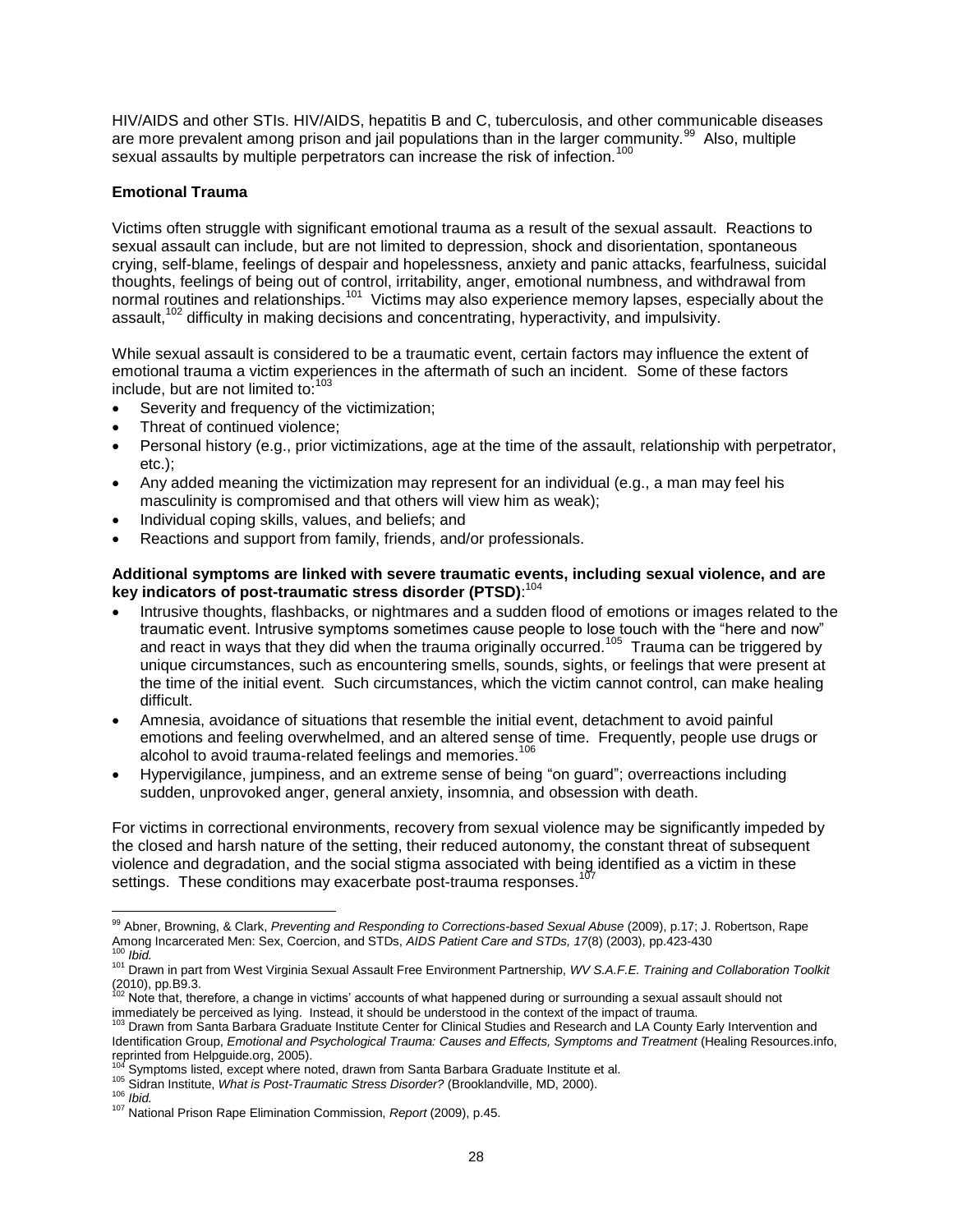Trauma experienced as a result of rape may be compounded for victims in correctional settings due to factors such as: (1) their lack of privacy and control over their environment (e.g., they may face continuous contact with their perpetrators, and repeated or ongoing sexual assault or threats of sexual assault); (2) disorientation after an assault, making it difficult to follow rules; (3) frequent triggers that bring back the feelings of the assault and may cause them to act out violently and/or with anger or fear; (4) a general distrust and perception that seeking help is a safety risk; (5) physical trauma connected with the assault and systemic infliction of psychological trauma (e.g., by perpetrators and others who seek to use their knowledge of the assault against them); and (6) emotional reactions to being placed in isolation for protection.<sup>108</sup>

Trauma resulting from rape will manifest itself differently for each victim. Every victim will experience their own unique response and coping mechanisms to sexual abuse. For example, some victims may become more aggressive and self-destructive, and struggle with questions of sexual identity. Some victims may experience their lack of privacy in different, more painful ways. For example, they may perceive room searches and body cavity searches as replications of sexual violation.<sup>109</sup> They may be very vulnerable to abusive authority figures. When faced with potential sexual assault situations, they may not recognize that they have the right to refuse and/or they may believe that it would be dangerous to refuse.

 $\overline{\phantom{a}}$ <sup>108</sup> National Prison Rape Elimination Commission, *Report* (2009), p.45.

<sup>&</sup>lt;sup>109</sup> Note that the Department of Justice PREA Standards limit cross-gender pat downs against female inmates, but not against male

inmates. See 28 CFR §§ 115.15, 115.115, 115.215, 115.315.<br><sup>110</sup> Adapted from National Institute of Corrections/American University, Washington College of Law, Project on Addressing Prison Rape, *Responding to Inmate on Inmate Sexual Violence* (Victimization and Mental Health Care) (2008).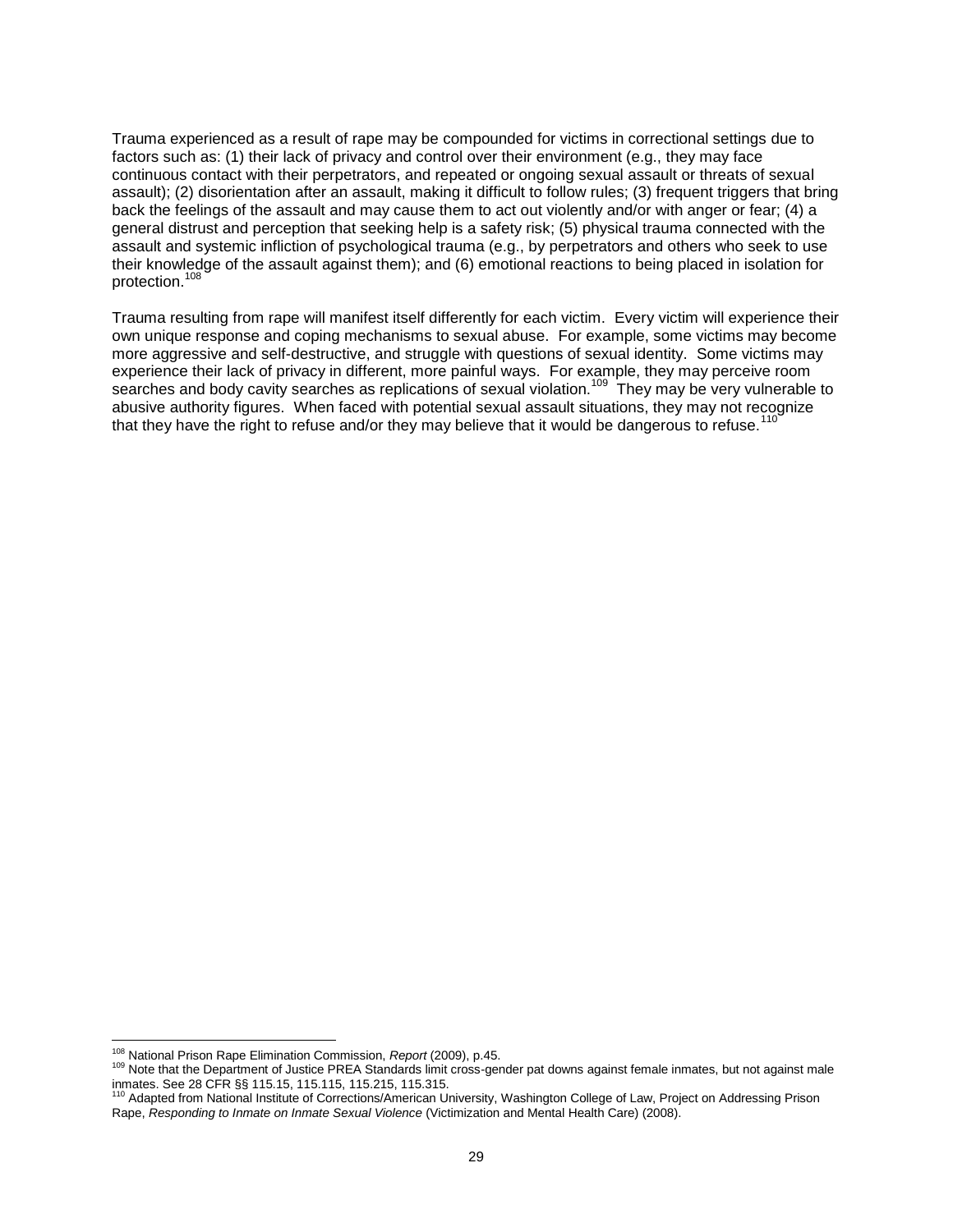## **II. Overview of the Sexual Assault Medical Forensic Examination for Victims in Correctional Facilities**

This section provides corrections administrators with the basics on:

- Elements of an Immediate Response to Sexual Assault
- Core Responders
- Activating a Coordinated Response and Conducting an Examination
- A Protocol for Immediate Response and the Examination Process
- Usefulness of a Correctional Protocol
- Collaboration in Protocol Development and Implementation

## **1. Elements of an Immediate Response to Sexual Assault**

When sexual assault is reported in correctional facilities, it is essential to: (1) offer timely assistance to victims in order to protect them, prevent further trauma, and help them heal; and (2) promptly intervene in a way that holds perpetrators accountable for their behaviors and stops them from committing further violence.<sup>111</sup> Elements of such an immediate response to sexual assault typically include:<sup>1</sup>

- Protection for victims from threats of imminent harm;
- Provision of medical care for victims (for acute injuries and other related health concerns such as HIV/AIDS, other sexually transmitted infections (STIs), and risk of pregnancy);
- Collection of forensic evidence from victims, which may aid investigations;
- Preliminary documentation and investigation (which may lead to criminal charges against suspects, prosecution, and conviction, as well as administrative findings of sexual assault, a formal disciplinary process, and/or disciplinary sanctions); and
- Support, crisis counseling, information, and referrals for victims (and their families as applicable), as well as advocacy to ensure victims receive appropriate assistance.

A sexual assault medical forensic examination specifically addresses victims' health care needs related to the assault <u>and</u> the collection of forensic evidence, as appropriate.<sup>113</sup> The process of facilitating this examination for victims in correctional environments—referred to in this guide as the examination process—can involve all of the elements of an immediate response.

## **2. Core Responders**

Professionals involved in an immediate response to a report of corrections-based sexual assault, both those internal and external to the correctional environment, should include, at a minimum (see Appendix D for a description of possible roles):

- Corrections staff (e.g., administrators, line staff such as those first responding to a report and transport officers, staff acting as victim resource specialists, medical/mental health staff, and investigators);
- Health care personnel at the examination site (e.g., those involved in intake, those providing emergency care, forensic examiners, those doing discharge and a plan for follow-up, and examination site administrators);
- Community-based sexual assault victim advocates; and
- Criminal justice agencies/professionals (e.g., law enforcement, investigators, and prosecution).<sup>114</sup>

 $\overline{\phantom{a}}$ <sup>111</sup> Adapted from Office on Violence Against Women, *A National Protocol* (2013), p.12.

<sup>112</sup> *Ibid.*

<sup>113</sup> *Ibid.*, p.17

<sup>&</sup>lt;sup>114</sup> While prosecutors are typically not actively involved in an immediate response, they should be available to consult with first responders as needed.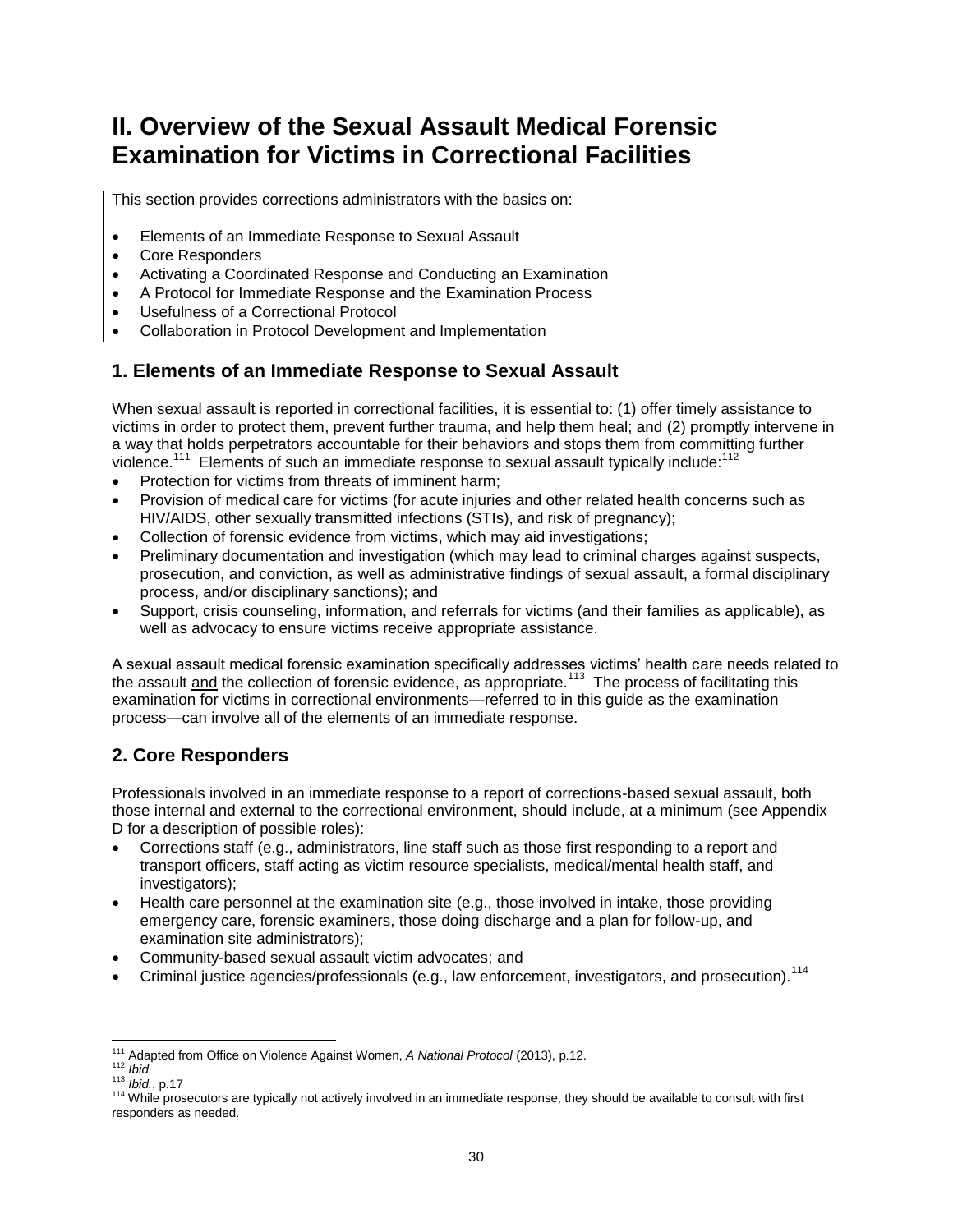The effectiveness of an immediate response largely depends on coordination among all of these responders. Many communities have formed teams of core responders—commonly known as sexual assault response teams (SARTs) and sexual assault response and resource teams (SARRTs)—which coordinate interventions during an immediate response to sexual assault (in this guide, these teams are referred to as SARTs). A team approach to sexual assault response is recognized as a best practice. To facilitate coordination during an immediate response, corrections administrators should consider forming a correctional facility/system-based SART or participating in an already existing SART in their community.

## **3. Activating a Coordinated Response and Conducting an Examination**

In any correctional setting, a report of a recent sexual assault should activate the coordinated interventions of core responders (SART immediate response).<sup>115</sup> Their interventions will facilitate the medical forensic examination process. SART response and the examination process can also be triggered in cases when the report of sexual assault is delayed. Note, however, that the passage of time since the incident may influence victims' need for protection, medical care, and emotional support, as well as whether there might be forensic value in conducting an examination.<sup>116</sup>

Activating a SART response and the examination process does not necessarily equate to a full or even partial examination being performed in every case of reported sexual assault. Instead, it sets the stage for responders to collaboratively consider the most effective immediate response, given the specific circumstances of each case, the victim's self-identified needs and wishes, and the relevant policies of responding agencies. Responders should be encouraged to rely on each other for input whenever there is a question of the value of an examination to a specific case. Several important related points to keep in mind include:

- The medical forensic examination addresses the full spectrum of sexual assault rather than only attempted/completed sexual penetration. (See the explanation of the term sexual assault in the Introduction to the Guide.)
- The medical forensic examination addresses victims' medical and evidentiary needs. Some of these needs are addressed by conducting a prompt examination, providing support, crisis intervention and advocacy, obtaining a history of the assault, documenting examination findings, evaluating and treating injuries, properly collecting, handling and preserving forensic specimens, providing prophylaxis against STIs and HIV/AIDS, and assessing a female victim for pregnancy, and providing, as needed, emergency contraception. Depending on the circumstances of the case and victim's needs and wishes, a full or partial examination may be conducted.
- A primary reason that victims seek help is concern about their health. The medical forensic examination is intended in part to speak to the specialized health care needs of individuals who have been sexually assaulted.
- Forensic evidence in these cases includes not only biological and trace evidence (perpetrators' saliva, hair, or blood, debris on clothing/body, etc.), but also documentation of physical findings on victims' bodies (bruises, wounds, lacerations, etc.) and information gathered for a medical forensic history. The history and physical findings can help guide forensic examiners on if and where they look on a victim's body for evidence. The history and documentation of findings in and of themselves can be invaluable to an investigation. Many jurisdictions have developed sexual assault evidence collection kits to guide evidence collection from victims.<sup>117</sup>
- It is conceivable that evidence exists even if the time since the assault occurred is beyond the

 $\overline{\phantom{a}}$ <sup>115</sup> The definition of a recent sexual assault is usually based on jurisdictional policies regarding a standard cut-off time to collect biological and/or trace evidence on victims' bodies and clothing, using the jurisdiction's designated evidence collection kit. The reason for the cut-off is that after a certain period of time, such evidence often is lost or damaged. However, most jurisdictions allow some flexibility in their cut-off times in acknowledgement of the fact that it is conceivable under some circumstances that evidence may still be available even after their cut-off times. Delayed reporting of a sexual assault thus refers to reports made after the jurisdiction's cut-off time.

 $6$  In terms of whether delayed complaints will be investigated, jurisdictions vary in their statutes of limitations for different sex offenses. Correctional facilities also may have reporting and investigative policies on delayed complaints.

<sup>5</sup>ee Office on Violence Against Women, *A National Protocol* (2013), pp.71-72.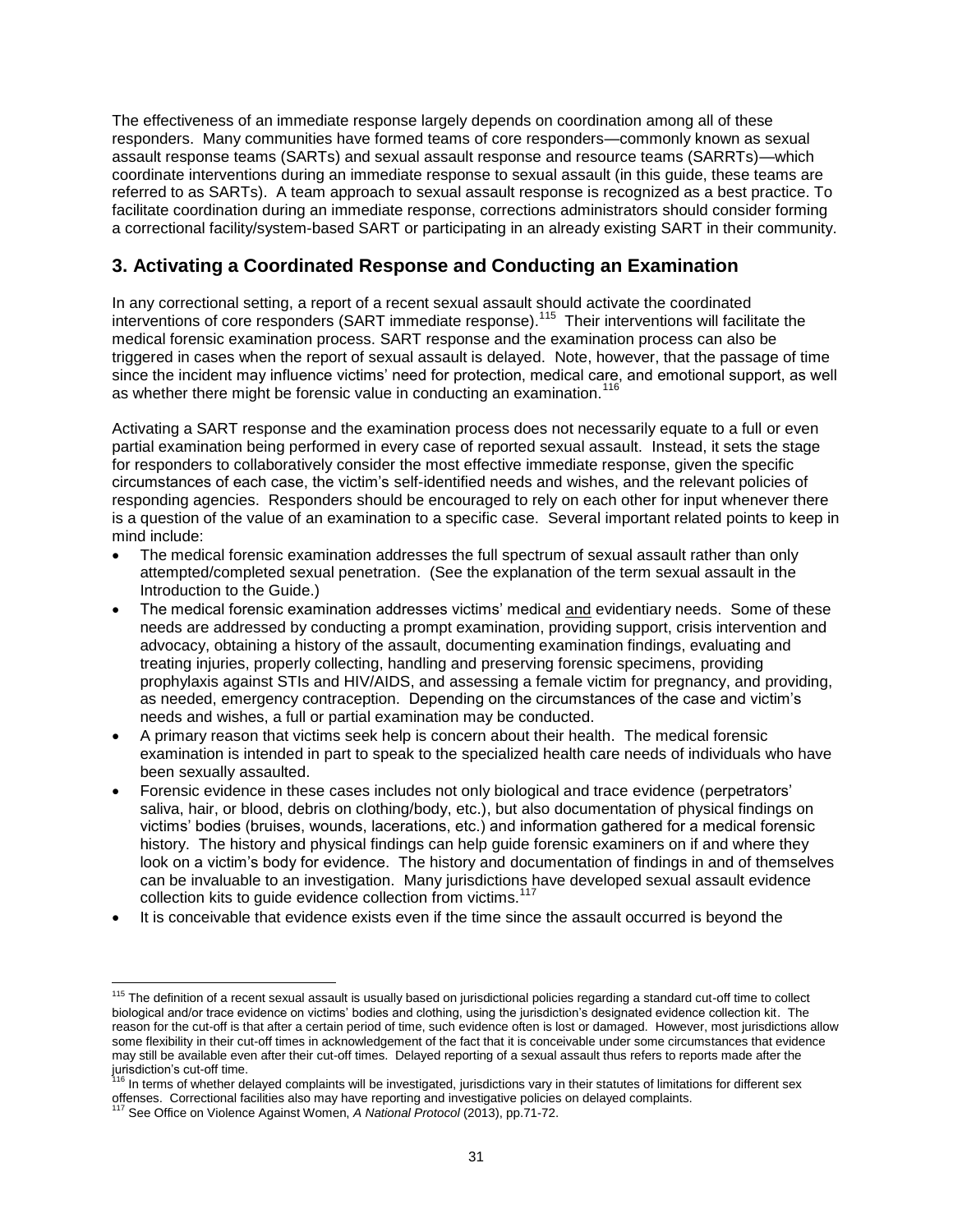standard cut-off time for evidence collection in that jurisdiction.<sup>118</sup> The potential for evidence will depend on factors such as its location (e.g., sperm in the cervix), type (e.g., traces of certain drugs), whether victims washed since the assault, and whether there are visible signs of trauma from the assault.<sup>119</sup>

- Delays in conducting an examination due to responder uncertainty or assumptions about the legitimacy of a complaint or availability of evidence can lead to the loss of evidence. There is forensic value in conducting an examination if there is any possibility that forensic evidence exists.
- If an examination is appropriate in a specific case, victims should be able to have the examination conducted even if they have not decided whether they will cooperate with a criminal investigation. One example is when incarcerated victims report to corrections staff that they have been sexually assaulted, but they do not name the perpetrator. Another example is when a resident of a community confinement facility seeks out an examination on their own after being sexually assaulted by a corrections staff member or another resident, but is undecided about reporting the assault to local law enforcement (if that option exists) and/or corrections staff at the time of the examination. Most jurisdictions permit evidence to be stored after a medical forensic examination (with jurisdictional policies defining the specific time period for storage) to allow victims time to make a reporting decision. The rationale is that even if victims are not ready to report at the time of the examination, the best way to preserve their option for criminal investigation/prosecution is to have examinations performed as soon after the assault as possible.
- The victim shall not have to assume the financial cost related to evidence collection (testing/prophylaxis for STIs and pregnancy are covered).<sup>120</sup>
- An examination should never be conducted against the will of the victim. While victims in confinement settings may lack full autonomy, they should never be forced to undergo any part of the medical forensic examination.<sup>121</sup>

A medical forensic examination is not always appropriate. It is only warranted if a complaint includes nonconsensual sexual contact or sexual contact where the victim does not have the capacity to give consent. When a medical forensic examination is not conducted, victims should continue to be offered protection, medical care, mental health services, support, and/or legal remedies, as per facility policies and jurisdictional laws related to the offense, and as appropriate to the circumstances of the case.

## **4. A Protocol for Immediate Response and the Examination Process**

A correctional protocol for an immediate response to sexual assault should include the integrated policies and procedures of all responders. It can also include plans to address implementation and institutionalization. It should be influenced by factors such as the U.S. Department of Justice's PREA standards; applicable state laws and reporting requirements; who has criminal jurisdiction for sex offenses; what resources are available; and existing policies and procedures of the facility and other responding agencies (e.g., the examination site and law enforcement agencies).

A correctional protocol for an immediate response to sexual assault, specifically during the medical forensic examination process, should include:

- A protocol purpose statement.
- Information on applicable laws and the Department of Justice's PREA standards.

See Office on Violence Against Women, *A National Protocol* (2013), pp.73-74.

 $\overline{\phantom{a}}$ <sup>118</sup> As indicated earlier, jurisdictions typically have a standard cut-off time to collect biological and/or trace evidence on victims' bodies and clothing, using their designated evidence collection kit. Most jurisdictions allow some flexibility in cut-off times given it is conceivable under some circumstances that evidence conceived into yurisdictions allow some flexibility<br><sup>119</sup> See Office on Victorias Agricumstances that evidence may still be available even beyond the cut-off times.

<sup>&</sup>lt;sup>120</sup> Under the Department of Justice PREA standards, the victim cannot be charged for forensic examinations or emergency medical costs related to sexual assault. *National Standards to Prevent, Detect, and Respond to Prison Rape, Final Rule*, 77 Fed. Reg. 37106-37232 (June 20, 2012) (to be codified at 28 C.F.R. §§ 115.21, 115.121, 115.221, 115.321, 115.82, 115.182, 115.282 and 115.382). See also 42 USC 3796gg-4, which provides that, as a condition for certain federal grant funds, all states and territories must certify that the state or another governmental entity bears the full out-of-pocket costs for sexual assault medical forensic examinations. Each state has a different process for payment for these exams. To learn about the process, facilities should reach out to the administrator of the grant funds for its state. A list of the administrators is available a[t http://www.ovw.usdoj.gov/stop](http://www.ovw.usdoj.gov/stop-contactlist.htm)contactlist.htm</u>. Also see Office on Violence Against Women, *A National Protocol* (2013), p.55.<br><sup>121</sup> See Office on Violence Against Women, *A National Protocol* (2013), pp.43-44.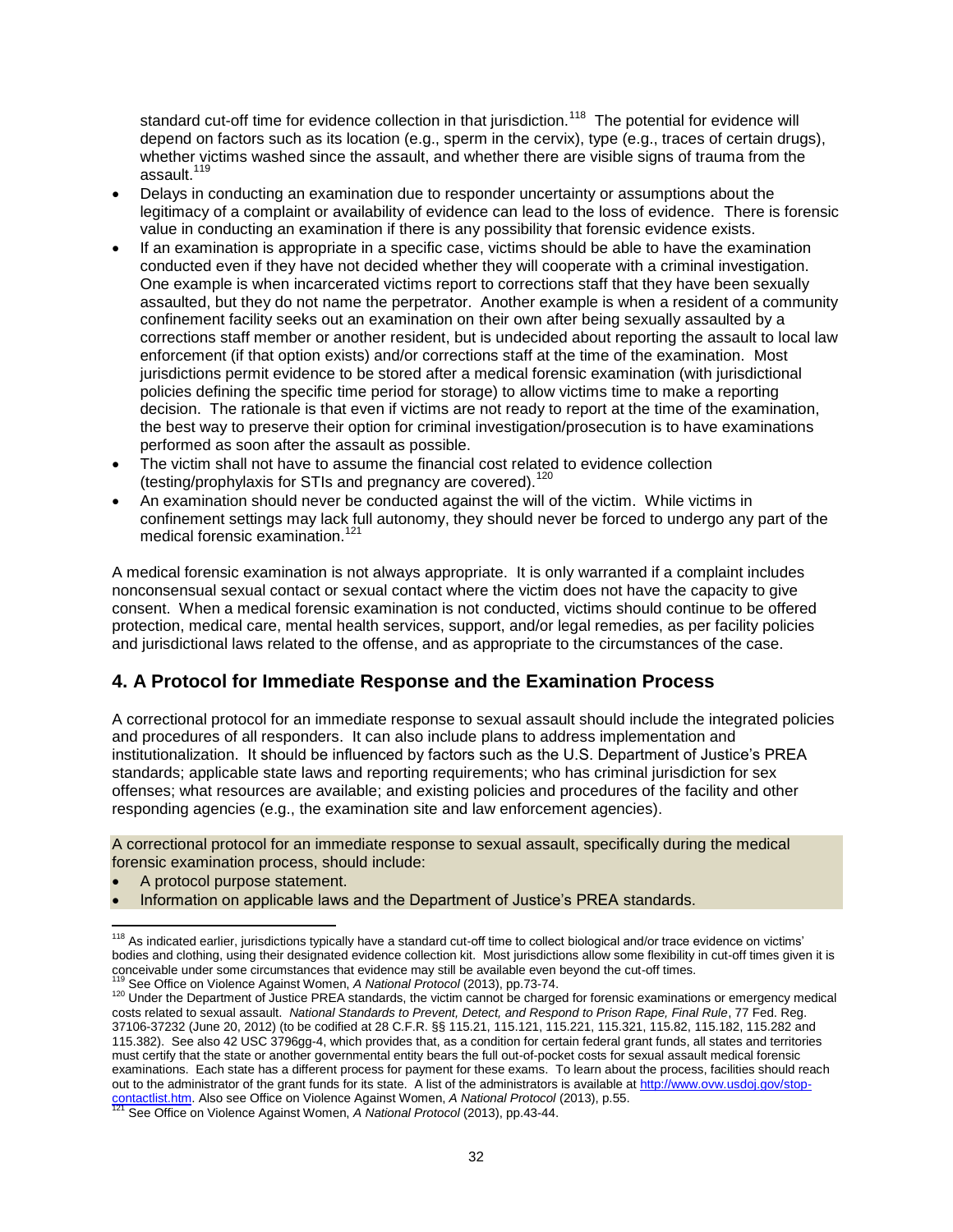- Information on who has criminal jurisdiction for sex offenses.
- Identification of those involved in response to victims, internal/external to the facility.
- Guidance on each topical area related to the examination process (e.g., policies, procedures, handouts, forms, background information, and variations in response).
- Delineation of responder roles in sexual assault cases for all involved responders. Checklists of duties of each involved responder and flow charts of response may be useful in this section. (See Appendix D for a description of potential roles.)
- A plan for implementing and institutionalizing the protocol**.** The plan might include: (1) strategies for building the facility's capacity to support a coordinated response; (2) procedures for informing inmates/residents on how the facility responds to reports and the resources available to victims; (3) training requirements for staff and other responders; and (4) timeframes for periodic protocol reviews for compliance, effectiveness, and revision, as needed.

## **5. Usefulness of a Correctional Protocol**

A correctional protocol for an immediate response to sexual assault, specifically during the medical forensic examination process, can be a vehicle for correctional facilities to:

- Address their unique needs and challenges in responding to sexual assault victims in their facilities;
- Maximize use of internal and external resources for this purpose; and
- Establish consistent policies and procedures to support effective response.

Such a protocol can increase the capacity of all responders to carry out their duties, as it publicizes policies and procedures that delineate roles and requires training that provides responders with guidance on these roles.

Developing a correctional protocol based on this guide and the *[National Protocol](https://www.ncjrs.gov/pdffiles1/ovw/241903.pdf)* will not only help correctional facilities achieve compliance with several of the Department of Justice's PREA standards, it may lead to the institutionalization of best practices in an immediate response to sexual assault. Implementation of these best practices will likely result in improved care for victims, a greater likelihood of holding perpetrators accountable for their behaviors, and a better coordinated response to sexual assault.

Victims in confinement settings are more likely to seek assistance when they perceive that responders will work together to ensure that they are safe, informed of their options for assistance, and aided in obtaining help. In addition, they are likely more willing to report when they perceive that disclosures of correctionsbased sexual assault are taken seriously by all responders, when they will not be penalized for reporting, when their care is made a priority, when evidence of the assault is preserved and collected in a timely manner, and when investigations are objective and frequently lead to prosecution and/or disciplinary actions against their perpetrators.<sup>122</sup>

## **6. Collaboration in Protocol Development and Implementation**

While this guide is written primarily with corrections administrators in mind, an immediate response to sexual assault, specifically during the medical forensic examination process, is by definition a collaborative effort. Collaboration occurs when involved professionals commit to share resources, refer victims for services, respond to sexual violence as a team, and monitor and evaluate interagency responses.<sup>123</sup>

Forging partnerships with these goals in mind will require time, energy, and commitment. Many correctional facilities have little to no relationships or channels to communicate with outside agencies and professionals that should be involved in responding to sexual assault, or if they do, it is not necessarily for that purpose. Some correctional facilities are located in rural areas without specialized resources, such

 $\overline{\phantom{a}}$ <sup>122</sup> Drawn from Vera Institute of Justice, *Summary Memos for the Sexual Assault Forensic Protocol in Corrections Prison, Jail, and Residential Community Corrections Work Group Meetings* (Washington, D.C.: Unpublished, 2011).

<sup>&</sup>lt;sup>23</sup> Office for Victims of Crime, *SART Toolkit* (2011), Develop a SART.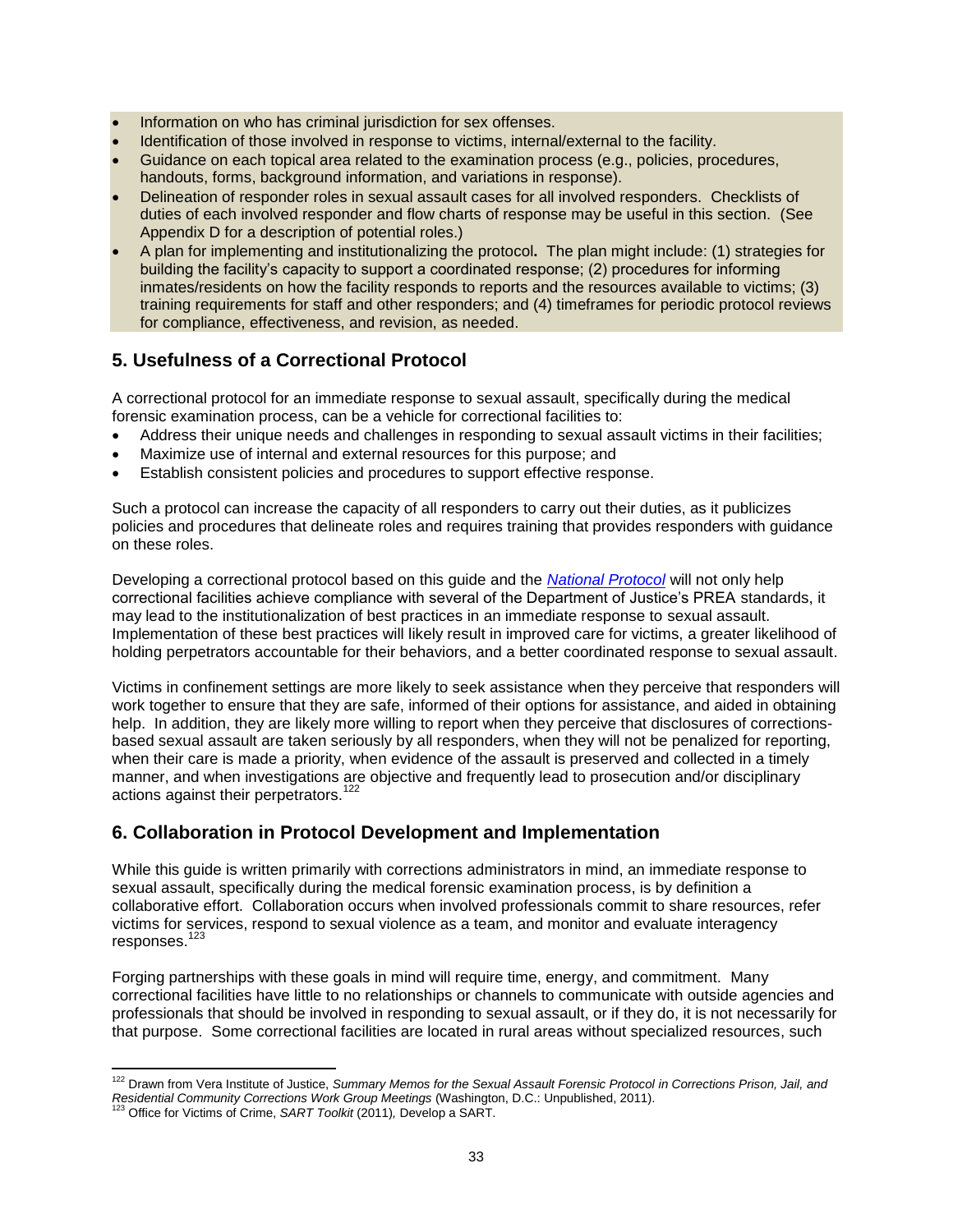as rape crisis centers or specially educated and clinically prepared forensic examiners. Also, correctional facilities may have few internal resources to dedicate to planning, implementing, and monitoring a coordinated response in sexual assault cases.

Corrections administrators can move incrementally towards the goal of achieving collaboration. As they make progress in working together with other responding agencies, the rewards can be significant. An examination protocol for a correctional facility that is developed and implemented through a collaborative effort can engender trust among corrections staff and responders from the community. Ideally, it acknowledges the legitimacy and importance of all responder roles, and facilitates communication and partnerships among responders to address issues that arise in specific cases. For this reason, this guide strongly encourages that correctional facilities build collaborative relationships with external agencies and professionals who should be involved in an immediate response to sexual assault reported in their facilities.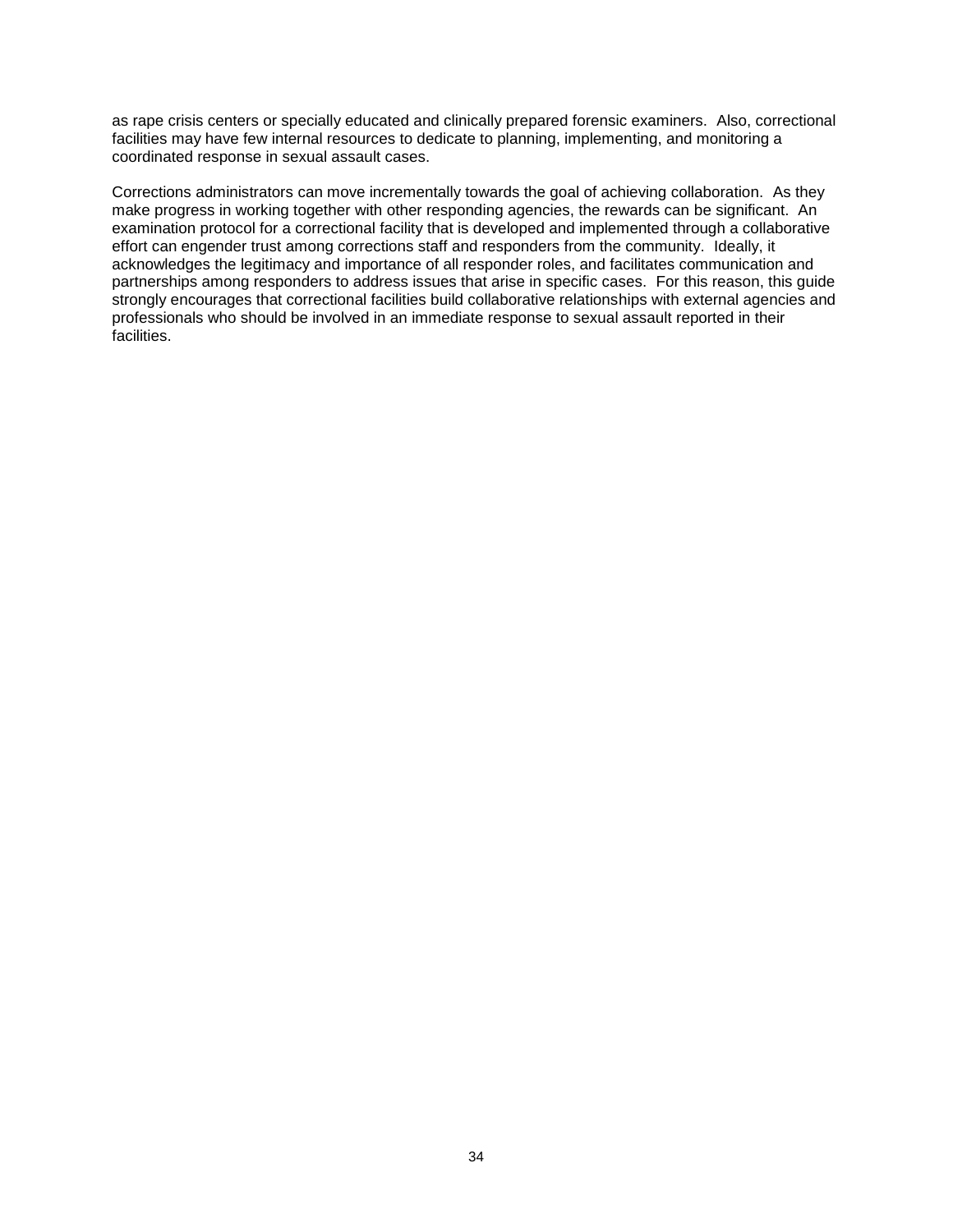## **III. Recommendations: Prisons, Jails, and Community Confinement Facilities**

This section provides recommendations for corrections administrators on topical areas that should be addressed in protocols for an immediate response to sexual assault for prisons, jails, and community confinement facilities.

The recommendations are organized into two categories:

- Recommendations for Victim-Centered Care
- Recommendations for Promoting a Coordinated Team Approach

Note:

- A victim-centered care recommendation is denoted with a "V," while "C" denotes a coordination recommendation;
- Prisons, jails, and community confinement facilities may differ somewhat in how they respond to sexual assault. Therefore, recommendations, either in whole or part, specific to a particular type of confinement are referenced by underlining the type of setting.
- These recommendations customize sections of the *[National Protocol](https://www.ncjrs.gov/pdffiles1/ovw/241903.pdf)* related to victim-centered care and coordinated response. Refer to the *National Protocol* for guidance on incorporating other aspects of an immediate response specific to the examination process into facility protocols, as only areas that present unique challenges in confinement settings are covered in this guide.

## **1. Recommendations for Victim-Centered Care**

#### **V1. Ensure that victims in correctional facilities have access to the full range of specialized services they may need in the aftermath of a report of sexual assault.**

Victims of sexual assault have specialized needs—physical protection, medical and mental health care, forensic evidence collection, emotional support and advocacy, information, legal remedies, etc.—that are best addressed by trained professionals who have the experience and skills to provide those services. Victims who report a sexual assault after the jurisdiction's cut-off time for forensic evidence collection may not require medical forensic examinations, but they should still have access to other specialized services. (See V8 for more detail regarding when a medical forensic exam is appropriate.) Despite their assets, correctional facilities often lack the full range of specialized services that these victims may need. Correctional facilities should partner with service providers in the community—community-based sexual assault victim advocacy programs (e.g., local rape crisis centers), hospitals, health care facilities, or other facilities that conduct medical forensic examinations, forensic examiners, mental health providers, law enforcement, prosecution, etc.—to fill any gaps.

Community confinement facilities likely have an even greater need for this collaboration than prisons and jails, because part of their function is to help residents re-integrate into the community and connect with services from which they could benefit.

#### **V2. Maximize victim safety.**

- In cases of sexual assault by perpetrators housed in the correctional facility, immediately separate victims and perpetrators. In facilities where victims and perpetrators are both sent out for medical forensic examinations, do not transport them together or have them arrive or wait at the examination site simultaneously.
- If victims report staff sexual misconduct and name their perpetrators, those perpetrators should not be involved as responders in any aspect of the facility's response. For example, a staff perpetrator should not escort the victim for medical care or a medical forensic examination.
- Following an examination, continue to keep victims separated from their perpetrators, whether the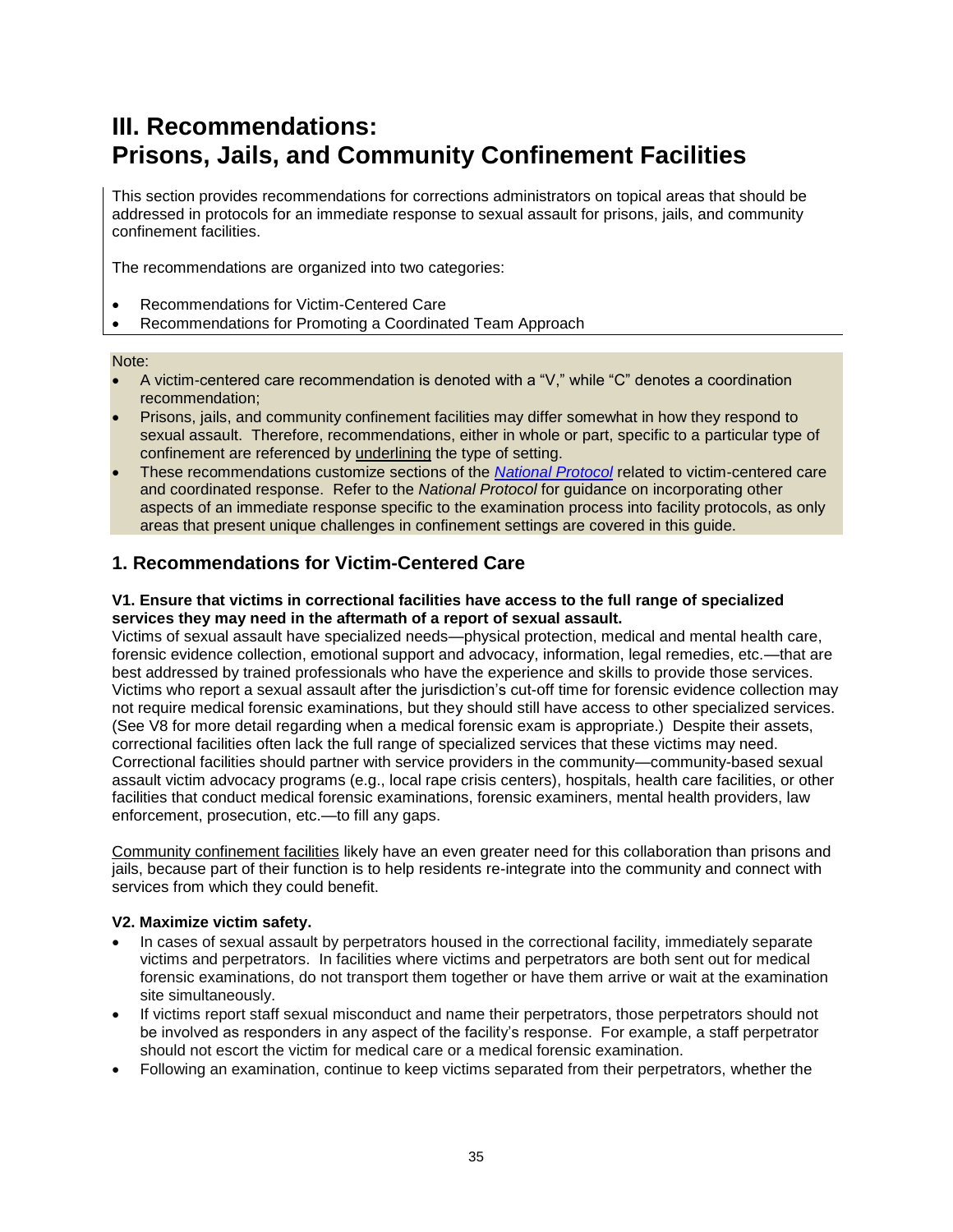perpetrators are corrections staff or other individuals housed in the facility.<sup>124</sup> (Also see V3.)

#### **V3. Balance victims' needs with the safety and security needs of the correctional facility.**

The need for this balance is clear for prisons and jails, but it is also an important issue for community confinement facilities. Corrections administrators must be diligent and creative in figuring out how to maximize everyone's safety in their facilities without automatically sacrificing the needs of sexual assault victims or their privileges or freedoms whenever there is a question of facility security. This is a delicate and difficult balance for corrections staff to maintain.

- Protect victims without taking measures that they may perceive as punitive, to the extent possible. On an individual case basis, consult with security staff and talk to victims about their safety concerns and possible precautions. Thoughtfully consider ways to avoid curtailing victim privileges and freedoms, while protecting them from additional violence and/or retaliation.
	- Do not send victims in community confinement facilities back to prison or jail as a safety precaution. Also, make every effort not to move them to another facility where they might be geographically separated from family.
	- o Explore alternatives to automatically placing sexual assault victims in prisons and jails into isolating conditions (e.g., administrative segregation or protective custody) as a default form of protection. Segregation should be a last resort and, when used, victims should spend the shortest possible time there until other arrangements can be made.<sup>125</sup> Additionally, avoid automatically transferring victims to another facility if they cannot be safely housed anywhere other than a segregation unit, as a transfer may disrupt an investigation, service provision, or victim access to personal support persons.
- Consider ways for victims to seek protection and services as confidentially as possible.<sup>126</sup> For example, publicize contact information for the internal victim resource specialist and ensure that locked drop boxes are accessible for submitting a report of sexual assault. Corrections administrators need to make sure that any staff concerns about frivolous or strategic claims of sexual abuse do not create unnecessary barriers to reporting. (Also see V11.)
	- Residents in community confinement facilities should know whether they have the option to report sexual assault directly to law enforcement, in addition to, or instead of, facility staff. They should know if they can seek out a medical forensic examination on their own or if they need the assistance of corrections staff. They should understand that community-based victim advocates, if available, can help them deal with the emotional aftermath of sexual assault and assist with safety planning and recovery issues. (Also see V5 and C4.)
- Strictly limit who within the correctional facility needs to know about a report of sexual assault.<sup>127</sup> Restricting access to information may help keep an individual's victim status from becoming known throughout the facility and help them avoid further violence by others who view sexual assault victims as vulnerable for further sexual and non-sexual attacks. (Also see V4 and V11.)

#### **V4. Offer victims privacy at the correctional facility, to the extent possible, in the aftermath of a report of sexual assault.**

- Exercise discretion in ways appropriate to the confinement setting to avoid the victims' embarrassment of being identified by others in the correctional facility as a victim, and to increase their safety and comfort in seeking help.
	- Following a report of a sexual assault in a prison or jail, escort victims to a private area in the facility (e.g., an examination room in the medical unit), where they can receive necessary immediate services (e.g., acute medical care and crisis intervention), get information about what happens in the facility after a report has been made, and their options (to have a medical forensic examination, receive support from a victim advocate, etc.). Accessing a private room, supervised by corrections staff, may be more easily accomplished for prisons and large- to medium-sized jails. The location of private areas for sexual assault victims should be identified ahead of time in

<sup>124</sup> *National Standards to Prevent, Detect, and Respond to Prison Rape, Final Rule,* 77 Fed. Reg. 37106-37232 (June 20, 2012) (to be codified at 28 C.F.R. §§ 115.67, 115.167, 115.267, and 115.367).<br><sup>125</sup> Notingal Driver, D.F.R. §§ 115.67, 115.167, 115.267, and 115.367).

<sup>125</sup> National Prison Rape Elimination Commission, *Report* (2009), pp.78-80 and 28 C.F.R. §§ 115.342, 115.43, 115.68, 115.368. <sup>126</sup> 28 C.F.R. §§ 115.51, 115.151, 115.251, and 115.351.

<sup>127</sup> 28 C.F.R. §§ 115.61, 115.161, 115.261, and 115.361.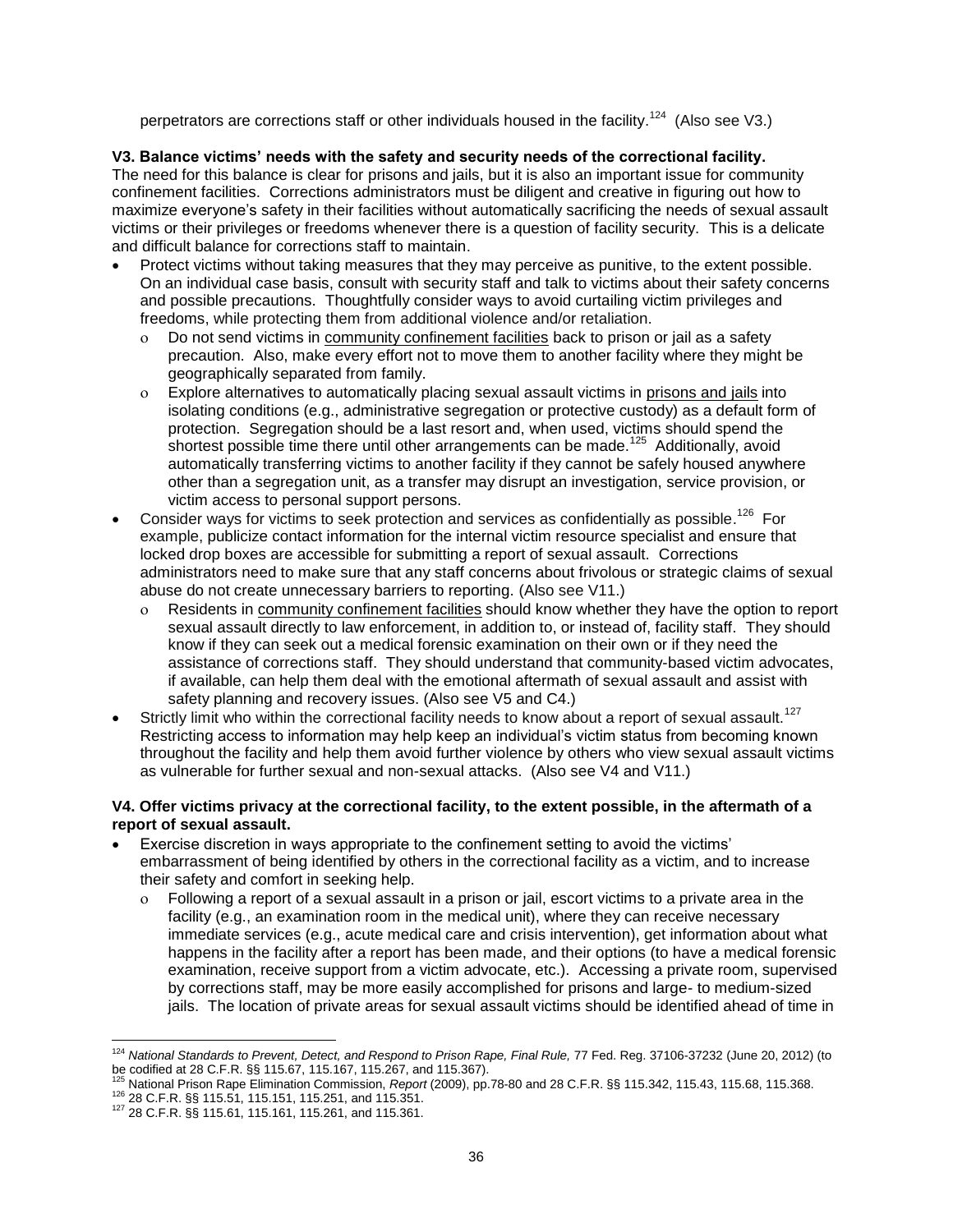small jails, recognizing their space limitations and that they may not have a specific medical or mental health unit.

- Following a medical forensic examination, allow victims in prisons and jails to shower as privately as the facility allows. If private shower areas are not normally available, facilities should consider whether there are ways that victims can be offered privacy while they shower after the exam. For example, are there secure and private showers in other parts of the facility that the victim could use? Are there ways to temporarily limit access to the shower while the victim washes up?
- Afford privacy, to the extent feasible, to victims in prisons and jails for phone calls with personal support persons (family, friends, religious counselors, etc.) after the medical forensic examination (or, if they do not have the examination, after all immediate interventions occur). Calls should be made from the correctional facility, not the examination site. If the facility monitors these calls, inform victims of the extent to which the calls will be monitored before calls are placed. Note that for the purposes of this guide, community-based victim advocates are not considered personal support persons and that these advocates are permitted to have contact with victims at the examination site. $^{128}$  (Also see V5 and V10.)
- Consider the extent of victim information that each responder requires to appropriately intervene. Avoid sharing victim information unless it is critical to response. For example, facility and/or jurisdictional policies might require specific corrections medical and/or mental health staff and/or security and management staff to be informed about certain information in the report in order to develop treatment plans or make housing, bed, work, education, and/or program assignments.<sup>129</sup> Bv contrast, examiners and victim advocates don't necessarily need access to the corrections report, as victims can choose the extent of information they will share with them. (Also see V3 and V11.)
- Ensure that the area where community-based victim advocates talk to victims is as private and safe as possible for both advocates and victims. Creativity and planning are critical to making this happen, particularly in small facilities with limited physical space. Another possibility for community confinement facilities to maintain privacy is to send victims out for community-based victim advocacy services. (Also see V5.)

For guidance on facilitating victim privacy while at the examination site, refer to the *[National Protocol](https://www.ncjrs.gov/pdffiles1/ovw/241903.pdf)*. 130 Note, however, that victims from prisons and jails will likely be required to be accompanied by at least one security staff member, who will either have to remain in the room or maintain visual contact depending upon the victim's security level. Also, while personal support persons such as family and friends may not be permitted at the examination site, victims can be offered a community-based victim advocate or a corrections staff member they trust (whenever possible). (Also see V5 and V10.)

#### **V5. Make every reasonable effort to include community-based sexual assault victim advocates in an immediate response to victims in confinement settings.**<sup>131</sup>

Many correctional facilities employ or contract with qualified mental health professionals to provide counseling and other services to incarcerated individuals. Internal mental health practitioners play a vital role in any correctional setting and should play a significant role in a facility's sexual assault response protocol. (Also see V6.) They understand the correctional environment and culture often have regular contact with those housed in the facility, and, particularly in large facilities, are easily accessible for appointments. While they can and should treat victims following an assault, they should not substitute for community-based sexual assault advocates unless all efforts to establish a relationship with a communitybased advocacy program have failed. Provision of community-based victim advocacy is the best practice for support for sexual assault victims. Because of their specific training and expertise on sexual assault, community-based victim advocates may be in a better position to support victims. Victims in correctional facilities may also be more willing to trust a community-based advocate than someone employed by the facility, particularly if their abuser is an employee. With victims' permission, advocates can accompany and support victims through the medical forensic examination and investigatory processes and beyond,

<sup>&</sup>lt;sup>128</sup> If your facility/local community-based advocacy program does consider victim advocates as personal support persons, advocates should be permitted to accompany victims at the examination site.

<sup>129</sup> 28 C.F.R. §§ 115.81 and 115.381.

<sup>130</sup> Office on Violence Against Women, *A National Protocol* (2013), p.29.

<sup>131</sup> 28 C.F.R. §§ 115.21, 115.121, 115.221, 115.321, 115.53, 115.253, and 115.353.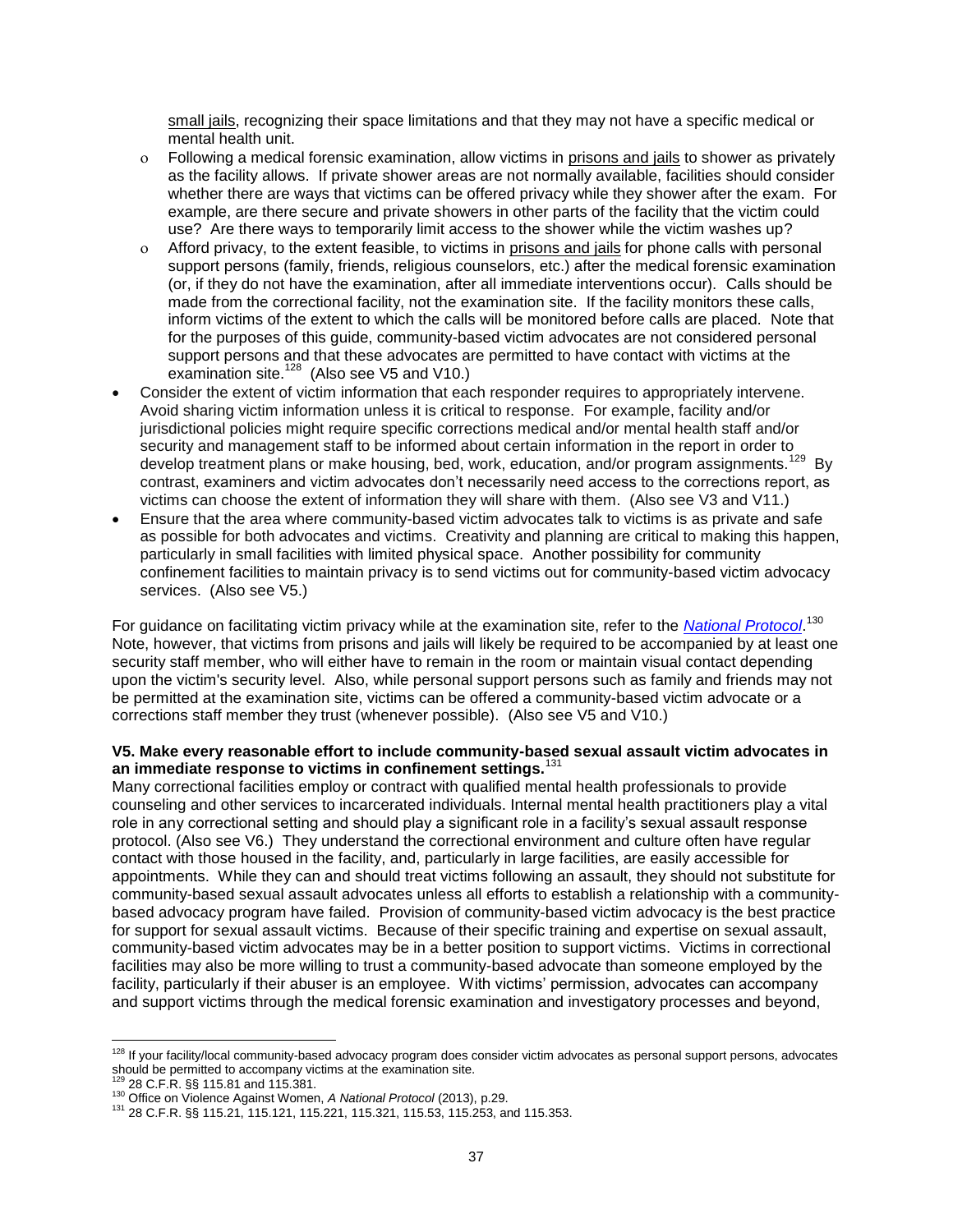providing emotional support, crisis intervention, advocacy, information, and referrals.

 Identify local community-based victim advocacy programs (often referred to as rape crisis centers). State sexual assault coalitions can help connect corrections administrators with local rape crisis centers.<sup>132</sup> Go to the National Sexual Assault Resource Center at [www.nsvrc.org/organizations/state](http://www.nsvrc.org/organizations/state-and-territory-coalitions)[and-territory-coalitions](http://www.nsvrc.org/organizations/state-and-territory-coalitions) and click on a specific coalition to access information about rape crisis centers in that state or territory (or call the coalition if rape crisis center information is not available). Another resource to identify victim advocacy programs is Just Detention International's *Resource Guide for Survivors of Sexual Abuse Behind Bars,* available at [http://justdetention.org/en/resourceguides.aspx.](http://justdetention.org/en/resourceguides.aspx) The National Sexual Assault Hotline at 1-800-656-HOPE (4673) can also connect callers with a rape crisis center in their area. In addition, the local phone directory sometimes lists rape crisis centers with emergency numbers. If there is no local rape crisis center, seek ideas on ways to access advocates from the state sexual assault coalition. One suggestion is to partner with a center in a neighboring jurisdiction.

Only substitute in-house trained staff for community-based victim advocates if: (1) efforts to develop a working relationship with a community-based victim advocacy program are unsuccessful; or (2) if there is no such program in the area or region. If initial efforts fail to secure a community-based victim advocate, create a plan to work incrementally towards that goal. Another option is to use advocates from other community organizations, such as social services- or health-related programs if sexual assault specific programs are not available.

- Facilitate discussions between corrections staff and representatives of the community-based victim advocacy program on how to provide advocacy services to sexual assault victims housed in the correctional facility.
	- Offer a facility tour to help advocates understand the correctional environment.
	- Discuss the interest of the correctional facility in partnering with advocates to offer a range of supportive services to victims. Seek their support of this partnership.
	- Discuss the supportive services that would be most useful for victims housed in the facility and the procedures needed to facilitate service provision. Corrections staff may request a tour of the advocacy program to understand their scope of services.
	- Discuss the scope of confidentiality permitted for victim/advocate communications—what will be kept confidential and what community-based victim advocates are required to report to the facility and/or the state.<sup>133</sup> Having the option for confidential communication with community-based victim advocates may make victims more inclined to seek support to heal and more inclined to work with investigators and prosecutors.<sup>134</sup> (Also see V3 and V11.) Victims should be informed of the scope and limits of victim/advocate confidentiality before speaking with an advocate.<sup>1</sup> Corrections staff should also understand the scope and limitations of victim/advocate communications, as well as the fact that corrections staff's interactions with victims are not confidential and they can be required to testify in judicial proceedings related to a sexual assault case.

To be successful, advocates working with incarcerated victims must work collaboratively with their corrections partners and negotiate agreements on confidentiality that protect victims without compromising the safety and security of the facility. In the community, the extent of victim-advocate

<sup>&</sup>lt;sup>132</sup> State sexual assault coalitions serve as membership associations for local service providers, mainly from rape crisis centers, and also often advocate for improvements in laws, services, and resources for survivors of sexual violence and service providers. As cited at Resource Sharing Project a[t http://www.resourcesharingproject.org/.](http://www.resourcesharingproject.org/)

<sup>&</sup>lt;sup>13</sup> For more on confidentiality, see Office on Violence Against Women, *A National Protocol* (2013), pp.47-49 and 28 C.F.R. §§ 115.53, 115.253, and 115.353.<br><sup>134</sup> In her testimony before the National Prison Rape Elimination Commission, former California Department of Corrections and

Rehabilitation Assistant Director Wendy Still testified that California's Paths to Recovery project (a joint program of Just Detention International and the California Department of Corrections and Rehabilitation where advocates are allowed into facilities to provide confidential counseling to incarcerated individuals) had resulted in "[a]n increased capacity to fulfill our rehabilitation mission and create an environment that is more conducive to reporting incidents of sexual abuse." *Special Topics in Preventing and Responding to Prison Rape: Medical and Mental Health Care, Community Corrections Settings, and Oversight,* National Prison Rape Elimination Commission Public Testimony (2007), Testimony of Wendy Still, p.5. Available electronically at

<sup>&</sup>lt;u>http://www.justdetention.org/en/reaching.aspx</u>.<br><sup>135</sup> 28 C.F.R. §§ 115.53, 115.253, and 115.353.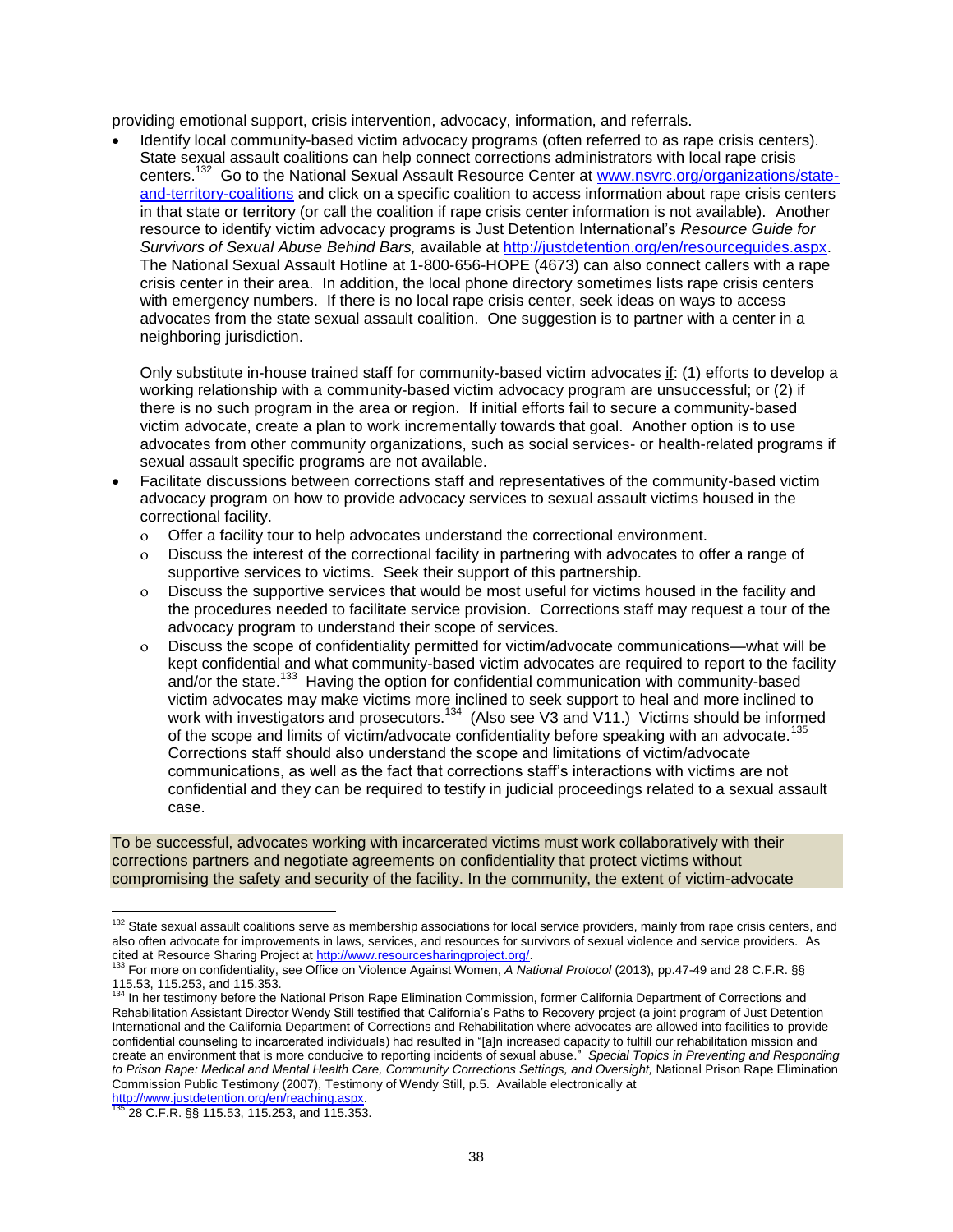confidentiality can vary, depending on jurisdictional statutes. In general, community-based advocacy programs do not release victim information unless (1) they have the victim's permission, (2) the victim discloses information that an advocate is required to report as per state statute, such as abuse or neglect of a child or vulnerable adult or an emergency situation involving imminent risk of serious harm (e.g., the victim is attempting suicide), or (3) the information has been successfully subpoenaed in court. Communications between advocates and incarcerated victims should closely follow jurisdictional statutes. However, there may be cases where advocates are required to disclose security risks that may not rise to the community standard of imminent risk of serious harm. For example, advocates may be required to report credible plans to escape or disclose information they learn about unsafe areas of the facility. In the latter case, if an incarcerated victim reveals that he or she was assaulted in a blind spot area of the facility and tells the advocate that assaults in that area are common, advocates can protect the victim without jeopardizing security by reporting concerns about the blind spot without identifying the victim.

- Decide who specifically from the community-based victim advocacy program will provide services to victims in the correctional facility. Advocates should have training to work with victims from confinement settings and be committed to the continuity of services for this population. Advocates may be required to obtain a security clearance to enter the facility. For these reasons, having advocacy program staff versus volunteer advocates may make more sense operationally. Yet such a requirement should not be mandatory as many advocacy programs have minimal paid staff and necessarily rely on volunteer staff for direct service provision.
- As applicable, discuss compensation for advocacy services. Corrections administrators are encouraged to dialogue with community-based advocacy program directors about ways the correctional facility can support them in being able to respond to this population.<sup>136</sup> The need and extent of compensation may depend on factors such as the scope of services and travel time/costs (particularly if the facility is a considerable distance from the advocacy program). Some examples of being supportive include providing reimbursement for related travel or fee-forservices, sharing resources and expertise, and jointly applying for grant funds to build the capacity of the advocacy program to do this work.
- Facilitate cross-training for corrections staff and victim advocates. Corrections staff could benefit from training from victim advocates on: (1) the dynamics of sexual assault victimization, (2) the importance of trauma-informed care, (3) services of the advocacy program, (4) the scope and limits of victim/advocate confidentiality, and (5) an overview of other relevant community resources. Victim advocates could benefit from training from corrections staff on: (1) the correctional environment (policies, layout, culture, information on the corrections population in the facility, etc.), (2) the dynamics of sexual assault in the correctional setting, (3) facility policies related to the examination process and longer-term service provision for victims, and (4) whether a security clearance is required to enter the facility and how advocates should obtain this clearance, if needed.
	- o For community confinement facilities, advocates could also benefit from training from corrections staff on: facility policies that impact victims' interaction with them, including if residents' conditions of release require them to inform the correctional facility of their whereabouts and to secure permission from the facility before meeting an advocate off-site; and financial responsibilities of the facility, jurisdiction, and residents for medical care associated with the sexual assault and the medical forensic examination.
- Delineate the relationship between the correctional facility and community-based victim advocacy program in a written memorandum of understanding (MOU). Clarify:
	- Contact persons at the correctional facility and victim advocacy program;
	- How a victim advocate will be notified/activated;

 $\overline{\phantom{a}}$ **<sup>136</sup>** Some victim advocacy programs may initially be hesitant to provide services to victims in correctional environments due to stipulations of some of their funders. For example, many of these programs receive Victims of Crime Act (VOCA) funding, which cannot currently be used to serve victims in correctional environments. However, VOCA funded organizations are not prohibited from providing services for victims in corrections through other, non-VOCA funding streams. DOJ will soon publish a proposed rule that would revise the VOCA Victim Assistance Program Guidelines to allow services for incarcerated victims. Likewise, STOP Formula Grants under VAWA must generally focus on women, although recipients are required to serve similarly situated men in need who call for assistance. After October 1, 2013, STOP funds will be allowed to support programs addressing sexual assault against men, women, and youth in correctional and detention settings. Funds from other sources, including, but not limited to compensation from a correctional agency, can be used to serve both men and women in confinement settings.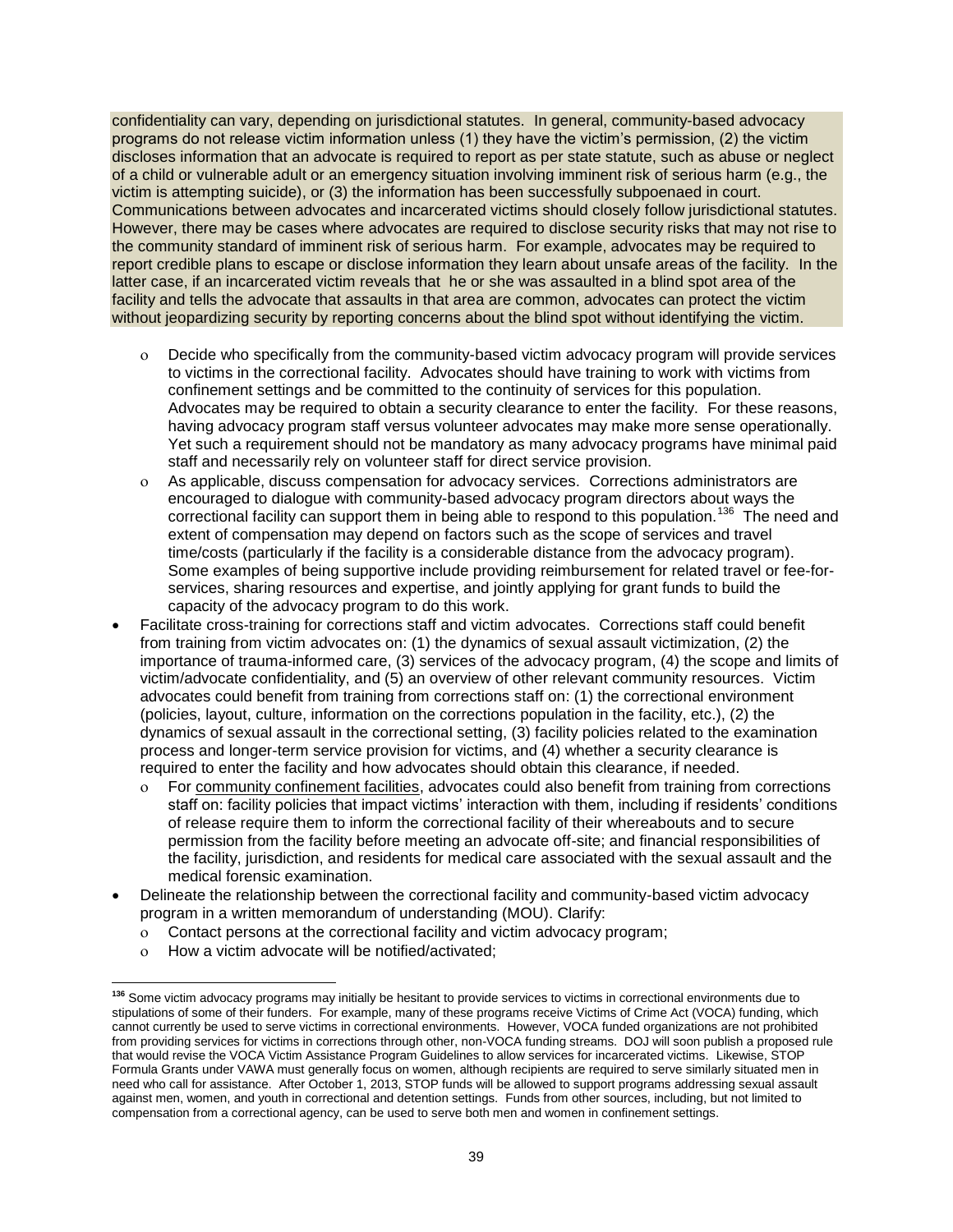- How a victim advocate will enter/exit the correctional facility (both for secure and non-secure settings), if applicable;
- Where meetings with victims will take place and how these meetings will be facilitated, keeping the need for victim privacy and safety at the forefront;
- Scope of services a victim advocate can provide, direct services and otherwise (e.g., case reviews, consultation, etc.);
- Reporting requirements for a victim advocate and any issues related to the scope and limits of victim/advocate confidentiality;
- The victim advocacy program's commitment to serve all victims in the facility, regardless of sex, gender identity, or sexual orientation;
- Required training for corrections staff and victim advocates related to responding to sexual assault in the correctional environment (also see C3); and
- Arrangements to compensate the advocacy program for services, as applicable.

#### **V6. Train at least one staff person (either security or non-security) in the correctional facility to serve as an internal victim resource specialist to provide general information and guidance to victims during the immediate response and beyond.**

- Clarify this position's role in the correctional facility. It would be ideal for corrections administrators to discuss with the community-based victim advocacy program how this position can dovetail with and complement the role of the community-based victim advocate. During an immediate response, an internal victim resource specialist can help ensure that victims receive the following information in a timely and compassionate manner:
	- What happens once a report of sexual assault is made within the facility (e.g., explain how it will be responded to, including who will respond, and what victims should expect during any resulting investigation, prosecution, and/or administrative hearing);
	- Victims' options for protection, emotional support/victim advocacy, medical/mental health care, evidence collection, and criminal justice involvement; and
	- The importance of preserving forensic evidence on victims' clothing and bodies prior to a medical forensic examination.

Also, the corrections administrator could assign an internal victim resource specialist the responsibility of contacting internal and external responders to alert them of the possible need for their services, and/or coordinating internal follow-up care and external services to promote victim healing and investigative processes.

- Recognize that the internal victim resource specialist is not intended to be a substitute for a community-based victim advocate. However, if a community-based victim advocate is not available to provide services, then this position could be temporarily expanded to include additional duties, with the proper training and supervision. In this case, efforts should continue to involve a victim advocate and if successful, relieve this staff person of these additional duties. (Also see V5.)
- Decide who within the correctional facility is eligible to fill this position. Corrections staff applying for this position should have regular contact with individuals housed in the correctional facility. They should have interest in doing this kind of work—therefore, staff members should be encouraged to volunteer for this position rather than being assigned by management. A qualified internal mental health practitioner might be a good candidate for this position. When possible, corrections administrators should collaborate with community-based victim advocates to screen and train candidates (both to ensure a good fit for the position and prepare volunteers for their role).<sup>137</sup> In smaller facilities, it may be necessary to train two or three staff members to take turns being on-call. Larger facilities might consider having one trained staff person per shift. In terms of training, the internal victim specialist could benefit from knowledge/skill building on topics including, but not limited to: the scope and limitations of this role, relevant policies and laws, what is entailed in an immediate response to a report of sexual assault, dynamics of sexual assault in correctional environments, common victim reactions and needs, listening and crisis intervention skills, what victims can expect

 $\overline{\phantom{a}}$ <sup>137</sup> When screening, one issue to consider is if candidates have histories of sexual victimization. If so, it is critical to assess if they have sufficiently healed from this trauma in order to be able to (1) separate their own feelings about sexual victimization from those of victims they might work with in this position, and (2) effectively cope with secondary trauma they might experience.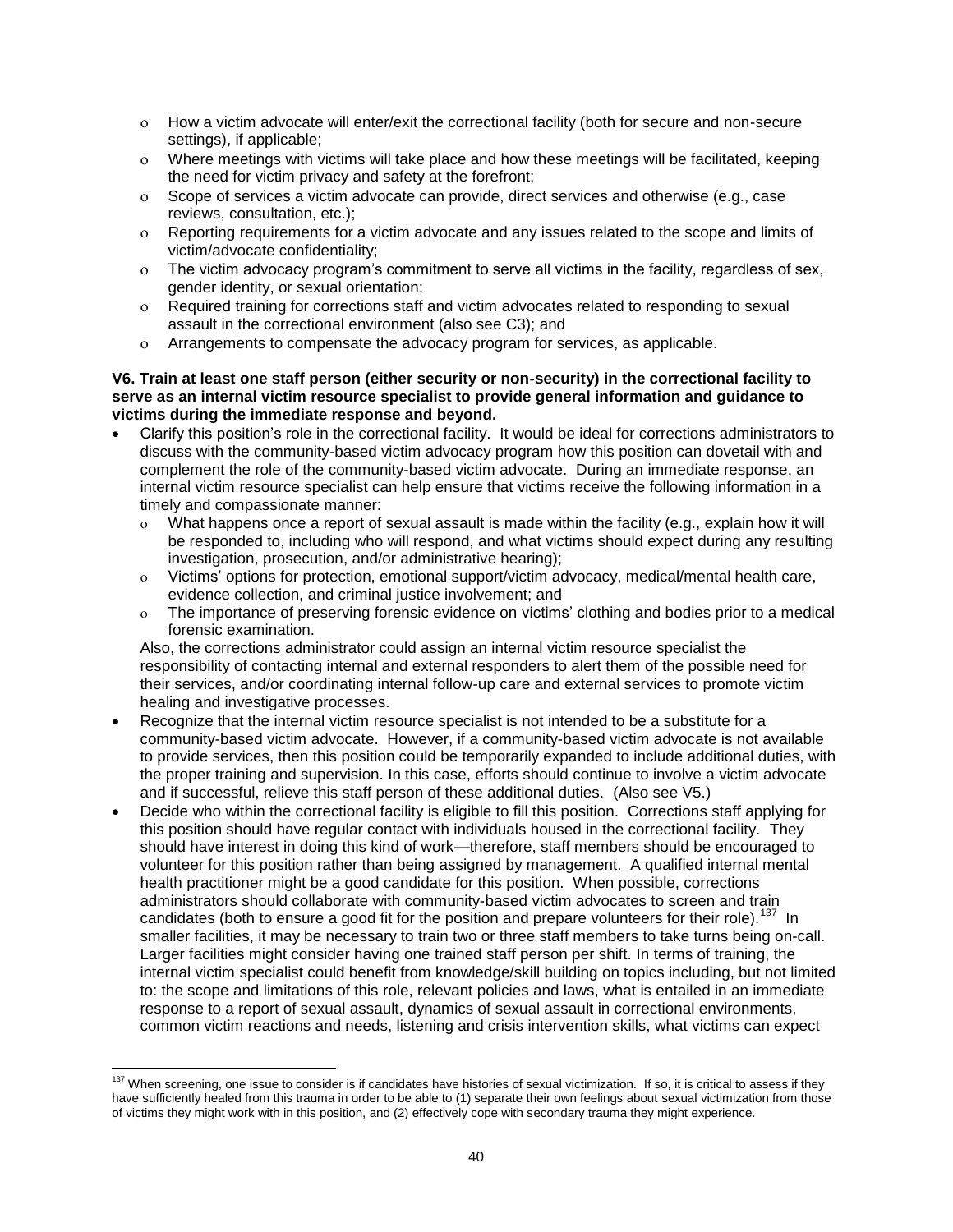once a report is made, victim options and rights, the basics of communicating with other responders, and self-care.

#### **V7. Ensure that victims have access to sexual assault forensic examiners to perform the medical forensic examination**. 138

These examiners should have specialized education and clinical preparation in the collection of forensic evidence and treatment of sexual assault patients. With such training, they can competently and efficiently conduct a medical forensic examination, address the specialized needs of sexual assault victims, and testify in related judicial proceedings as needed.

- When possible, consider utilizing independent forensic examiners, meaning those not employed by the correctional facility or under contract with the correctional agency. Using independent forensic examiners can be beneficial in several ways. It helps avoid the possibility that a victim will be examined by someone who sexually assaulted them. It can also help avoid a potential conflict of interest or the appearance of a conflict of interest for correctional facilities investigating a sexual assault.
- Identify local or regional forensic examiners/forensic examiner programs. Sexual assault nurse examiner (SANE) programs are available in many communities. One resource for locating a SANE or other forensic examiner programs in a particular area is through the Sexual Assault Forensic Examiner Technical Assistance website at [http://www.safeta.org/.](http://www.safeta.org/) Clicking "Find a Program" takes you to the International Association of Forensic Nurses' Clinical Forensic Program Registry.
	- Prison and jail administrators are urged to identify and coordinate with sexual assault forensic examiners to conduct this examination, either at a local/regional examination site (e.g., a hospital or other facility that has a forensic examiner/forensic examiner program) or the medical unit of the prison or jail.<sup>139</sup> Jails without a medical unit should either consider sending victims out to have the examination or ensure they select a location in their facilities that provides the necessary privacy, space, equipment, and supplies. (Also see C5.)
	- Community confinement administrators should identify local or regional examination sites that use specially educated and clinically prepared sexual assault forensic examiners to conduct the examination and ensure that residents who report sexual assault to staff are sent to those sites if they require a medical forensic examination. (Also see C4.)
- Facilitate dialogue among corrections staff, forensic examiners, and other examination site staff as applicable on how to coordinate the examination.
	- Offer a correctional facility tour to help forensic examiners and examination site staff understand the correctional environment—in turn, corrections staff could request an examination site tour, particularly if it is external to the correctional facility, to understand what happens during the examination;
	- Identify issues that need to be discussed or clarified related to conducting a medical forensic examination for sexual assault victims from the correctional facility (regarding communications needed between corrections staff/examination site staff before and after the examination, security issues for the examination site and the examiner when victims are from prisons or jails, scope of information/record sharing between the facility and the examination site/examiner, etc.).
	- $\circ$  If administrators from prisons or jails are considering the possibility of having a forensic examiner conduct examinations at the correctional facility, discuss the advantages/disadvantages of this arrangement and logistics involved in facilitating all aspects of the examination process. (Also see C5.)
- Facilitate cross-training for corrections staff and sexual assault forensic examiners and other examination site staff. Corrections staff could benefit from training from forensic examiners on: (1) the purposes and steps of the medical forensic examination, (2) jurisdictional policies related to the examination and sexual assault evidence collection kit (if such policies exist), (3) the role of the

 $\overline{\phantom{a}}$ <sup>138</sup> 28 C.F.R. §§ 115.21, 115.121, 115.221, and 115.321.

<sup>139</sup> See Office on Violence Against Women, *A National Protocol* (2013), pp.63-65, for a general discussion regarding facilities where the examination is conducted. Regardless of the location, the examination should be conducted by a specially educated and clinically prepared sexual assault forensic examiner. See *A National Protocol* (2013), pp.59-61, for further information on forensic examiners.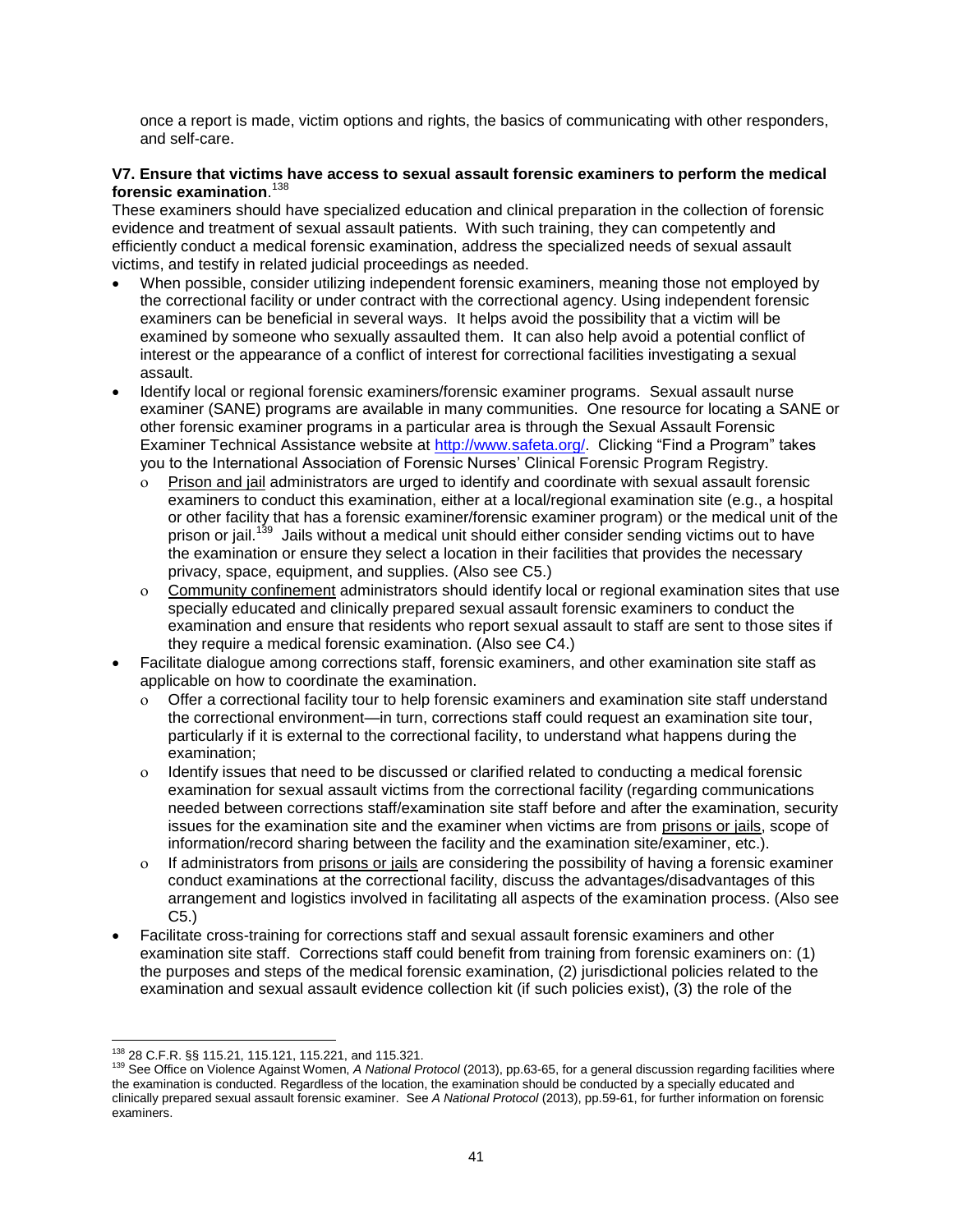forensic examiner, (4) follow-up activities of the forensic examiner, and (5) areas and tasks where coordination between the forensic examiner and corrections staff is necessary.

- Forensic examiners and other examination site staff could benefit from training from corrections staff on: (1) the correctional environment (policies, culture, information on the corrections population at the facility, etc.); (2) the dynamics of sexual assault in this environment; (3) facility policies on the examination process; and (4) if applicable, whether a security clearance is required to enter the facility.
	- To be prepared to respond to victims from prisons and jails, forensic examiners and other examination site staff could benefit from training from corrections staff on: (1) correctional facility rules governing professional boundaries, including prohibitions on developing personal relationships or providing favors or items that are considered contraband; (2) procedures to maintain safety and security at the examination site, including why and under what circumstances a security presence is necessary (and where they should stand to minimize intrusiveness), safeguarding medical instruments, and arranging the room so that non-security personnel can exit if necessary; (3) where a victim will wait at the examination site to maximize both safety and victim comfort; (4) if incarcerated victims are shackled/restrained during the examination, how to make sure they are as comfortable as possible and able to participate in examination activities; and (5) how to work with corrections personnel regarding victim care. (Also see V9 and C5.)
	- To be prepared to respond to victims from community confinement facilities, forensic examiners and other examination site staff could also benefit from training on: (1) correctional facility policies that might impact victims' interaction with them, including if residents' conditions of release require them to inform the correctional facility of their whereabouts; and (2) financial responsibilities of the residents, correctional facility, and the jurisdiction for medical care associated with the medical forensic examination. (Also see C4.)
- Delineate the relationship between the correctional facility and the forensic examiner/examination site in a written MOU. Clarify:
	- For prisons and jails: whether victims will go to an examination site or the forensic examiner will go to the correctional facility to perform the examination (also see C5);
	- For community confinement facilities and prisons and jails**:** who will send victims to an examination site for the examination, what procedures will be used by the correctional facility to notify staff at the examination site when an incarcerated individual will be coming in for an examination and, when possible, an estimated time of arrival (also see C4);
	- If victims from prisons or jails are sent to an external examination site: how they will be transported to/from the examination site, what security will be provided in transit and on site, and if corrections staff will bring additional clothing for victims in case the clothes they have on are taken for evidence (also see C5);
	- If examinations are conducted at a prison or jail: how the correctional facility will notify/activate the forensic examiner to come to the facility to conduct an examination, what response time has been agreed upon between the correctional facility and examiner (e.g., the examiner will arrive at the facility within a 60-minute time period after notification), how the forensic examiner will enter/exit the correctional facility, what security clearance is needed, if any, where specifically in the facility the examination will be conducted, and whether that location provides the privacy, physical space, equipment, and supplies necessary to facilitate the examination (also see C5);
	- For victims from both community confinement facilities and prisons and jails: what is involved in the medical forensic examination and the examiner's role during and after the examination (e.g., communicate with staff at the correctional facility to provide follow-up instructions, testify in related judicial hearings, provide consultation, and participate in case reviews); and
	- The required training for corrections staff from both community confinement facilities and prisons and jails, as well as for forensic examiners and other examination site staff related to the examination process (also see C3, C4, and C5).

**V8. Offer a medical forensic examination to sexual assault victims whenever it is appropriate**. 140 (See Section II for further details.)

<sup>140</sup> 28 C.F.R. §§ 115.21, 115.121, 115.221, and 115.321.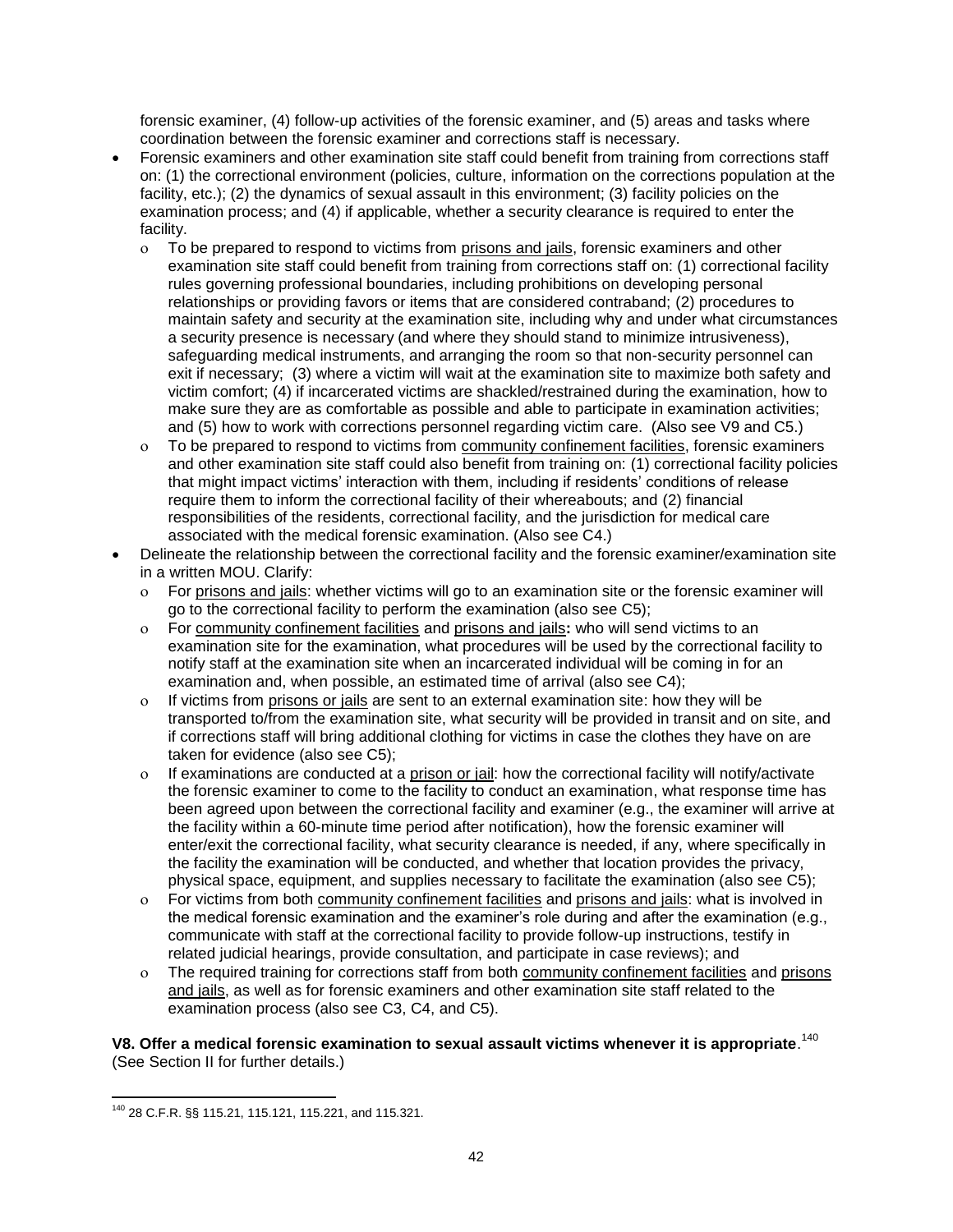- Recognize that this examination addresses the full spectrum of sexual assault, not only attempted and/or completed sexual penetration.
- Understand that this examination speaks to victims' medical and evidentiary needs. Depending on the circumstances of the case and victim needs and wishes, a full or partial examination can be conducted.
- Recognize that one of the primary reasons victims seek help is concern about their physical health. The medical forensic examination addresses the specialized health care needs of individuals who have been sexually assaulted.
- To determine whether this examination is appropriate in a specific case, consider:
	- o the victim's health needs and concerns;
	- the jurisdiction-accepted timeframe for evidence collection (e.g., as per policies for use of the iurisdiction's sexual assault evidence collection kit); and
	- o the specific circumstances of the assault.<sup>141</sup> If there is a question as to the appropriateness of an examination, seek the input of a forensic examiner, in conjunction with an investigator, if one is involved in the case.
- If there is a question of whether evidence might exist, err on the side of caution and refer victims for this examination.
- The victim shall not assume the financial cost related to evidence collection.<sup>142</sup>
- The victim must have the option of having the examination even if they are undecided about cooperating with a criminal investigation.
	- Victims in community confinement facilities will often be able to seek an examination without disclosing to/getting the assistance of corrections staff. If they do not disclose to corrections staff and have the option of reporting the sexual assault to law enforcement, they must be able to have this examination even if they are undecided about reporting.
	- Victims in prisons and jails who report a sexual assault to corrections staff should be able to have this examination even without naming their perpetrators.<sup>143</sup>
- Never force a victim to undergo this examination.<sup>144</sup>
- If a forensic examination is not conducted, discuss with victims their needs and options and help them access services they want, to the extent possible, as per facility policies and as appropriate to the circumstances of the case.

#### **V9. If, for security purposes, victims from prisons and jails must be shackled or otherwise restrained, ensure the level of shackling/restraint correlates with their security status. However, shackle or restrain only if necessary for security.**

When needed, victims should be restrained and shackled as comfortably and respectfully as possible, and in a way that allows them to participate in the examination activities.

#### **V10. Facilitate victims' access to personal support persons, if requested.**

In this guide, personal support persons refer to victims' family, friends or others that they may informally seek emotional support from in the aftermath of a sexual assault, such as religious counselors. It does not refer to community-based victim advocates. (Also see V5.)

- Be aware that when and how victims are able to access personal support persons can differ based on the type of correctional setting.Access is typically more limited in prisons and jails than in community confinement due to security reasons.
	- Refer to the *National Protocol* for guidance on accommodating requests by victims housed in

 $\overline{\phantom{a}}$ <sup>141</sup> See Office on Violence Against Women, *A National Protocol* (2013), pp.71-72, for more information on these kits. As noted earlier, jurisdictions typically have a standard cut-off time to collect evidence on victims' bodies and clothing, using their designated evidence collection kit. Most jurisdictions allow some flexibility in cut-off times given it is conceivable under some circumstances that evidence may still be available even beyond the cut-off times. See *A National Protocol* (2013), pp.73-74, for more on timing considerations for collecting evidence. <sup>142</sup> See Office on Violence Against Women, *A National Protocol* (2013), p.55 and 28 C.F.R. §§ 115.21, 115.121, 115.221 and

 $115.321.$ 

The Department of Justice's PREA standards indicate that the victim can receive emergency medical care without having to name the abuser. See 28 C.F.R. §§ 115.82, 115.182, 115.282, and 115.382. See Office on Violence Against Women, *A National* 

*Protocol* (2013), pp.51-54. <sup>144</sup> See Office on Violence Against Women, *A National Protocol* (2013), pp.43-45.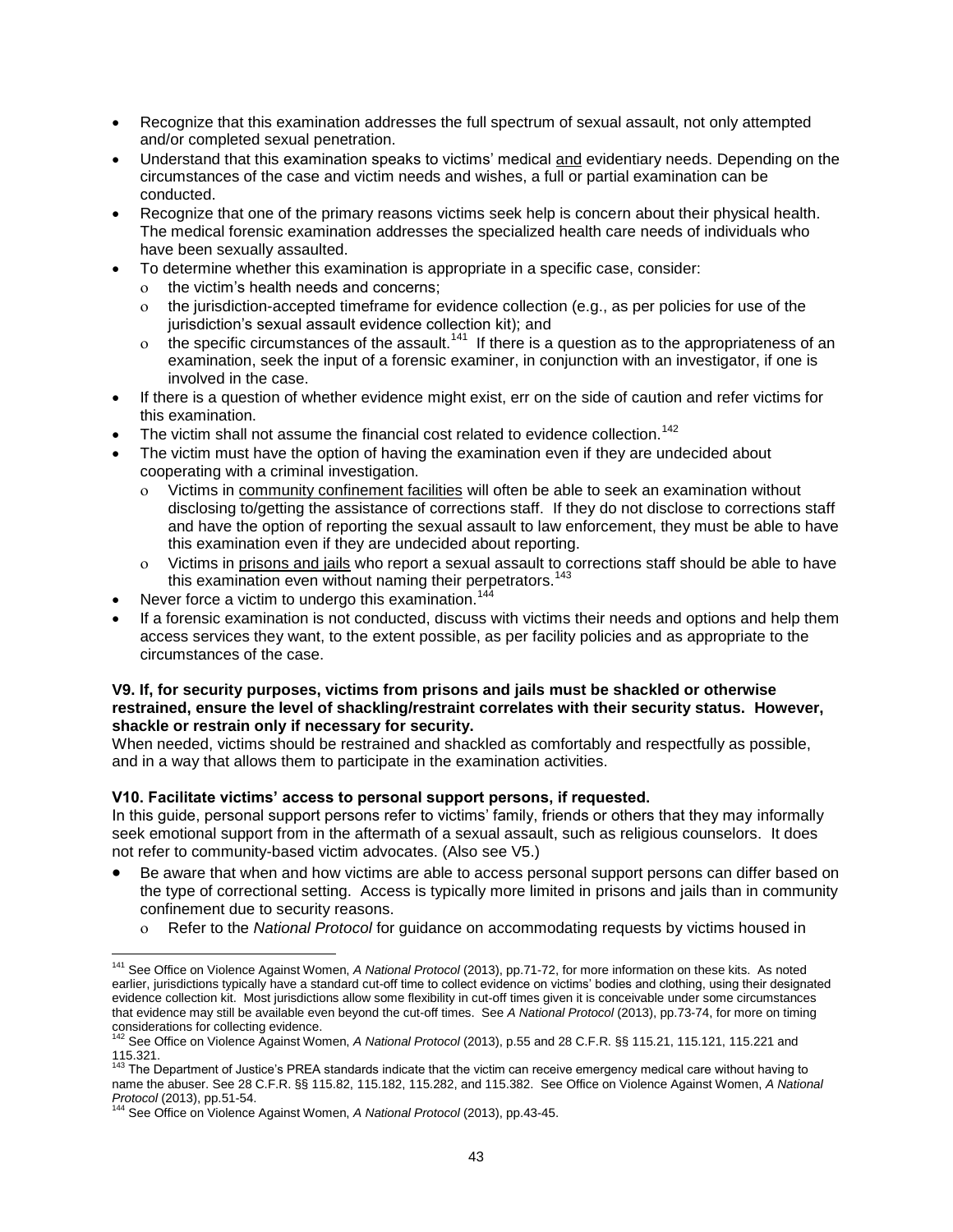community confinement facilities for personal support persons.<sup>145</sup>

 Permit victims in prisons and jails to call personal support persons if they wish following a medical forensic examination. If the examination is conducted off-site, such calls will likely have to wait until the victim returns to the facility. Due to security concerns while off-site from the facility, allowing incarcerated victims to make phone calls or receive in-person visits from personal support persons before, during, or immediately after the forensic medical examination is not feasible. (Also see V4.)

#### **V11. Devise correctional facility practices that address, to the extent possible, victims' concerns related to reporting.**<sup>146</sup> (See Section I for reporting concerns.)

- Educate all corrections staff, external agencies and professionals who interact with individuals housed in the correctional facility, and other relevant entities (e.g., employers of residents in community confinement) of the facility's zero tolerance policy towards sexual assault.<sup>147</sup> They should be informed specifically about what zero tolerance entails including, but not limited to, what activities are considered sexual assault, how those housed in the facility learn about this policy, options and procedures for victims to report sexual assault, what will happen if a report of sexual assault is made, and what resources are available to victims and how they can access them.
- Upon intake to the correctional facility, provide individuals with information about sexual assault, including, but not limited to:<sup>148</sup> general information and facts about sexual assault; their right to be free from sexual assault and retaliation; the facility's zero tolerance policy toward sexual assault; how to report crimes, including sexual assault, and potential benefits of reporting; limits to confidentiality when disclosing sexual assault;<sup>149</sup> and protection and support services available to sexual assault victims. Peer education programs may be useful in disseminating the above information. Facilities should also make this information readily available throughout the facility on posters or other print materials.
	- o For residents of community confinement facilities, also explain that they may bear some responsibility for health care costs related to the sexual assault—while the medical forensic examination, including STI and pregnancy testing/prophylaxis, is typically covered, they may be responsible for other costs (e.g., initial and follow-up treatment for injuries sustained during the assault or for mental health counseling).
	- Inform residents in community confinement facilities if they have the option of reporting crimes, including sexual assault, directly to law enforcement, in addition to or instead of reporting to the correctional facility. If they do have this option, they should also be aware of reasons to report to the correctional facility, in addition to or instead of reporting to law enforcement, such as: (1) in the case of staff sexual misconduct, so perpetrators can be removed from duty pending an investigation, as per facility policy; and (2) in the case of sexual assault committed by another resident, so the correctional facility can immediately separate perpetrators from victims and potentially impose sanctions against perpetrators to prevent further violence. (Also see C4.)
- Make accommodations as needed to ensure access to this information for all individuals housed in the facility, including those who have limited English proficiency, are low literate or illiterate, are deaf, or have a disability that might impact their vision or ability to process information.<sup>150</sup>
- Make facility policies on reporting as easy, private, and secure as possible.
- Ensure there is at least one way for victims in correctional facilities to report sexual assault to an outside public or private entity or office that is not part of the agency.<sup>151</sup> This outside entity should be

 $\overline{\phantom{a}}$ <sup>145</sup> Office on Violence Against Women, *A National Protocol* (2013), p.41.

<sup>146</sup> 28 C.F.R. §§ 115.51, 115.151, 115.251, and 115.351.

<sup>147</sup> 28 C.F.R. §§ 115.31, 115.131, 115.231, 115.331, 115.32, 115.132, 115.232, and 115.332.

<sup>148</sup> This lists builds upon the Office on Violence Against Women*, National Protocol* (2013) p. 42; 28 C.F.R. §§ 115.33, 115.233, and 115.333*;* and National Prison Rape Elimination Commission, *Standards for the Prevention, Detection, Response, and Monitoring of* 

Sexual Abuse in Adult Prisons and Jails (2009).<br><sup>149</sup> Corrections staff are typically obligated to report, according to their facilities' policies (and under state law in many instances), any knowledge or suspicion of sexual assault involving individuals in prison, jail, and community confinement. However, they do not have the duty to report sexual victimization that occurred outside a correctional setting/custodial relationship, unless it is required under mandatory reporting laws of the jurisdiction (e.g., if the victims is a minor or considered a vulnerable adult). See 28 C.F.R. §§ 115.33, 115.233, and 115.333. <sup>150</sup> 28 C.F.R. §§ 115.16, 115.116, 115.216, and 115.316.

<sup>151</sup> 28 C.F.R. §§ 115.51, 115.151, 115.251, and 115.351.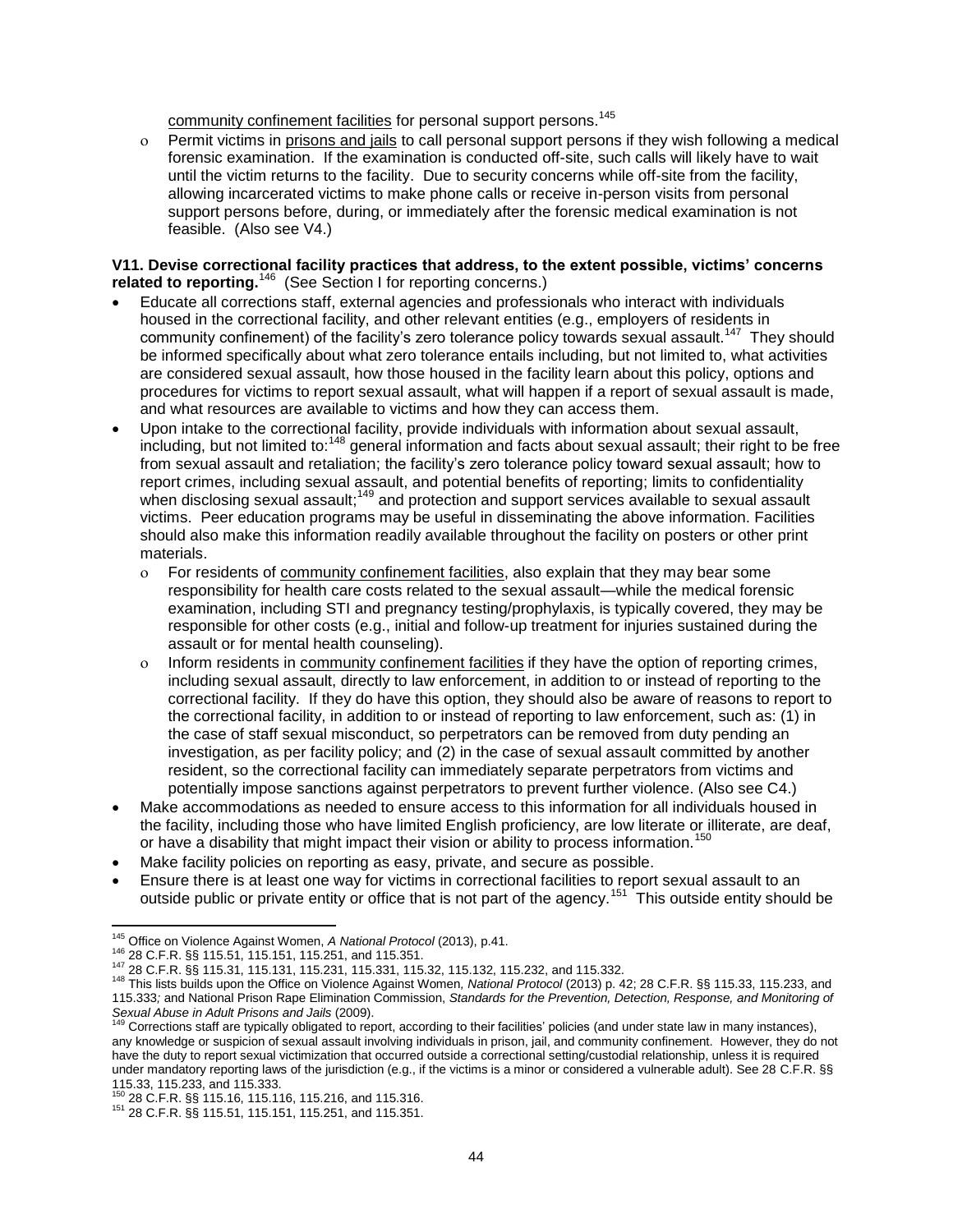prepared to provide this service and have specially trained staff available to receive reports. Training should include a primer on a victim-centered response and procedures for forwarding reports to officials at the correctional facility.

- Residents in community confinement facilities will often have the option of reporting directly to law enforcement, in addition to or instead of reporting to the correctional facility. As described earlier in this recommendation, the facility should inform residents upon intake whether they have this option. If so, the facility should also provide reasons for considering reporting to the correctional facility, in addition to or instead of reporting to law enforcement. Corrections staff should cooperate with law enforcement personnel if the report is made to law enforcement; if the report is made to both entities, they should coordinate the immediate response and subsequent investigation as appropriate to the case. (Also see C4.)
- Victims in prisons and jails should be allowed to report a sexual assault to corrections staff or outside entities without naming their perpetrators. Reporting in this manner should allow them to receive medical treatment, a medical forensic examination, counseling, and support. Corrections staff may be able to help them address their general safety concerns. However, if perpetrators are not named, the facility cannot pursue disciplinary action against them or offer specific protection for victims from them.
- Ensure that corrections staff and external agencies consistently respond to sexual assault in a manner that demonstrates to those housed in the correctional facility that they take reports of sexual assault seriously and will strive to help victims and hold perpetrators accountable for their behaviors. When incarcerated individuals and residents see trained staff and responders from external agencies working collaboratively and quickly to respond to victims' needs and investigate reports of sexual assaults, they will likely be more willing to report if they become victims of sexual assault during their incarceration.
- Use case-by-case assessment, including consulting with security staff and talking to victims about their safety concerns and possible precautions, to reduce the use of protective actions that victims could perceive as punitive.<sup>152</sup> (Also see V3.)
- Whenever possible, provide victims with access to community-based victim advocates for confidential emotional support and counseling related to healing from sexual assault.<sup>153</sup> (Also see V5.)
- Strictly limit who within the correctional facility and external agencies can access information about a report of sexual assault.<sup>154</sup> (Also see V3 and V4.)

#### **V12. Offer victims information following their sexual assault.**

- Develop written information on sexual assault topics that can be offered to victims. Note that written information can be provided through the correctional facility and/or other sources (e.g., the community-based victim advocacy program and at the examination site). Information on the following topics may be helpful:<sup>155</sup>
	- Normal reactions to sexual assault (stressing that it is never the victim's fault) and signs and symptoms of traumatic response;
	- The medical forensic examination, including how findings potentially will be used;
	- Available victim support and advocacy services;
	- Available mental health counseling options;
	- Where applicable for female victims, information about related pregnancy risks and all pregnancyrelated medical services that are lawful in the community;
	- Information about related risks of sexually transmitted infections and prophylaxis;
	- Victims' expectations and rights, including the right to be free from retaliation;
	- Medical discharge and follow-up instructions/care needed;
	- Planning for their safety and healing;

<sup>152</sup> 28 C.F.R. §§ 115.41, 115.141, 115.241, 115.341, 115.42, 115.242, 115.342, 115.43, 115.68, and 115.368. <sup>153</sup> See 28 C.F.R. §§ 115.53, 115.253, and 115.353. California's Paths to Recovery project (a joint program of Just Detention International and the California Department of Corrections and Rehabilitation) is one example. See

<http://www.justdetention.org/en/reaching.aspx> for more information on the program.<br><sup>154</sup> 28 C.F.R. §§115.82, 115.282, and 115.382.

<sup>155</sup> Adapted from Office on Violence Against Women, *A National Protocol* (2013) p.42 and 28 C.F.R. §§ 115.82, 115.282, and 115.382.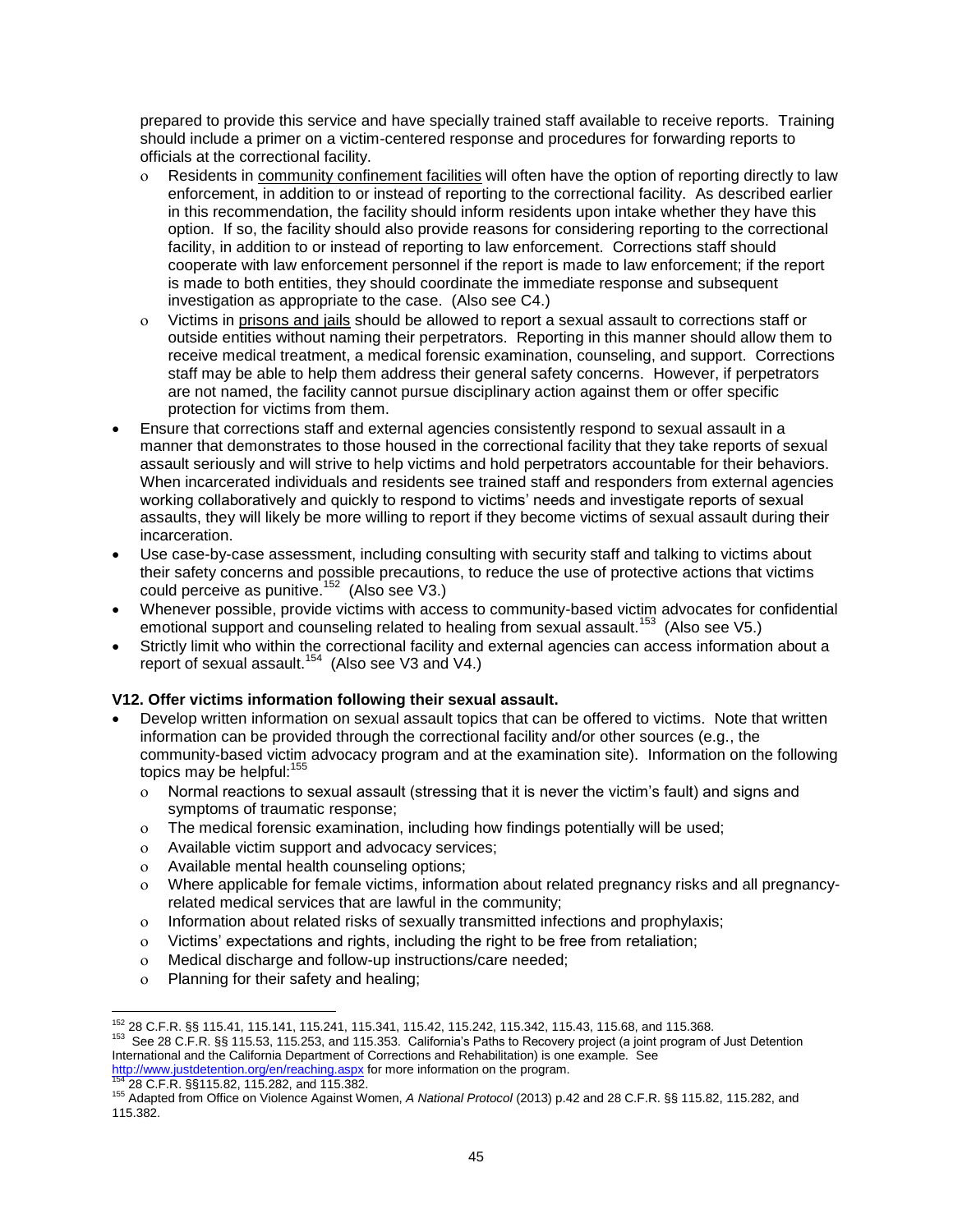- Steps and options in the criminal justice process;
- Civil remedies that may be available to sexual assault victims;
- Procedures to access related medical records or investigative reports; and
- Resources for support for victims' families and friends.
- Where possible and practical, use a three-tiered system to deliver the information: corrections staff members (whether an internal victim resource specialist, medical/mental health staff, or corrections officer) to provide information about what will happen at the correctional facility in response to the report; forensic examiners to provide information on medical and forensic issues; and communitybased victim advocates to provide information on what symptoms/reactions they might experience in the aftermath of the assault, emotional support, recovery options, and the criminal justice response to a sexual assault.
- Make accommodations as needed to ensure access to this information for victims who have limited English proficiency, are low literate or illiterate, are deaf, or have a disability that might impact their vision or ability to process information.<sup>156</sup>

## **2. Recommendations for Promoting a Coordinated Team Approach<sup>157</sup>**

#### **C1. Form a planning committee to facilitate the development/revision of a correctional protocol for an immediate response to sexual assault. This committee can also periodically review the protocol for effectiveness and revise as needed.**

The planning committee should be comprised of core responders involved in the immediate response to sexual assault for a specific correctional facility and those from responding agencies who are able to make decisions on behalf of their agencies or designee. Possible committee members could include:

- Corrections administrators
- The agency's PREA coordinator (as applicable)
- Community-based victim advocate program director and staff
- Corrections staff acting as internal victim resource specialists
- Corrections medical director and staff (as applicable to the facility)
- Corrections mental health director and staff (as applicable to the facility)
- Corrections staff who transport victims to/from the examination site and provide security (as applicable to the facility)
- Forensic examiners
- Administrators from the examination site (if applicable)
- Corrections investigators
- Correctional facility classification and training staff
- Law enforcement personnel
- Sex crimes investigators
- **Prosecutors**

 $\overline{a}$ 

Forensic scientists.<sup>158</sup>

If a correctional facility is part of a larger correctional system, it may make sense to plan an immediate response protocol for all facilities in the system rather than for one facility at a time.

- Assess the current immediate response when individuals housed in the correctional facility report sexual assault to learn what works and where gaps exist. (See Appendices D and E.)
- Map out a strategic plan for an ideal immediate response that builds upon strengths in the current response and addresses gaps. Create the policies and procedures necessary to implement that vision. Include policies and procedures that facilitate coordinated actions of all core responders to a sexual assault reported in the correctional facility. To strengthen the effectiveness of such policies and procedures, develop MOUs with external agencies to solidify working relationships and clarify actions needed on each responder's part. (See Appendices D and E.)

<sup>156</sup> 28 C.F.R. §§ 115.16, 115.116, 115.216, and 115.316.

<sup>157</sup> 28 C.F.R. §§ 115.65, 115.165, 115.265, and 115.365.

<sup>&</sup>lt;sup>158</sup> If a forensic scientist (e.g., from the jurisdiction's crime lab) is not available, it is useful to at least identify a forensic scientist the planning committee can consult if forensic input is needed.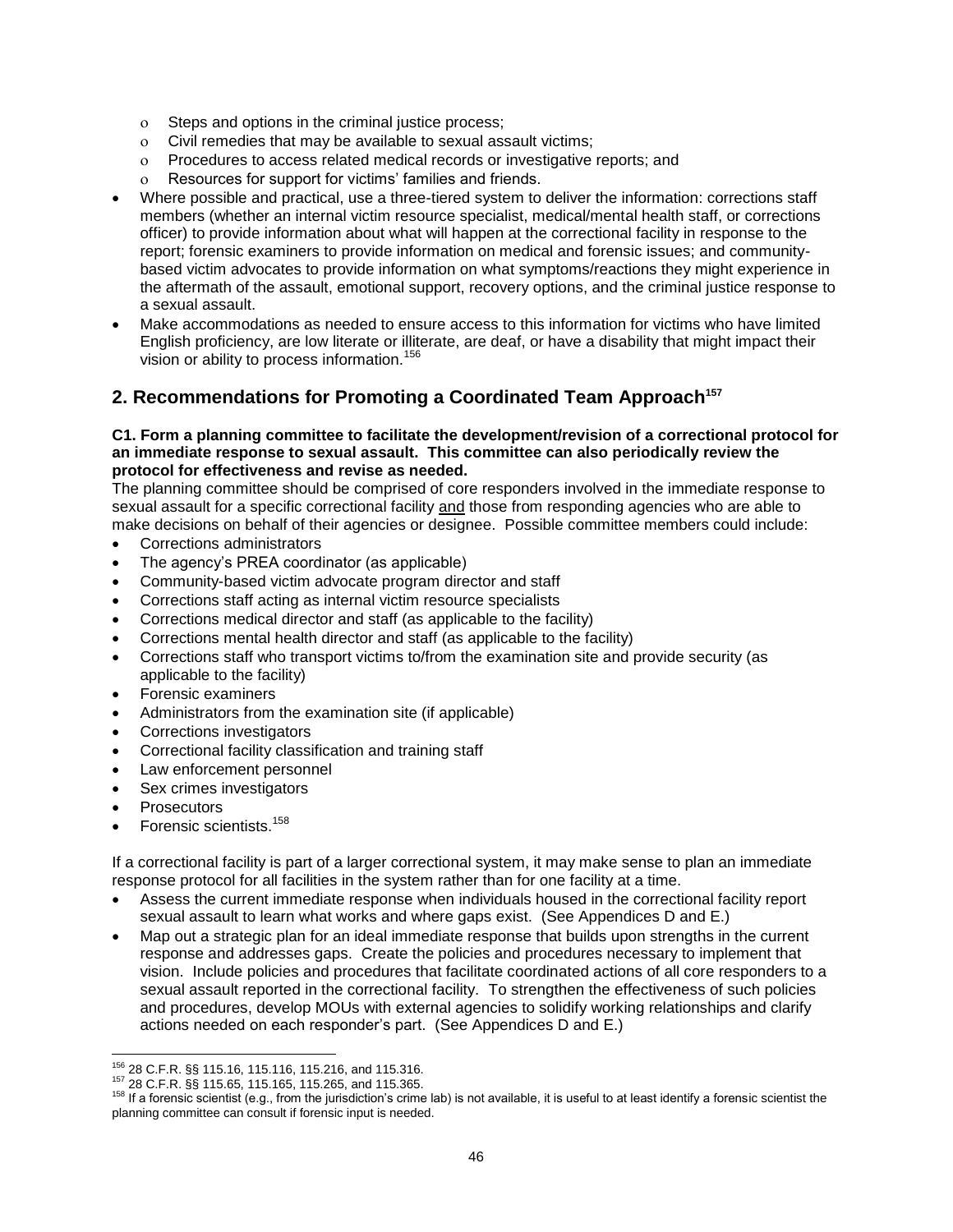**C2. Consider participating in a community-based sexual assault response team (SART), if one exists, or forming a SART for the correctional facility.** A SART is a vehicle used to facilitate coordination among core responders to reports of sexual assault. Core responders are those professionals involved in an immediate response to a report of corrections-based sexual assault, both those internal and external to the correctional environment.

- If a community SART exists, consider hosting a SART meeting at the correctional facility to learn more about how the local SART functions, as well as to provide a tour of the facility, educate SART members regarding needs of victims in confinement settings, and get input on whether the local SART or a corrections-based SART would be most appropriate for victims in the correctional facility. Hosting a SART meeting may also help the correctional facility gain support for a formal partnership with prosecutors. Formal relationships with prosecutors may help increase and improve communications regarding criminal cases of corrections-based sexual assault, which in turn could improve prosecution and conviction rates for these assaults.
- Consider the logistical tasks and challenges related to developing a SART specific to the correctional facility:
	- How will the SART (and each member of the SART) be activated when a sexual assault is reported in the correctional facility and during the examination process?
	- What are the roles of each member of the SART in responding to a report of corrections-based sexual assault? What roles do they have, if any, following an immediate response/the examination process? (See Appendix D for potential core responder roles.)
	- How will the SART be tailored to address the specific circumstances that may face sexual assault victims housed in the correctional facility?
	- What are potential challenges and issues that might arise when responding to a report of corrections-based sexual assault and what are possible solutions to these challenges and issues for the SART?
- Based on resources and corrections-specific issues, decide whether to become active in the local SART or form a facility-based SART. Some correctional facilities may already be involved in their community SARTs; if not, getting involved might be a relatively easy task.
	- For example, one representative from a community confinement facility or a small jail could participate on the local SART, attending periodic team meetings. That representative could then lead internal facility coordination efforts and activate coordination with external agencies and professionals as needed.
	- Or a jail might be administered by a sheriff's office that already participates on the local SART. In that case, the sheriff and the jail administrator could work together with other SART members to ensure that a report of sexual assault at the jail activates the local SART response. In places where the jail is not run by a sheriff, jail administrators could connect with the local SART directly. Similarly, law enforcement staff who supervise lockups could also be involved in the SART, either directly or in conjunction with other staff from their agency (a jail administrator, investigators, or the sheriff/chief), to ensure that a sexual assault that occurs in the lockup activates the local SART response.
	- A prison administrator or a staff person designated by the administrator could initially represent the correctional facility on the SART and then determine which additional prison staff should also participate on the local SART.

If a corrections administrator chooses to form a facility-based SART, it can be done in increments rather than all at once. For example, in facilities with an existing support/crisis response team, this team could be expanded in scope and in members to be able to take on SART functions. Smaller facilities may want to explore the possibility of collaborating with other nearby correctional facilities of the same type to establish a joint SART.

- Partner with the local SART (if one exists) to maximize communications across SARTs and resource sharing, and to receive guidance, even if a facility-based SART is formed.
- **C3. Ensure core responders are appropriately trained.**<sup>159</sup> (Also see V5, V6, V7, V11, C4, and C5.)

 $\overline{\phantom{a}}$ <sup>159</sup> 28 C.F.R. §§ 115.31, 115.131, 115.231, 115.331, 115.32, 115.132, 115.232, and 115.332.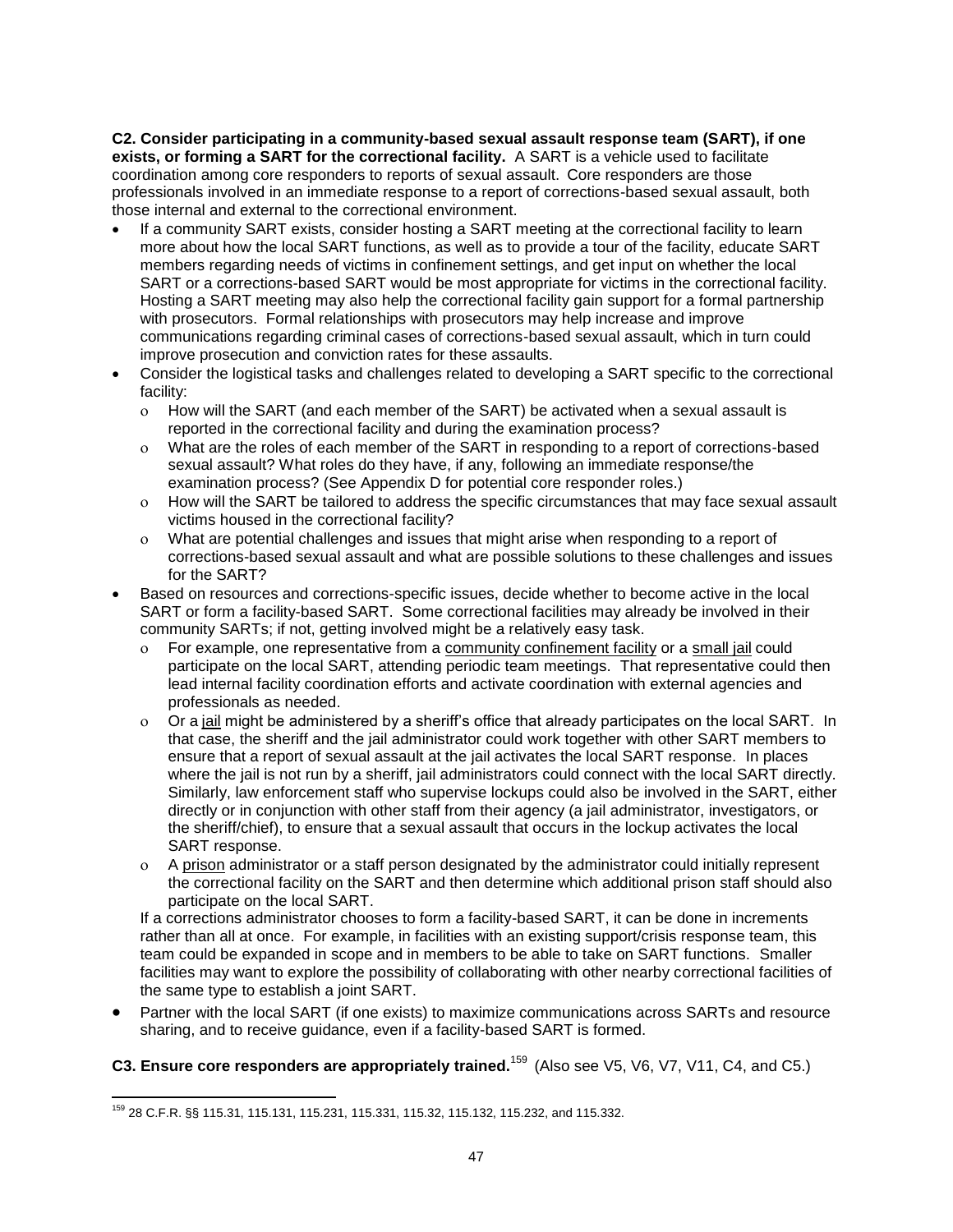- Provide training to core responders, both internal and external to the correctional facility, to promote zero-tolerance of corrections-based sexual assault. The stigma connected with being a convicted criminal can influence responders' perceptions of sexual assault in confinement settings. They may find it hard to view individuals housed in correctional facilities who are sexually assaulted as victims who are worthy of help, justice, and healing. Others may see sexual assault as an unfortunate, but inevitable reality facing individuals in the correctional environment. It stands to reason that responders with these attitudes may not be invested in providing victim-centered care or in coordinating with others to improve interventions in these cases. It likely is not worthwhile to victims to report a sexual assault to staff or other external responders with these attitudes. (Also see V11.) Ultimately, increasing responders' understanding of the importance of providing victim-centered care and using a coordinated team approach when responding to sexual assault can promote zero tolerance for corrections-based sexual assault and raise the commitment to proactively intervene when it does occur. Specifically, responders should be trained on: (1) the dynamics of sexual victimization in confinement settings; (2) issues facing specific corrections populations who are at high risk for sexual assault such as young males, first-time offenders, females, and gay, lesbian, bisexual, transgender, and intersex individuals; (3) the necessity and benefits of helping victims in these settings stay safe and heal; and (4) the usefulness of a coordinated team approach to corrections-based sexual assault.
- Ensure that all core responders are trained on the specifics of how to intervene in a sexual assault reported in the correctional facility.Core responders should be educated on: (1) their facility-/agencyand position-specific roles in an immediate response to a report of sexual assault, as well as applicable facility/agency policies and procedures; (2) the roles of other responders; (3) their responsibilities for coordinating with other responders according to applicable policies and procedures; and (4) what makes an immediate response effective (e.g., the response addresses the victim's needs, provides information about his/her options, focuses on maintaining his/her safety and well-being, and supports his/her participation in an investigation). Training—whether it is facility- /agency-specific or multi-agency/multidisciplinary—should emphasize a team approach to response. Consider developing checklists to assist responders in fulfilling their roles. (See Appendix D for potential core responder roles.)
- Conduct both initial and refresher trainings, given the potential for staff turnover in all agencies and the fact that staff might not get a chance to "practice" their response if there are few reports of sexual assault.<sup>160</sup>

#### **C4. Sexual assault reported in community confinement facilities should, to the extent possible, be handled like a sexual assault in the community, as per the** *[National Protocol](https://www.ncjrs.gov/pdffiles1/ovw/241903.pdf)***, with the exceptions noted in this guide's recommendations.**

- Victims reporting sexual assault to corrections staff should be informed of whether they also have the option of reporting to law enforcement. Corrections staff and other responders should understand if victims have this option. In instances where a report is made to law enforcement as well as to the correctional facility, corrections staff and local law enforcement should coordinate their immediate response and subsequent investigations as appropriate. Planning such cooperation and coordination ahead of time (e.g., by crafting an MOU between agencies) can make the response in specific cases more streamlined and effective. (Also see V11.)
- Staff at community confinement facilities should contact 9-1-1 for resident victims with acute medical needs (if victims cannot make the call for themselves) or when there are life threatening/serious safety issues that cannot be addressed by staff at the facility (e.g., the perpetrator is present and threatening the victim or others). Many community confinement facilities do not have medical staff. However, if there is medical staff trained in assessing/treating acute injuries, they should be involved in an immediate response.
- Victims with non-acute medical needs and concerns should be encouraged to seek medical attention, either prior to and during the medical forensic examination or from another medical professional.

 $\overline{a}$ 

<sup>160</sup> See Office on Violence Against Women, *A National Protocol* (2013), p.134. For further recommendations on education for core responders, as well as applicable training and education requirements for individuals who have contact with persons housed in correctional environments see also 28 C.F.R. §§ 115.31, 115.131, 115.231, 115.331, 115.32, 115.132, 115.232, 115.332, 115.34, 115.134, 115.234, 115.334, 115.35, 115.235, and 115.335.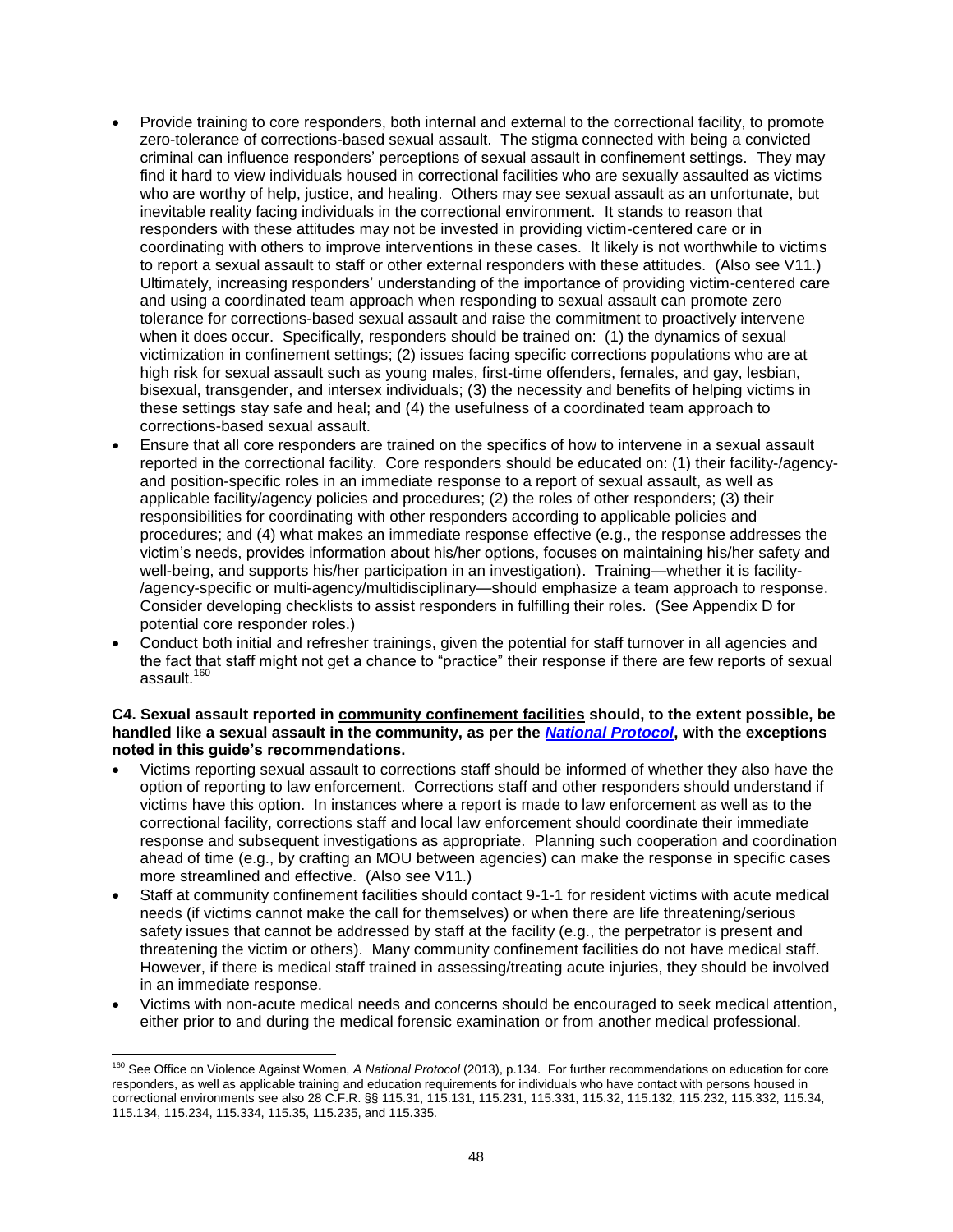- Victims should be directed to the nearest facility that provides sexual assault medical forensic examinations by trained forensic examiners. Staff at the examination site should activate the examiner and victim advocate.
- Victims should be encouraged to explore transportation options to get to/from the examination site with law enforcement, victim advocates, and/or corrections staff. Law enforcement often will transport victims to the examination site.
- Ensure that core responders are trained to understand that victims' conditions of release may require notification to the community confinement facility of their travels/whereabouts. Core responders should understand their role, if any, in facilitating this notification. Core responders may be asked by a victim who has this travel requirement to notify the community confinement facility of his/her current location (e.g., at the examination site, a law enforcement office, or community-based advocacy program) and anticipated time of return to the facility. In these instances, core responders should allow the victim to call his/her facility to provide this information and/or verify this information themselves with corrections staff. If the resident indicates that they have not reported the sexual assault to the community confinement facility, core responders should not disclose the reason for the visit.

#### **C5. Facilitate examination site readiness for victims from prisons and jails.**

- Determine whether examinations will be conducted at the correctional facility or a local examination site (e.g., a hospital or other facility that has specially educated and clinically prepared forensic examiners conducting the medical forensic examination). Corrections administrators should discuss the advantages, disadvantages, and logistics of such an arrangement with forensic examiners/other examination site staff. (Also see V7.)
	- If the medical forensic examination is to occur at a local examination site, establish an agreement with the site, delineating operational procedures related to this examination and coordination needed. (Also see V7.)
	- If examinations are to be done at the correctional facility, delineate operational procedures and coordination needed. (Also see V7.)
- Facilitate training for non-corrections-based health care providers who interact with sexual assault victims on issues specific to conducting the examination with sexual assault victims from prisons or jails. (See V7 for possible training topics.)

#### **C6. Ensure that policies are in place for reporting sexual assault occurring in other correctional facilities.**<sup>161</sup>

Victims in correctional facilities may delay reporting of a sexual assault until they are released or transferred to another facility and no longer fear retaliation or loss of privileges or freedoms. Coordination among correctional facilities to report the assault is critical to ensure that these delayed reports are taken seriously and investigated promptly. Prisons, jails, lockups, and community confinement facilities should work together to improve cross-communication among and between the different settings on this matter. Residents of community confinement facilities who remained silent about sexual victimization while incarcerated may disclose those experiences while in community settings. In addition to less fear of retaliation from perpetrators, they may be somewhat more trusting of corrections staff, particularly given their social worker/counselor functions.

- If an individual housed in a correctional facility reports being sexually assaulted while housed at another correctional facility, the facility that received the report has a duty to notify the institution where the assault occurred, regardless of the amount of time that has lapsed from the incident to the reporting of the sexual assault.
- The institution currently housing the victim should obtain/receive information about investigation findings from the institution where the assault occurred.<sup>162</sup>

 $\overline{a}$ <sup>161</sup> 28 C.F.R. §§ 115.63, 115.163, 115.263, and 115.363.

<sup>162</sup> The Department of Justice PREA standards require notifying an individual housed in a correctional facility about the findings of an investigation (if another agency conducts the investigation, the correctional facility should request the relevant information from the investigative agency in order to inform the individual). Under the PREA standards, facilities housing individuals are not required to inform individuals of investigation findings from assaults that occurred in other facilities. However, this guide recommends that facilities do so as a best practice. See 28 C.F.R. §§ 115.73, 115.273, 115.373.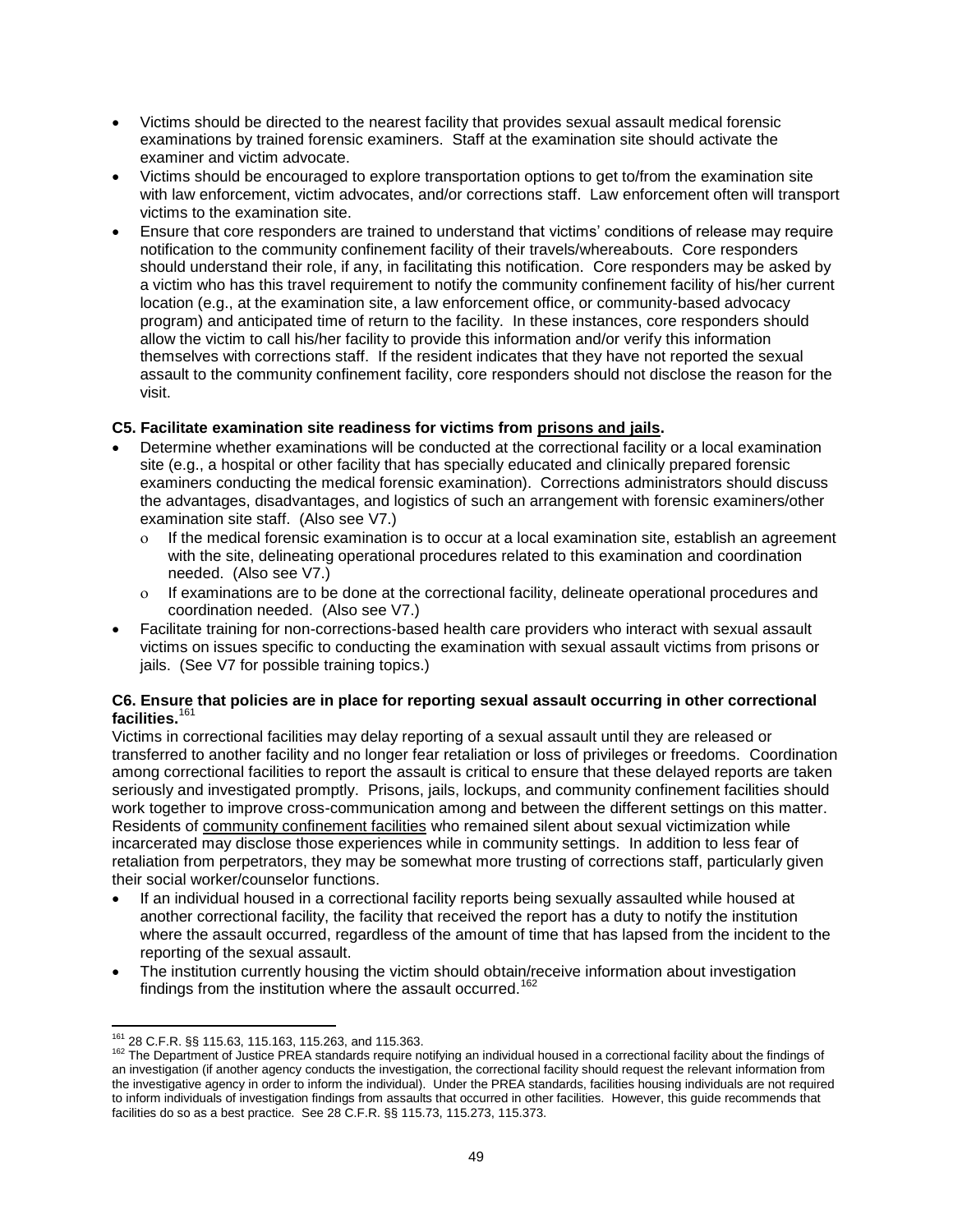Victims reporting sexual assault that occurred at another confinement facility should have access to the same coordinated response as other sexual assault victims, including advocacy services and support (although length of time since the assault may lessen the likelihood of forensic evidence, the need for acute medical care, or a victim's interest in advocacy/support).

#### **C7. Initiate regular clinical reviews of the facility's response to sexual assaults and responder performance to determine strengths, weaknesses, gaps, and areas where additional training or revisions to policy are indicated**. 163

• In addition to corrections staff, involve outside community-based victim advocates and/or SART members in these reviews whenever possible for perspective and guidance.<sup>164</sup>

 $\overline{\phantom{a}}$ <sup>163</sup> 28 C.F.R. §§ 115.86, 115.186, 115.286, and 115.386.

<sup>164</sup> Note that the Pennsylvania Coalition Against Rape may be a resource for states and counties on this practice. Contact information available through [http://www.pcar.org/.](http://www.pcar.org/)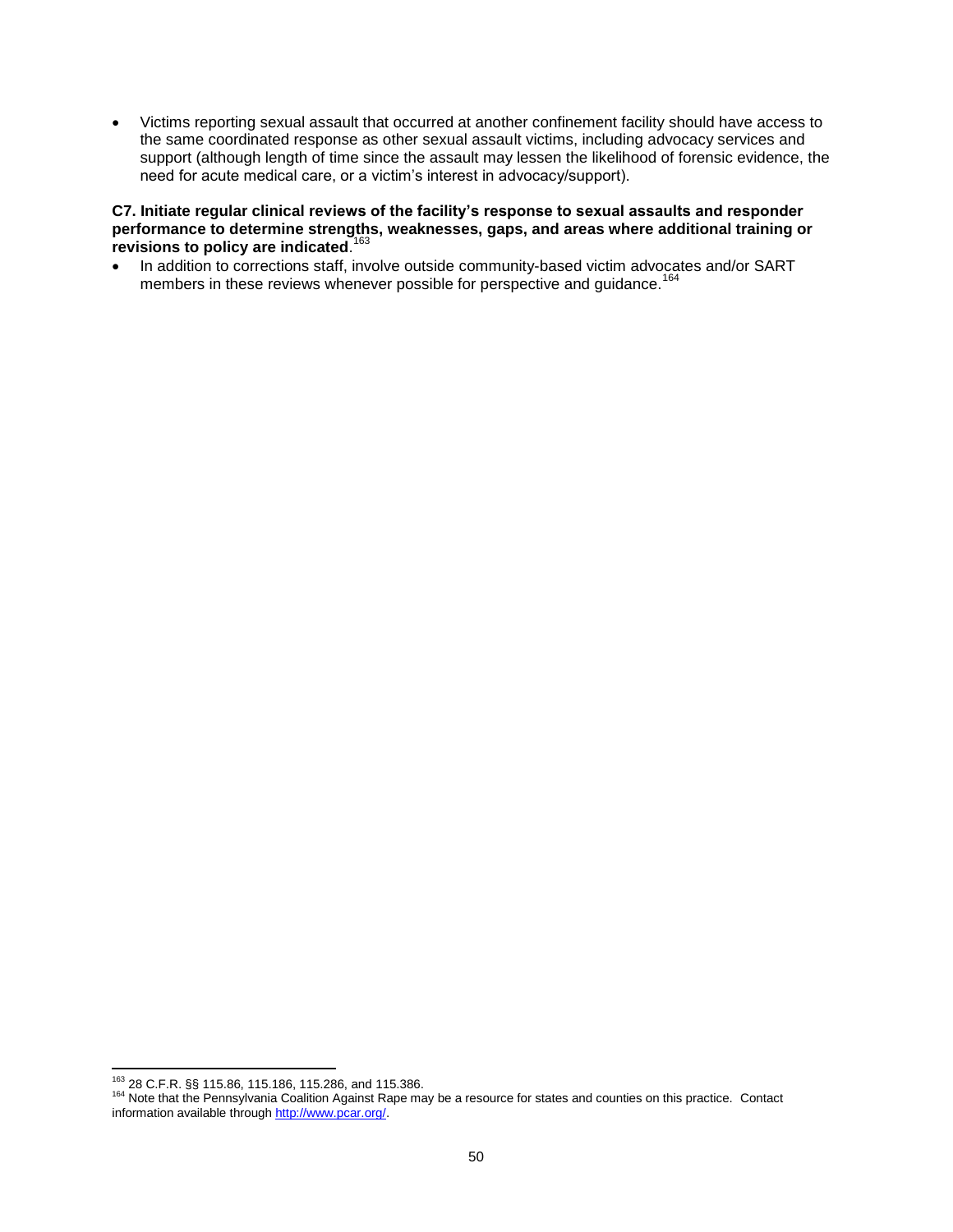# **Appendix A. Bibliography<sup>165</sup>**

In addition to this guide, the following three publications provide a foundation for corrections administrators as they draft or revise their protocols for an immediate response to sexual assault, specifically during the medical forensic examination process:

- National Prison Rape Elimination Commission (June 2009). *National Prison Rape Elimination Commission Report*. Washington, DC: National Prison Rape Elimination Commission. Available electronically at [http://www.ncjrs.gov/pdffiles1/226680.pdf.](http://www.ncjrs.gov/pdffiles1/226680.pdf)
- "National Standards to Prevent, Detect, and Respond to Prison Rape, Final Rule*.*" *Federal Register* 77:119 (June 20, 2012) pp.37106-37232.
- Office on Violence Against Women (2013). *A National Protocol for Sexual Assault Medical Forensic Examinations, Adults/Adolescents, 2d*. Washington, D.C.: U.S. Department of Justice. Available electronically at [https://www.ncjrs.gov/pdffiles1/ovw/241903.pdf.](https://www.ncjrs.gov/pdffiles1/ovw/241903.pdf) For resources related to the *National Protocol* and the medical forensic examination, go t[o http://www.safeta.org,](http://www.safeta.org/) call the SAFEta Helpline: 1-877-819-SART, or e-mail [info@safeta.org.](mailto:info@safeta.org)

Additional reference tools:

- Abner, C., Browning J., & Clark, J. (December 2009). *Preventing and Responding to Corrections-Based Sexual Abuse: A Guide for Community Corrections Professionals*. Lexington, KY.: American Probation and Parole Association, with International Community Corrections Association (Silver Spring, MD), & Pretrial Justice Institute (Washington, D.C.). Available electronically a[t http://nicic.gov/Library/024176.](http://nicic.gov/Library/024176)
- National Prison Rape Elimination Commission (2009). *Standards for the Prevention, Detection, Response, and Monitoring of Sexual Abuse in Community Corrections*. Washington, D.C.: National Prison Rape Elimination Commission. Available electronically a[t http://www.ncjrs.gov/pdffiles1/226683.pdf.](http://www.ncjrs.gov/pdffiles1/226683.pdf)
- National Prison Rape Elimination Commission (2009). *Standards for the Prevention, Detection, Response, and Monitoring of Sexual Abuse in Lockups*. Washington, D.C.: National Prison Rape Elimination Commission. Available electronically at [http://www.ncjrs.gov/pdffiles1/226685.pdf.](http://www.ncjrs.gov/pdffiles1/226685.pdf)
- National Prison Rape Elimination Commission (2009). *Standards for the Prevention, Detection, Response, and Monitoring of Sexual Abuse in Adult Prisons and Jails*. Washington, D.C.: National Prison Rape Elimination Commission. Available electronically a[t http://www.ncjrs.gov/pdffiles1/226682.pdf.](http://www.ncjrs.gov/pdffiles1/226682.pdf)
- Office for Victims of Crime (2011). *SART toolkit.* Washington, D.C.: U.S. Department of Justice, Office of Justice Programs. Available electronically at [http://ovc.ncjrs.gov/sartkit/.](http://ovc.ncjrs.gov/sartkit/)
- U.S. Department of Justice (January 24, 2011). *Initial Regulatory Impact Analysis, Proposed National Standards to Prevent, Detect, and Respond to Prison Rape Under PREA.* Washington, D.C. Available electronically at [http://www.ojp.usdoj.gov/programs/pdfs/prea\\_nprm\\_iria.pdf.](http://www.ojp.usdoj.gov/programs/pdfs/prea_nprm_iria.pdf)

Additional documents referenced in this guide:

- Beck, A., Harrison, P., Berzofsky, M., Caspar, R., & Krebs, C. (2010). *Sexual Victimization in Prisons and Jails Reported by Inmates, 2008-09. National Inmate Survey, 2008-09.* Washington, D.C.: U.S. Department of Justice, Office of Justice Programs, Bureau of Justice Statistics. Available electronically through [http://bjs.ojp.usdoj.gov/.](http://bjs.ojp.usdoj.gov/)
- Beck, A., Harrison, P., & Guerino, P. (2010). *Sexual Victimization in Juvenile Facilities Reported by Youth, 2008-09.*  Washington, D.C.: U.S. Department of Justice, Office of Justice Programs, Bureau of Justice Statistics. Available electronically through [http://bjs.ojp.usdoj.gov/.](http://bjs.ojp.usdoj.gov/)

<sup>&</sup>lt;sup>165</sup> Note that the online resources listed in this bibliography were available at the time of this guide's publishing; however, they may be moved or be removed at any time. If you are experiencing difficulty accessing an online resource listed here, you might try to find it by doing a title search through your web browser.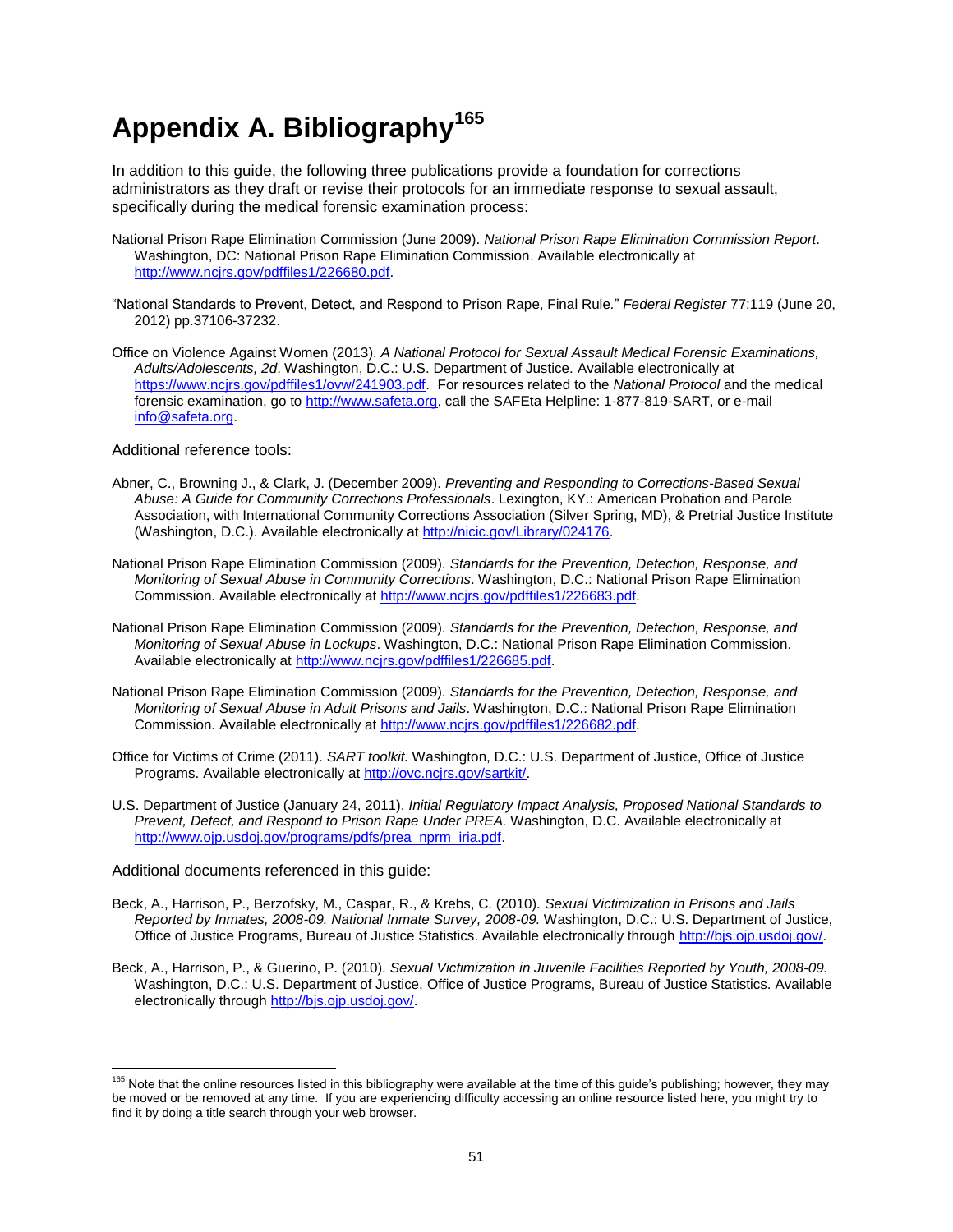- Beck, A. & Guerino, P. (2011). *Sexual Violence Reported by Adult Correctional Authorities 2007-2008.* Washington, D.C.: U.S. Department of Justice, Office of Justice Programs, Bureau of Justice Statistics. Available electronically through [http://bjs.ojp.usdoj.gov/.](http://bjs.ojp.usdoj.gov/)
- Beck, A. & Johnson, C. (2012). *Sexual Victimization Reported by Former State Prisoners, 2008*. Washington, D.C.: U.S. Department of Justice, Office of Justice Programs, Bureau of Justice Statistics. Available electronically through [http://bjs.ojp.usdoj.gov/.](http://bjs.ojp.usdoj.gov/)
- Catalano, S. (2006). *National Crime Victimization Survey: Criminal Victimization, 2005.* Washington, D.C.: U.S. Department of Justice, Office of Justice Programs, Bureau of Justice Statistics. Available electronically through [http://bjs.ojp.usdoj.gov/.](http://bjs.ojp.usdoj.gov/)
- Dumond, R. (2006). The Impact of Prisoner Sexual Violence: Challenges of Implementing Public Law 108-79-The Prison Rape Elimination Act of 2003, *Journal of Legislation*, *32*. Available electronically through [http://www.justdetention.org.](http://www.justdetention.org/)
- Glaze, L. (2010). *Correctional Population in the United States, 2009*. Washington, D.C.: U.S. Department of Justice, Office of Justice Programs, Bureau of Justice Statistics. Available electronically throug[h http://bjs.ojp.usdoj.gov/.](http://bjs.ojp.usdoj.gov/)
- Just Detention International (2009). *The Basics About Sexual Abuse in U.S. Detention*. Los Angeles, CA. Available electronically through [http://justdetention.org/en/fact\\_sheets.aspx.](http://justdetention.org/en/fact_sheets.aspx)
- Mariner, J. (2001). *No Escape: Male Rape in U.S. Prisons.* New York: Human Rights Watch. Available electronically through [http://www.hrw.org/legacy/reports/2001/prison/.](http://www.hrw.org/legacy/reports/2001/prison/)
- National Institute of Corrections/American University, Washington College of Law, Project on Addressing Prison Rape (2010). *Curriculum: Investigating Allegations of Staff Sexual Misconduct with Offenders*. Washington, D.C. Available electronically through [http://www.wcl.american.edu/nic/.](http://www.wcl.american.edu/nic/)
- National Institute of Corrections/American University, Washington College of Law, Project on Addressing Prison Rape (2009). *Fifty-State Survey of Criminal Laws Prohibiting Sexual Abuse of Individuals in Custody.* Washington, D.C. Available electronically through [http://www.wcl.american.edu/nic/.](http://www.wcl.american.edu/nic/)
- National Institute of Corrections/American University, Washington College of Law, Project on Addressing Prison Rape (2009). *State Criminal Laws Prohibiting Sexual Abuse of Individuals Under Community Corrections Supervision.*  Washington, D.C. Available electronically through [http://www.wcl.american.edu/nic/.](http://www.wcl.american.edu/nic/)
- National Institute of Corrections/American University, Washington College of Law, Project on Addressing Prison Rape (2008). *Responding to Inmate on Inmate Sexual Violence*. Washington, D.C. Available electronically through [http://www.wcl.american.edu/nic/.](http://www.wcl.american.edu/nic/)
- Rand, M. (2009). *Crime Victimization Survey: Criminal Victimization 2008*, Bureau of Justice Statistics Bulletin Washington, D.C.: U.S. Department of Justice, Office of Justice Programs, Bureau of Justice Statistics. Available electronically through http://bjs.ojp.usdoj.gov/.
- Robertson, J. (2003). Rape Among Incarcerated Men: Sex, Coercion, and STDs. *AIDS Patient Care and STDs,*  17(8). Available electronically through [http://www.justdetention.org/pdf/soc/RapeAmongIncarceratedMen.pdf.](http://www.justdetention.org/pdf/soc/RapeAmongIncarceratedMen.pdf)
- Santa Barbara Graduate Institute Center for Clinical Studies and Research and LA County Early Intervention and Identification Group (2005). *Emotional and Psychological Trauma: Causes and Effects, Symptoms and Treatment.* Healing Resources.info, reprinted from Helpguide.org. Available electronically through [http://www.healingresources.info.](http://www.healingresources.info/)
- Sidran Institute (2000). *What is Post-Traumatic Stress Disorder?* Brooklandville, MD. Available electronically through [http://www.sidran.org.](http://www.sidran.org/)
- Smith, B. & Yarussi, J. (2007). *Legal Responses to Sexual Violence in Custody: State Criminal Laws Prohibiting Staff Sexual Abuse of Individuals Under Custodial Supervision.* Washington, D.C., National Institute of Corrections. Available electronically through [http://www.wcl.american.edu/nic/.](http://www.wcl.american.edu/nic/)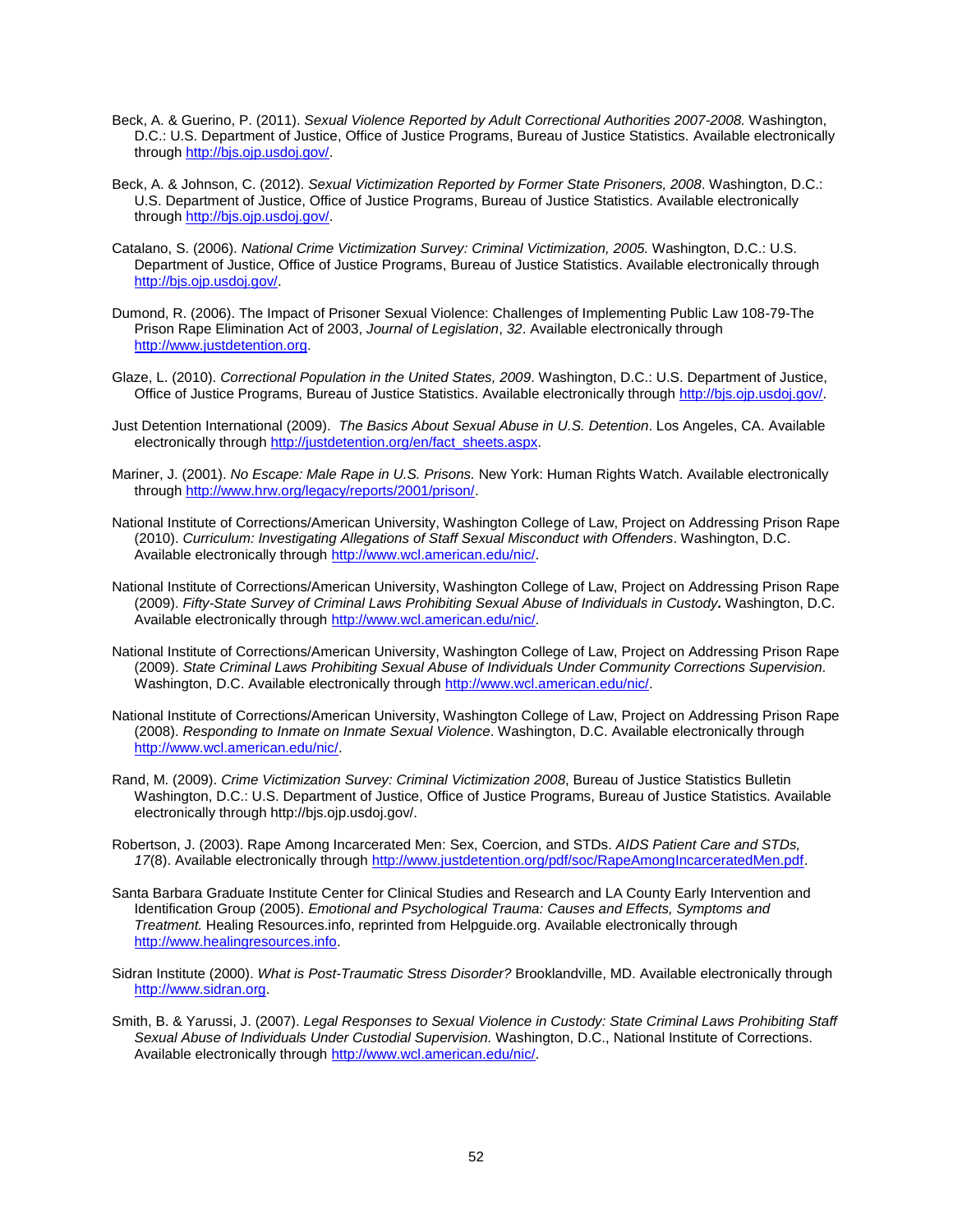- Struckman-Johnson, C., Struckman-Johnson, D., Rucker, L., Bumby, K., & Donaldson, S. (1996). Sexual Coercion Reported by Men and Women in Prison, *Journal of Sex Research*, *33*(1). Available electronically through [http://www.justdetention.org/pdf/soc/SexualCoercionReportedMenWomenPrison.pdf.](http://www.justdetention.org/pdf/soc/SexualCoercionReportedMenWomenPrison.pdf)
- Tjaden, P. & Thoennes, N. (1998). *Prevalence, Incidence and Consequences of Violence Against Women: Findings from the National Violence Against Women Survey.* Washington, D.C.: U.S. Department of Justice, National Institute of Justice. Available electronically through [http://www.nij.gov/publications/welcome.htm.](http://www.nij.gov/publications/welcome.htm)
- Tjaden, P. & Thoennes, N. (2006). *Extent, Nature and Consequences of Rape Victimization: Findings from the National Violence Against Women Survey* (Special Report). Washington, D.C.: U.S. Department of Justice, National Institute of Justice. Available electronically through [http://www.nij.gov/publications/welcome.htm.](http://www.nij.gov/publications/welcome.htm)
- Vera Institute of Justice (2011). *Summary Memos for the Sexual Assault Forensic Protocol in Corrections: Prison, Jail, and Residential Community Corrections Work Group Meetings*. Washington, D.C.: Unpublished.
- Warren, J., Jackson, S., Booker Loper, A., & Burnette, M. (2009). *Risk Markers for Sexual Predation and Victimization in Prison.* Report submitted to the U.S. Department of Justice. Available electronically through [https://www.ncjrs.gov/pdffiles1/nij/grants/230522.pdf.](https://www.ncjrs.gov/pdffiles1/nij/grants/230522.pdf)
- West Virginia Sexual Assault Free Environment Partnership (2010). *WV S.A.F.E. Training and Collaboration Toolkit: Serving Sexual Violence Victims with Disabilities*. Sexual Violence 101. West Virginia Foundation for Rape Information Services, Northern West Virginia Center for Independent Living, & West Virginia Department of Health and Human Resources.
- Wolff, N. & Shi, J. (2009). Contextualization of Physical and Sexual Assault in Male Prisons: Incidents and Their Aftermath. *Journal of Correctional Health Care, 15*(1). Available electronically through [http://www.ncbi.nlm.nih.gov/pmc/articles/PMC2811042/.](http://www.ncbi.nlm.nih.gov/pmc/articles/PMC2811042/)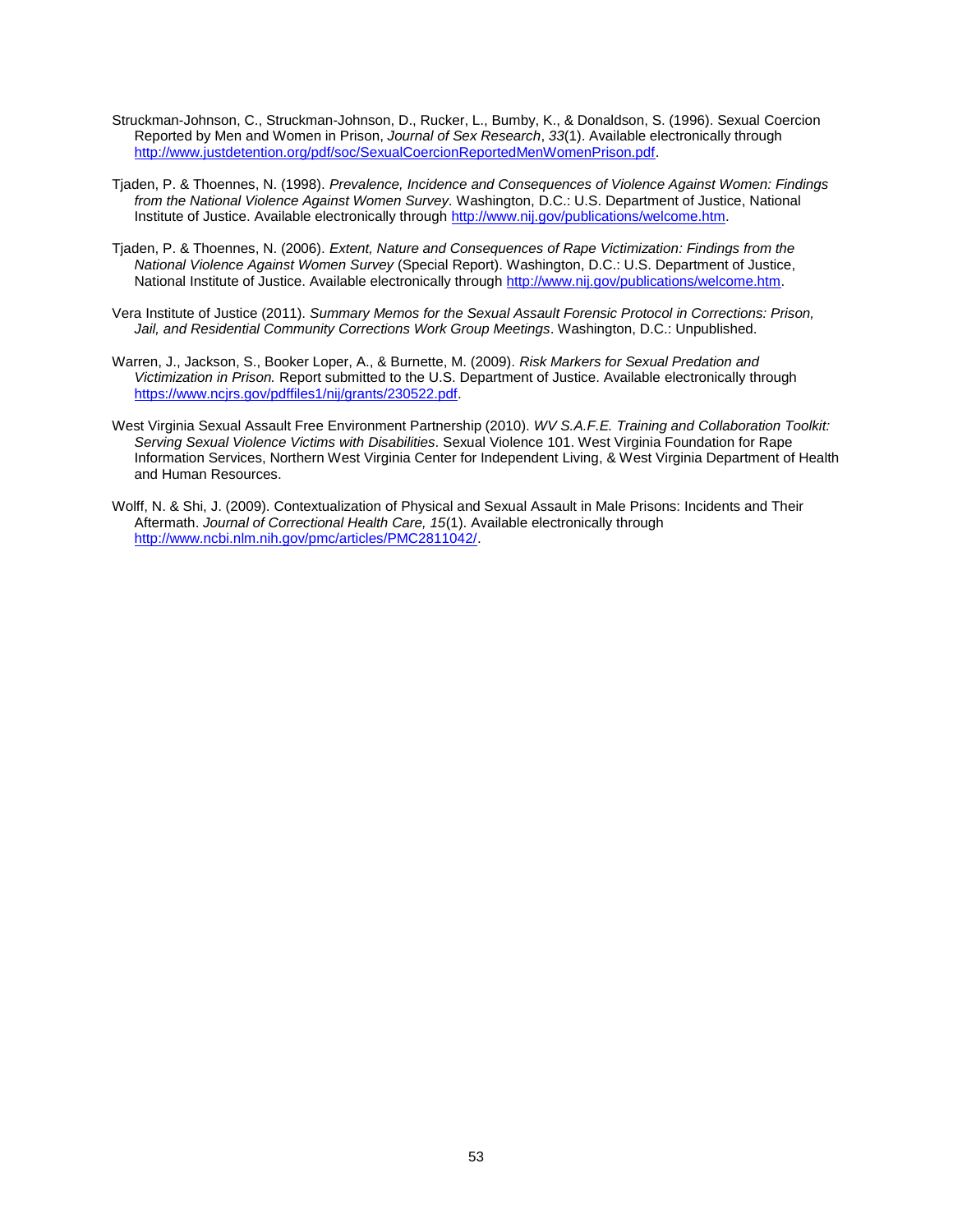# **Appendix B. Issues and Recommendations for Lockups<sup>166</sup>**

Many lockups are situated in law enforcement agencies that are experienced in responding to sexual assaults that occur in the community. Those agencies should review the U.S. Department of Justice's Office of Violence Against Women publication, *[National Protocol for Sexual Assault Medical Forensic](https://www.ncjrs.gov/pdffiles1/ovw/241903.pdf)  [Examinations: Adults/Adolescents,](https://www.ncjrs.gov/pdffiles1/ovw/241903.pdf) 2d.*<sup>167</sup> (referred to in this guide as the *National Protocol*) and apply its principles to the fullest extent possible to sexual assaults that occur in their lockups. Appendix B provides an overview of lockups and sexual assault and offers administrators who operate lockups a few targeted recommendations for improving the immediate response to sexual assault occurring or reported in their facilities, using victim-centered care and coordination as the guiding principles.

## **1. Lockups and Sexual Assault**

In the U.S. Department of Justice's final standards on the Prison Rape Elimination Act (PREA),<sup>168</sup> a lockup is defined as a facility that contains holding cells, cell blocks, or other secure enclosures that are:

- Under the control of a law enforcement, court, or custodial officer; and
- Primarily used for the temporary confinement of individuals who have recently been arrested, detained, or are being transferred to or from a court, jail, prison, or other agency.

Notably, people usually spend hours, not days,<sup>169</sup> in lockups before being transferred to another facility or released. Despite the short period of time detainees spend in lockups, Congress recognized the opportunity for sexual assault to occur in these settings by including "police lockup" under the definition of "prison" in the PREA statute. $170$ 

While lockups are included under PREA, little is known about the actual incidence and prevalence of sexual assault in lockups. Still, despite the lack of empirical data, the National Prison Rape Elimination Commission (the Commission) heard testimonial evidence that sexual assault can and does occur in these settings.<sup>171</sup> Its standards and the final standards promulgated by the U.S. Department of Justice address sexual abuse in lockups.

## **2. Recommendations for Lockups**

By design, lockups are intended to hold individuals in custody for short periods of time. They employ few staff members and may not be equipped with medical or mental health facilities or staff. Despite these limitations, there are several important steps that officers who supervise lockups can take when a sexual assault occurs. (Note that the lockup recommendations below are denoted with a "L.")

#### **L1. If a recent sexual assault is discovered or reported, ensure that the victim's immediate medical needs are tended to and that they are transported out immediately for a medical forensic examination, according to facility and jurisdictional policies.** 172

Prophylactic treatment for sexually transmitted infections and pregnancy should occur as soon after a sexual assault as possible. Because forensic evidence degrades quickly, it should be collected and

 $10$  Prison Rape Elimination Act of 2003, 42 U.S.C. §15606 (e)(2)(M).

 $\overline{\phantom{a}}$ <sup>166</sup> For an explanation of terms used in this appendix, see the *Introduction to the Guide*.

<sup>167</sup> Office on Violence Against Women, *A National Protocol for Sexual Assault Medical Forensic Examinations, Adults/Adolescents,* 

*<sup>2</sup>d.*, (Washington, D.C.: U.S. Department of Justice, 2013). <sup>168</sup> *National Standards to Prevent, Detect, and Respond to Prison Rape, Final Rule,* 77 Fed. Reg. 37106-37232 (June 20, 2012) (to

be codified at 28 C.F.R. § 115.5).<br><sup>169</sup> Note that there are exceptions. For example, if someone is arrested on a Friday night of a holiday weekend, they could spend multiple days in a temporary holding facility before a first court appearance.

<sup>171</sup> *Lockups, Native American Detention Facilities, and Conditions in Texas Penal and Youth Institutions,* National Prison Rape Elimination Commission Public Testimony (2007), Testimony of Erica Hejnar. Available electronically at [www.justdetention.org/en/NPREC/ericahejnar.aspx.](http://www.justdetention.org/en/NPREC/ericahejnar.aspx)<br><sup>172</sup> 28 C.F.R. § 115.182.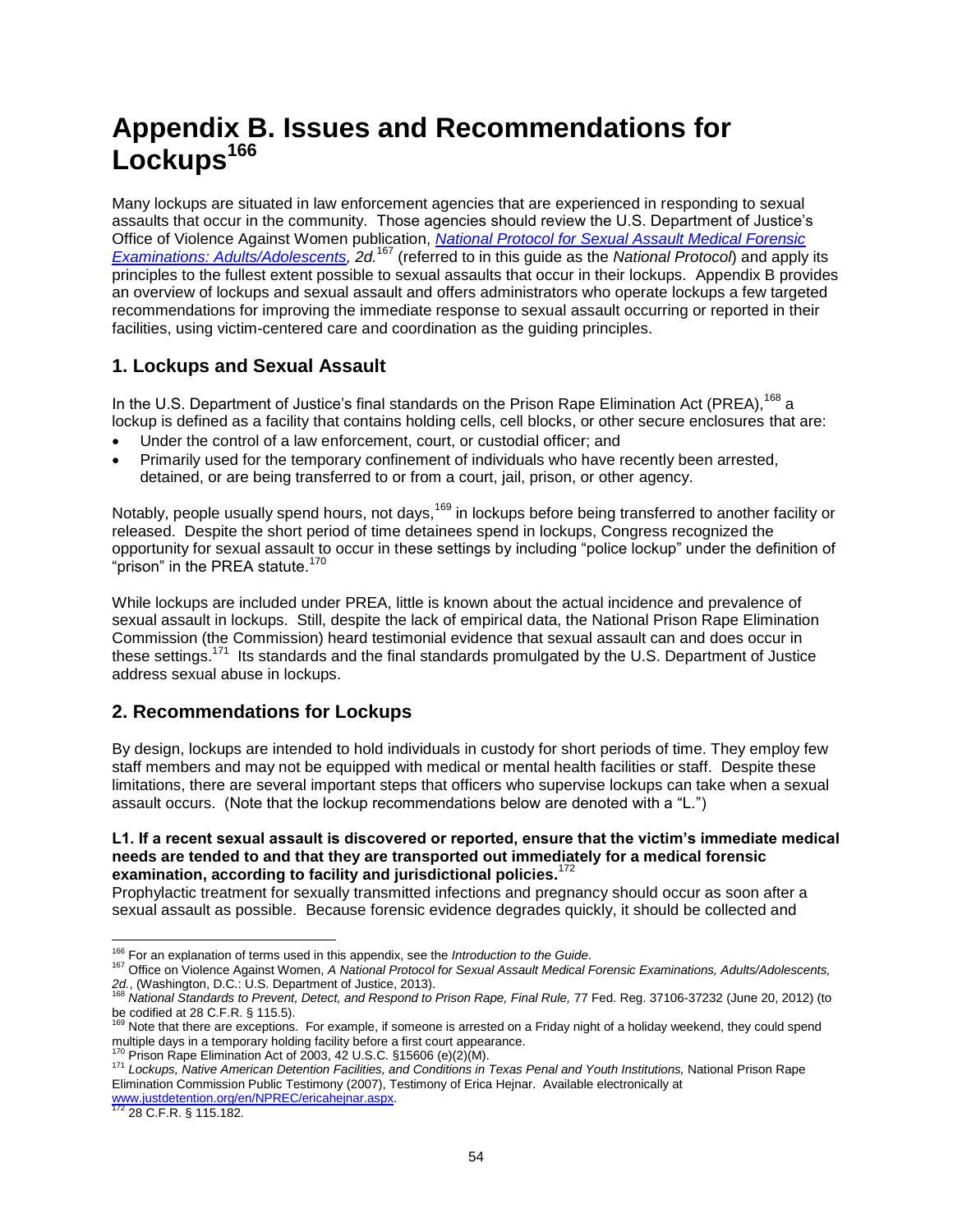documented as soon as possible after a sexual assault. A victim should never be transferred out of a lockup to a jail or other confinement facility before the completion of a medical forensic examination. If a victim is slated for release back into the community, they should be released directly from the examination site following the examination. If the facility has not yet completed the release process at the time the assault is reported, the victim should be returned to the agency's custody only for as long as it takes for the release process to be completed. Victims slated for release should be given a report of the incident with a complaint number they can reference when seeking services or updates on the investigation.

#### **L2. Train custodial staff responsible for supervising and transporting detainees on the importance of community-based sexual assault advocacy services and the right of detainees to use advocacy services.**

When a detainee is brought in for a sexual assault medical forensic examination, staff at the examination site should follow the same protocol they use for notifying community-based sexual assault advocates when any sexual assault victim presents at that facility. Agencies should make sure that corrections officers and other responders understand the examination site's protocol and that, despite their status as detainees, victims of sexual assault in lockups have a right to accept crisis counseling and other services offered by community-based sexual assault advocates.

#### **L3. Following the completion of the medical forensic examination, release or transfer the victim to another facility as quickly as possible so that they can connect with long-term medical and mental health providers.**

Because lockups are not staffed with on-site medical or mental health providers who can provide care to sexual assault victims, agencies should make sure that victims have access to necessary follow-up health services as soon as possible following the medical forensic examination.

#### **L4. If a detainee reports a sexual assault that occurred at another facility, a supervisor at the**  lockup should notify the facility where the assault was reported to have occurred.<sup>17</sup>

Consistent with C6 in Section III of this guide, all confinement facilities, including lockups, should strive to improve communication and information sharing when incidents of sexual assault are reported.

<sup>173 28</sup> C.F.R. § 115.163.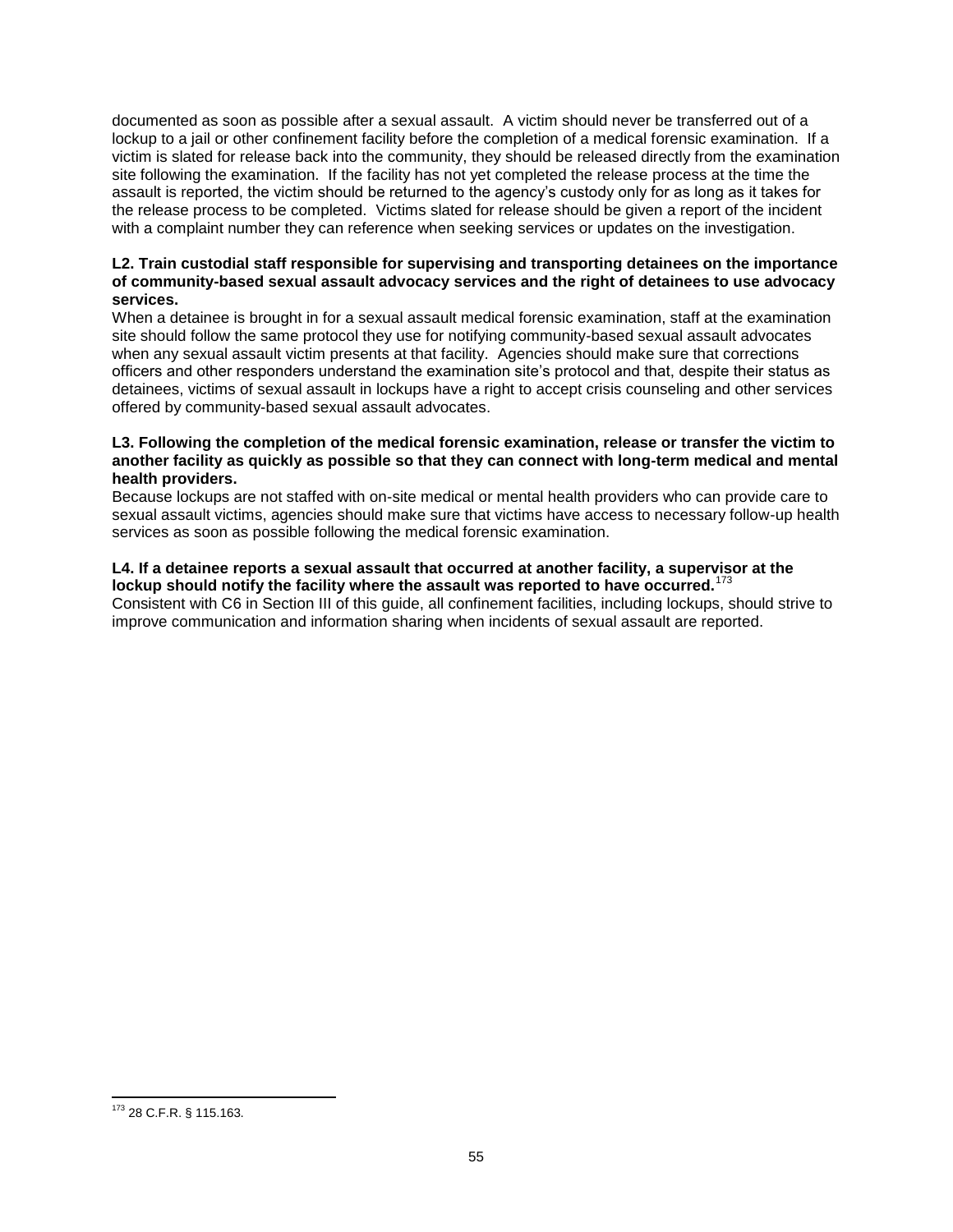# **Appendix C. Issues and Recommendations for Juvenile Detention Facilities<sup>174</sup>**

In 2006, approximately 90,000 juveniles were confined in juvenile detention facilities in the United States, with more than half (55,978) under the age of 16.<sup>175</sup> Unfortunately, this population is not immune to experiencing sexual victimization during confinement. A 2010 Bureau of Justice Statistics special report showed that an estimated 12 percent of youth in state juvenile facilities and large non-state facilities selfreported experiencing one or more incidents of sexual victimization by another youth or facility staff in the prior 12 months.<sup>176</sup> Included in the final PREA standards,<sup>177</sup> the U.S. Department of Justice issued standards tailored to prevent, detect, and respond to sexual assault occurring in juvenile detention facilities.

The scope of this guide is limited to adults and adolescents in prisons, jails, and community confinement facilities, and does not include youth held in juvenile detention facilities.<sup>178</sup> However, several broad-based recommendations are offered below that may assist administrators of juvenile detention facilities in drafting or revising facility protocols for an immediate response to sexual assault, specifically during the medical forensic examination.

### **Recommendations for Juvenile Detention Administrators**

(Note that the juvenile detention recommendations below are denoted with a "J.")

#### **J1. Develop a protocol that applies the concepts of victim-centered care and a coordinated response to all reports of sexual assault**. 179

Juvenile detention administrators are encouraged to use the principles included in this guide as a framework for developing a protocol that is responsive to the needs of victims in their facilities.

**J2. In the absence of the guidance of a national protocol, form a working group that includes community-based sexual assault victim advocates to assist in developing a facility protocol.**  This guide, along with the U.S. Department of Justice's Office of Violence Against Women publication, *[National Protocol for Sexual Assault Medical Forensic Examinations: Adults/Adolescents, 2.d](https://www.ncjrs.gov/pdffiles1/ovw/241903.pdf)* (referred to in this guide as the *National Protocol*), and the PREA standards can be used as a starting point for discussions.

#### **J3. Address the following issues in the facility protocol and provide related training for facility staff:**

- Adolescent sexual development, including normative and sexually aggressive/dangerous behaviors, and the ways in which sexual victimization can affect healthy sexual development;
- The difference between sexual assault and consensual sexual contact between residents;
- Gender specific responses to trauma, including how past abuse (including sexual assault) may impact behaviors, suicidal thoughts and attempts, emotional outbursts, oppositional behavior, or failure to follow directions;

28 C.F.R. § 115.365.

 $\overline{\phantom{a}}$ <sup>174</sup> For an explanation of terms used in this appendix, see the *Introduction to the Guide*.

<sup>175</sup> National Center for Juvenile Justice, *Easy Access to the Census of Juveniles in Residential Placement* (Washington, D.C.: U.S. Department of Justice, Office of Juvenile Justice and Delinquency Programs, Office of Juvenile Justice and Delinquency Prevention,

<sup>2008),</sup> available electronically at: <u>http://ojjdp.ncjrs.gov/ojstatbb/ezacjrp</u>.<br><sup>176</sup> A. Beck, P. Harrison, & P. Guerino, *Sexual Victimization in Juvenile Facilities Reported by Youth, 2008-2009* (Washington, D.C.: U.S. Department of Justice, Office of Justice Programs, Bureau of Justice Statistics, January 2010), available electronically through <mark>http://bjs.ojp.usdoj.gov/</mark>.<br><sup>177</sup> National Standards to Prevent, Detect, and Respond to Prison Rape, Final Rule, 77 Fed. Reg. 37106-37232 (June 20, 2012) (to

be codified at 28 C.F.R. §115).

<sup>178</sup> See the *Introduction to the Guide* for an explanation of the limitations of the guide's scope. Also see Office on Violence Against Women, *A National Protocol for Sexual Assault Medical Forensic Examinations, Adults/Adolescents*, 2d. (Washington, D.C.: U.S. Department of Justice, 2013), p.1.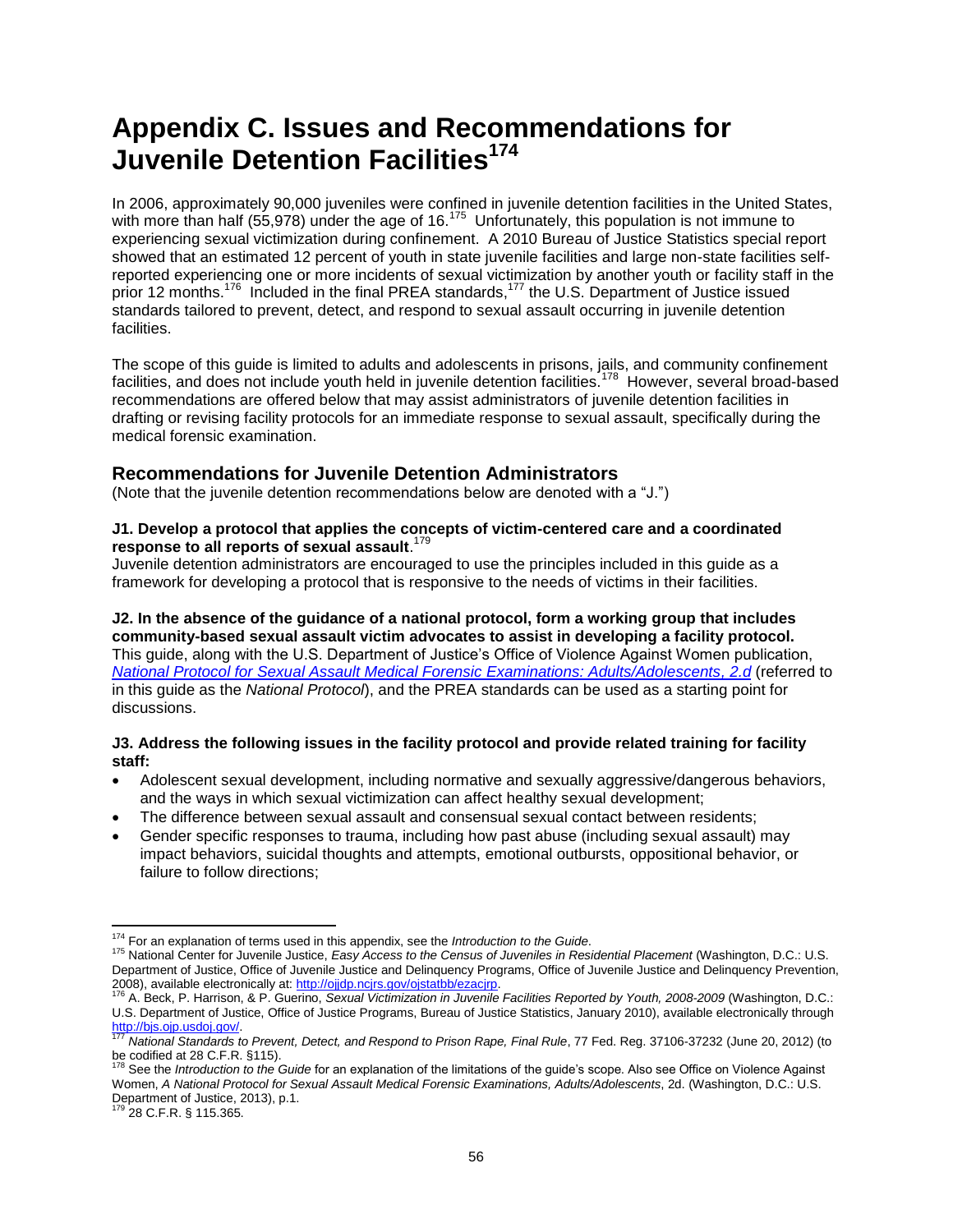- Age of consent laws, including consent to medical treatment and evidence collection without parental or guardian involvement;
- How to communicate effectively and professionally with all residents, regardless of sexual orientation;
- Limits to confidentiality for minors;
- Mandatory reporting laws and requirements; and
- Appropriate methods for handling disclosures of past abuse (including sexual assault).<sup>180</sup>

 $\overline{\phantom{a}}$ <sup>180</sup> Beck, Harrison, & Guerino, *Sexual Victimization in Juvenile Facilities Reported by Youth, 2008-2009* (2010)*.*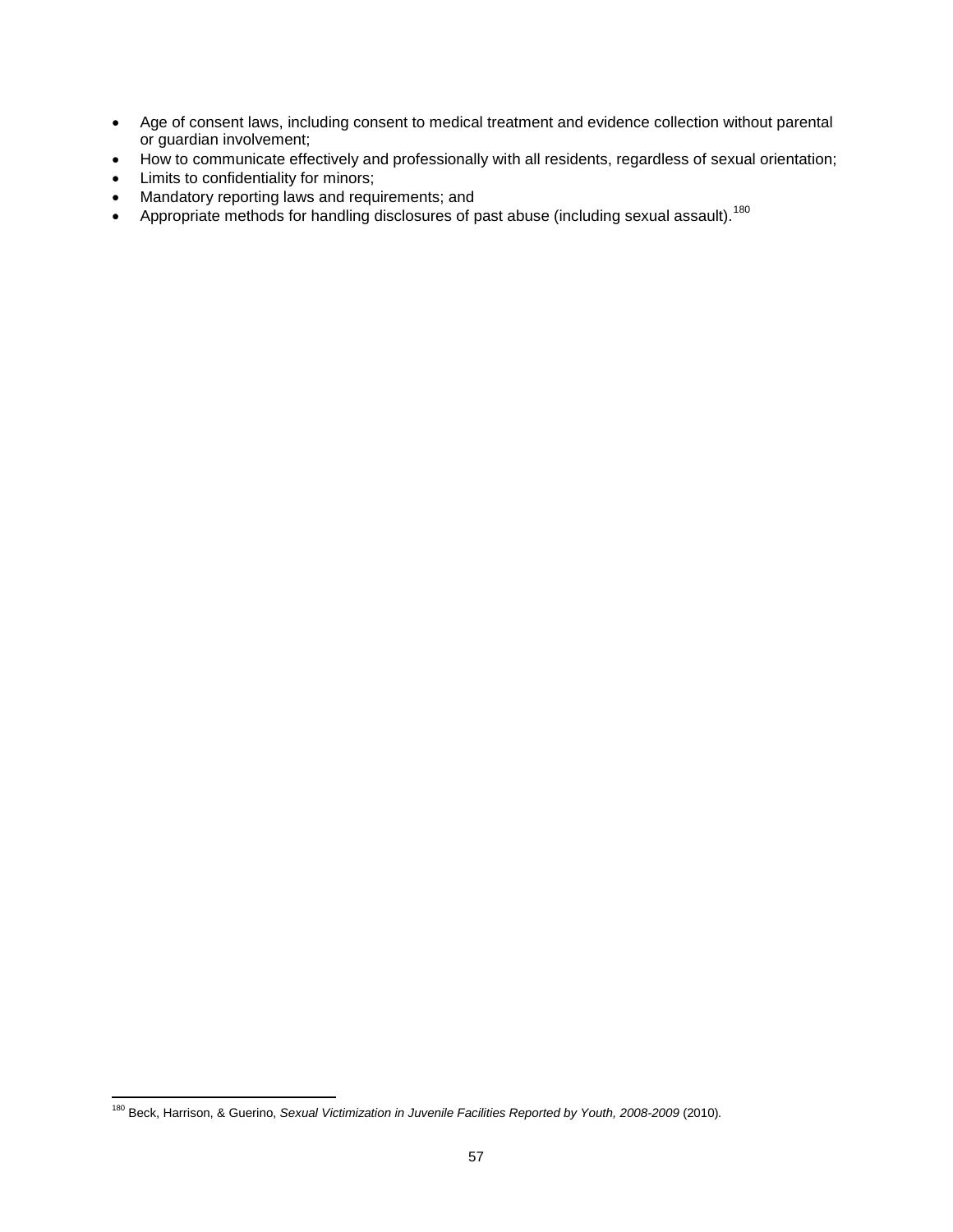# **Appendix D. Possible Roles of Core Responders**<sup>181</sup>

Corrections administrators can refer to this outlined description of possible core responder roles when developing or modifying their facility protocols for an immediate response to sexual assault, specifically during the medical forensic examination process. They can make changes to roles as appropriate to conform to jurisdictional and institutional specifications. This outline can also be a basis from which a SART delineates responders' responsibilities in corrections-based sexual assault cases.

#### Note:

- Core responders are the professionals involved in an immediate response to a report of sexual assault, both those internal and external to the correctional environment.
- Roles in this outline are generally organized for each responder in the order that they might occur. However, victims' points of entry into the response system, when responders get involved in a case, and the sequence and scope of their interventions can vary widely. Whether a report is made immediately after an assault or delayed also can affect responder actions.
- This outline focuses on an immediate response to reports of sexual assault but also indicates potential longer-term functions of responders.
- All responders are encouraged to provide victim-centered interventions using a coordinated team approach. Victim-centered interventions are systemically and deliberately focused on the physical, mental, and emotional needs of each victim. When responders coordinate their interventions, it can afford victims protection, access to immediate care, and help to minimize trauma, while simultaneously facilitating an investigation. Corrections staff should coordinate their actions in sexual assault cases and work in a coordinated manner with responders external to their facility.
- For all responders, assess the age, abilities, communication modality, and health condition of victims and tailor responses as appropriate.

Actual roles may depend on factors such as organization, staffing, policies, and practices of a facility or agency. In addition, jurisdictional issues, accessibility of services, and the existing level of partnerships among responders may influence interventions. Of course, responders' interventions in a correctionsbased sexual assault case will also depend on the specifics of that case, may or may not require all of the responder activities listed below, and may require modification of roles or additional activities.

#### **Corrections Staff**

First responding corrections line staff—roles may include, but not be limited to:

- Acknowledging disclosures of sexual assault and obtaining basic information from victims (but not starting an investigation);
- Assessing immediate victim safety needs, separating victims and perpetrators to prevent further harm/injury, and in prisons and jails, considering the need to lock down other incarcerated individuals on the unit for security and/or investigative purposes;
- Calling for emergency medical assistance if needed;
- Sealing/preserving any crime scenes;
- Requesting victims not to take any actions that could destroy physical evidence (including washing, brushing their teeth, changing their clothes, urinating, defecating, smoking, drinking, or eating);
- Reporting incidents (which triggers interventions by other responders);
- Writing a comprehensive report of each incident; and
- Communicating with other corrections staff as necessary to ensure optimal coordination and confidentiality of interventions and address issues in specific cases.

 $\overline{a}$ <sup>181</sup> For an explanation of terms used in this appendix, see the *Introduction to the Guide*. Also see *National Standards to Prevent, Detect, and Respond to Prison Rape, Final Rule*, 77 Fed. Reg. 37106-37232 (June 20, 2012) (to be codified at 28 C.F.R. §§ 115.64, 115.164, 115.264, 115.364, 115.65, 115.165, 115.265, and 155.365).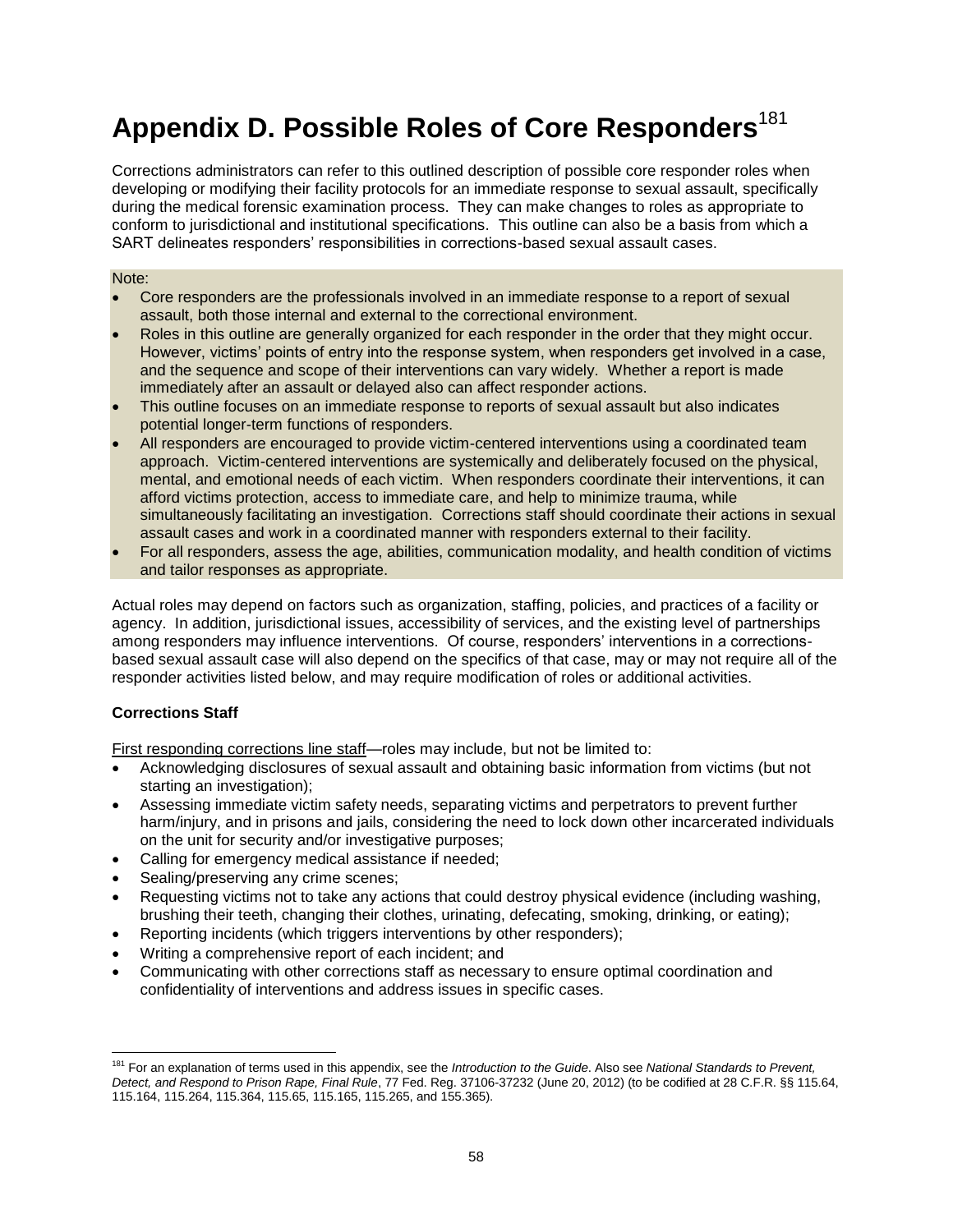First responding line staff who are not security personnel: If safety of victims/other individuals or security of the evidence is an issue, they should promptly notify security staff. For small community confinement facilities with no security staff, promptly notify local law enforcement.

Corrections medical/mental health staff (some facilities, such as small jails and community confinement facilities, may provide only first aid and crisis intervention while others, such as larger jails and prisons, may have the capacity to provide comprehensive health care, as well as follow-up care after a medical forensic examination)—roles may include, but not be limited to:

- Assessing acute medical/mental health needs and coordinating care;
- If acute care is provided at the correctional facility, preserving forensic evidence to the extent possible prior to a medical forensic examination (e.g., if the victim's clothing needs to be removed to provide care, ensure that the clothing is packaged, labeled, sealed, and then included with other forensic evidence, in a way that maintains the chain of custody of evidence);
- If the victim is going from a prison or jail to a local examination site, work with other corrections staff to arrange transport for the victim to/from the site and security to/from the site and during the examination;
- Communicating with other responders as necessary to ensure optimal coordination of interventions (e.g., confer with the forensic examiner and corrections investigator if there is a question as to whether a medical forensic examination is appropriate in a particular case, and communicating with the forensic examiner regarding follow-up medical instructions) and address issues in specific cases;
- Providing/coordinating follow-up health care (longer-term function); and
- Participating in case reviews and SART meetings, if one exists (longer-term function).

For prisons and jails that use external examination sites, facility administrators may assign their medical staff a role in communicating with staff at the examination site regarding the imminent arrival of the victim from their facility, as well as with the forensic examiner/health care provider regarding follow-up instructions.

Prison/Jail staff providing transportation for victims to/from the local examination site as well as security while in transport and during the examination—roles can include, but not be limited to:

- Coordinating with corrections staff as necessary to arrange transportation and security;
- Communicating with external responders as necessary to ensure optimal coordination of interventions and address issues in specific cases;
- Bringing an extra set of clothing for victims to the examination site in case their clothes are taken as evidence; and
- Ensuring victims are transported and secured in a way that maintains:
	- Their safety (e.g., do not transport victims with their perpetrators);
	- The security of the correctional facility and examination site (e.g., do not have victims wait in public waiting areas of the examination site, and check the exam room in conjunction with examination site staff for items that might function as weapons and remove/rearrange them so that victims do not have access to them);
	- Their privacy to the extent possible (e.g., consider how victims will exit/enter the correctional facility, and be as unintrusive during the examination as possible); and
	- Potential evidence (e.g., requesting that victims not eat or drink during transport to the examination site or while waiting for an examination).

If, for security purposes, incarcerated victims are shackled or otherwise restrained, corrections security staff should ensure the level of shackling/restraint correlates with their security status. They should be restrained and shackled as comfortably as possible and in a way that allows them to participate in examination activities.

Role of community confinement facility staff in transporting their residents to/from the medical forensic examination site—staff of community confinement facilities may or may not provide resident victims with transportation to the examination site, but they can help coordinate that transportation. If law enforcement is involved, a law enforcement representative may be able to transport resident victims.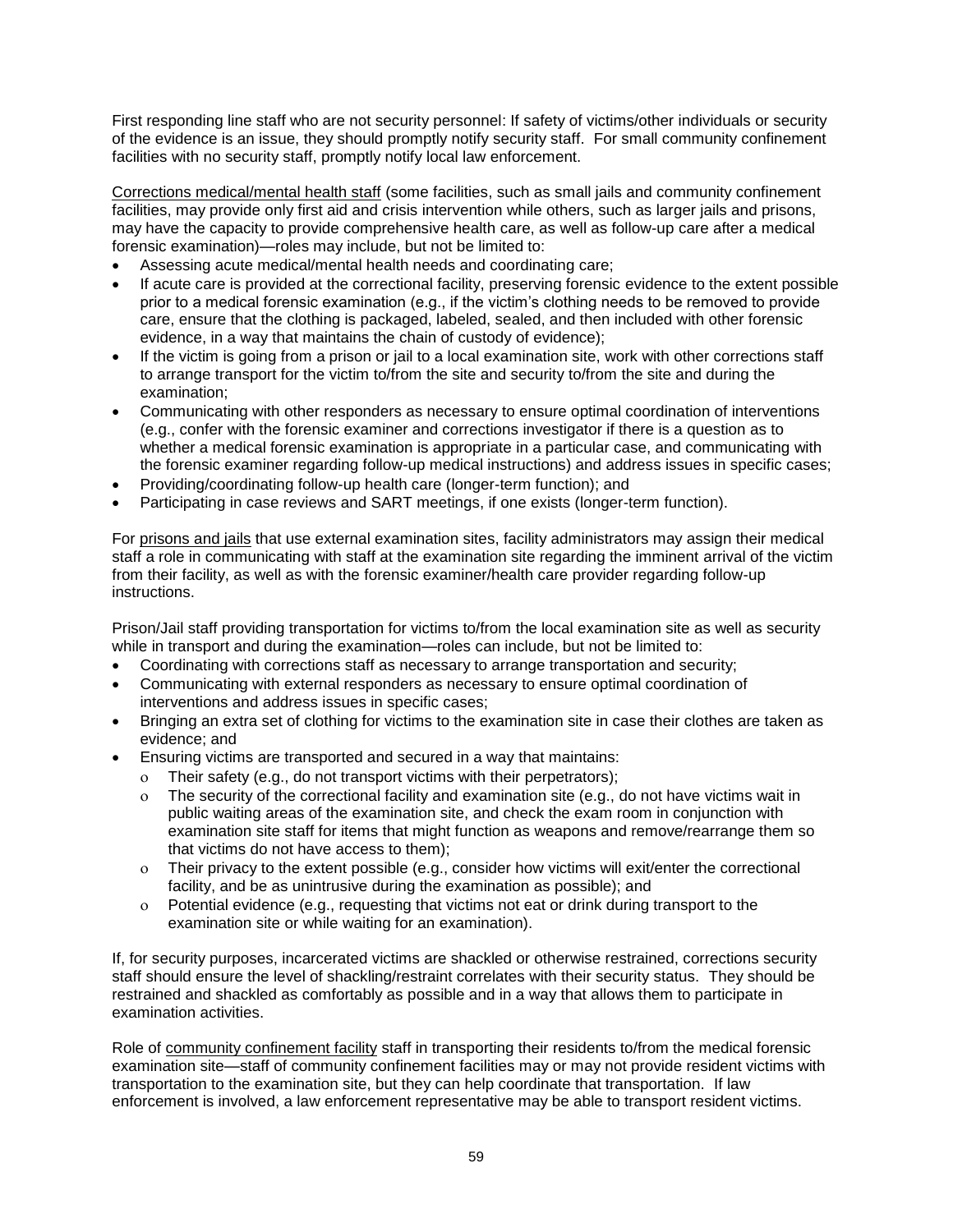Local emergency medical services (EMS) may be called to provide emergency medical care and transport them. Personal support persons may also be able to provide transport or the community-based victim advocacy program may help resident victims identify transportation options. Note that use of EMS may result in resident victims being billed for this service. Security while in transport or at the examination site is typically not necessary for resident victims from community confinement facilities.

Corrections staff acting as victim resource specialists (Many facilities would need to create this position; volunteers could be sought among corrections staff who interact with victims in the facility)—roles can include, but not be limited to:

- Providing basic information to victims about what happens once a report of sexual assault is made within the facility (e.g., how it will be responded to, and what to expect during any resulting investigation, administrative hearings, and/or prosecution), how to preserve forensic evidence prior to a medical forensic examination, and their options for medical/mental health care, evidence collection, emotional support/victim advocacy, and criminal justice involvement;
- Encouraging victims who agree to a medical forensic examination to bring extra clothing to the examination site as the clothes they have on may be taken for evidence;
- Communicating with other responders as necessary to ensure optimal coordination of interventions and address issues in specific cases; and
- Participating in case reviews and SART meetings, if one exists (longer-term function).

Facility administrators may also assign this staff member some responsibility for contacting internal/external responders to alert them of the possible need for their services, and coordinating internal follow-up care and external services to promote victim healing and investigative processes.

Corrections administrators (the administrator may take on these roles or designate them to the PREA coordinator or other staff person with decision-making authority)—roles can include, but not be limited to:

- Receiving reports of sexual assault disclosed in their facilities;
- Ensuring that investigations occur in a timely manner;
- If victims report staff sexual misconduct and name their perpetrators, ensuring that those perpetrators are not involved in any aspect of the facility's response;
- If the examination will be done outside of the correctional facility, ensuring that procedures are in place to facilitate alerting the examination site that a victim from the correctional facility will be arriving within a specific time period for an examination;
- If the examination will be done at the prison or jail, ensuring that procedures are in place to notify the forensic examiner that they are needed to conduct an examination;
- Ensuring an appropriate staff person (e.g., medical staff, if applicable) communicates with the forensic examiner regarding follow-up instructions after the examination;
- Following the examination, ensuring procedures are in place to allow victims the opportunity to discuss with security personnel their safety concerns and possible precautions (e.g., addressing their desire to be kept separate from perpetrators);
- If victims opt not to have the examination but do want advocacy services, ensure that a process is in place to activate a community-based victim advocate (whenever possible);
- Ensuring procedures are in place to allow victims access to personal support persons if requested, with restrictions as necessary for the security of the facility;
- Strictly limiting who within the correctional facility needs to know about a report of sexual assault;
- Staying abreast of related investigations, administrative hearings, and prosecutions;
- Ensuring procedures are in place to relay reports of sexual assaults that occurred in other correctional facilities to those facility administrators;
- Ensuring procedures are in place to facilitate communication among corrections staff and external agencies and professionals as needed to coordinate interventions; and
- Participating in case reviews and SART meetings, if one exists (longer-term function).

Corrections investigators—roles can include, but not be limited to:

 Promptly gathering direct and circumstantial evidence and ensuring that all evidence collection, preservation, and storage follows the chain of custody;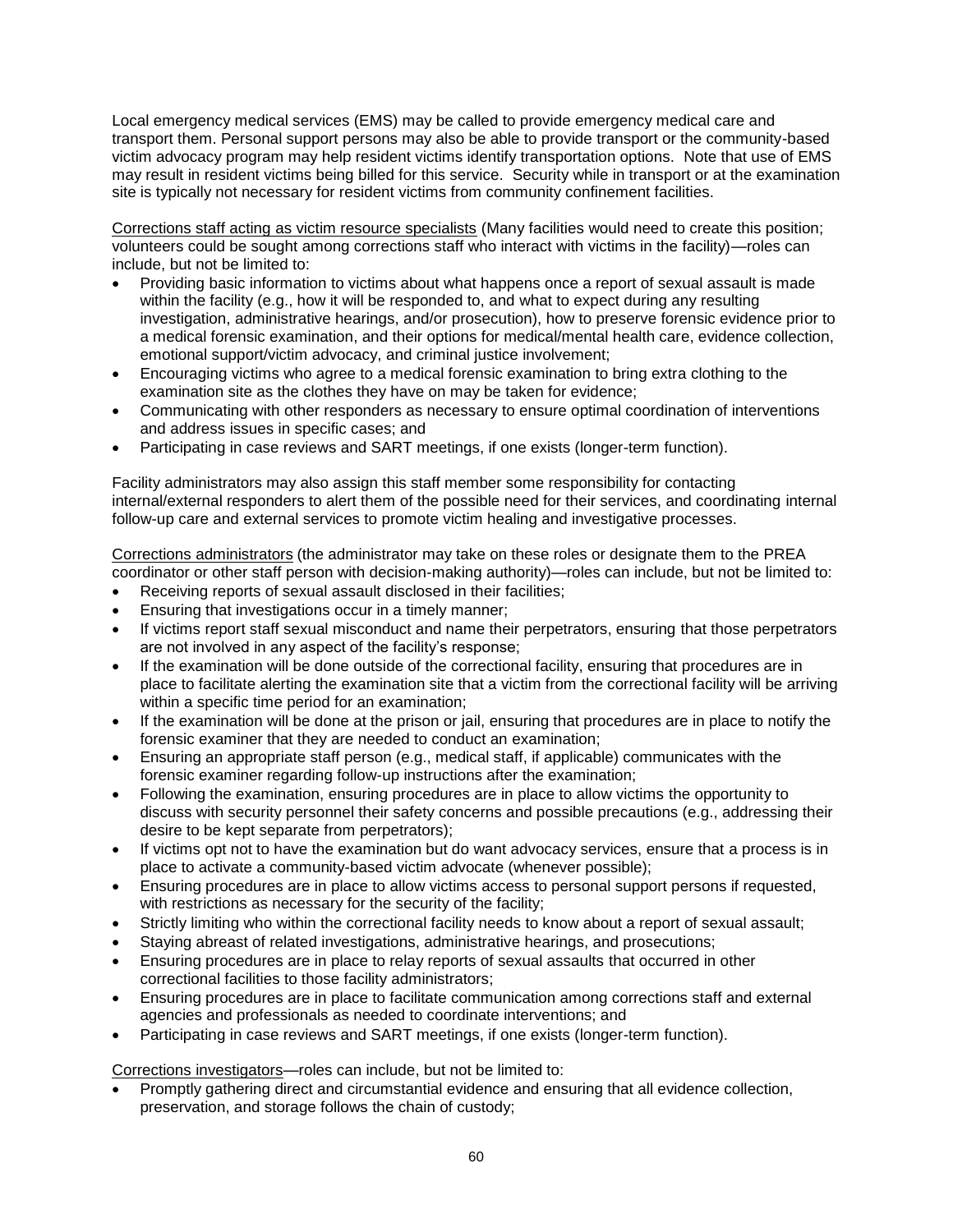- If not already done, requesting that victims not take any actions that could destroy physical evidence until either after the examination is conducted or they decide not to have evidence collected;
- If there is a question as to whether a medical forensic examination is appropriate in a specific case of sexual assault, seeking the input of a forensic examiner;
- Coordinating with forensic examiners to facilitate collection, documentation, preservation, and storage of forensic evidence on the victim, while maintaining the chain of custody;
- Obtaining preliminary statements from victims, witnesses, and suspects;
- Communicating with other responders as necessary to ensure optimal coordination of interventions and address issues in specific cases;
- Interviewing suspects and witnesses (longer-term function);
- Requesting crime lab analysis (longer-term function);
- Reviewing medical and lab reports (longer-term function);
- Writing investigative reports (longer-term function);
- Communicating with prosecuting authorities in potential criminal cases for guidance regarding what evidence/statements are essential (longer-term function);
- Informing the victim of the progress and outcome of the investigation (longer-term function);
- Presenting cases to facility officials for administrative hearing purposes (longer-term function);
- Referring cases for prosecution whenever evidence and documentation indicates a criminal offense occurred (longer-term function); and
- Participating in case reviews and SART meetings, if one exists (longer-term function).

Many prisons and jails and some community confinement facilities have investigators who investigate reports of crimes within their facilities. However, local law enforcement agencies may conduct investigations of crimes occurring in a correctional facility, particularly in cases involving criminal allegations against staff. Also, in community confinement facilities, residents who are sexually assaulted may have the option of reporting to law enforcement, either in addition to or instead of the correctional facility.

#### **Responders External to Corrections**

Community-based sexual assault victim advocates—roles include, but are not limited to:

- Responding promptly to requests either from staff at the examination site to provide on-site victim advocacy during the medical forensic examination, or from corrections staff to provide victim advocacy to individuals housed in their facilities;
- Accompanying victims during the actual examination (with their permission);
- Ensuring that victims have access at the examination site to extra clothing in case the clothes they have on are taken for evidence;
- Providing victims with emotional support, crisis intervention, information, and referrals as needed, whether or not they decide to have a medical forensic examination;
- In community confinement facilities, offering to help victims who wish to have the examination identify transportation options to/from the examination site;
- Helping ensure that victims' self-identified needs are addressed to the extent possible during an immediate response;
- Communicating with other responders as necessary to ensure optimal coordination of interventions and address issues in specific cases;
- Providing victims a range of supportive follow-up services (longer-term function); and
- Participating in case reviews and SART meetings, if one exists (longer-term function).

Health care personnel providing triage and intake at the examination site—roles can include, but not be limited to:

- Conducting intake to assess victim immediate medical needs;
- Providing care for acute injuries, and in the process, preserving forensic evidence to the extent possible prior to a medical forensic examination;
- If not already been done, activating a forensic examiner to perform the medical forensic examination;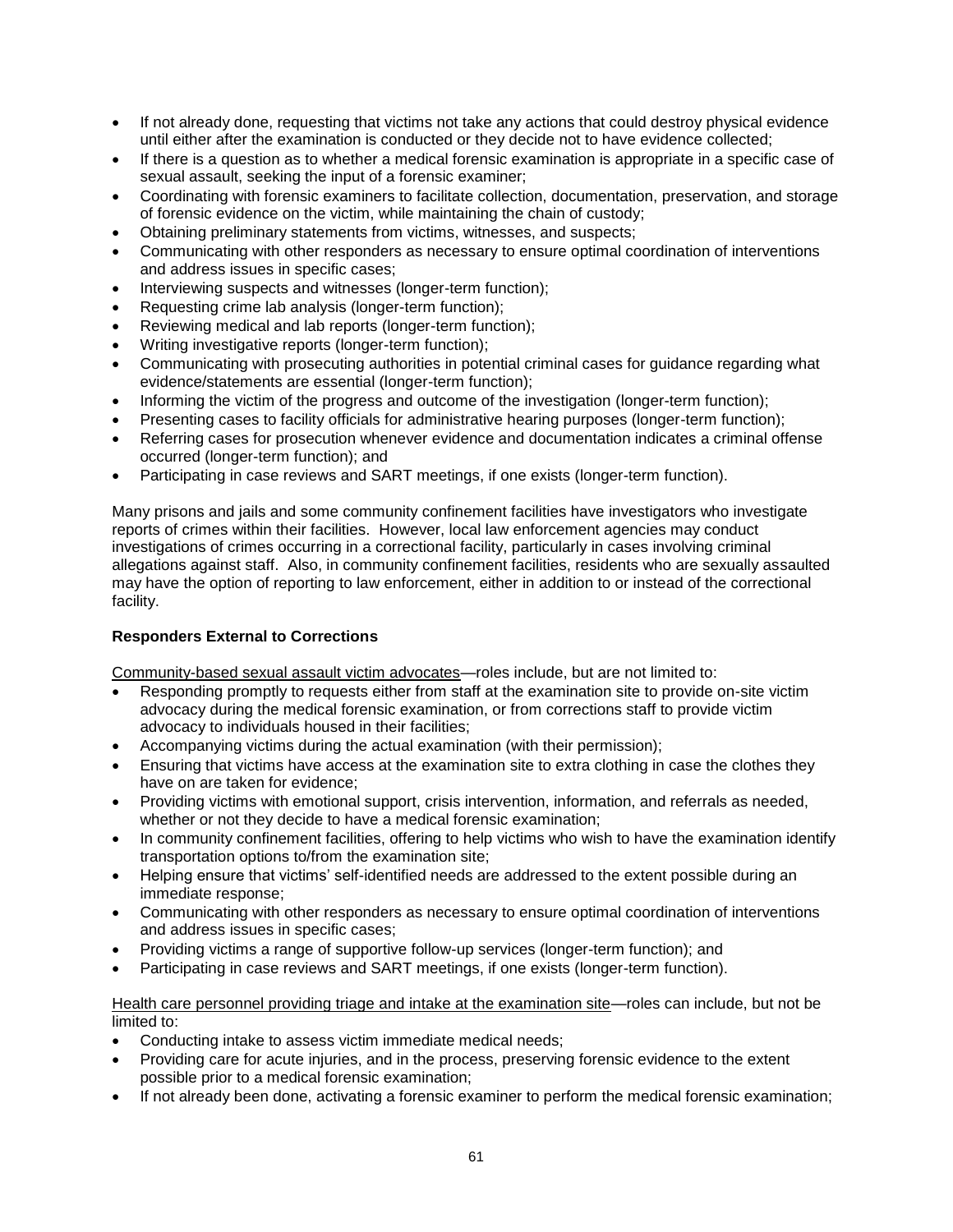- If not already been done, activating a community-based victim advocate to offer on-site support for victims during the medical forensic examination; and
- Communicating with any other responders to ensure optimal coordination of interventions (e.g., with corrections and examination site staff to address security concerns) and address issues in specific cases.

Forensic examiners—roles can include, but not be limited to:

- Responding promptly to requests for a medical forensic examination;
- Performing the medical forensic examination—taking the medical forensic history, doing a physical evaluation, collecting forensic evidence, and documenting all findings;
- Creating discharge and a follow-up plan with the victim;
- Communicating with corrections staff regarding follow-up instructions as appropriate (as well as to inform community confinement administrators, at a resident's request, that that resident has come in for an examination and when they are expected to return to the community confinement facility);
- Communicating with any other responders to ensure optimal coordination of interventions (e.g., with corrections and examination site staff to determine if a medical forensic examination is appropriate in a specific case or to address security concerns) and address issues in specific cases;
- Being prepared to testify in related judicial proceedings (longer-term function); and
- Participating in case reviews and SART meetings, if one exists (longer-term function).

Law enforcement representatives (e.g., 9-1-1 dispatchers, patrol officers, officers who process crime scene evidence, and investigators) may be called by corrections staff to respond to sexual assaults occurring/reported in correctional facilities. This may occur particularly if the correctional facility/system does not have in-house investigators, if the report names a corrections staff member as the perpetrator, and/or if the assault occurs in a community confinement facility. Victims in community confinement facilities may have the option of reporting to law enforcement, either in addition to or instead of the community confinement facility. Roles include, but are not limited to:

- Responding promptly to initial complaints;
- Addressing victim safety to the extent necessary;
- Ensuring victims are provided with emergency medical assistance as needed;
- Securing any crime scenes if not already done;
- Emphasizing to victims the need for medical evaluation to address health concerns related to sexual assault and for forensic evidence collection;
- Advising victims not to take any actions that could destroy physical evidence;
- Explaining to victims their reporting options, and that evidence collection is not typically dependent on reporting (evidence can typically be stored for a period of time until victims make a decision about reporting or the time expires);
- Arranging for victims' transportation to and from the examination site, as needed;
- Coordinating evidence collection (including with forensic examiners to facilitate collection, documentation, preservation, and storage of forensic evidence on the victim while maintaining the chain of custody of evidence) and delivery of evidence to designated labs or law enforcement property facilities;
- Taking preliminary statements from victims, witnesses, and suspects;
- Communicating and collaborating with any other responders to ensure optimal coordination of interventions and to address issues in specific cases;
- Interviewing suspects and witnesses (longer term function);
- Requesting crime lab analysis (longer term function);
- Reviewing medical and lab reports (longer term function);
- Preparing and executing search warrants (longer term function);
- Writing investigative reports (longer term function);
- Presenting cases to prosecutors (longer term function); and
- As applicable, participating in case reviews and SART meetings, if one exists (longer-term function).

Prosecutors—roles include, but are not limited to (all but the first are longer-term functions):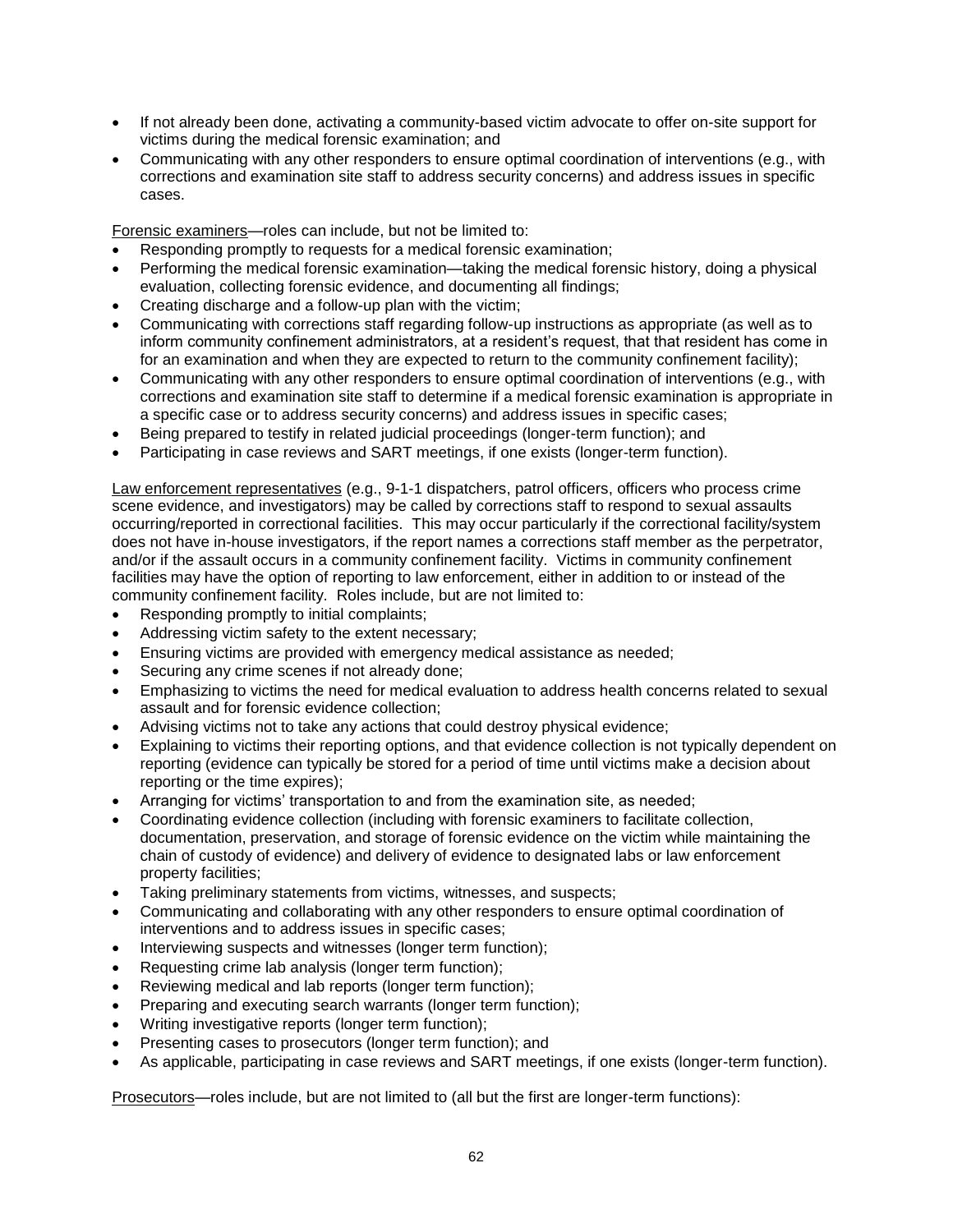- Consulting with core responders as requested to help guide the investigation;
- Determining if there is sufficient evidence for prosecution and, if so, prosecuting the case; or, if there is not sufficient evidence, promptly notifying the correctional facility that the case has been declined and why;
- To reduce case closures and declinations due to lack of compelling evidence: educate other responders about prosecutorial policies and practices, provide legal definitions and explanations, assist in developing and implementing strategies to enhance prosecution, assist with case reviews, and provide updates on case dispositions.<sup>182</sup>
- Communicating with other responders to ensure optimal coordination of interventions and address issues in specific cases; and
- Participating in SART meetings, if one exists.

Additional professionals or agencies may be involved in immediate interventions in a specific correctional facility**.** For example, particularly in community confinement facilities, EMS might provide urgent medical aid and transportation to the examination site. Or forensic lab personnel may be asked to educate the SART, particularly forensic examiners and investigators, about ways to maximize evidence quality.

Differences in the type of correctional facility likely will impact who is sought out from the community to be involved, especially for longer-term response. Prisons and jails, for example, usually have in-house staff who provide mental health treatment, whereas community confinement facilities may or may not have mental health staff and may need to refer residents to local providers for mental health treatment. The location of the correctional facility may also impact what external resources are available. For example, a correctional facility in a rural or remote community may need to travel to a regional examination site because the local hospital does not have a forensic examiner program.

 $\overline{\phantom{a}}$ <sup>182</sup> Adapted from Office for Victims of Crime, *SART Toolkit* (2011), Develop a SART.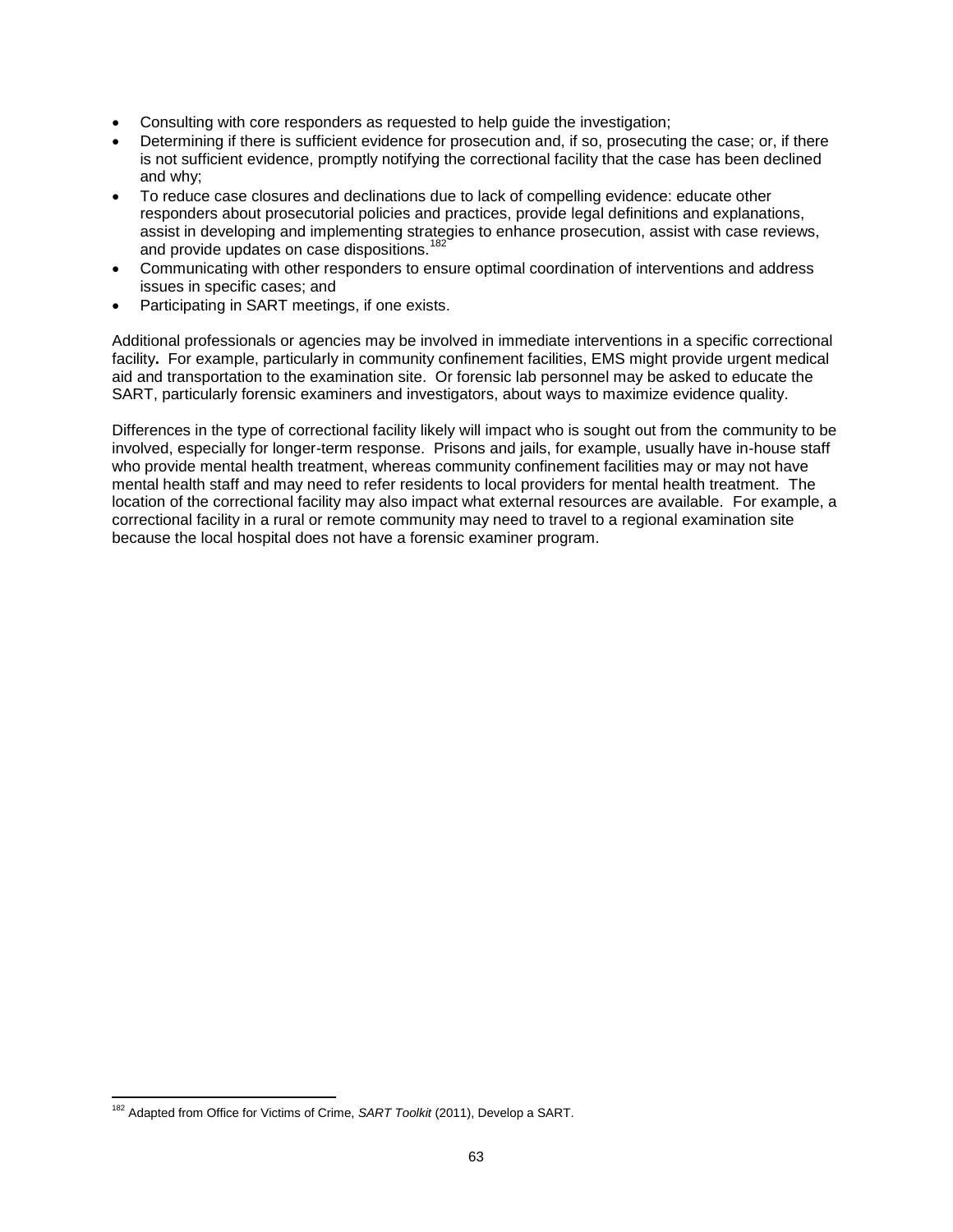# **Appendix E. An Assessment Tool for Corrections Administrators Drafting/Revising Protocols for an Immediate Response to Sexual Assault<sup>183</sup>**

## **Part 1: Initial Information Gathering**

#### **Identify characteristics of your corrections population.**

- Classification information, age, cultural/ethnic breakdown, language preferences, education levels, etc.
- What characteristics stand out as those that increase risk for sexual victimization for persons housed in your facility?

#### **What currently happens when a sexual assault is reported to corrections staff in your facility?**

- Have corrections staff been trained on what to do if an individual housed in the facility reports being sexually assaulted? Are they informed of their role? If so, how?
- Which facility administrator/staff member should corrections staff inform upon receiving a report of sexual assault? Is a written report of the incidence required? Is there a specific form for this report?
- What happens to the report once it is received by that facility administrator/staff member? What immediate response does it trigger?
- What happens to victims, both in cases of recent sexual assault and delayed reports, immediately following a report?
- What happens to suspects, both inmate/resident suspects and staff suspects, following a report? Describe the internal disciplinary process.
- What should victims expect during any resulting investigation, administrative hearings, and/or prosecution?
- What support services are available to sexual assault victims internal and external to the correctional facility? How can they access these services? How are victims' safety concerns addressed?

#### **Who has criminal jurisdiction over sexual assaults committed in your facility?**

 Describe the current relationship between the correctional facility and the jurisdiction's criminal justice agencies in handling sexual assault cases.

#### **Which corrections staff and external agencies and professionals are currently involved in an immediate response to sexual assault in your facility, specifically during the medical forensic examination process?**

- What corrections staff members are involved at the correctional facility?
- What agencies and/or professionals from the local/regional community are involved?

#### **What is the incidence of sexual assault in your facility?**

- How many sexual assaults were reported to corrections authorities in the past year? What was the breakdown for different types of sex crimes and staff sexual misconduct? How many were delayed reports? What were the outcomes of investigations of reported sexual assaults? How many resulted in disciplinary hearings/sanctions for perpetrators?
- Have there been anonymous/confidential surveys of persons housed in your facility that might shed light on actual incidences of sexual assault? If yes, explain.

 $\overline{\phantom{a}}$ <sup>183</sup> This tool is adapted with permission from K. Littel, J. Archambault, & K. Lonsway, SARRT assessment tool for rural and remote communities/regions, in *SARRT: A Guide for Rural and Remote Communities* by the same authors (Addy, WA: Ending Violence Against Women International, 2008). Some of the material in this tool was adapted from J. Archambault, *Community SART Assessment Tool for Universities and Colleges* (Addy, WA: Sexual Assault Training and Investigations, Inc.); Office on Violence Against Women, *A National Protocol for Sexual Assault Medical Forensic Examination, Adults/Adolescents, 2d.* (Washington, D.C.: U.S. Department of Justice, 2013); and *Developing a SART: A Resource Guide for Kentucky Communities* (Frankfort, KY: KY Association of Sexual Assault Programs, 2002).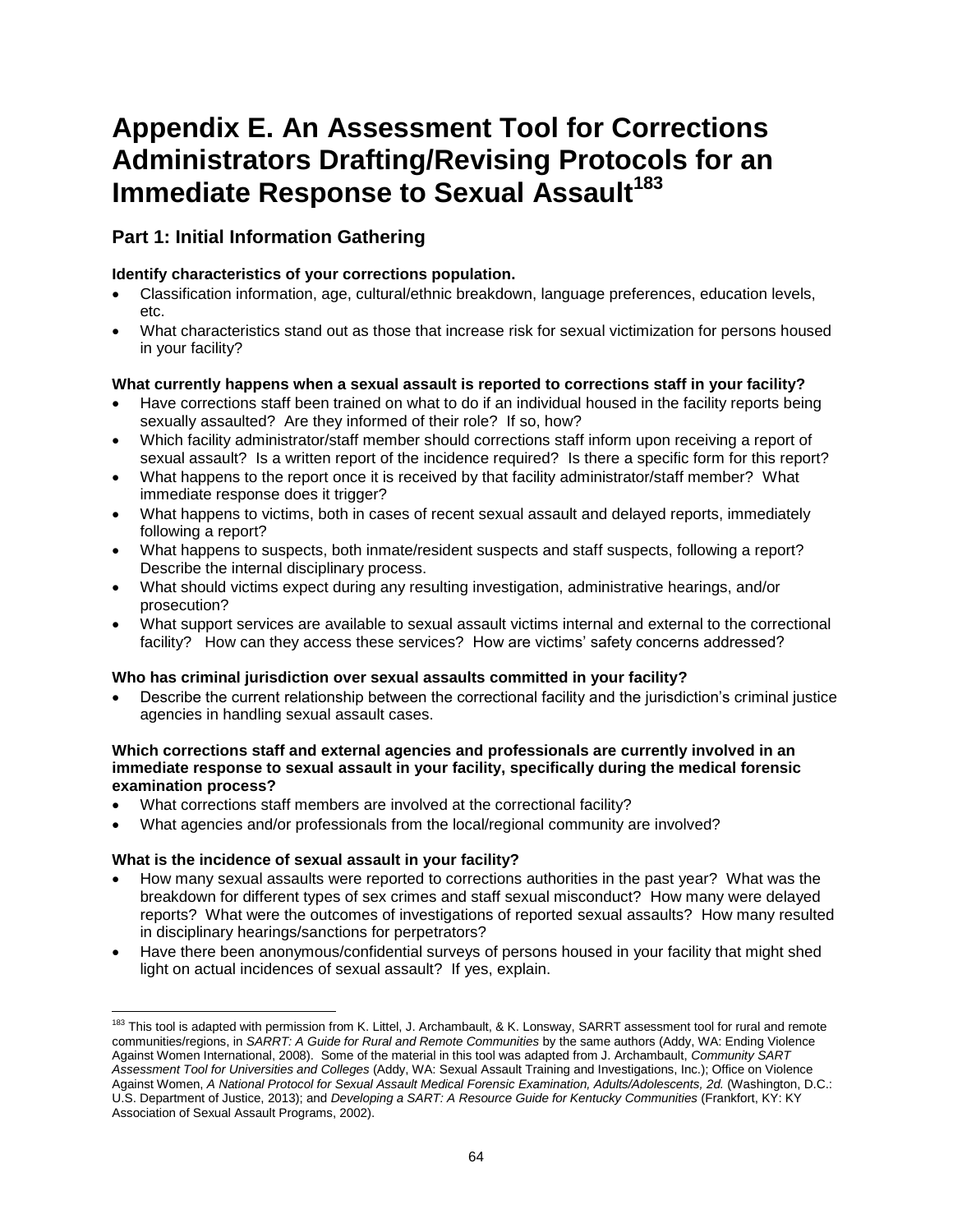How many sexual assaults from your facility did prosecution offices review in the last year? In how many cases did they file/issue charges? What was the breakdown of case dispositions?

#### **Are persons housed in your facility aware of what to do if a sexual assault occurs?**

If yes, how are they made aware?

#### **What are the barriers to getting and providing immediate help?**

- What barriers do persons housed in your facility face when seeking protective measures, health care, emotional support and advocacy, and criminal justice assistance in the aftermath of a sexual assault?
	- What might cause victims to be reluctant to report to corrections authorities?
	- If applicable, what might cause victims to be reluctant to report to law enforcement or to be involved in the prosecution of their perpetrators?
	- What might cause victims to be reluctant to seek out health care, a medical forensic examination, emotional support, and advocacy?
- What challenges do responders face in providing prompt and victim-centered assistance to victims?
- Are there other challenges, problems, or concerns specific to your corrections population or facility that might negatively influence the effectiveness of an immediate response to sexual assault victims?

## **Part 2: Individual Responders and Coordination Information**

#### **What is involved in the current immediate response of corrections staff and external agencies and professionals to corrections-based sexual assault, specifically during the medical forensic examination process?**

#### **Consider the following responders:**

#### Corrections Staff

- First responding corrections line staff
- Corrections medical/mental health staff (if applicable)
- Prison/jail staff providing transportation for victims to/from the examination site as well as security while in transport and during the examination (if applicable)
- Corrections staff acting as victim resource specialists (if existing)
- Corrections administrators
- Corrections investigators

#### Responders External to Corrections

- Community-based sexual assault victim advocates
- Health care personnel providing triage and intake
- Forensic examiners
- Law enforcement representatives
- **Prosecutors**
- Forensic crime lab personnel
- Other professionals or agencies (e.g., emergency medical services)

For each responder, consider:

- How specifically are they involved in an immediate response to sexual assault in your facility? Explain current roles.
- Are they also involved in a longer-term response? If yes, how specifically?
- Are there policies in place that delineate their immediate interventions in sexual assault cases reported in the facility? Their longer-term response?
- In terms of an immediate response, what are the challenges for this responder in effectively intervening in sexual assault cases reported in the facility?
- What are the challenges for this responder in coordinating with other responders to streamline an immediate response and address problems that arise in each case?